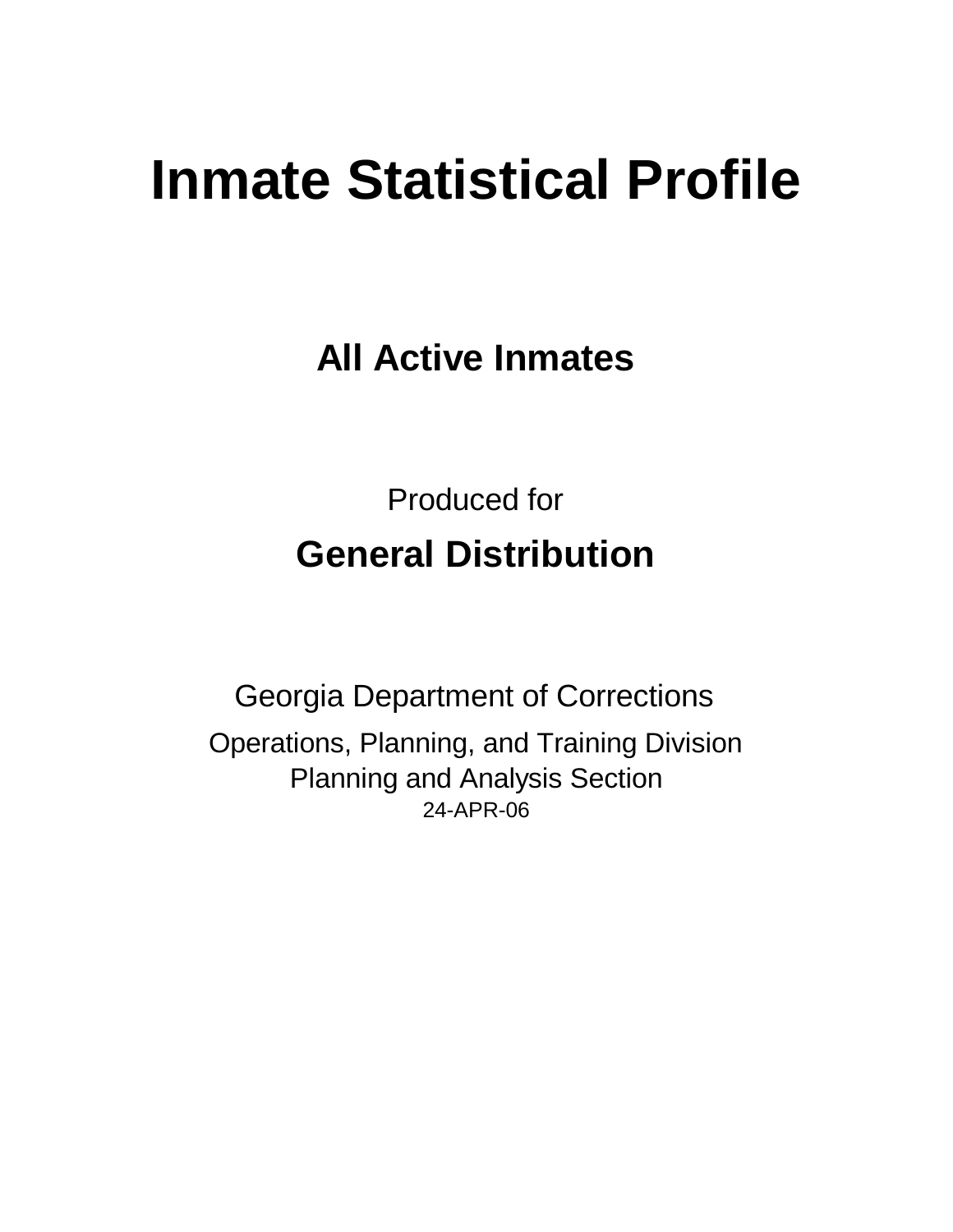**Contents** 

**All Active Inmates**

Produced for **General Distribution**

# Table of Contents

| <b>Demographic information</b>                                 |
|----------------------------------------------------------------|
| 5 Current age, broken out in ten year age groups               |
| 6 Race group                                                   |
| 7 Marital status, self-reported at entry to prison             |
| 8 Number of children, self-reported at entry to prison         |
| 9 Religious affiliation, self-reported at entry to prison      |
| 10 Home county - self-reported at entry to prison              |
| 15 Environment to age 16, self-reported at entry to prison     |
| 16 Guardian status to age 16, self-reported at entry to prison |
| 17 Age at admission                                            |
| 19 Age at release                                              |
| 20 Height, measured at entry to prison                         |
| 22 Weight, measured at entry to prison                         |
| <b>Correctional information</b>                                |
| 24 Type of admission to prison                                 |
| 25 Current / last security status                              |
| 26 Current / last institution type                             |
| 27 Institution type - transitional centers                     |
| 28 Institution type - mental hospitals                         |
| 29 Institution type - county prisons                           |
| 30 Institution type - state prisons                            |
| 32 Institution type - private prisons                          |
| 33 Institution type - prison annexes                           |
| 34 Institution type - inmate boot camp                         |
| 35 Number of disciplinary reports                              |
| 36 Number of transfers                                         |
| 37 Number of escapes                                           |
| 38 Probable future release type                                |
| 39 Actual release type                                         |
| 40 Time served in current (or last) institution                |
| Educational, psychological and physical information            |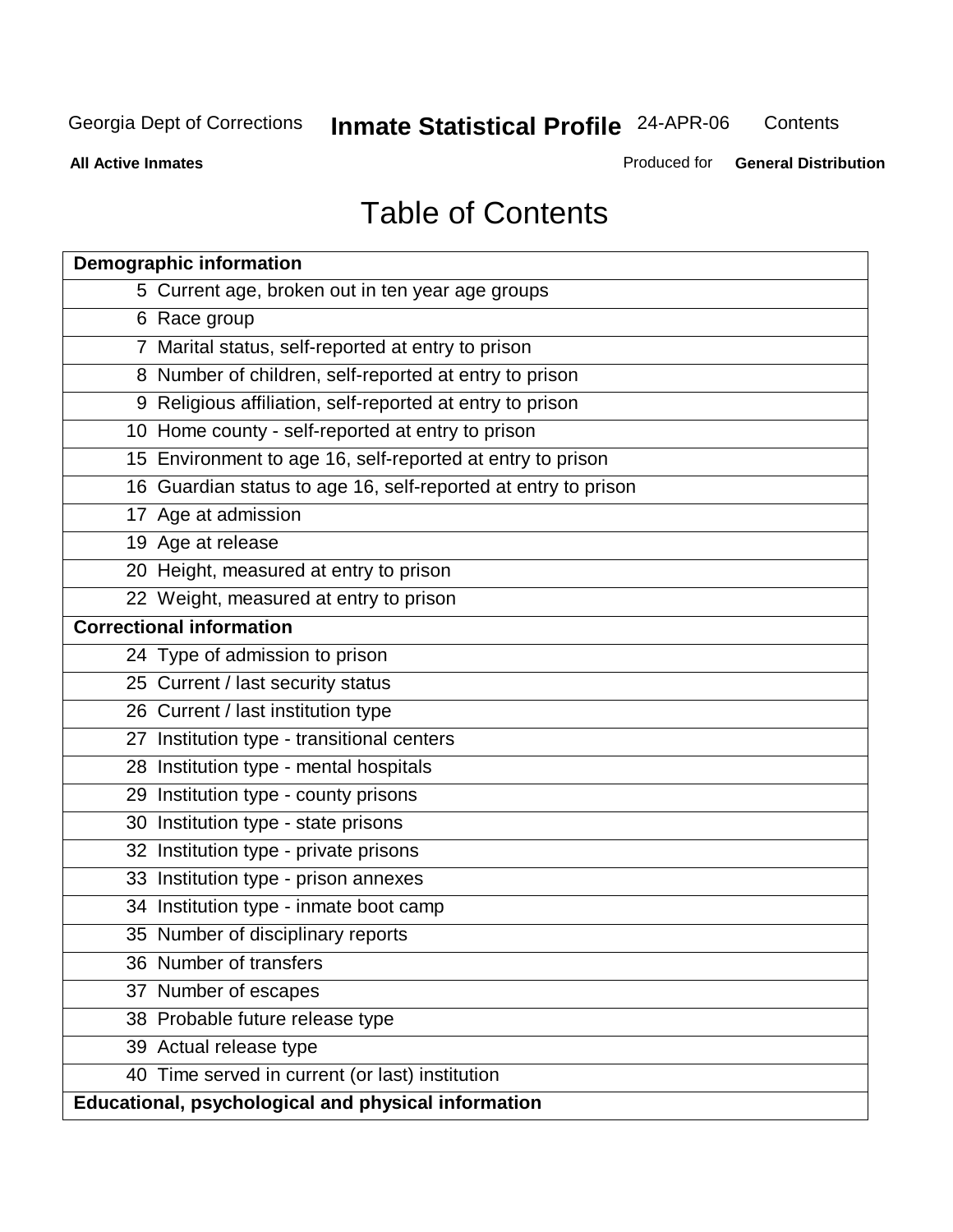**Contents** 

**All Active Inmates**

Produced for **General Distribution**

# Table of Contents

| <b>Educational, psychological and physical information</b>       |
|------------------------------------------------------------------|
| 41 Highest grade level attained                                  |
| 42 Culture fair IQ scores                                        |
| 43 Wide Range Achievement Test (WRAT) reading score              |
| 44 Wide Range Achievement Test (WRAT) math score                 |
| 45 Wide Range Achievement Test (WRAT) spelling score             |
| 46 Scope of substance abuse - summary                            |
| 47 Scope of substance abuse - detail                             |
| 48 Current / last mental health treatment level                  |
| 49 PULHESDWIT medical scale - 'P' overall condition ('P'hysical) |
| 50 PULHESDWIT medical scale - 'U' upper body                     |
| 51 PULHESDWIT medical scale - 'L' lower body                     |
| 52 PULHESDWIT medical scale - 'H' hearing                        |
| 53 PULHESDWIT medical scale - 'E' vision                         |
| 54 PULHESDWIT medical scale -'S' psychiatric                     |
| 55 PULHESDWIT medical scale - 'D' dental                         |
| 56 PULHESDWIT medical scale - 'W' work ability                   |
| 57 PULHESDWIT medical scale - 'I' impairment                     |
| 58 PULHESDWIT medical scale - 'T' transportability               |
| 59 Criminality in family, self-reported                          |
| 60 Alcoholism in family, self-reported                           |
| 61 Drug abuse in family, self-reported                           |
| 62 Subjected to frequent beatings, self-reported                 |
| 63 Father absent during inmate's childhood                       |
| 64 Inmate diagnosed as manipulative                              |
| 65 Inmate diagnosed as assaultive                                |
| <b>Crimes and criminal history information</b>                   |
| 66 Number of prior Georgia incarcerations                        |
| 67 Prison sentence in years                                      |
| 68 Primary offense, broken out into felonies vs misdemeanors     |
| 69 Primary offense, broken out into six broad crime categories   |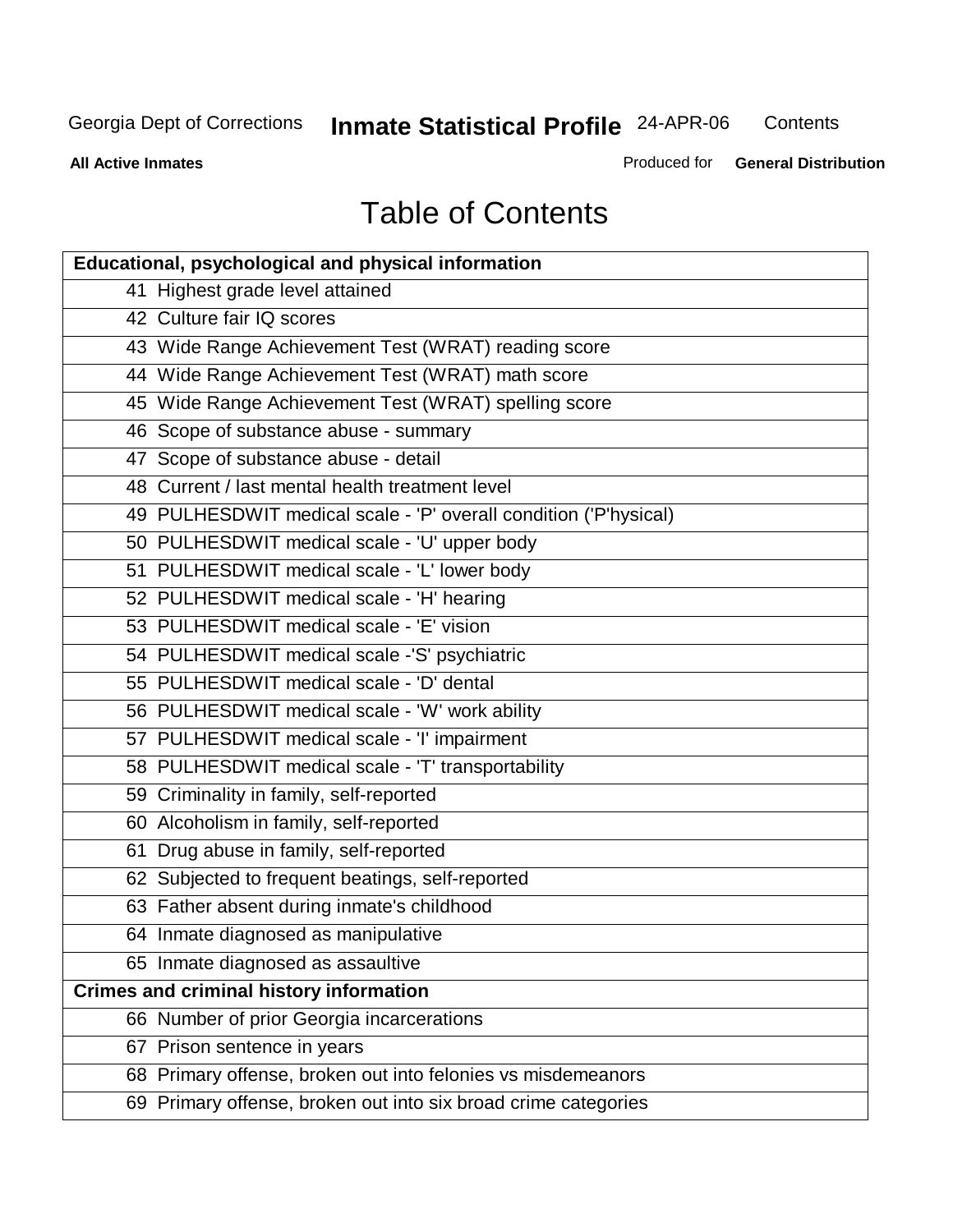**Contents** 

**All Active Inmates**

Produced for **General Distribution**

# Table of Contents

| <b>Crimes and criminal history information</b>        |
|-------------------------------------------------------|
| 70 Primary offense, detailed offense code             |
| 77 County of conviction of primary offense            |
| 82 Circuit of conviction of primary offense           |
| 84 Years served (jail + prison) in this incarceration |
| <b>Medical information</b>                            |
| 85 Results of most recent HIV test                    |
| 86 Results of most recent tuberculosis test           |
| 87 Results of most recent syphilis test               |
| 88 Results of most recent Hepatitis-C test            |
| 89 Results of most recent pregnancy test              |
| 90 Results of most recent diabetes test               |
| 91 Results of most recent hypertension test           |
| 92 Results of most recent asthma test                 |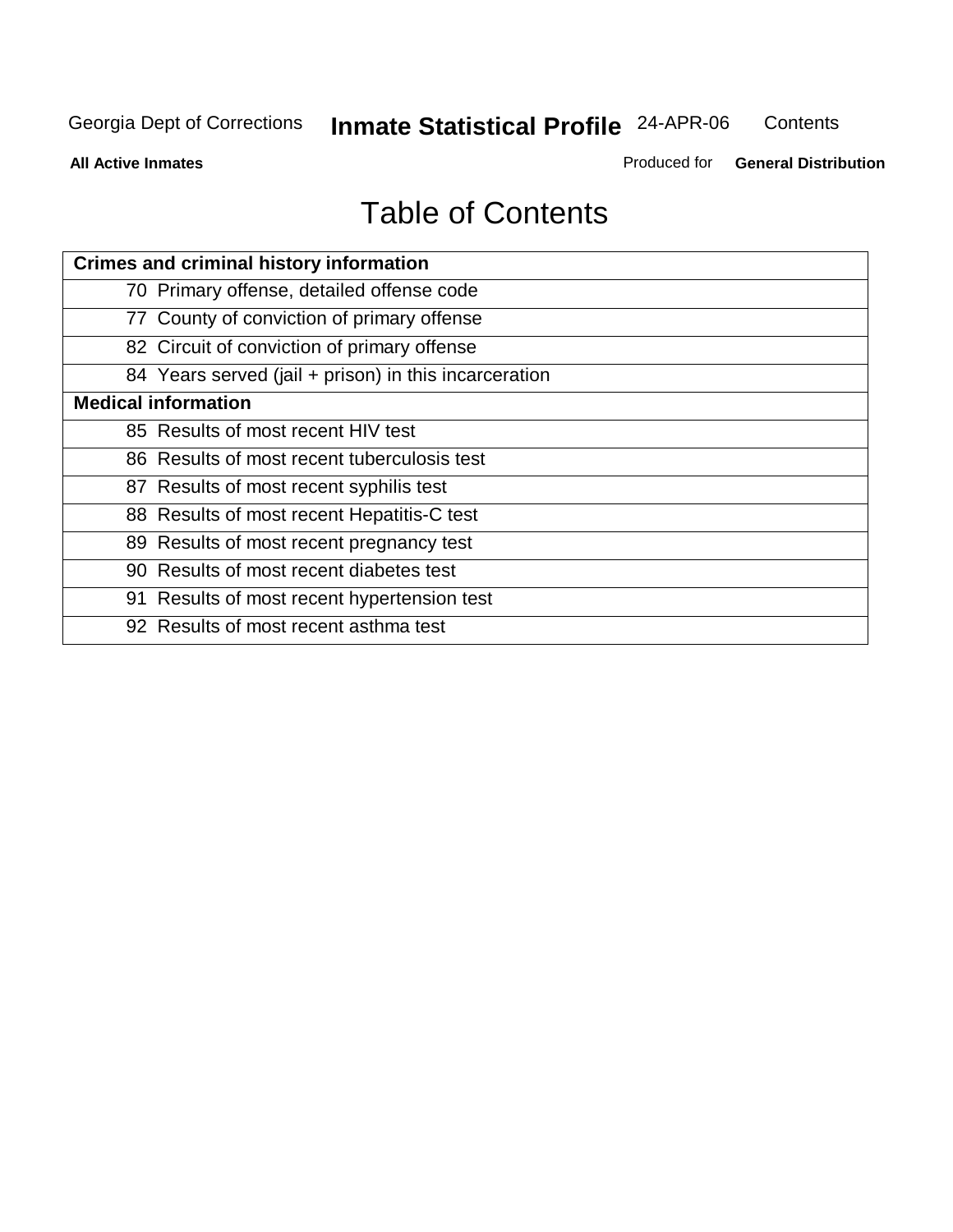#### **All Active Inmates**

#### Produced for **General Distribution**

#### Current age, broken out in ten-year age groups

|                       |              | <b>Male</b> |        |              | <b>Female</b> |       | <b>Total</b> |               |
|-----------------------|--------------|-------------|--------|--------------|---------------|-------|--------------|---------------|
| <b>Current Age</b>    | <b>Count</b> | Col %       | Row %  | <b>Count</b> | Col %         | Row % | <b>Total</b> | Col %         |
| <b>Teens</b>          | 2,879        | 6.11%       | 95.71% | 129          | 3.84%         | 4.29% | 3,008        | 5.96%         |
| <b>Twenties</b>       | 15,086       | $32.03\%$   | 93.95% | 971          | 28.90%        | 6.05% | 16,057       | 31.82%        |
| <b>Thirties</b>       | 13,717       | 29.13%      | 92.22% | 1,158        | 34.46%        | 7.78% |              | 14,875 29.48% |
| <b>Forties</b>        | 10,758       | 22.84%      | 92.45% | 879          | 26.16%        | 7.55% | 11,637       | 23.06%        |
| <b>Fifties</b>        | 3,708        | 7.87%       | 95.25% | 185          | 5.51%         | 4.75% | 3,893        | 7.72%         |
| <b>Sixties</b>        | 812          | 1.72%       | 95.87% | 35           | 1.04%         | 4.13% | 847          | 1.68%         |
| Seventy +             | 136          | 0.29%       | 97.84% | 3            | 0.09%         | 2.16% | 139          | 0.28%         |
| <b>Total Reported</b> | 47,096       | 100%        | 93.34% | 3,360        | 100%          | 6.66% | 50,456       | 100%          |

| <b>Not Reported</b> |        |       |        |
|---------------------|--------|-------|--------|
| Total               | 17 N97 | 3,360 | 50,457 |

| <b>Mean</b><br>(average) | 35.76 | 35.93    | 35.77 |
|--------------------------|-------|----------|-------|
| <b>Median (middle)</b>   | 34    | ^^<br>w  | 35    |
| Mode<br>(most frequent)  | 26    | າເ<br>δw | 26    |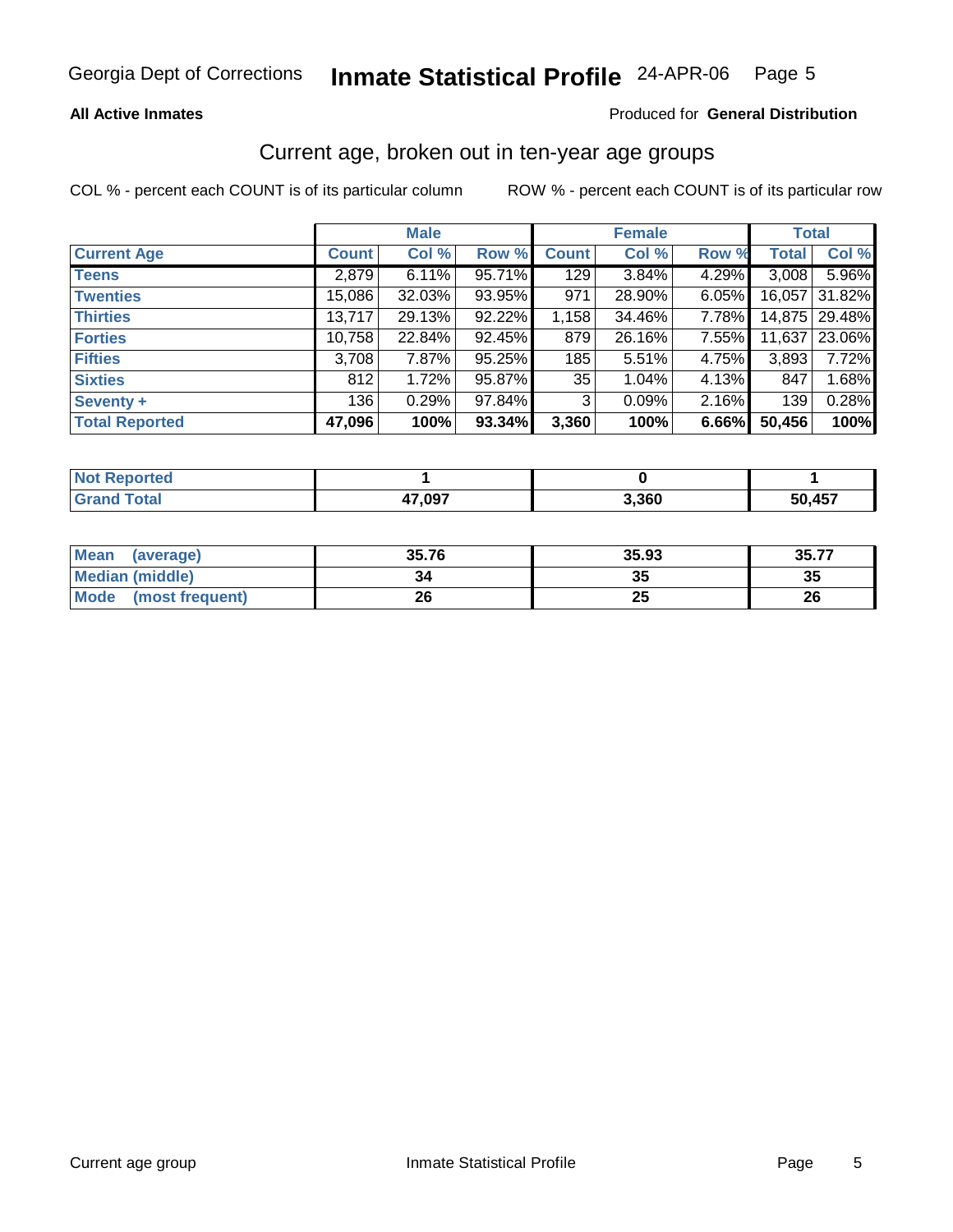#### **All Active Inmates**

#### Produced for **General Distribution**

### Race group

|                       |              | <b>Male</b> |                    |       | <b>Female</b> |          |        | <b>Total</b> |
|-----------------------|--------------|-------------|--------------------|-------|---------------|----------|--------|--------------|
| <b>Race Group</b>     | <b>Count</b> | Col %       | <b>Row % Count</b> |       | Col %         | Row %    | Total  | Col %        |
| <b>White</b>          | 17,386       | 37.08%      | $90.90\%$          | 1,741 | 51.99%        | $9.10\%$ | 19,127 | 38.07%       |
| <b>Black</b>          | 29,409       | 62.71%      | 94.83%             | .603  | 47.87%        | $5.17\%$ | 31,012 | 61.72%       |
| <b>Indian</b><br>3    | 54           | .12%        | 96.43%             | 2     | .06%          | $3.57\%$ | 56     | .11%         |
| <b>Asian</b>          | 45           | .10%        | 93.75%             | 3     | .09%          | $6.25\%$ | 48     | .10%         |
| <b>Total Reported</b> | 46,894       | 100%        | 93.33%             | 3,349 | 100%          | 6.67%    | 50,243 | 100%         |

| 203<br>__ |       | -94<br>4 I 4    |
|-----------|-------|-----------------|
| 17 007    | 3,360 | A57<br>.<br>. . |

|  | M <sub>c</sub> | Black | <br>White<br>$ -$ | והה<br>ыаск<br>___ |
|--|----------------|-------|-------------------|--------------------|
|--|----------------|-------|-------------------|--------------------|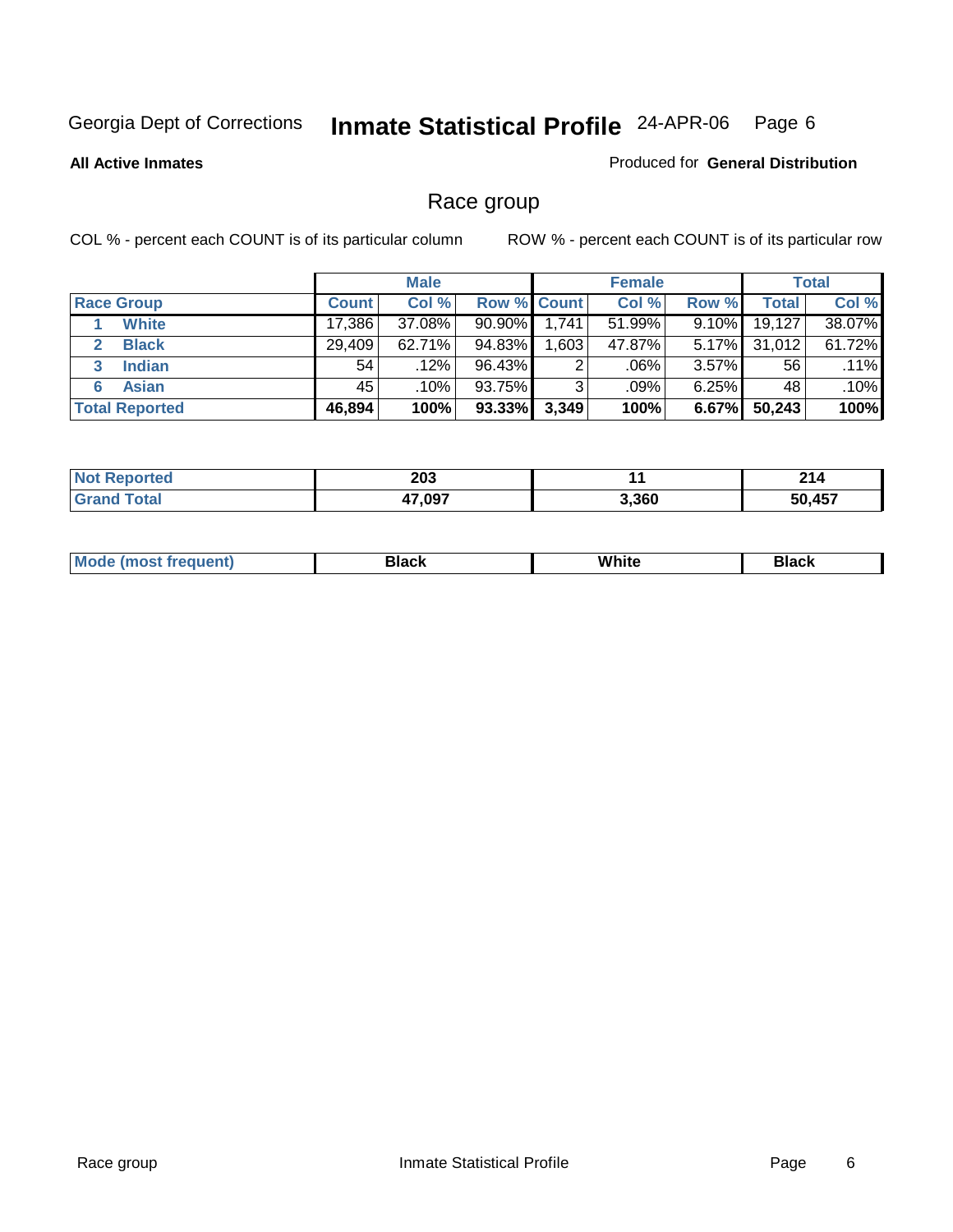**All Active Inmates**

#### Produced for **General Distribution**

### Marital status, self-reported at entry to prison

|                        |              | <b>Male</b> |        |              | <b>Female</b> |        |              | <b>Total</b> |
|------------------------|--------------|-------------|--------|--------------|---------------|--------|--------------|--------------|
| <b>Marital Status</b>  | <b>Count</b> | Col %       | Row %  | <b>Count</b> | Col %         | Row %  | <b>Total</b> | Col %        |
| <b>Single</b>          | 27,504       | 60.78%      | 94.35% | 1,646        | 53.69%        | 5.65%  | 29,150       | 60.33%       |
| <b>Married</b><br>2    | 5,678        | 12.55%      | 92.76% | 443          | 14.45%        | 7.24%  | 6,121        | 12.67%       |
| <b>Separated</b><br>3  | 2,407        | 5.32%       | 88.23% | 321          | 10.47%        | 11.77% | 2,728        | 5.65%        |
| <b>Divorced</b><br>4   | 5,598        | 12.37%      | 92.90% | 428          | 13.96%        | 7.10%  | 6,026        | 12.47%       |
| <b>Widowed</b><br>5    | 550          | 1.22%       | 82.71% | 115          | 3.75%         | 17.29% | 665          | 1.38%        |
| <b>Common Law</b><br>6 | 3,518        | 7.77%       | 96.89% | 113          | 3.69%         | 3.11%  | 3,631        | 7.51%        |
| <b>Total Reported</b>  | 45,255       | 100%        | 93.65% | 3,066        | 100%          | 6.35%  | 48,321       | 100%         |

| NO              | ,842   | 294   | .136        |
|-----------------|--------|-------|-------------|
| $\sim$ 4 $\sim$ | 17 NQZ | 3.360 | ,457<br>50. |

|  | <b>Mode</b><br><i>i</i> requent)<br>mose | .<br>naie | ™ale ∶ | $- \cdot \cdot$ |
|--|------------------------------------------|-----------|--------|-----------------|
|--|------------------------------------------|-----------|--------|-----------------|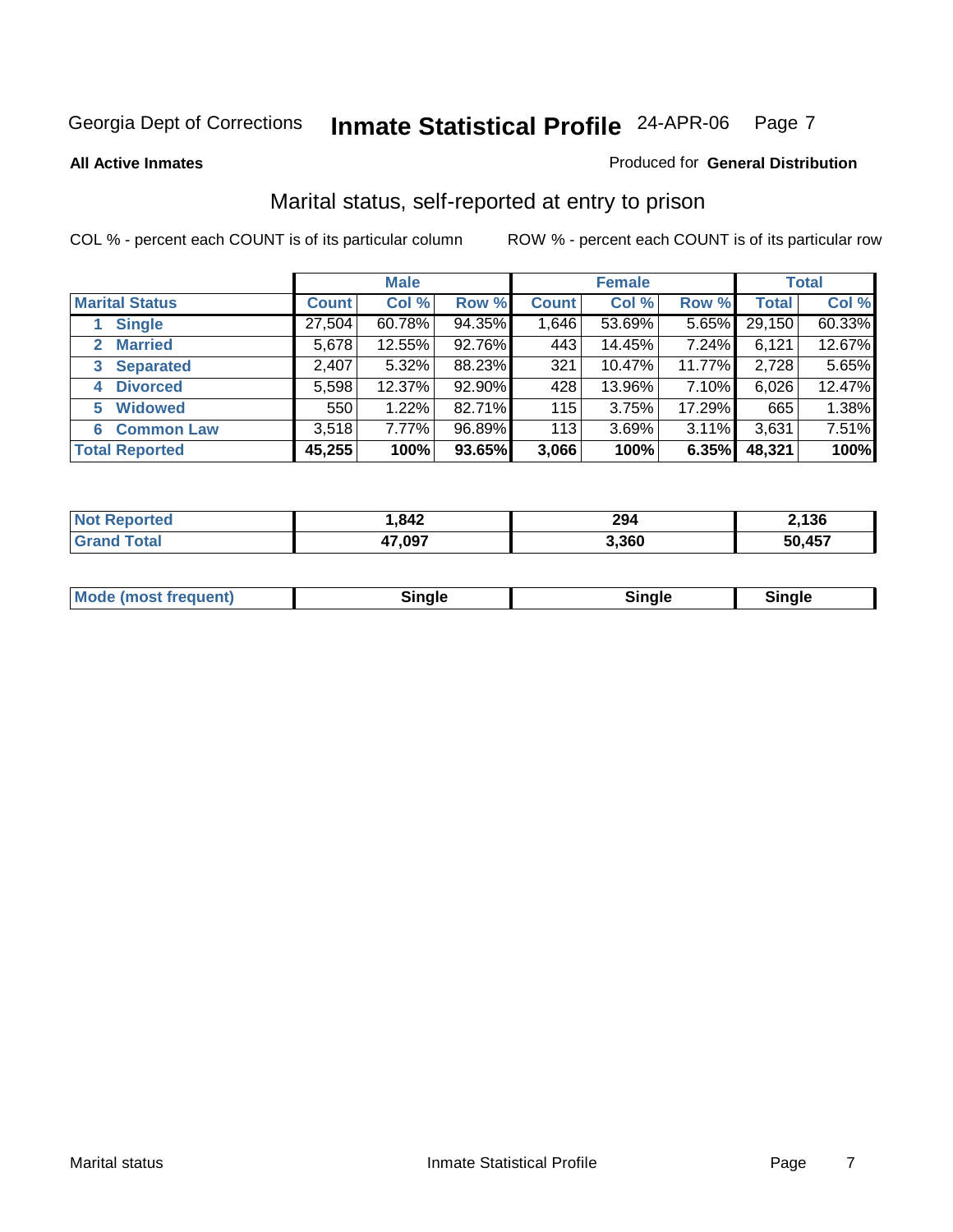**All Active Inmates**

#### Produced for **General Distribution**

### Number of children, self reported at entry to prison

|                           |              | <b>Male</b> |         |              | <b>Female</b> |          | <b>Total</b> |        |
|---------------------------|--------------|-------------|---------|--------------|---------------|----------|--------------|--------|
| <b>Number of Children</b> | <b>Count</b> | Col %       | Row %   | <b>Count</b> | Col %         | Row %    | <b>Total</b> | Col %  |
| 10                        | 19,033       | 41.13%      | 95.54%  | 888          | 26.80%        | 4.46%    | 19,921       | 40.17% |
|                           | 10,533       | 22.76%      | 94.87%  | 569          | 17.17%        | 5.13%    | 11,102       | 22.39% |
| $\overline{2}$            | 7,765        | 16.78%      | 90.87%  | 780          | 23.54%        | 9.13%    | 8,545        | 17.23% |
| $\overline{\mathbf{3}}$   | 4,683        | 10.12%      | 88.86%  | 587          | 17.71%        | 11.14%   | 5,270        | 10.63% |
| 4                         | 2,197        | 4.75%       | 89.09%  | 269          | 8.12%         | 10.91%   | 2,466        | 4.97%  |
| 5                         | 1,131        | 2.44%       | 90.92%  | 113          | 3.41%         | 9.08%    | 1,244        | 2.51%  |
| $6\phantom{a}6$           | 478          | 1.03%       | 87.71%  | 67           | 2.02%         | 12.29%   | 545          | 1.10%  |
| 7                         | 239          | 0.52%       | 90.53%  | 25           | 0.75%         | $9.47\%$ | 264          | 0.53%  |
| 8                         | 99           | 0.21%       | 92.52%  | 8            | 0.24%         | 7.48%    | 107          | 0.22%  |
| 9                         | 48           | 0.10%       | 92.31%  | 4            | 0.12%         | 7.69%    | 52           | 0.10%  |
| 10                        | 24           | 0.05%       | 85.71%  | 4            | 0.12%         | 14.29%   | 28           | 0.06%  |
| Over 10                   | 44           | 0.10%       | 100.00% |              |               |          | 44           | 0.09%  |
| <b>Total Reported</b>     | 46,274       | 100%        | 93.32%  | 3,314        | 100%          | 6.68%    | 49,588       | 100%   |

| nnn<br>ozo    | - 7  | 869         |
|---------------|------|-------------|
| 17 NQ7<br>. . | .360 | J.457<br>50 |

| <b>Mean</b><br>(average) | l.32 | 1.89 | . 36 |
|--------------------------|------|------|------|
| <b>Median (middle)</b>   |      |      |      |
| Mode<br>(most frequent)  |      |      |      |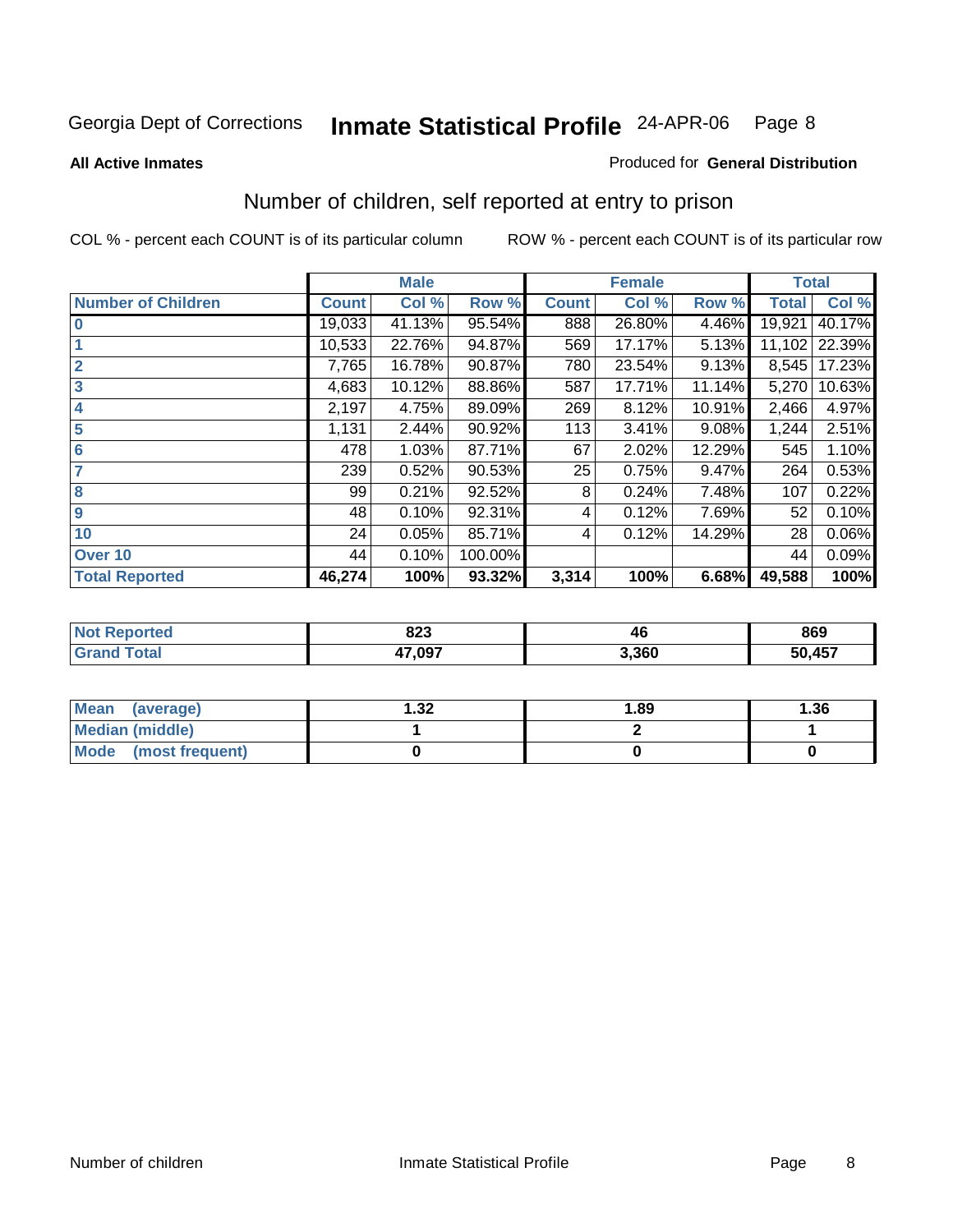#### **All Active Inmates**

#### Produced for **General Distribution**

### Religious affiliation, self-reported at entry to prison

|                       |                              | <b>Male</b>  |        | <b>Female</b> |                  |        | <b>Total</b> |                 |        |
|-----------------------|------------------------------|--------------|--------|---------------|------------------|--------|--------------|-----------------|--------|
|                       | <b>Religious Affiliation</b> | <b>Count</b> | Col %  | Row %         | <b>Count</b>     | Col %  | Row %        | <b>Total</b>    | Col %  |
| 1                     | <b>Islam</b>                 | 1,376        | 3.45%  | 98.57%        | $\overline{20}$  | .67%   | 1.43%        | 1,396           | 3.25%  |
| $\overline{2}$        | <b>Catholic</b>              | 1,964        | 4.92%  | 93.35%        | 140              | 4.70%  | 6.65%        | 2,104           | 4.91%  |
| 3                     | <b>Baptist</b>               | 20,306       | 50.88% | 92.04%        | 1,755            | 58.93% | 7.96%        | 22,061          | 51.44% |
| 4                     | <b>Methodist</b>             | 891          | 2.23%  | 89.91%        | 100              | 3.36%  | 10.09%       | 991             | 2.31%  |
| 5                     | <b>EpiscopIn</b>             | 67           | .17%   | 89.33%        | 8                | .27%   | 10.67%       | 75              | .17%   |
| $6\phantom{1}6$       | <b>Presbytrn</b>             | 100          | .25%   | 97.09%        | 3                | .10%   | 2.91%        | 103             | .24%   |
| 7                     | <b>Chc Of God</b>            | 466          | 1.17%  | 89.10%        | $\overline{57}$  | 1.91%  | 10.90%       | 523             | 1.22%  |
| 8                     | <b>Holiness</b>              | 1,458        | 3.65%  | 86.48%        | $\overline{228}$ | 7.66%  | 13.52%       | 1,686           | 3.93%  |
| $\boldsymbol{9}$      | <b>Jewish</b>                | 51           | .13%   | 98.08%        | 1                | .03%   | 1.92%        | 52              | .12%   |
| 10                    | <b>Anglican</b>              | 7            | .02%   | 77.78%        | $\overline{2}$   | .07%   | 22.22%       | 9               | .02%   |
| 11                    | <b>Grk Orthdx</b>            | 7            | .02%   | 100.00%       |                  |        |              | 7               | .02%   |
| 12                    | <b>Hindu</b>                 | 8            | .02%   | 100.00%       |                  |        |              | $\overline{8}$  | .02%   |
| 13                    | <b>Buddhist</b>              | 46           | .12%   | 97.87%        | 1                | .03%   | 2.13%        | $\overline{47}$ | .11%   |
| 14                    | <b>Taoist</b>                |              | .01%   | 100.00%       |                  |        |              |                 | .01%   |
| 15                    | <b>Shintoist</b>             | 10           | .03%   | 100.00%       |                  |        |              | 10              | .02%   |
| 16                    | <b>Seven D Ad</b>            | 113          | .28%   | 92.62%        | 9                | .30%   | 7.38%        | 122             | .28%   |
| 17                    | <b>Jehovah Wt</b>            | 361          | .90%   | 93.52%        | 25               | .84%   | 6.48%        | 386             | .90%   |
| 18                    | <b>Latr Day S</b>            | 52           | .13%   | 96.30%        | $\overline{2}$   | .07%   | 3.70%        | 54              | .13%   |
| 19                    | Quaker                       |              | .01%   | 100.00%       |                  |        |              |                 | .01%   |
| 20                    | <b>Other Prot</b>            | 5,946        | 14.90% | 91.80%        | $\overline{531}$ | 17.83% | 8.20%        | 6,477           | 15.10% |
| 96                    | <b>None</b>                  | 6,682        | 16.74% | 98.58%        | 96               | 3.22%  | 1.42%        | 6,778           | 15.80% |
| <b>Total Reported</b> |                              | 39,913       | 100%   | 93.06%        | 2,978            | 100%   | 6.94%        | 42,891          | 100%   |

| <b>NO1</b><br><b>TEG</b> | 7,184  | 382   | 7,566      |
|--------------------------|--------|-------|------------|
|                          | 47,097 | 3.360 | ,457<br>50 |

| <b>Mode</b><br>frequent)<br>TIMOST | Baptist | Baptist | <b>laptist</b> |
|------------------------------------|---------|---------|----------------|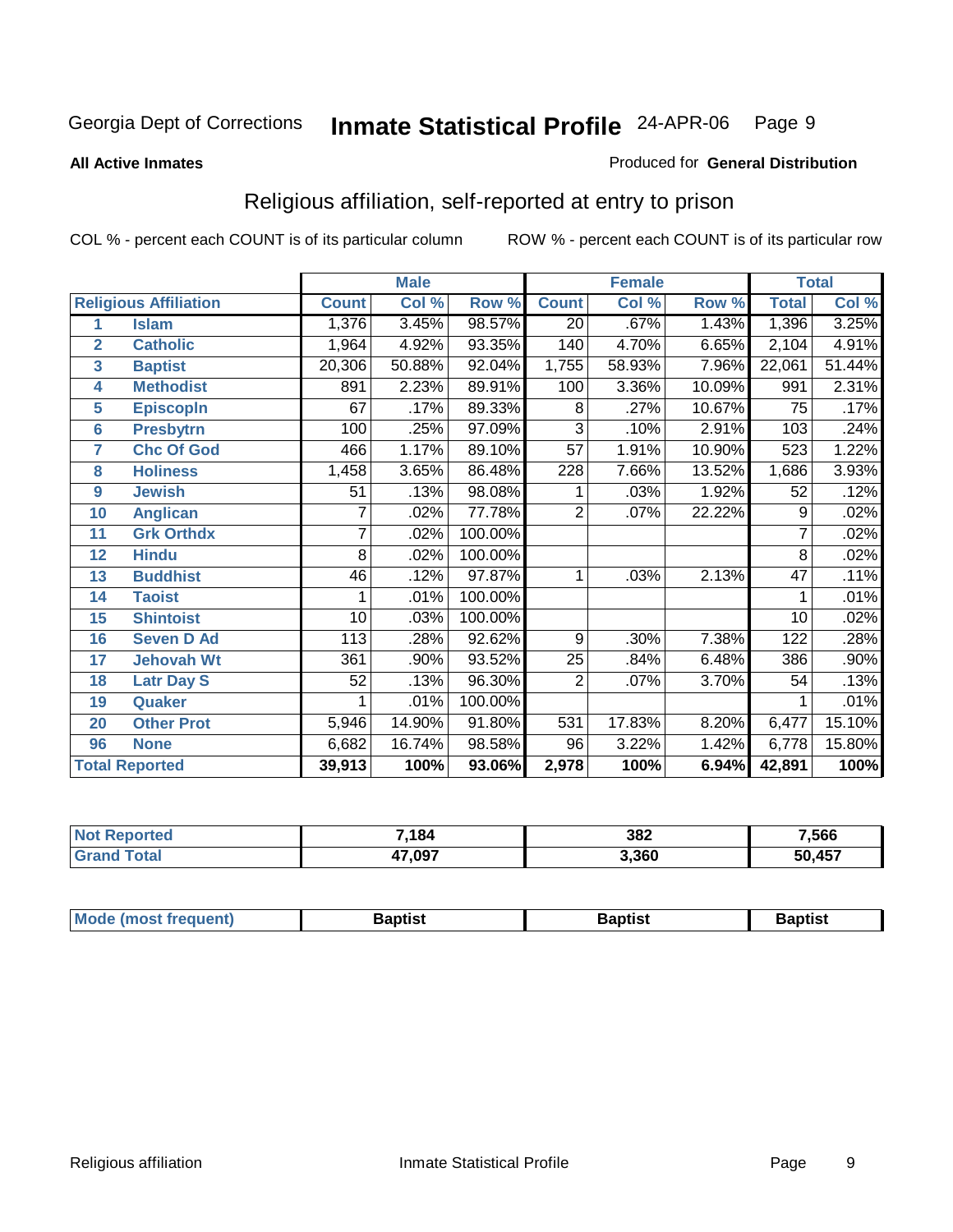#### **All Active Inmates**

#### Produced for **General Distribution**

### Home county, self-reported at entry to prison

|                  |                      | <b>Male</b>      |       |         | <b>Female</b>   |       |        | <b>Total</b>     |       |
|------------------|----------------------|------------------|-------|---------|-----------------|-------|--------|------------------|-------|
|                  | <b>Home County</b>   | <b>Count</b>     | Col % | Row %   | <b>Count</b>    | Col % | Row %  | <b>Total</b>     | Col % |
| 1                | <b>Appling</b>       | 95               | .22%  | 94.06%  | $\overline{6}$  | .20%  | 5.94%  | 101              | .22%  |
| $\overline{2}$   | <b>Atkinson</b>      | $\overline{34}$  | .08%  | 97.14%  | 1               | .03%  | 2.86%  | $\overline{35}$  | .07%  |
| 3                | <b>Bacon</b>         | 49               | .11%  | 94.23%  | $\overline{3}$  | .10%  | 5.77%  | $\overline{52}$  | .11%  |
| 4                | <b>Baker</b>         | $\overline{10}$  | .02%  | 90.91%  | 1               | .03%  | 9.09%  | $\overline{11}$  | .02%  |
| 5                | <b>Baldwin</b>       | 283              | .65%  | 94.33%  | $\overline{17}$ | .56%  | 5.67%  | $\overline{300}$ | .64%  |
| $6\phantom{1}6$  | <b>Banks</b>         | $\overline{51}$  | .12%  | 94.44%  | $\overline{3}$  | .10%  | 5.56%  | $\overline{54}$  | .12%  |
| 7                | <b>Barrow</b>        | $\overline{241}$ | .55%  | 94.51%  | $\overline{14}$ | .46%  | 5.49%  | 255              | .55%  |
| 8                | <b>Bartow</b>        | 488              | 1.12% | 87.93%  | 67              | 2.20% | 12.07% | 555              | 1.19% |
| $\boldsymbol{9}$ | <b>Ben Hill</b>      | 171              | .39%  | 87.69%  | $\overline{24}$ | .79%  | 12.31% | 195              | .42%  |
| 10               | <b>Berrien</b>       | 63               | .14%  | 88.73%  | $\overline{8}$  | .26%  | 11.27% | $\overline{71}$  | .15%  |
| 11               | <b>Bibb</b>          | 1,105            | 2.53% | 95.18%  | $\overline{56}$ | 1.84% | 4.82%  | 1,161            | 2.49% |
| 12               | <b>Bleckley</b>      | $\overline{91}$  | .21%  | 91.00%  | $\overline{9}$  | .30%  | 9.00%  | 100              | .21%  |
| 13               | <b>Brantley</b>      | $\overline{41}$  | .09%  | 93.18%  | $\overline{3}$  | .10%  | 6.82%  | $\overline{44}$  | .09%  |
| 14               | <b>Brooks</b>        | 69               | .16%  | 100.00% |                 |       |        | 69               | .15%  |
| 15               | <b>Bryan</b>         | $\overline{76}$  | .17%  | 93.83%  | $\overline{5}$  | .16%  | 6.17%  | $\overline{81}$  | .17%  |
| 16               | <b>Bulloch</b>       | $\overline{307}$ | .70%  | 93.88%  | $\overline{20}$ | .66%  | 6.12%  | $\overline{327}$ | .70%  |
| $\overline{17}$  | <b>Burke</b>         | 173              | .40%  | 95.05%  | $\overline{9}$  | .30%  | 4.95%  | 182              | .39%  |
| 18               | <b>Butts</b>         | 125              | .29%  | 96.90%  | $\overline{4}$  | .13%  | 3.10%  | $\overline{129}$ | .28%  |
| 19               | <b>Calhoun</b>       | $\overline{34}$  | .08%  | 94.44%  | $\overline{2}$  | .07%  | 5.56%  | $\overline{36}$  | .08%  |
| 20               | <b>Camden</b>        | $\overline{99}$  | .23%  | 96.12%  | $\overline{4}$  | .13%  | 3.88%  | 103              | .22%  |
| $\overline{21}$  | <b>Candler</b>       | $\overline{67}$  | .15%  | 94.37%  | $\overline{4}$  | .13%  | 5.63%  | $\overline{71}$  | .15%  |
| 22               | <b>Carroll</b>       | 445              | 1.02% | 91.00%  | $\overline{44}$ | 1.45% | 9.00%  | 489              | 1.05% |
| 23               | <b>Catoosa</b>       | 170              | .39%  | 89.01%  | $\overline{21}$ | .69%  | 10.99% | 191              | .41%  |
| 24               | <b>Charlton</b>      | $\overline{40}$  | .09%  | 95.24%  | $\overline{2}$  | .07%  | 4.76%  | $\overline{42}$  | .09%  |
| 25               | <b>Chatham</b>       | 2,124            | 4.87% | 94.11%  | 133             | 4.37% | 5.89%  | 2,257            | 4.83% |
| 26               | <b>Chattahoochee</b> | $\overline{13}$  | .03%  | 92.86%  | 1               | .03%  | 7.14%  | 14               | .03%  |
| 27               | Chattooga            | $\overline{207}$ | .47%  | 90.39%  | $\overline{22}$ | .72%  | 9.61%  | $\overline{229}$ | .49%  |
| 28               | <b>Cherokee</b>      | 429              | .98%  | 89.75%  | 49              | 1.61% | 10.25% | 478              | 1.02% |
| 29               | <b>Clarke</b>        | 467              | 1.07% | 92.66%  | $\overline{37}$ | 1.22% | 7.34%  | 504              | 1.08% |
| 30               | <b>Clay</b>          | $\overline{18}$  | .04%  | 94.74%  | $\mathbf 1$     | .03%  | 5.26%  | $\overline{19}$  | .04%  |
| 31               | <b>Clayton</b>       | 1,187            | 2.72% | 94.21%  | $\overline{73}$ | 2.40% | 5.79%  | 1,260            | 2.70% |
| 32               | <b>Clinch</b>        | 40               | .09%  | 88.89%  | 5               | .16%  | 11.11% | 45               | .10%  |
| 33               | <b>Cobb</b>          | 1,879            | 4.31% | 92.47%  | 153             | 5.03% | 7.53%  | 2,032            | 4.35% |
| 34               | <b>Coffee</b>        | $\overline{203}$ | .47%  | 88.65%  | 26              | .85%  | 11.35% | 229              | .49%  |
| 35               | <b>Colquitt</b>      | $\overline{271}$ | .62%  | 96.44%  | 10              | .33%  | 3.56%  | 281              | .60%  |
| 36               | <b>Columbia</b>      | 164              | .38%  | 90.11%  | 18              | .59%  | 9.89%  | 182              | .39%  |
| 37               | <b>Cook</b>          | 101              | .23%  | 91.82%  | $\overline{9}$  | .30%  | 8.18%  | 110              | .24%  |
| 38               | <b>Coweta</b>        | 414              | .95%  | 93.88%  | $\overline{27}$ | .89%  | 6.12%  | 441              | .94%  |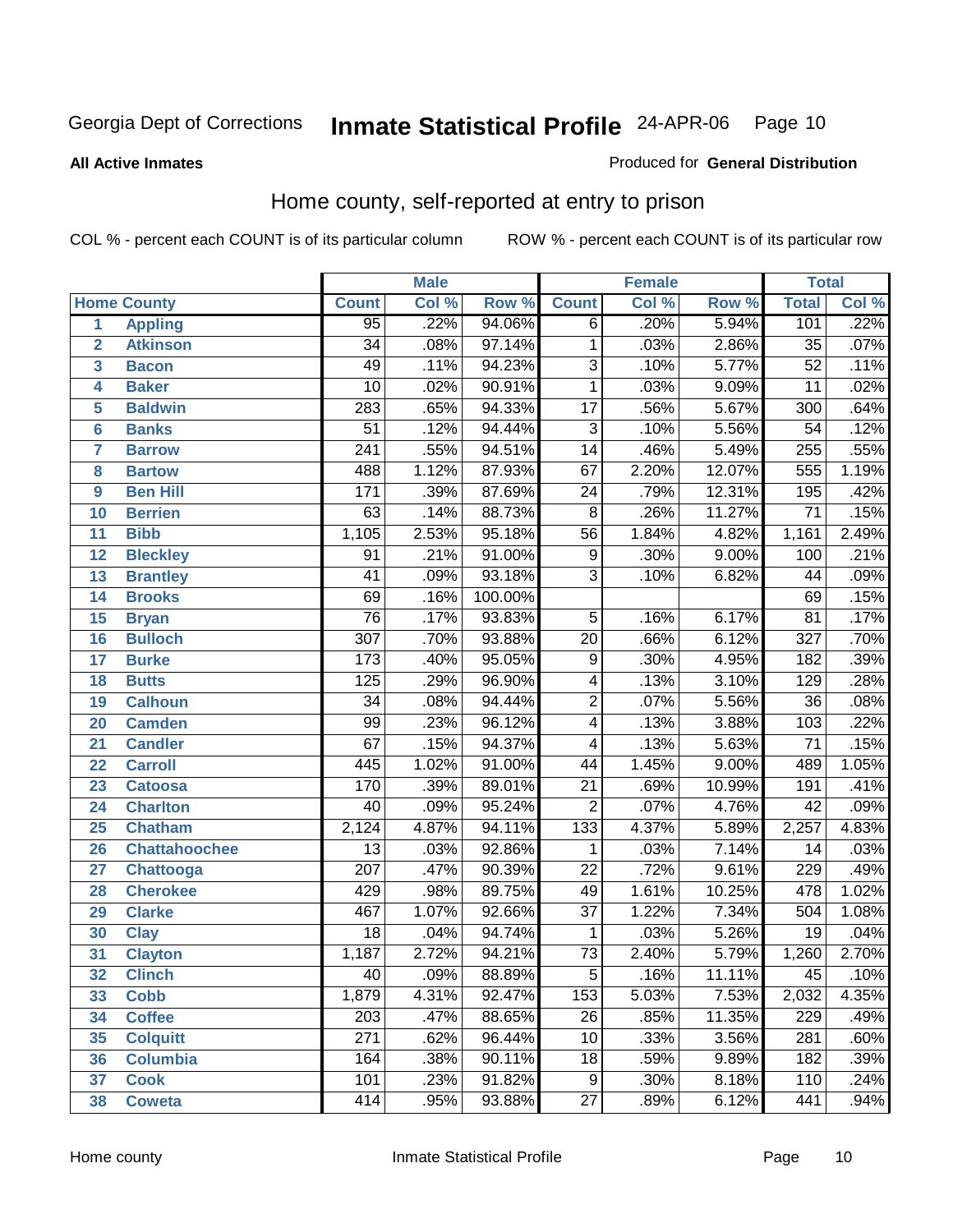Produced for **General Distribution**

#### **All Active Inmates**

### Home county, self-reported at entry to prison

|    |                    | <b>Male</b>      |        | <b>Female</b> |                          |       | <b>Total</b> |                  |        |
|----|--------------------|------------------|--------|---------------|--------------------------|-------|--------------|------------------|--------|
|    | <b>Home County</b> | <b>Count</b>     | Col %  | Row %         | <b>Count</b>             | Col % | Row %        | <b>Total</b>     | Col %  |
| 39 | <b>Crawford</b>    | $\overline{20}$  | .05%   | 90.91%        | $\overline{2}$           | .07%  | 9.09%        | $\overline{22}$  | .05%   |
| 40 | <b>Crisp</b>       | $\overline{214}$ | .49%   | 93.45%        | $\overline{15}$          | .49%  | 6.55%        | 229              | .49%   |
| 41 | <b>Dade</b>        | $\overline{63}$  | .14%   | 94.03%        | 4                        | .13%  | 5.97%        | $\overline{67}$  | .14%   |
| 42 | <b>Dawson</b>      | 64               | .15%   | 94.12%        | 4                        | .13%  | 5.88%        | 68               | .15%   |
| 43 | <b>Decatur</b>     | $\overline{227}$ | .52%   | 95.38%        | $\overline{11}$          | .36%  | 4.62%        | 238              | .51%   |
| 44 | <b>Dekalb</b>      | 2,442            | 5.60%  | 95.13%        | $\overline{125}$         | 4.11% | 4.87%        | 2,567            | 5.50%  |
| 45 | <b>Dodge</b>       | 146              | .33%   | 93.59%        | 10                       | .33%  | 6.41%        | 156              | .33%   |
| 46 | <b>Dooly</b>       | $\overline{73}$  | .17%   | 96.05%        | $\overline{3}$           | .10%  | 3.95%        | $\overline{76}$  | .16%   |
| 47 | <b>Dougherty</b>   | $\overline{910}$ | 2.08%  | 93.91%        | $\overline{59}$          | 1.94% | 6.09%        | 969              | 2.08%  |
| 48 | <b>Douglas</b>     | $\overline{519}$ | 1.19%  | 91.05%        | $\overline{51}$          | 1.68% | 8.95%        | 570              | 1.22%  |
| 49 | <b>Early</b>       | 60               | .14%   | 96.77%        | $\overline{2}$           | .07%  | 3.23%        | 62               | .13%   |
| 50 | <b>Echols</b>      | 7                | .02%   | 100.00%       |                          |       |              | 7                | .01%   |
| 51 | <b>Effingham</b>   | $\overline{115}$ | .26%   | 88.46%        | $\overline{15}$          | .49%  | 11.54%       | 130              | .28%   |
| 52 | <b>Elbert</b>      | 139              | .32%   | 92.67%        | $\overline{11}$          | .36%  | 7.33%        | 150              | .32%   |
| 53 | <b>Emanuel</b>     | 145              | .33%   | 94.77%        | 8                        | .26%  | 5.23%        | 153              | .33%   |
| 54 | <b>Evans</b>       | $\overline{82}$  | .19%   | 97.62%        | $\overline{2}$           | .07%  | 2.38%        | $\overline{84}$  | .18%   |
| 55 | <b>Fannin</b>      | $\overline{93}$  | .21%   | 91.18%        | $\overline{9}$           | .30%  | 8.82%        | 102              | .22%   |
| 56 | <b>Fayette</b>     | 146              | .33%   | 96.05%        | $\overline{6}$           | .20%  | 3.95%        | 152              | .33%   |
| 57 | <b>Floyd</b>       | 632              | 1.45%  | 89.52%        | $\overline{74}$          | 2.43% | 10.48%       | 706              | 1.51%  |
| 58 | <b>Forsyth</b>     | 171              | .39%   | 93.44%        | $\overline{12}$          | .39%  | 6.56%        | 183              | .39%   |
| 59 | <b>Franklin</b>    | 111              | .25%   | 90.98%        | $\overline{11}$          | .36%  | 9.02%        | $\overline{122}$ | .26%   |
| 60 | <b>Fulton</b>      | 5,544            | 12.70% | 95.45%        | 264                      | 8.68% | 4.55%        | 5,808            | 12.44% |
| 61 | <b>Gilmer</b>      | 109              | .25%   | 94.78%        | $\overline{6}$           | .20%  | 5.22%        | 115              | .25%   |
| 62 | <b>Glascock</b>    | $\overline{5}$   | .01%   | 100.00%       |                          |       |              | 5                | .01%   |
| 63 | <b>Glynn</b>       | $\overline{382}$ | .88%   | 95.98%        | $\overline{16}$          | .53%  | 4.02%        | 398              | .85%   |
| 64 | <b>Gordon</b>      | 259              | .59%   | 90.24%        | $\overline{28}$          | .92%  | 9.76%        | 287              | .61%   |
| 65 | <b>Grady</b>       | 157              | .36%   | 92.35%        | $\overline{13}$          | .43%  | 7.65%        | 170              | .36%   |
| 66 | <b>Greene</b>      | $\overline{72}$  | .16%   | 93.51%        | $\overline{5}$           | .16%  | 6.49%        | $\overline{77}$  | .16%   |
| 67 | <b>Gwinnett</b>    | 1,226            | 2.81%  | 93.66%        | $\overline{83}$          | 2.73% | 6.34%        | 1,309            | 2.80%  |
| 68 | <b>Habersham</b>   | 128              | .29%   | 92.09%        | $\overline{11}$          | .36%  | 7.91%        | 139              | .30%   |
| 69 | <b>Hall</b>        | 655              | 1.50%  | 92.38%        | $\overline{54}$          | 1.78% | 7.62%        | 709              | 1.52%  |
| 70 | <b>Hancock</b>     | 65               | .15%   | 94.20%        | $\overline{\mathbf{4}}$  | .13%  | 5.80%        | 69               | .15%   |
| 71 | <b>Haralson</b>    | 109              | .25%   | 94.78%        | $\overline{6}$           | .20%  | 5.22%        | 115              | .25%   |
| 72 | <b>Harris</b>      | $\overline{71}$  | .16%   | 94.67%        | $\overline{\mathcal{A}}$ | .13%  | 5.33%        | 75               | .16%   |
| 73 | <b>Hart</b>        | 85               | .19%   | 92.39%        | 7                        | .23%  | 7.61%        | $\overline{92}$  | .20%   |
| 74 | <b>Heard</b>       | $\overline{55}$  | .13%   | 94.83%        | $\overline{3}$           | .10%  | 5.17%        | $\overline{58}$  | .12%   |
| 75 | <b>Henry</b>       | $\overline{423}$ | .97%   | 91.96%        | $\overline{37}$          | 1.22% | 8.04%        | 460              | .99%   |
| 76 | <b>Houston</b>     | 494              | 1.13%  | 93.56%        | $\overline{34}$          | 1.12% | 6.44%        | 528              | 1.13%  |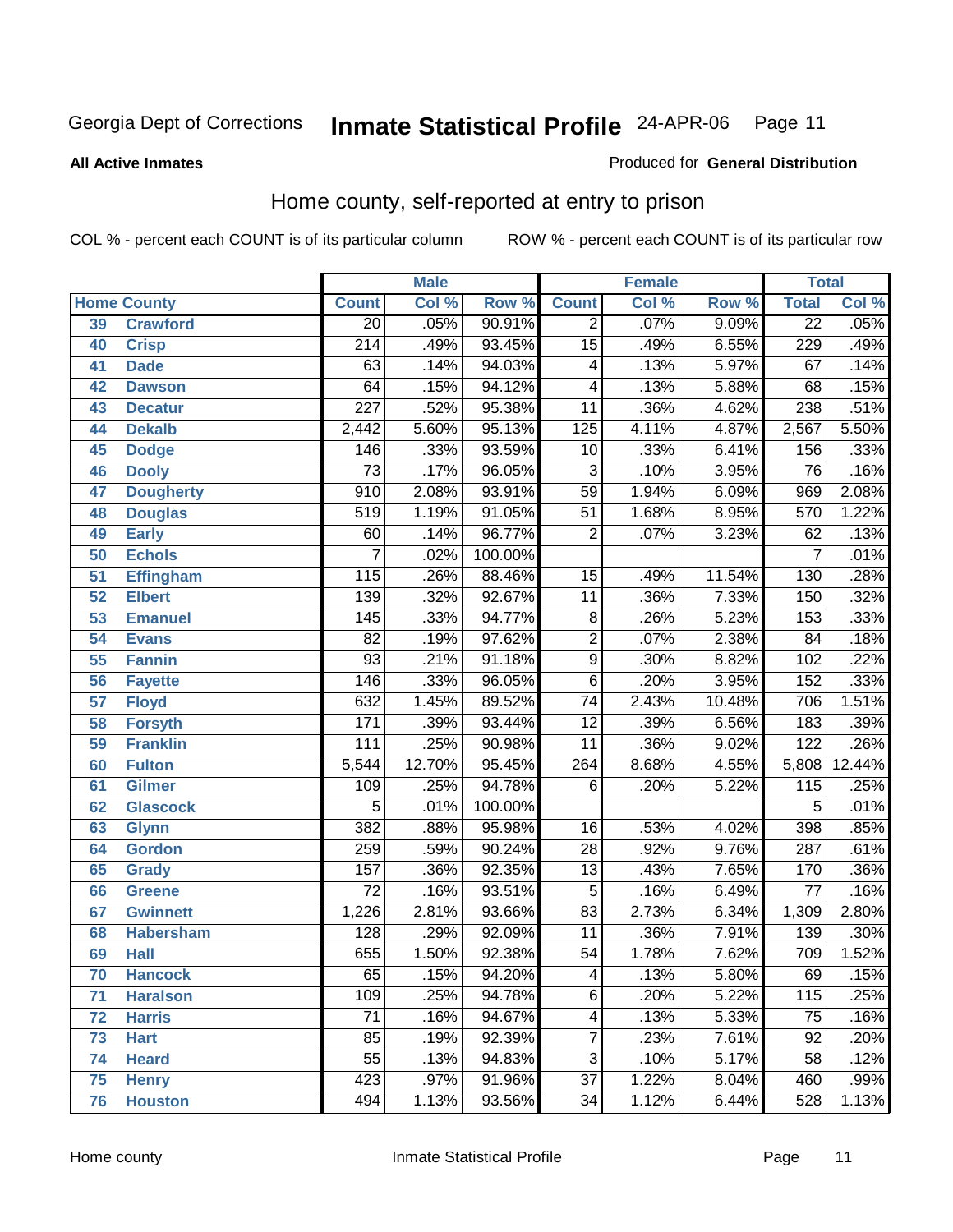#### **All Active Inmates**

#### Produced for **General Distribution**

### Home county, self-reported at entry to prison

|       |                    | <b>Male</b>      |       |         | <b>Female</b>   |       |        | <b>Total</b>     |       |
|-------|--------------------|------------------|-------|---------|-----------------|-------|--------|------------------|-------|
|       | <b>Home County</b> | <b>Count</b>     | Col % | Row %   | <b>Count</b>    | Col % | Row %  | <b>Total</b>     | Col % |
| 77    | <b>Irwin</b>       | 66               | .15%  | 98.51%  | $\mathbf 1$     | .03%  | 1.49%  | 67               | .14%  |
| 78    | <b>Jackson</b>     | 189              | .43%  | 93.10%  | $\overline{14}$ | .46%  | 6.90%  | $\overline{203}$ | .43%  |
| 79    | <b>Jasper</b>      | 62               | .14%  | 100.00% |                 |       |        | 62               | .13%  |
| 80    | <b>Jeff Davis</b>  | 60               | .14%  | 95.24%  | $\overline{3}$  | .10%  | 4.76%  | 63               | .13%  |
| 81    | <b>Jefferson</b>   | $\overline{97}$  | .22%  | 97.00%  | $\overline{3}$  | .10%  | 3.00%  | 100              | .21%  |
| 82    | <b>Jenkins</b>     | $\overline{58}$  | .13%  | 95.08%  | $\overline{3}$  | .10%  | 4.92%  | 61               | .13%  |
| 83    | <b>Johnson</b>     | $\overline{47}$  | .11%  | 95.92%  | $\overline{2}$  | .07%  | 4.08%  | 49               | .10%  |
| 84    | <b>Jones</b>       | $\overline{58}$  | .13%  | 95.08%  | $\overline{3}$  | .10%  | 4.92%  | 61               | .13%  |
| 85    | <b>Lamar</b>       | $\overline{81}$  | .19%  | 91.01%  | $\overline{8}$  | .26%  | 8.99%  | 89               | .19%  |
| 86    | <b>Lanier</b>      | $\overline{29}$  | .07%  | 87.88%  | 4               | .13%  | 12.12% | $\overline{33}$  | .07%  |
| 87    | <b>Laurens</b>     | $\overline{252}$ | .58%  | 94.03%  | $\overline{16}$ | .53%  | 5.97%  | 268              | .57%  |
| 88    | Lee                | 60               | .14%  | 96.77%  | $\overline{2}$  | .07%  | 3.23%  | 62               | .13%  |
| 89    | <b>Liberty</b>     | $\overline{215}$ | .49%  | 93.89%  | $\overline{14}$ | .46%  | 6.11%  | $\overline{229}$ | .49%  |
| 90    | <b>Lincoln</b>     | $\overline{34}$  | .08%  | 97.14%  | 1               | .03%  | 2.86%  | $\overline{35}$  | .07%  |
| 91    | Long               | $\overline{35}$  | .08%  | 94.59%  | $\overline{2}$  | .07%  | 5.41%  | $\overline{37}$  | .08%  |
| 92    | <b>Lowndes</b>     | 430              | .99%  | 95.56%  | $\overline{20}$ | .66%  | 4.44%  | 450              | .96%  |
| 93    | <b>Lumpkin</b>     | $\overline{73}$  | .17%  | 92.41%  | $\overline{6}$  | .20%  | 7.59%  | $\overline{79}$  | .17%  |
| 94    | <b>Macon</b>       | $\overline{79}$  | .18%  | 96.34%  | $\overline{3}$  | .10%  | 3.66%  | $\overline{82}$  | .18%  |
| 95    | <b>Madison</b>     | 128              | .29%  | 92.09%  | $\overline{11}$ | .36%  | 7.91%  | 139              | .30%  |
| 96    | <b>Marion</b>      | $\overline{38}$  | .09%  | 92.68%  | $\overline{3}$  | .10%  | 7.32%  | 41               | .09%  |
| 97    | <b>Mcduffie</b>    | 135              | .31%  | 94.41%  | $\overline{8}$  | .26%  | 5.59%  | $\overline{143}$ | .31%  |
| 98    | <b>Mcintosh</b>    | $\overline{46}$  | .11%  | 97.87%  | 1               | .03%  | 2.13%  | $\overline{47}$  | .10%  |
| 99    | <b>Meriwether</b>  | $\overline{182}$ | .42%  | 92.39%  | $\overline{15}$ | .49%  | 7.61%  | 197              | .42%  |
| 100   | <b>Miller</b>      | $\overline{31}$  | .07%  | 96.88%  | 1               | .03%  | 3.13%  | $\overline{32}$  | .07%  |
| 101   | <b>Mitchell</b>    | 179              | .41%  | 93.23%  | $\overline{13}$ | .43%  | 6.77%  | $\overline{192}$ | .41%  |
| $102$ | <b>Monroe</b>      | $\overline{127}$ | .29%  | 94.07%  | $\overline{8}$  | .26%  | 5.93%  | 135              | .29%  |
| 103   | <b>Montgomery</b>  | $\overline{37}$  | .08%  | 94.87%  | $\overline{2}$  | .07%  | 5.13%  | $\overline{39}$  | .08%  |
| 104   | <b>Morgan</b>      | 68               | .16%  | 94.44%  | 4               | .13%  | 5.56%  | $\overline{72}$  | .15%  |
| 105   | <b>Murray</b>      | $\overline{181}$ | .41%  | 90.05%  | $\overline{20}$ | .66%  | 9.95%  | $\overline{201}$ | .43%  |
| 106   | <b>Muscogee</b>    | 1,330            | 3.05% | 92.94%  | 101             | 3.32% | 7.06%  | 1,431            | 3.07% |
| 107   | <b>Newton</b>      | 427              | .98%  | 92.62%  | $\overline{34}$ | 1.12% | 7.38%  | 461              | .99%  |
| 108   | <b>Oconee</b>      | 44               | .10%  | 93.62%  | 3               | .10%  | 6.38%  | 47               | .10%  |
| 109   | <b>Oglethorpe</b>  | $\overline{50}$  | .11%  | 90.91%  | $\overline{5}$  | .16%  | 9.09%  | $\overline{55}$  | .12%  |
| 110   | <b>Paulding</b>    | $\sqrt{243}$     | .56%  | 93.82%  | $\overline{16}$ | .53%  | 6.18%  | 259              | .55%  |
| 111   | <b>Peach</b>       | 106              | .24%  | 96.36%  | 4               | .13%  | 3.64%  | 110              | .24%  |
| 112   | <b>Pickens</b>     | 89               | .20%  | 90.82%  | 9               | .30%  | 9.18%  | 98               | .21%  |
| 113   | <b>Pierce</b>      | $\overline{52}$  | .12%  | 89.66%  | $\overline{6}$  | .20%  | 10.34% | $\overline{58}$  | .12%  |
| $114$ | <b>Pike</b>        | $\overline{53}$  | .12%  | 88.33%  | $\overline{7}$  | .23%  | 11.67% | 60               | .13%  |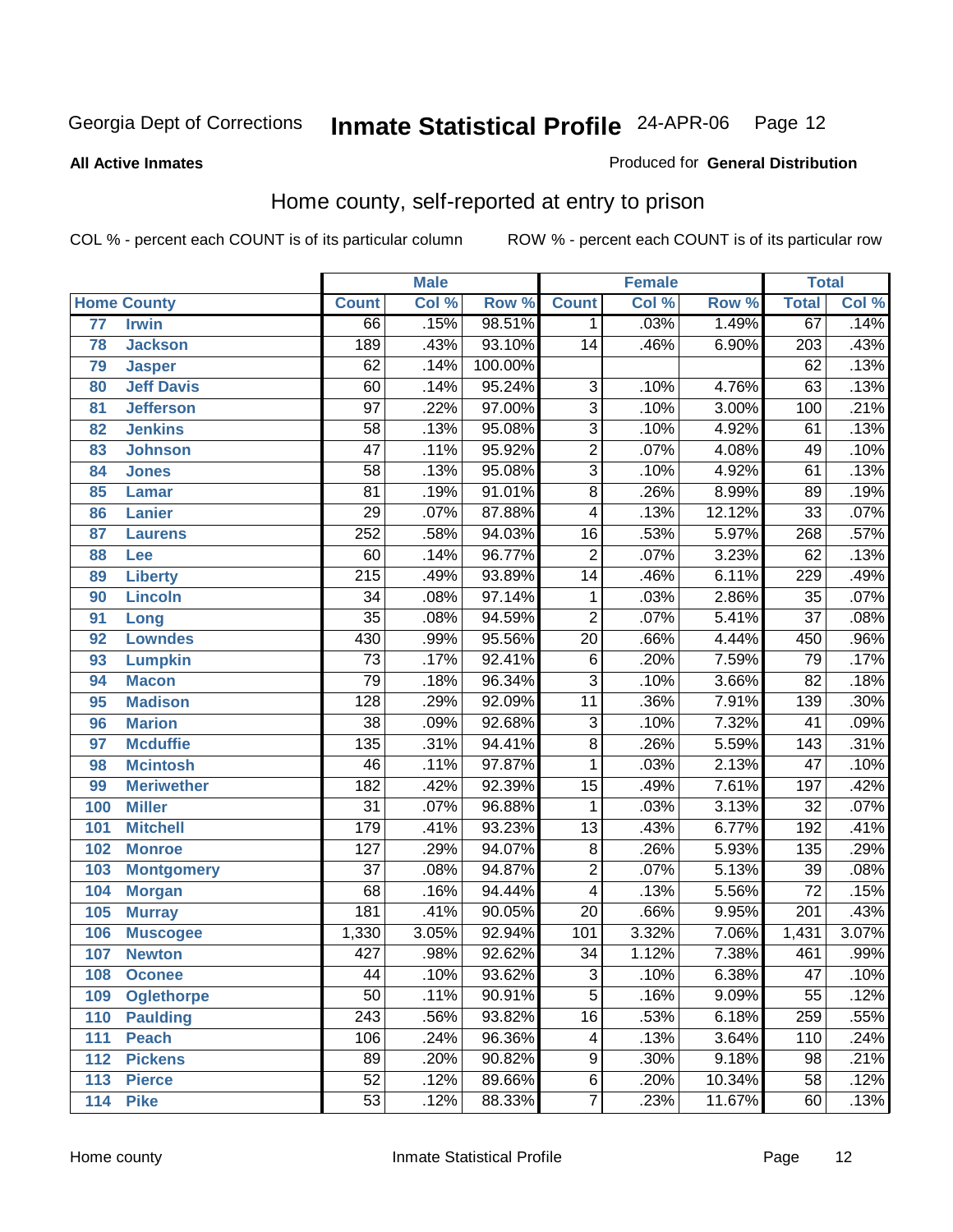#### **All Active Inmates**

#### Produced for **General Distribution**

### Home county, self-reported at entry to prison

|     |                    |                  | <b>Male</b> |         |                 | <b>Female</b> |        | <b>Total</b>     |       |
|-----|--------------------|------------------|-------------|---------|-----------------|---------------|--------|------------------|-------|
|     | <b>Home County</b> | <b>Count</b>     | Col %       | Row %   | <b>Count</b>    | Col %         | Row %  | <b>Total</b>     | Col % |
| 115 | <b>Polk</b>        | 202              | .46%        | 93.52%  | 14              | .46%          | 6.48%  | 216              | .46%  |
| 116 | <b>Pulaski</b>     | 83               | .19%        | 90.22%  | 9               | .30%          | 9.78%  | $\overline{92}$  | .20%  |
| 117 | <b>Putnam</b>      | 120              | .27%        | 95.24%  | $\overline{6}$  | .20%          | 4.76%  | 126              | .27%  |
| 118 | Quitman            | 9                | .02%        | 100.00% |                 |               |        | 9                | .02%  |
| 119 | <b>Rabun</b>       | $\overline{57}$  | .13%        | 90.48%  | $\overline{6}$  | .20%          | 9.52%  | $\overline{63}$  | .13%  |
| 120 | <b>Randolph</b>    | 62               | .14%        | 100.00% |                 |               |        | 62               | .13%  |
| 121 | <b>Richmond</b>    | 1,689            | 3.87%       | 93.78%  | 112             | 3.68%         | 6.22%  | 1,801            | 3.86% |
| 122 | <b>Rockdale</b>    | 266              | .61%        | 92.04%  | 23              | .76%          | 7.96%  | 289              | .62%  |
| 123 | <b>Schley</b>      | $\overline{17}$  | .04%        | 100.00% |                 |               |        | $\overline{17}$  | .04%  |
| 124 | <b>Screven</b>     | 102              | .23%        | 96.23%  | 4               | .13%          | 3.77%  | 106              | .23%  |
| 125 | <b>Seminole</b>    | $\overline{56}$  | .13%        | 91.80%  | $\overline{5}$  | .16%          | 8.20%  | 61               | .13%  |
| 126 | <b>Spalding</b>    | 528              | 1.21%       | 91.51%  | 49              | 1.61%         | 8.49%  | 577              | 1.24% |
| 127 | <b>Stephens</b>    | 158              | .36%        | 94.05%  | $\overline{10}$ | .33%          | 5.95%  | 168              | .36%  |
| 128 | <b>Stewart</b>     | $\overline{39}$  | .09%        | 100.00% |                 |               |        | 39               | .08%  |
| 129 | <b>Sumter</b>      | $\overline{209}$ | .48%        | 93.72%  | 14              | .46%          | 6.28%  | $\overline{223}$ | .48%  |
| 130 | <b>Talbot</b>      | 50               | .11%        | 92.59%  | 4               | .13%          | 7.41%  | 54               | .12%  |
| 131 | <b>Taliaferro</b>  | $\overline{8}$   | .02%        | 100.00% |                 |               |        | $\overline{8}$   | .02%  |
| 132 | <b>Tattnall</b>    | $\overline{147}$ | .34%        | 93.63%  | 10              | .33%          | 6.37%  | 157              | .34%  |
| 133 | <b>Taylor</b>      | $\overline{73}$  | .17%        | 97.33%  | $\overline{2}$  | .07%          | 2.67%  | $\overline{75}$  | .16%  |
| 134 | <b>Telfair</b>     | 114              | .26%        | 91.94%  | 10              | .33%          | 8.06%  | 124              | .27%  |
| 135 | <b>Terrell</b>     | $\overline{73}$  | .17%        | 94.81%  | $\overline{4}$  | .13%          | 5.19%  | $\overline{77}$  | .16%  |
| 136 | <b>Thomas</b>      | 282              | .65%        | 95.59%  | $\overline{13}$ | .43%          | 4.41%  | 295              | .63%  |
| 137 | <b>Tift</b>        | $\overline{272}$ | .62%        | 96.45%  | 10              | .33%          | 3.55%  | 282              | .60%  |
| 138 | <b>Toombs</b>      | $\overline{229}$ | .52%        | 92.71%  | 18              | .59%          | 7.29%  | $\overline{247}$ | .53%  |
| 139 | <b>Towns</b>       | $\overline{18}$  | .04%        | 100.00% |                 |               |        | $\overline{18}$  | .04%  |
| 140 | <b>Treutlen</b>    | 44               | .10%        | 93.62%  | $\overline{3}$  | .10%          | 6.38%  | $\overline{47}$  | .10%  |
| 141 | <b>Troup</b>       | 558              | 1.28%       | 92.08%  | 48              | 1.58%         | 7.92%  | 606              | 1.30% |
| 142 | <b>Turner</b>      | 68               | .16%        | 93.15%  | 5               | .16%          | 6.85%  | $\overline{73}$  | .16%  |
| 143 | <b>Twiggs</b>      | $\overline{41}$  | .09%        | 93.18%  | $\overline{3}$  | .10%          | 6.82%  | 44               | .09%  |
| 144 | <b>Union</b>       | $\overline{50}$  | .11%        | 92.59%  | 4               | .13%          | 7.41%  | $\overline{54}$  | .12%  |
| 145 | <b>Upson</b>       | 177              | .41%        | 92.67%  | $\overline{14}$ | .46%          | 7.33%  | 191              | .41%  |
| 146 | <b>Walker</b>      | 309              | .71%        | 90.09%  | 34              | 1.12%         | 9.91%  | 343              | .73%  |
| 147 | <b>Walton</b>      | 280              | .64%        | 94.28%  | $\overline{17}$ | .56%          | 5.72%  | $\overline{297}$ | .64%  |
| 148 | <b>Ware</b>        | 274              | .63%        | 95.80%  | 12              | .39%          | 4.20%  | 286              | .61%  |
| 149 | <b>Warren</b>      | 43               | .10%        | 93.48%  | $\overline{3}$  | .10%          | 6.52%  | 46               | .10%  |
| 150 | <b>Washington</b>  | 117              | .27%        | 94.35%  | 7               | .23%          | 5.65%  | 124              | .27%  |
| 151 | <b>Wayne</b>       | 138              | .32%        | 90.79%  | $\overline{14}$ | .46%          | 9.21%  | 152              | .33%  |
| 152 | <b>Webster</b>     | 9                | .02%        | 90.00%  | $\mathbf{1}$    | .03%          | 10.00% | 10               | .02%  |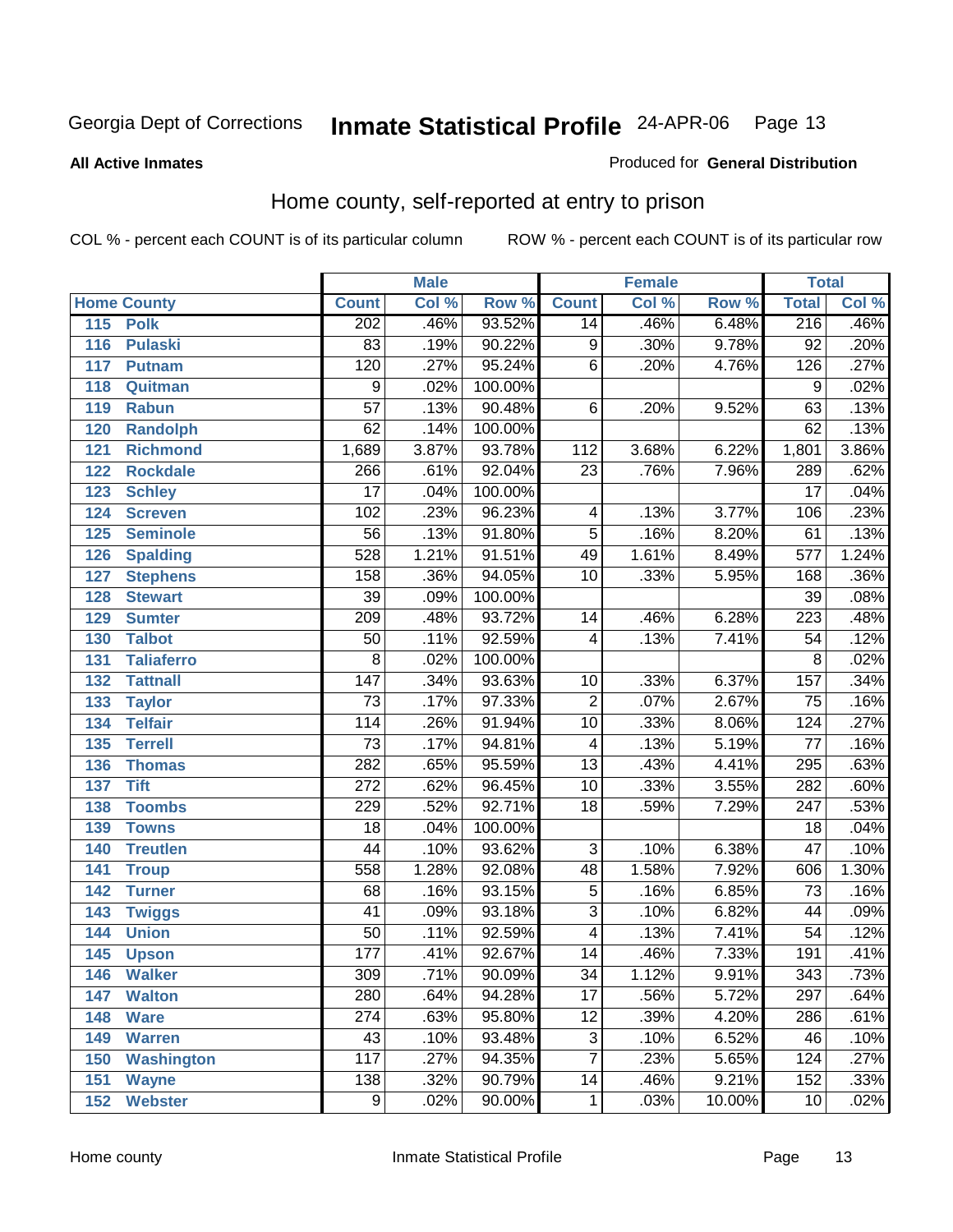**All Active Inmates**

#### Produced for **General Distribution**

### Home county, self-reported at entry to prison

|     |                      |                 | <b>Male</b> |        |              | <b>Female</b> |          | <b>Total</b> |       |
|-----|----------------------|-----------------|-------------|--------|--------------|---------------|----------|--------------|-------|
|     | <b>Home County</b>   | <b>Count</b>    | Col %       | Row %  | <b>Count</b> | Col %         | Row %    | <b>Total</b> | Col % |
| 153 | <b>Wheeler</b>       | 22 <sub>1</sub> | .05%        | 88.00% | 3            | .10%          | 12.00%   | 25           | .05%  |
| 154 | <b>White</b>         | 70              | .16%        | 90.91% |              | .23%          | 9.09%    | 77           | .16%  |
| 155 | <b>Whitfield</b>     | 610             | 1.40%       | 90.91% | 61           | 2.01%         | 9.09%    | 671          | 1.44% |
| 156 | <b>Wilcox</b>        | 63              | .14%        | 95.45% | 3            | .10%          | 4.55%    | 66           | .14%  |
| 157 | <b>Wilkes</b>        | 67              | .15%        | 93.06% | 5            | .16%          | 6.94%    | 72           | .15%  |
| 158 | <b>Wilkinson</b>     | 67              | .15%        | 94.37% | 4            | .13%          | 5.63%    | 71           | .15%  |
| 159 | <b>Worth</b>         | 116             | .27%        | 92.80% | 9            | .30%          | 7.20%    | 125          | .27%  |
| 160 | <b>Unknown</b>       | 2,127           | 4.87%       | 91.96% | 186          | 6.11%         | $8.04\%$ | 2,313        | 4.95% |
|     | <b>Total Rported</b> | 43,646          | 100%        | 93.48% | 3,042        | 100%          | 6.52%    | 46,688       | 100%  |

| NOI<br>IA (÷IO | ,451   | 318   | 3,769  |
|----------------|--------|-------|--------|
| <b>otal</b>    | 47,097 | 3.360 | 50,457 |

| <b>Mode</b> | ultor | <sup>:</sup> ulton<br> | . |
|-------------|-------|------------------------|---|
|             |       |                        |   |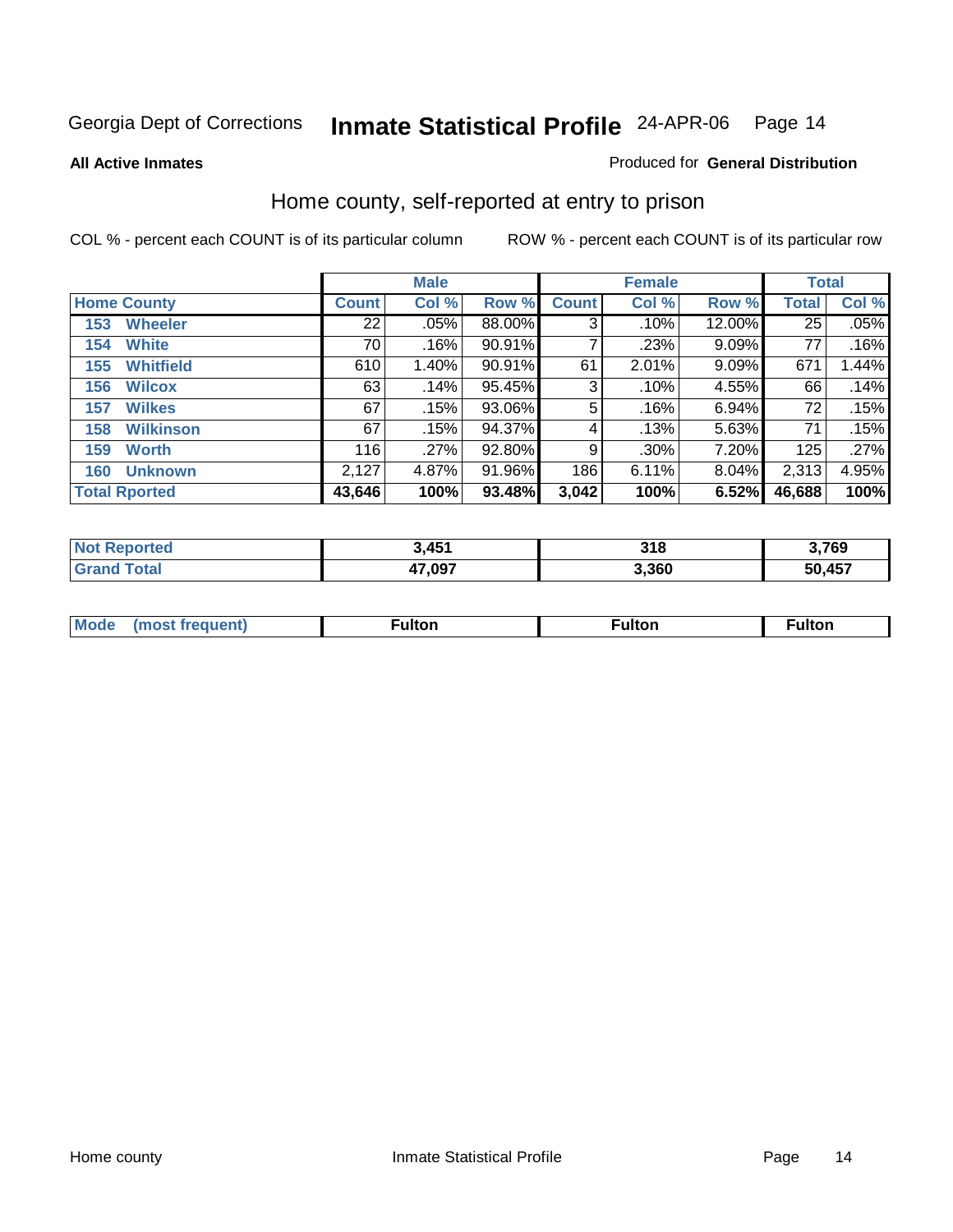#### **All Active Inmates**

#### Produced for **General Distribution**

### Environment to age 16, self-reported at entry to prison

|                              |              | <b>Male</b> |           |              | <b>Female</b> |        |        | <b>Total</b> |
|------------------------------|--------------|-------------|-----------|--------------|---------------|--------|--------|--------------|
| <b>Environment to age 16</b> | <b>Count</b> | Col %       | Row %     | <b>Count</b> | Col %         | Row %  | Total  | Col %        |
| <b>Rural/Farm</b>            | 1,530        | 3.41%       | $92.56\%$ | 123          | $4.04\%$      | 7.44%  | 1,653  | 3.45%        |
| <b>Rural/Nfarm</b>           | 2,227        | 4.96%       | 84.58%    | 406          | 13.33%        | 15.42% | 2,633  | 5.50%        |
| <b>S.M.S.A</b><br>3          | 14,539       | 32.40%      | 96.78%    | 483          | 15.86%        | 3.22%  | 15,022 | 31.35%       |
| <b>Urban</b><br>4            | 10.214       | 22.76%      | 90.54%    | 1,067        | 35.04%        | 9.46%  | 11,281 | 23.54%       |
| <b>Small Town</b><br>5       | 16,358       | 36.46%      | 94.42%    | 966          | 31.72%        | 5.58%  | 17,324 | 36.16%       |
| <b>Total Reported</b>        | 44,868       | 100%        | 93.64%    | 3,045        | 100%          | 6.36%  | 47,913 | 100%         |

| <b>Not Reported</b> | 2,229  | 315   | 2,544  |
|---------------------|--------|-------|--------|
| <b>Grand Total</b>  | 47,097 | 3,360 | 50,457 |

| Mode (most frequent) | ----<br>Town<br>\mall<br>_____ | Jrban<br>____ | Towr<br>small |
|----------------------|--------------------------------|---------------|---------------|
|                      |                                |               |               |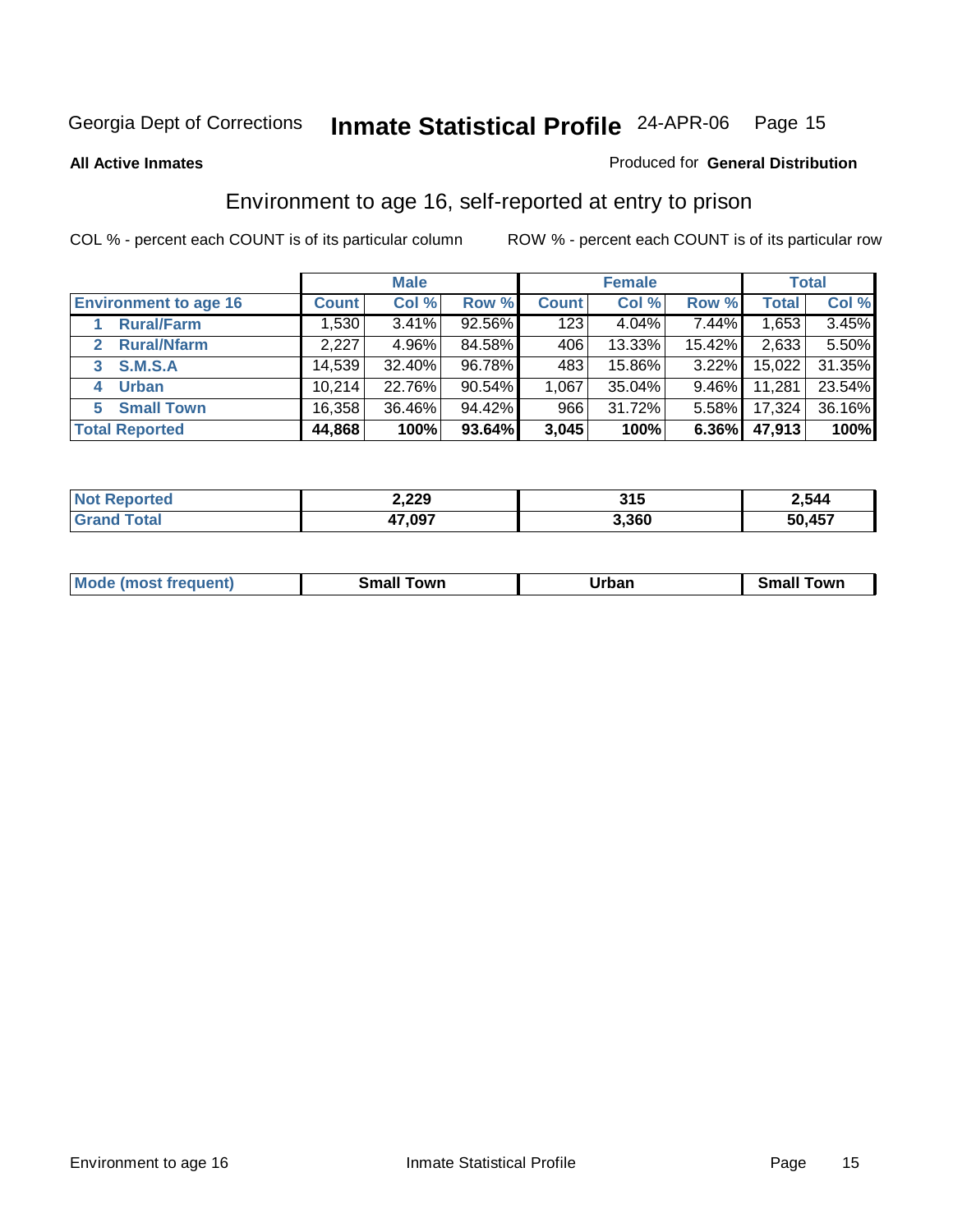#### **All Active Inmates**

#### Produced for **General Distribution**

### Guardian status to age 16, self-reported at entry to prison

|                                  |              | <b>Male</b> |        |              | <b>Female</b> |       |              | <b>Total</b> |
|----------------------------------|--------------|-------------|--------|--------------|---------------|-------|--------------|--------------|
| <b>Guardian Status To Age 16</b> | <b>Count</b> | Col %       | Row %  | <b>Count</b> | Col %         | Row % | <b>Total</b> | Col %        |
| 1 Orphanage                      | 51           | .13%        | 92.73% | 4            | .19%          | 7.27% | 55           | .14%         |
| 2 Father Only                    | 1,143        | 2.99%       | 95.25% | 57           | 2.67%         | 4.75% | 1,200        | 2.98%        |
| 3 Ftr Mtr Hd                     | 2,514        | 6.58%       | 94.55% | 145          | 6.78%         | 5.45% | 2,659        | 6.59%        |
| <b>4 Mother Only</b>             | 16,104       | 42.17%      | 96.02% | 667          | 31.20%        | 3.98% | 16,771       | 41.59%       |
| 5 Mtr Ftr Hd                     | 13,231       | 34.65%      | 93.49% | 922          | 43.12%        | 6.51% | 14,153       | 35.10%       |
| <b>6 Oth Female</b>              | 941          | 2.46%       | 94.57% | 54           | 2.53%         | 5.43% | 995          | 2.47%        |
| <b>7 Oth Male</b>                | 157          | .41%        | 96.91% | 5            | .23%          | 3.09% | 162          | .40%         |
| 8 Step-Parnts                    | 468          | 1.23%       | 99.36% | 3            | .14%          | .64%  | 471          | 1.17%        |
| <b>9 Foster Home</b>             | 509          | 1.33%       | 93.57% | 35           | 1.64%         | 6.43% | 544          | 1.35%        |
| <b>10 Grand Prnts</b>            | 3,070        | 8.04%       | 92.58% | 246          | 11.51%        | 7.42% | 3,316        | 8.22%        |
| <b>Total Reported</b>            | 38,188       | 100%        | 94.7%  | 2,138        | 100%          | 5.3%  | 40,326       | 100%         |

| <b>Not</b><br>Reported | 8,909  | 1,222 | 10,131 |
|------------------------|--------|-------|--------|
|                        | 47,097 | 3,360 | 50,457 |

| Mode              | Mother | Mtr Ftr Hd                                                                                                      | Only   |
|-------------------|--------|-----------------------------------------------------------------------------------------------------------------|--------|
| (most frequent) د | Only   | the contract of the contract of the contract of the contract of the contract of the contract of the contract of | Mother |
|                   |        |                                                                                                                 |        |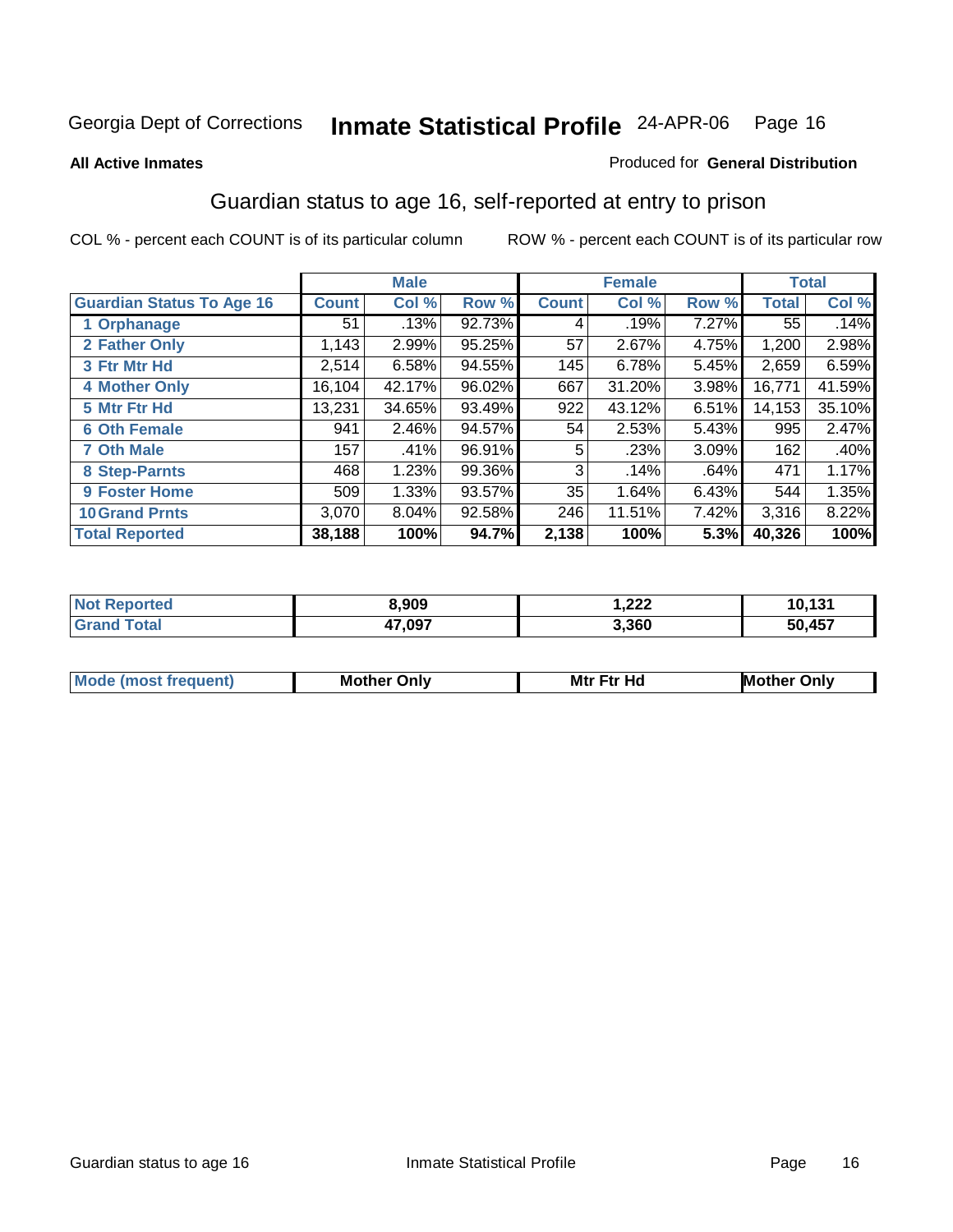#### **All Active Inmates**

Produced for **General Distribution**

### Age at admission

|                         |                | <b>Male</b> |         |                  | <b>Female</b> |        |                 | <b>Total</b> |
|-------------------------|----------------|-------------|---------|------------------|---------------|--------|-----------------|--------------|
| <b>Age At Admission</b> | <b>Count</b>   | Col %       | Row %   | <b>Count</b>     | Col %         | Row %  | <b>Total</b>    | Col %        |
| 13                      | $\overline{2}$ | 0.01%       | 100.00% |                  |               |        | $\overline{2}$  | 0.01%        |
| 14                      | 16             | 0.03%       | 94.12%  | 1                | 0.03%         | 5.88%  | $\overline{17}$ | 0.03%        |
| 15                      | 65             | 0.14%       | 100.00% |                  |               |        | 65              | 0.13%        |
| 16                      | 182            | 0.39%       | 95.79%  | $\overline{8}$   | 0.24%         | 4.21%  | 190             | 0.38%        |
| 17                      | 826            | 1.75%       | 96.61%  | 29               | 0.86%         | 3.39%  | 855             | 1.69%        |
| 18                      | 1,565          | 3.32%       | 97.20%  | 45               | 1.34%         | 2.80%  | 1,610           | 3.19%        |
| 19                      | 2,034          | 4.32%       | 96.95%  | 64               | 1.90%         | 3.05%  | 2,098           | 4.16%        |
| 20                      | 2,163          | 4.59%       | 95.92%  | $\overline{92}$  | 2.74%         | 4.08%  | 2,255           | 4.47%        |
| 21                      | 2,010          | 4.27%       | 95.35%  | 98               | 2.92%         | 4.65%  | 2,108           | 4.18%        |
| 22                      | 2,086          | 4.43%       | 95.78%  | $\overline{92}$  | 2.74%         | 4.22%  | 2,178           | 4.32%        |
| 23                      | 1,942          | 4.12%       | 93.59%  | $\overline{133}$ | 3.96%         | 6.41%  | 2,075           | 4.11%        |
| $\overline{24}$         | 1,949          | 4.14%       | 92.90%  | $\overline{149}$ | 4.43%         | 7.10%  | 2,098           | 4.16%        |
| 25                      | 1,917          | 4.07%       | 93.51%  | $\overline{133}$ | 3.96%         | 6.49%  | 2,050           | 4.06%        |
| 26                      | 1,776          | 3.77%       | 93.62%  | 121              | 3.60%         | 6.38%  | 1,897           | 3.76%        |
| 27                      | 1,645          | 3.49%       | 94.59%  | 94               | 2.80%         | 5.41%  | 1,739           | 3.45%        |
| 28                      | 1,566          | 3.33%       | 93.77%  | 104              | 3.10%         | 6.23%  | 1,670           | 3.31%        |
| 29                      | 1,447          | 3.07%       | 93.72%  | 97               | 2.89%         | 6.28%  | 1,544           | 3.06%        |
| 30                      | 1,486          | 3.16%       | 92.76%  | 116              | 3.45%         | 7.24%  | 1,602           | 3.18%        |
| 31                      | 1,450          | 3.08%       | 93.37%  | 103              | 3.07%         | 6.63%  | 1,553           | 3.08%        |
| 32                      | 1,363          | 2.89%       | 91.97%  | 119              | 3.54%         | 8.03%  | 1,482           | 2.94%        |
| 33                      | 1,370          | 2.91%       | 92.19%  | 116              | 3.45%         | 7.81%  | 1,486           | 2.95%        |
| 34                      | 1,324          | 2.81%       | 91.69%  | 120              | 3.57%         | 8.31%  | 1,444           | 2.86%        |
| 35                      | 1,290          | 2.74%       | 91.10%  | 126              | 3.75%         | 8.90%  | 1,416           | 2.81%        |
| 36                      | 1,303          | 2.77%       | 92.08%  | 112              | 3.33%         | 7.92%  | 1,415           | 2.80%        |
| 37                      | 1,198          | 2.54%       | 91.38%  | 113              | 3.36%         | 8.62%  | 1,311           | 2.60%        |
| 38                      | 1,171          | 2.49%       | 91.06%  | 115              | 3.42%         | 8.94%  | 1,286           | 2.55%        |
| 39                      | 1,211          | 2.57%       | 92.16%  | 103              | 3.07%         | 7.84%  | 1,314           | 2.60%        |
| 40                      | 1,142          | 2.42%       | 90.92%  | 114              | 3.39%         | 9.08%  | 1,256           | 2.49%        |
| 41                      | 1,104          | 2.34%       | 90.79%  | $\overline{112}$ | 3.33%         | 9.21%  | 1,216           | 2.41%        |
| 42                      | 979            | 2.08%       | 91.92%  | 86               | 2.56%         | 8.08%  | 1,065           | 2.11%        |
| 43                      | 906            | 1.92%       | 90.33%  | $\overline{97}$  | 2.89%         | 9.67%  | 1,003           | 1.99%        |
| 44                      | 862            | 1.83%       | 90.17%  | 94               | 2.80%         | 9.83%  | 956             | 1.89%        |
| 45                      | 819            | 1.74%       | 90.90%  | $\overline{82}$  | 2.44%         | 9.10%  | 901             | 1.79%        |
| 46                      | 681            | 1.45%       | 93.54%  | 47               | 1.40%         | 6.46%  | 728             | 1.44%        |
| 47                      | 591            | 1.25%       | 89.27%  | 71               | 2.11%         | 10.73% | 662             | 1.31%        |
| 48                      | 576            | 1.22%       | 92.16%  | 49               | 1.46%         | 7.84%  | 625             | 1.24%        |
| 49                      | 435            | 0.92%       | 90.81%  | 44               | 1.31%         | 9.19%  | 479             | 0.95%        |
| 50                      | 403            | 0.86%       | 92.01%  | $\overline{35}$  | 1.04%         | 7.99%  | 438             | 0.87%        |
| 51                      | 369            | 0.78%       | 93.89%  | 24               | 0.71%         | 6.11%  | 393             | 0.78%        |
| 52                      | 337            | 0.72%       | 95.20%  | 17               | 0.51%         | 4.80%  | 354             | 0.70%        |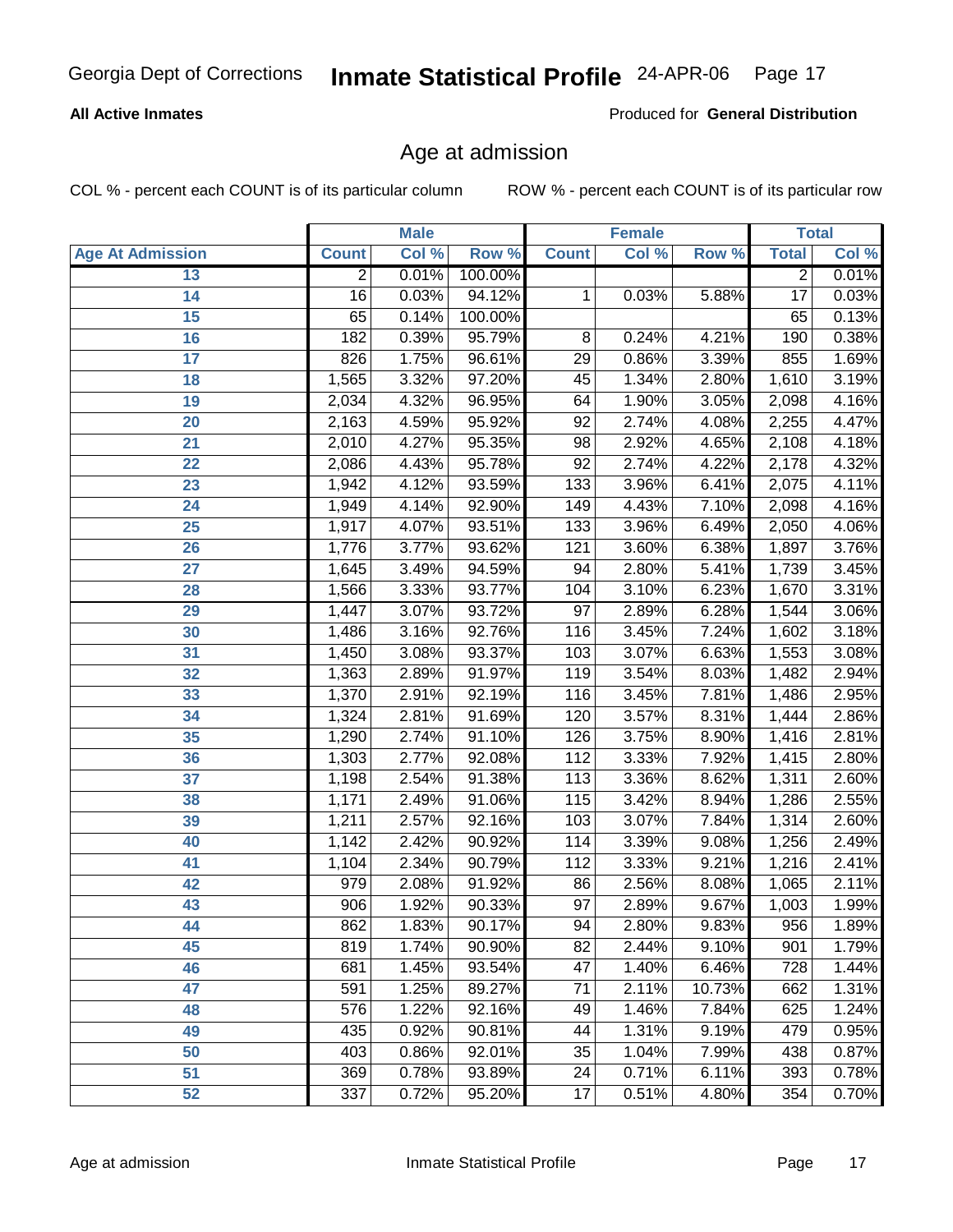#### **All Active Inmates**

Produced for **General Distribution**

### Age at admission

|                         |                  | <b>Male</b> |                  |                         | <b>Female</b> |        |                  | <b>Total</b> |
|-------------------------|------------------|-------------|------------------|-------------------------|---------------|--------|------------------|--------------|
| <b>Age At Admission</b> | <b>Count</b>     | Col %       | Row <sup>%</sup> | <b>Count</b>            | Col %         | Row %  | <b>Total</b>     | Col %        |
| 53                      | 245              | 0.52%       | 92.11%           | $\overline{21}$         | 0.63%         | 7.89%  | 266              | 0.53%        |
| 54                      | $\overline{218}$ | 0.46%       | 93.16%           | 16                      | 0.48%         | 6.84%  | $\overline{234}$ | 0.46%        |
| $\overline{55}$         | 189              | 0.40%       | 95.94%           | $\overline{8}$          | 0.24%         | 4.06%  | 197              | 0.39%        |
| 56                      | 154              | 0.33%       | 93.33%           | $\overline{11}$         | 0.33%         | 6.67%  | 165              | 0.33%        |
| $\overline{57}$         | 134              | 0.28%       | 95.71%           | 6                       | 0.18%         | 4.29%  | 140              | 0.28%        |
| 58                      | $\overline{111}$ | 0.24%       | 95.69%           | $\overline{5}$          | 0.15%         | 4.31%  | 116              | 0.23%        |
| 59                      | 69               | 0.15%       | 94.52%           | $\overline{4}$          | 0.12%         | 5.48%  | 73               | 0.14%        |
| 60                      | $\overline{72}$  | 0.15%       | 94.74%           | $\overline{\mathbf{4}}$ | 0.12%         | 5.26%  | $\overline{76}$  | 0.15%        |
| 61                      | $\overline{56}$  | 0.12%       | 96.55%           | $\overline{2}$          | 0.06%         | 3.45%  | $\overline{58}$  | 0.11%        |
| 62                      | $\overline{51}$  | 0.11%       | 100.00%          |                         |               |        | $\overline{51}$  | 0.10%        |
| 63                      | $\overline{55}$  | 0.12%       | 98.21%           | 1                       | 0.03%         | 1.79%  | $\overline{56}$  | 0.11%        |
| 64                      | $\overline{34}$  | 0.07%       | 97.14%           | 1                       | 0.03%         | 2.86%  | $\overline{35}$  | 0.07%        |
| 65                      | $\overline{32}$  | 0.07%       | 96.97%           | 1                       | 0.03%         | 3.03%  | $\overline{33}$  | 0.07%        |
| 66                      | $\overline{24}$  | 0.05%       | 96.00%           | $\overline{1}$          | 0.03%         | 4.00%  | $\overline{25}$  | 0.05%        |
| 67                      | $\overline{17}$  | 0.04%       | 100.00%          |                         |               |        | $\overline{17}$  | 0.03%        |
| 68                      | $\overline{14}$  | 0.03%       | 93.33%           | 1                       | 0.03%         | 6.67%  | $\overline{15}$  | 0.03%        |
| 69                      | $\overline{18}$  | 0.04%       | 100.00%          |                         |               |        | $\overline{18}$  | 0.04%        |
| $\overline{70}$         | $\overline{7}$   | 0.01%       | 77.78%           | $\overline{2}$          | 0.06%         | 22.22% | 9                | 0.02%        |
| 71                      | 4                | 0.01%       | 100.00%          |                         |               |        | 4                | 0.01%        |
| 72                      | $\overline{5}$   | 0.01%       | 100.00%          |                         |               |        | $\overline{5}$   | 0.01%        |
| $\overline{73}$         | $\overline{5}$   | 0.01%       | 100.00%          |                         |               |        | $\overline{5}$   | 0.01%        |
| $\overline{74}$         | 4                | 0.01%       | 80.00%           | 1                       | 0.03%         | 20.00% | $\overline{5}$   | 0.01%        |
| 75                      | 4                | 0.01%       | 100.00%          |                         |               |        | 4                | 0.01%        |
| 76                      | $\overline{3}$   | 0.01%       | 100.00%          |                         |               |        | $\overline{3}$   | 0.01%        |
| 78                      | $\overline{2}$   | 0.01%       | 100.00%          |                         |               |        | $\overline{2}$   | 0.01%        |
| 79                      | $\overline{3}$   | 0.01%       | 100.00%          |                         |               |        | $\overline{3}$   | 0.01%        |
| $\overline{81}$         | $\overline{3}$   | 0.01%       | 100.00%          |                         |               |        | $\overline{3}$   | 0.01%        |
| 82                      | $\mathbf{1}$     | 0.01%       | 100.00%          |                         |               |        | 1                | 0.01%        |
| 83                      | 1                | 0.01%       | 100.00%          |                         |               |        | 1                | 0.01%        |
| <b>Total Reported</b>   | 47,096           | 100%        | 93.34%           | 3,360                   | 100%          |        | 6.66% 50,456     | 100%         |

| тео  |               |       |        |
|------|---------------|-------|--------|
| otal | 47.097<br>T 8 | 3,360 | 50.457 |

| Mean (average)       | 31.48 | 33.57 | 31.62 |
|----------------------|-------|-------|-------|
| Median (middle)      |       | 33    | 30    |
| Mode (most frequent) | 20    |       | 20    |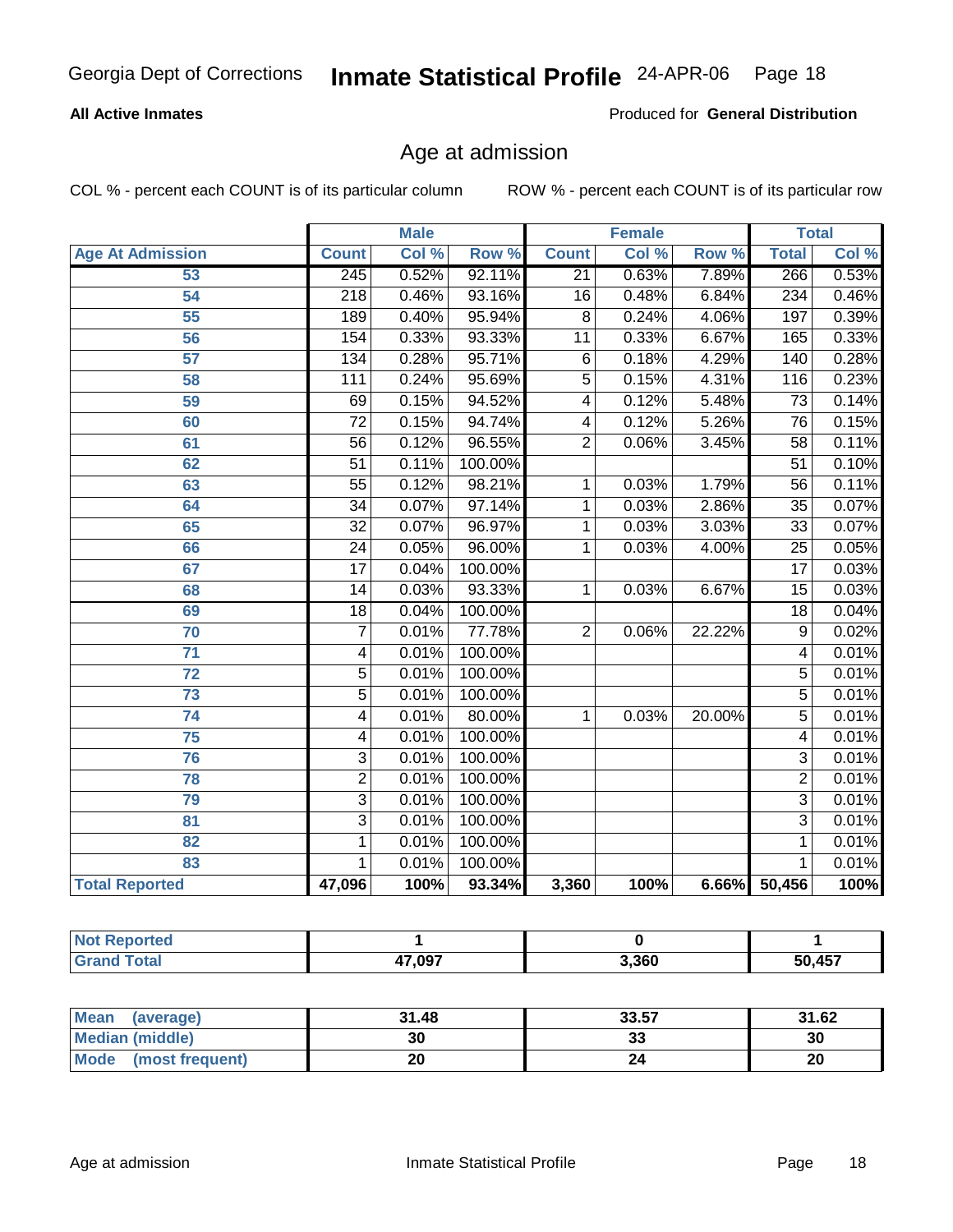**Total Reported**

**All Active Inmates**

| <b>Still Active</b> | 47,097 | 3,360 | 50,457 |
|---------------------|--------|-------|--------|
| <b>Not Reported</b> |        |       |        |
| <b>Grand Total</b>  | 47,097 | 3,360 | 50,457 |

Age at release

| <b>Mean</b><br>(average) | N/A | N/A | N/A |
|--------------------------|-----|-----|-----|
| <b>Median (middle)</b>   | N/A | N/A | N/A |
| Mode (most frequent)     | N/A | N/A | N/A |

#### **Male Age At Release Count Col % Row % Count Col % Row % Total Col %**

COL % - percent each COUNT is of its particular column ROW % - percent each COUNT is of its particular row

**Female Total**

Produced for **General Distribution**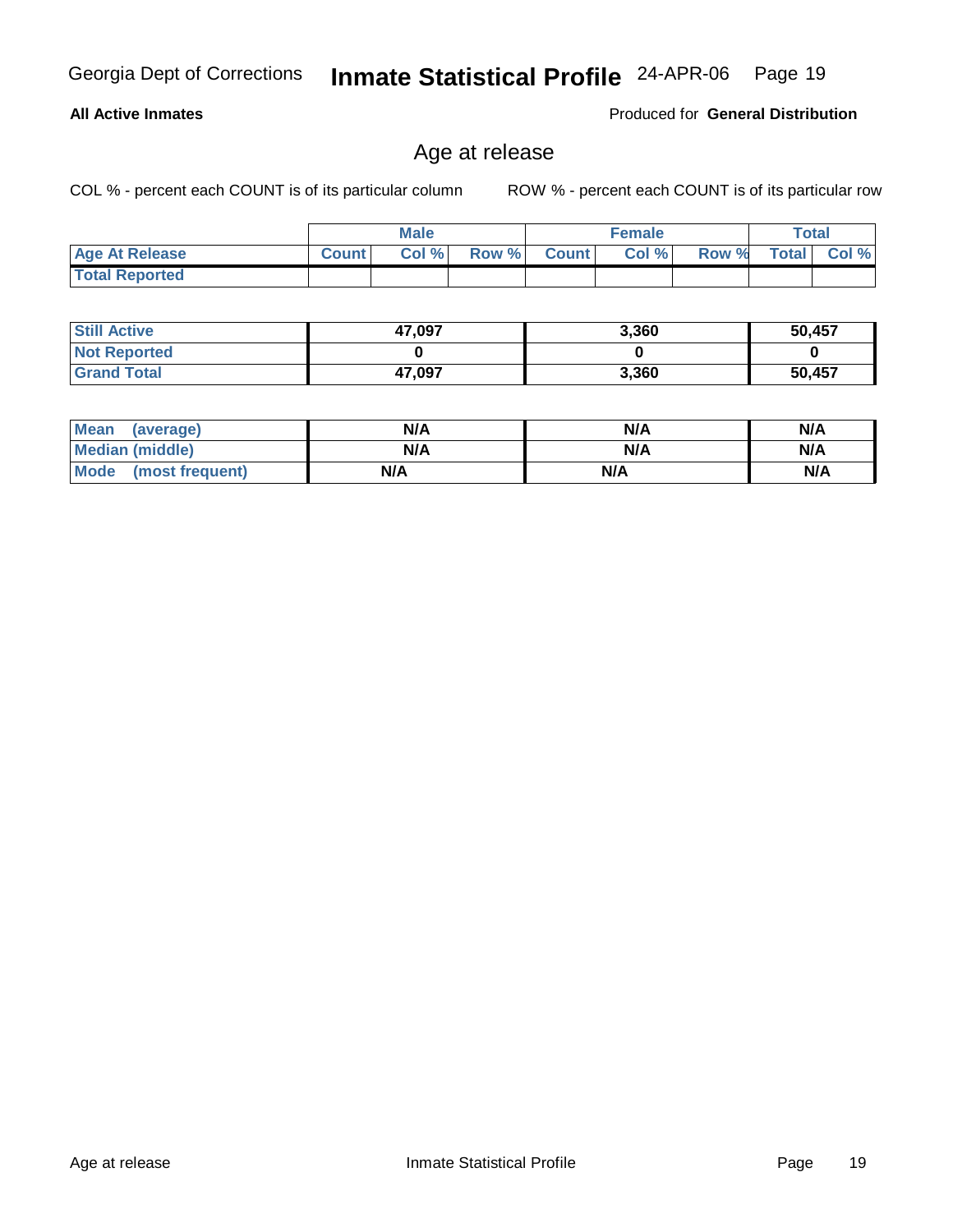#### **All Active Inmates**

Produced for **General Distribution**

### Height, measured at entry to prison

|                        |                         | <b>Male</b> |                  |                  | <b>Female</b> |                  | <b>Total</b>     |        |
|------------------------|-------------------------|-------------|------------------|------------------|---------------|------------------|------------------|--------|
| <b>Height</b>          | <b>Count</b>            | Col %       | Row <sup>%</sup> | <b>Count</b>     | Col %         | Row <sup>%</sup> | <b>Total</b>     | Col %  |
| <b>Under four feet</b> | $\overline{8}$          | 0.02%       | 80.00%           | $\overline{2}$   | 0.07%         | 20.00%           | 10               | 0.02%  |
| 4'01"                  |                         |             |                  | $\overline{2}$   | 0.07%         | 100.00%          | $\overline{2}$   | 0.01%  |
| 4'05"                  | $\mathbf{1}$            | 0.01%       | 33.33%           | $\overline{2}$   | 0.07%         | 66.67%           | $\overline{3}$   | 0.01%  |
| 4'06"                  | $\overline{2}$          | 0.01%       | 66.67%           | $\overline{1}$   | 0.03%         | 33.33%           | $\overline{3}$   | 0.01%  |
| 4'07"                  | $\overline{2}$          | 0.01%       | 66.67%           | $\overline{1}$   | 0.03%         | 33.33%           | $\overline{3}$   | 0.01%  |
| 4'08"                  |                         |             |                  | $\overline{4}$   | 0.13%         | 100.00%          | $\overline{4}$   | 0.01%  |
| 4'09"                  | $\mathbf 1$             | 0.01%       | 12.50%           | $\overline{7}$   | 0.23%         | 87.50%           | 8                | 0.02%  |
| 4'10''                 | $\overline{\mathbf{4}}$ | 0.01%       | 36.36%           | 7                | 0.23%         | 63.64%           | 11               | 0.02%  |
| 4'11''                 | $\overline{7}$          | 0.02%       | 10.14%           | $\overline{62}$  | 2.02%         | 89.86%           | 69               | 0.14%  |
| 5'00''                 | 87                      | 0.19%       | 40.65%           | 127              | 4.15%         | 59.35%           | 214              | 0.44%  |
| 5'01''                 | 80                      | 0.17%       | 32.00%           | 170              | 5.55%         | 68.00%           | $\overline{250}$ | 0.51%  |
| 5'02''                 | $\overline{222}$        | 0.48%       | 40.73%           | 323              | 10.55%        | 59.27%           | 545              | 1.11%  |
| 5'03''                 | 349                     | 0.76%       | 51.55%           | 328              | 10.71%        | 48.45%           | 677              | 1.38%  |
| 5'04"                  | 764                     | 1.66%       | 61.86%           | 471              | 15.38%        | 38.14%           | 1,235            | 2.52%  |
| 5'05"                  | 1,502                   | 3.26%       | 80.15%           | $\overline{372}$ | 12.14%        | 19.85%           | 1,874            | 3.82%  |
| 5'06''                 | 3,038                   | 6.60%       | 87.83%           | 421              | 13.74%        | 12.17%           | 3,459            | 7.05%  |
| 5'07''                 | 4,025                   | 8.75%       | 92.61%           | $\overline{321}$ | 10.48%        | 7.39%            | 4,346            | 8.86%  |
| 5'08''                 | 4,744                   | 10.31%      | 96.38%           | $\overline{178}$ | 5.81%         | 3.62%            | 4,922            | 10.03% |
| 5'09''                 | 5,651                   | 12.28%      | 98.11%           | 109              | 3.56%         | 1.89%            | 5,760            | 11.74% |
| 5'10''                 | 5,326                   | 11.57%      | 98.76%           | 67               | 2.19%         | 1.24%            | 5,393            | 10.99% |
| 5'11''                 | 5,687                   | 12.36%      | 98.96%           | 60               | 1.96%         | 1.04%            | 5,747            | 11.71% |
| 6'00''                 | 5,317                   | 11.55%      | 99.81%           | 10               | 0.33%         | 0.19%            | 5,327            | 10.85% |
| 6'01''                 | 3,632                   | 7.89%       | 99.75%           | 9                | 0.29%         | 0.25%            | 3,641            | 7.42%  |
| 6'02''                 | 2,626                   | 5.71%       | 99.81%           | $\overline{5}$   | 0.16%         | 0.19%            | 2,631            | 5.36%  |
| 6'03''                 | 1,485                   | 3.23%       | 99.87%           | $\overline{2}$   | 0.07%         | 0.13%            | 1,487            | 3.03%  |
| 6'04''                 | $\overline{771}$        | 1.68%       | 99.87%           | $\mathbf{1}$     | 0.03%         | 0.13%            | $\overline{772}$ | 1.57%  |
| 6'05''                 | $\overline{300}$        | 0.65%       | 99.67%           | $\mathbf{1}$     | 0.03%         | 0.33%            | $\overline{301}$ | 0.61%  |
| 6'06''                 | 149                     | 0.32%       | 100.00%          |                  |               |                  | 149              | 0.30%  |
| 6'07''                 | 66                      | 0.14%       | 100.00%          |                  |               |                  | 66               | 0.13%  |
| 6'08''                 | $\overline{33}$         | 0.07%       | 100.00%          |                  |               |                  | $\overline{33}$  | 0.07%  |
| 6'09''                 | $\overline{24}$         | 0.05%       | 100.00%          |                  |               |                  | $\overline{24}$  | 0.05%  |
| 6'10''                 | 18                      | 0.04%       | 100.00%          |                  |               |                  | 18               | 0.04%  |
| 6'11''                 | $\overline{37}$         | 0.08%       | 100.00%          |                  |               |                  | $\overline{37}$  | 0.08%  |
| Seven feet +           | $\overline{57}$         | 0.12%       | 100.00%          |                  |               |                  | $\overline{57}$  | 0.12%  |
| <b>Total Reported</b>  | 46,015                  | 100%        | 93.76%           | 3,063            | 100%          | 6.24%            | 49,078           | 100%   |

| orted | 082. ا | 297   | .379.، |
|-------|--------|-------|--------|
|       | 47,097 | 3,360 | 50,457 |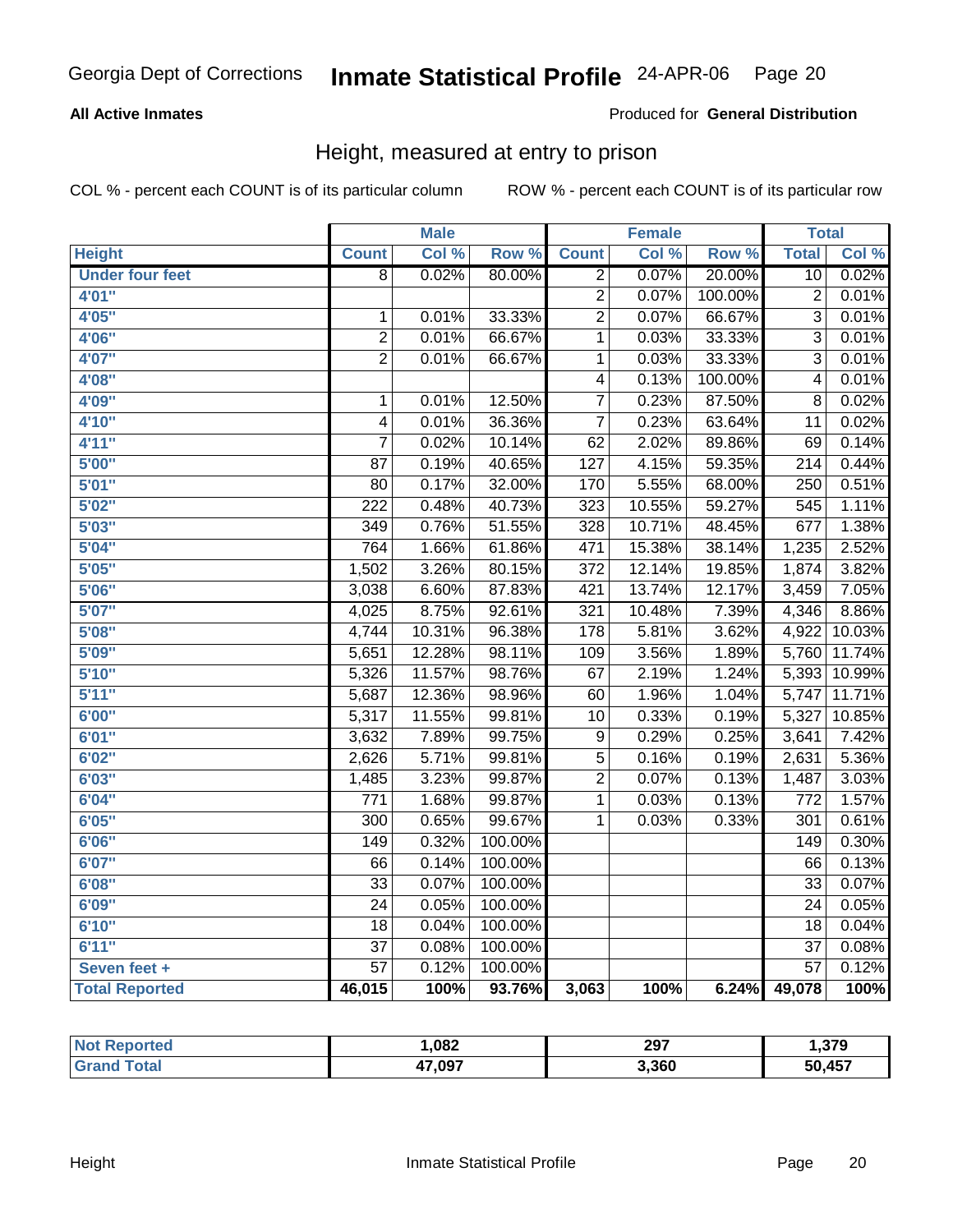#### **All Active Inmates**

Produced for **General Distribution**

### Height, measured at entry to prison

|                      | <b>Male</b> | Female | <b>Total</b> |
|----------------------|-------------|--------|--------------|
| Mean (average)       | 5'10"       | 5'05"  | 5'10"        |
| Median (middle)      | 5'10"       | 5'05"  | 5'10"        |
| Mode (most frequent) | 5'11"       | 5'04"  | 5'09"        |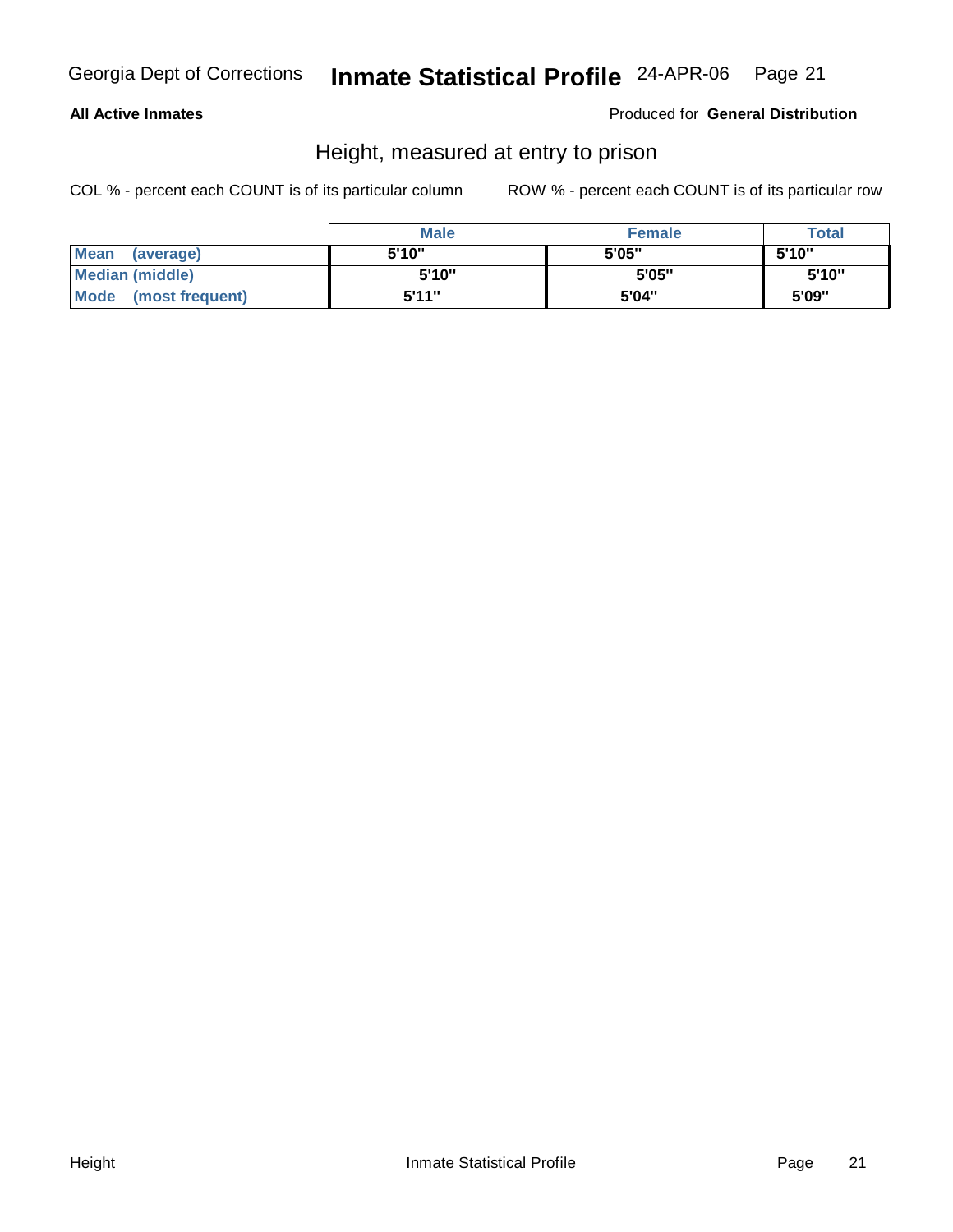#### **All Active Inmates**

#### Produced for **General Distribution**

### Weight, measured at entry to prison

|                        |                  | <b>Male</b> |                  |                  | <b>Female</b> |        | <b>Total</b>    |        |
|------------------------|------------------|-------------|------------------|------------------|---------------|--------|-----------------|--------|
| Weight                 | <b>Count</b>     | Col %       | Row <sup>%</sup> | <b>Count</b>     | Col %         | Row %  | <b>Total</b>    | Col %  |
| <b>Under 80 pounds</b> | 5                | 0.01%       | 100.00%          |                  |               |        | $\overline{5}$  | 0.01%  |
| 80 - 89 pounds         | $\overline{3}$   | 0.01%       | 100.00%          |                  |               |        | $\overline{3}$  | 0.01%  |
| 90 - 99 pounds         | $\overline{6}$   | 0.01%       | 75.00%           | $\overline{2}$   | 0.07%         | 25.00% | $\overline{8}$  | 0.02%  |
| 100 - 109 pounds       | $\overline{32}$  | 0.07%       | 52.46%           | $\overline{29}$  | 0.95%         | 47.54% | 61              | 0.12%  |
| 110 - 119 pounds       | $\overline{131}$ | 0.28%       | 59.55%           | 89               | 2.91%         | 40.45% | 220             | 0.45%  |
| 120 - 129 pounds       | 535              | 1.16%       | 76.87%           | 161              | 5.26%         | 23.13% | 696             | 1.42%  |
| 130 - 139 pounds       | 1,421            | 3.09%       | 85.91%           | 233              | 7.61%         | 14.09% | 1,654           | 3.37%  |
| 140 - 149 pounds       | 3,071            | 6.67%       | 90.19%           | 334              | 10.90%        | 9.81%  | 3,405           | 6.94%  |
| 150 - 159 pounds       | 4,770            | 10.37%      | 93.33%           | $\overline{341}$ | 11.13%        | 6.67%  | 5,111           | 10.41% |
| 160 - 169 pounds       | 6,073            | 13.20%      | 95.01%           | 319              | 10.41%        | 4.99%  | 6,392           | 13.02% |
| 170 - 179 pounds       | 5,981            | 13.00%      | 95.41%           | 288              | 9.40%         | 4.59%  | 6,269           | 12.77% |
| 180 - 189 pounds       | 5,936            | 12.90%      | 95.93%           | 252              | 8.23%         | 4.07%  | 6,188           | 12.61% |
| 190 - 199 pounds       | 4,558            | 9.91%       | 95.68%           | $\overline{206}$ | 6.73%         | 4.32%  | 4,764           | 9.71%  |
| 200 - 209 pounds       | 3,807            | 8.27%       | 94.99%           | $\overline{201}$ | 6.56%         | 5.01%  | 4,008           | 8.17%  |
| 210 - 219 pounds       | 2,713            | 5.90%       | 94.66%           | 153              | 5.00%         | 5.34%  | 2,866           | 5.84%  |
| 220 - 229 pounds       | 2,161            | 4.70%       | 95.28%           | 107              | 3.49%         | 4.72%  | 2,268           | 4.62%  |
| 230 - 239 pounds       | 1,450            | 3.15%       | 94.09%           | $\overline{91}$  | 2.97%         | 5.91%  | 1,541           | 3.14%  |
| 240 - 249 pounds       | 1,083            | 2.35%       | 93.69%           | $\overline{73}$  | 2.38%         | 6.31%  | 1,156           | 2.36%  |
| 250 - 259 pounds       | $\overline{677}$ | 1.47%       | 94.03%           | $\overline{43}$  | 1.40%         | 5.97%  | 720             | 1.47%  |
| 260 - 269 pounds       | $\overline{500}$ | 1.09%       | 92.59%           | $\overline{40}$  | 1.31%         | 7.41%  | 540             | 1.10%  |
| 270 - 279 pounds       | $\overline{340}$ | 0.74%       | 94.71%           | $\overline{19}$  | 0.62%         | 5.29%  | 359             | 0.73%  |
| 280 - 289 pounds       | $\overline{245}$ | 0.53%       | 90.74%           | $\overline{25}$  | 0.82%         | 9.26%  | 270             | 0.55%  |
| 290 - 299 pounds       | 159              | 0.35%       | 89.33%           | $\overline{19}$  | 0.62%         | 10.67% | 178             | 0.36%  |
| 300 - 309 pounds       | 110              | 0.24%       | 92.44%           | 9                | 0.29%         | 7.56%  | 119             | 0.24%  |
| 310 - 319 pounds       | $\overline{74}$  | 0.16%       | 88.10%           | 10               | 0.33%         | 11.90% | 84              | 0.17%  |
| 320 - 329 pounds       | $\overline{55}$  | 0.12%       | 93.22%           | 4                | 0.13%         | 6.78%  | $\overline{59}$ | 0.12%  |
| 330 - 339 pounds       | $\overline{21}$  | 0.05%       | 87.50%           | 3                | 0.10%         | 12.50% | $\overline{24}$ | 0.05%  |
| 340 - 349 pounds       | 28               | 0.06%       | 87.50%           | 4                | 0.13%         | 12.50% | $\overline{32}$ | 0.07%  |
| 350 - 359 pounds       | $\overline{25}$  | 0.05%       | 92.59%           | $\overline{2}$   | 0.07%         | 7.41%  | $\overline{27}$ | 0.06%  |
| 360 - 369 pounds       | $\overline{13}$  | 0.03%       | 68.42%           | $\overline{6}$   | 0.20%         | 31.58% | 19              | 0.04%  |
| 370 - 379 pounds       | $\overline{5}$   | 0.01%       | 100.00%          |                  |               |        | $\overline{5}$  | 0.01%  |
| 380 - 389 pounds       | $\overline{2}$   | 0.01%       | 100.00%          |                  |               |        | $\overline{2}$  | 0.01%  |
| 390 - 399 pounds       | $\overline{2}$   | 0.01%       | 100.00%          |                  |               |        | $\overline{2}$  | 0.01%  |
| 400 pounds and over    | $\overline{23}$  | 0.05%       | 100.00%          |                  |               |        | $\overline{23}$ | 0.05%  |
| <b>Total Reported</b>  | 46,015           | 100%        | 93.76%           | 3,063            | 100%          | 6.24%  | 49,078          | 100.0% |

| orted<br><b>NO</b> | .082           | 297   | .379.  |
|--------------------|----------------|-------|--------|
| Gr <sup>-</sup>    | 47 NQ7<br>י טי | 3,360 | 50,457 |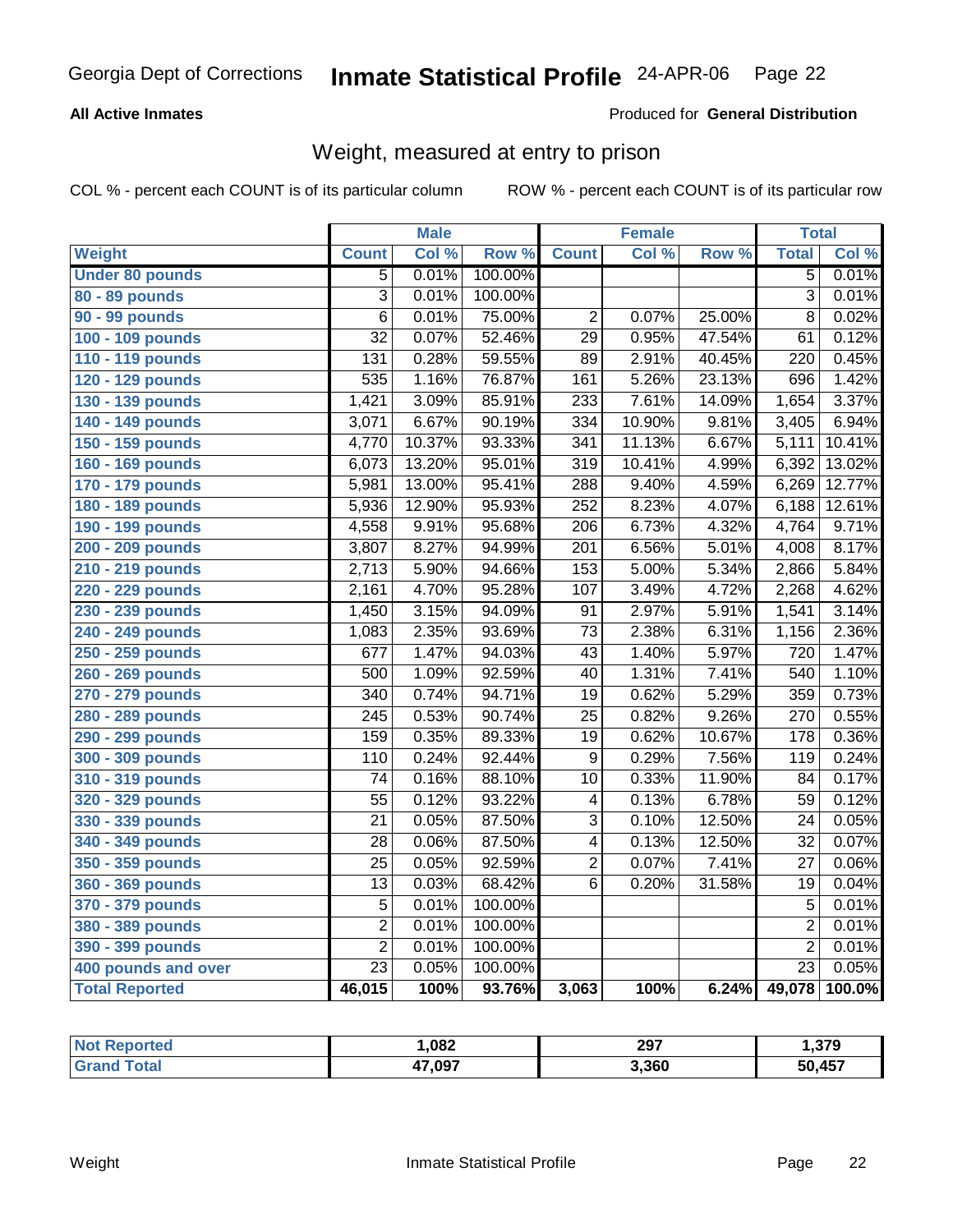#### **All Active Inmates**

#### Produced for **General Distribution**

### Weight, measured at entry to prison

|                      | <b>Male</b> | <b>Female</b> | <b>Total</b> |
|----------------------|-------------|---------------|--------------|
| Mean<br>(average)    | 185         | 177           | 185          |
| Median (middle)      | 180         | 170           | 180          |
| Mode (most frequent) | 180         | 160           | 180          |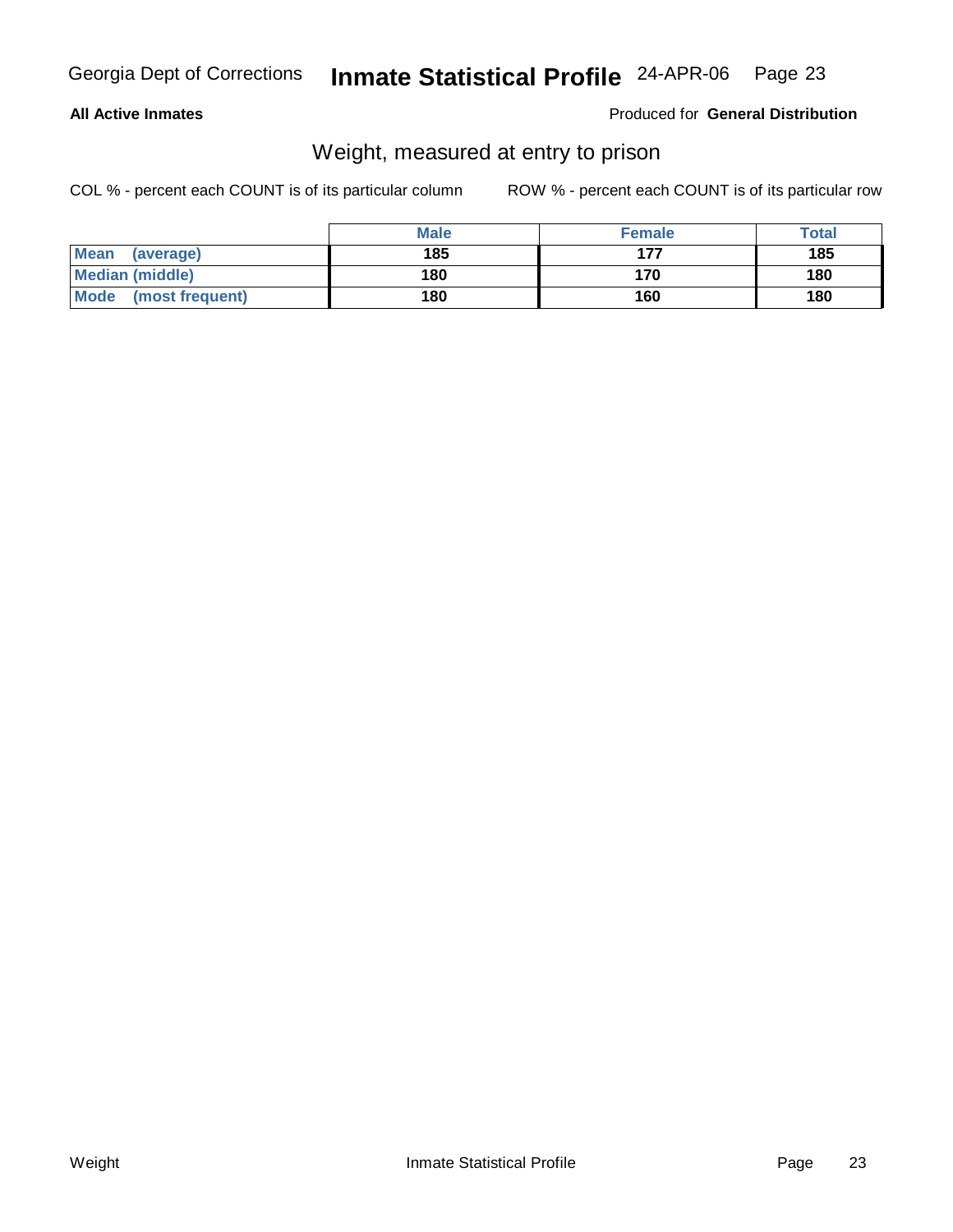**All Active Inmates**

#### Produced for **General Distribution**

### Type of admission to prison

|              |                             |              | <b>Male</b> |                    |       | <b>Female</b> |        |              | <b>Total</b> |
|--------------|-----------------------------|--------------|-------------|--------------------|-------|---------------|--------|--------------|--------------|
|              | <b>Type of Admission</b>    | <b>Count</b> | Col %       | <b>Row % Count</b> |       | Col %         | Row %  | <b>Total</b> | Col %        |
| 1            | <b>Committed From Court</b> | 32,117       | 69.31%      | 93.67%             | 2,171 | 66.13%        | 6.33%  | 34,288       | 69.10%       |
| $\mathbf{2}$ | <b>Return Appeal/Bond</b>   |              | .02%        | 100.00%            |       |               |        |              | .01%         |
| 3            | <b>Parole Rev/New Sent</b>  | 4,944        | 10.67%      | 94.91%             | 265   | 8.07%         | 5.09%  | 5,209        | 10.50%       |
| 4            | <b>Par Rev/No New Sent</b>  | 1,559        | 3.36%       | 92.30%             | 130   | 3.96%         | 7.70%  | 1,689        | 3.40%        |
| 5            | <b>Prob Viol/Total Rev</b>  | 2            | .01%        | 100.00%            |       |               |        | 2            | .01%         |
| 6            | <b>Prob Viol/Partial</b>    | 2,769        | 5.98%       | 89.76%             | 316   | 9.63%         | 10.24% | 3,085        | 6.22%        |
| 7            | <b>Admit Fm Other Cust</b>  | 38           | .08%        | 92.68%             | 3     | .09%          | 7.32%  | 41           | .08%         |
| 9            | <b>Prob Rev/Remainder</b>   | 3,999        | 8.63%       | 91.36%             | 378   | 11.51%        | 8.64%  | 4,377        | 8.82%        |
| 10           | <b>New Sent/Par Rev Pnd</b> | 57           | .12%        | 95.00%             | 3     | .09%          | 5.00%  | 60           | .12%         |
| 11           | <b>Life W/O Parole</b>      | 261          | .56%        | 98.86%             | 3     | .09%          | 1.14%  | 264          | .53%         |
| 30           | <b>Par Rev/Rsn Unknown</b>  | 76           | .16%        | 100.00%            |       |               |        | 76           | .15%         |
| 32           | <b>Pb Parole Rescinded</b>  | 12           | .03%        | 100.00%            |       |               |        | 12           | .02%         |
| 33           | <b>Prob Revoc/Spec Cond</b> | 128          | .28%        | 90.14%             | 14    | .43%          | 9.86%  | 142          | .29%         |
| 40           | <b>Par Rev/Revoc Center</b> | 308          | .66%        | 100.00%            |       |               |        | 308          | .62%         |
| 44           | <b>Whitworth Detention</b>  | 55           | .12%        | 100.00%            |       |               |        | 55           | .11%         |
| 50           | <b>Dcys At Risk</b>         | 8            | .02%        | 100.00%            |       |               |        | 8            | .02%         |
|              | <b>Total Reported</b>       | 46,340       | 100%        | 93.38% 3,283       |       | 100%          | 6.62%  | 49,623       | 100%         |

| orted       | フロフ    | --    | 00     |
|-------------|--------|-------|--------|
|             | . J I  |       | 834    |
| <b>otal</b> | 17.097 | 3,360 | 50 157 |

| <b>Mou</b><br>วmmt<br>freauent)<br>.ourtث<br>$\cdots$ | Cmmt<br>Court - | Cmmu<br>∵יווח… |
|-------------------------------------------------------|-----------------|----------------|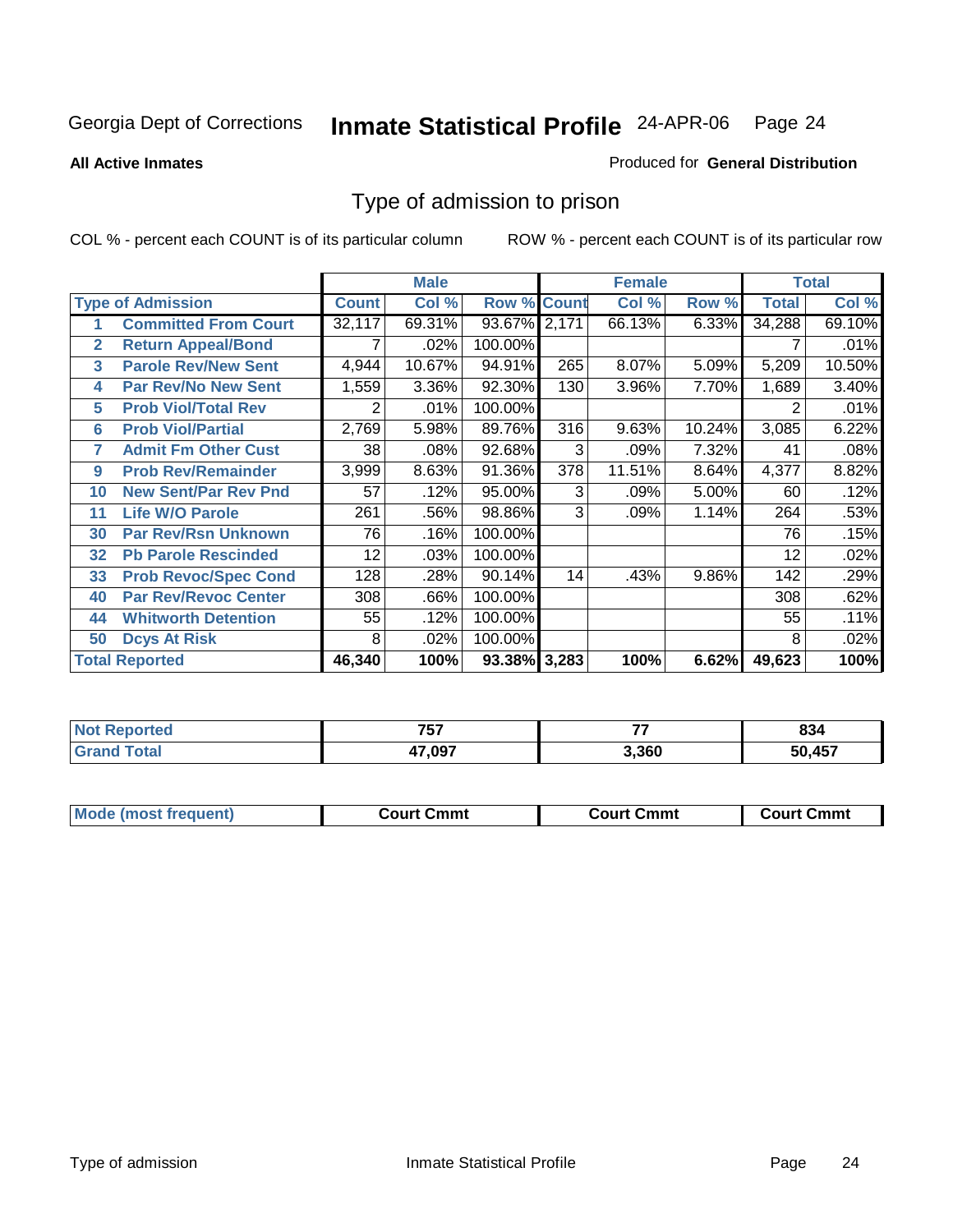**All Active Inmates**

#### Produced for **General Distribution**

### Current / last security status

|                        |              | <b>Male</b> |             |       | <b>Female</b> |          |        | <b>Total</b> |
|------------------------|--------------|-------------|-------------|-------|---------------|----------|--------|--------------|
| <b>Security Status</b> | <b>Count</b> | Col %       | Row % Count |       | Col %         | Row %    | Total  | Col %        |
| 0 Diag Incom           | 2            | .01%        | 100.00%     |       | .00%          |          | 2      | $.01\%$      |
| 1 Wrk Releas           | 584          | 1.31%       | 78.49%      | 160   | 5.59%         | 21.51%   | 744    | 1.56%        |
| 2 Trusty               | 1,652        | 3.70%       | 94.18%      | 102   | 3.57%         | 5.82%    | 1,754  | 3.69%        |
| 3 Minimum              | 16,479       | 36.88%      | 90.78%      | 1,673 | 58.50%        | $9.22\%$ | 18,152 | 38.18%       |
| 4 Medium               | 18,557       | 41.53%      | 96.42%      | 689   | 24.09%        | $3.58\%$ | 19,246 | 40.48%       |
| 5 Close                | 6,795        | 15.21%      | 96.71%      | 231   | 8.08%         | 3.29%    | 7,026  | 14.78%       |
| <b>6 Maximum</b>       | 611          | 1.37%       | 99.19%      | 5     | .17%          | .81%     | 616    | 1.30%        |
| <b>Total Reported</b>  | 44,680       | 100%        | 93.98%      | 2,860 | 100%          | 6.02%    | 47,540 | 100%         |

| <b>Still being diagnosed</b> | 2,411  | 500   | 2,911  |
|------------------------------|--------|-------|--------|
| <b>Not Reported</b>          |        |       |        |
| <b>Grand Total</b>           | 47,097 | 3,360 | 50,457 |

| M <sub>c</sub><br>.<br>יחםו וו | M٢<br>. | M.<br>ıımum | Medium |
|--------------------------------|---------|-------------|--------|
|                                |         |             |        |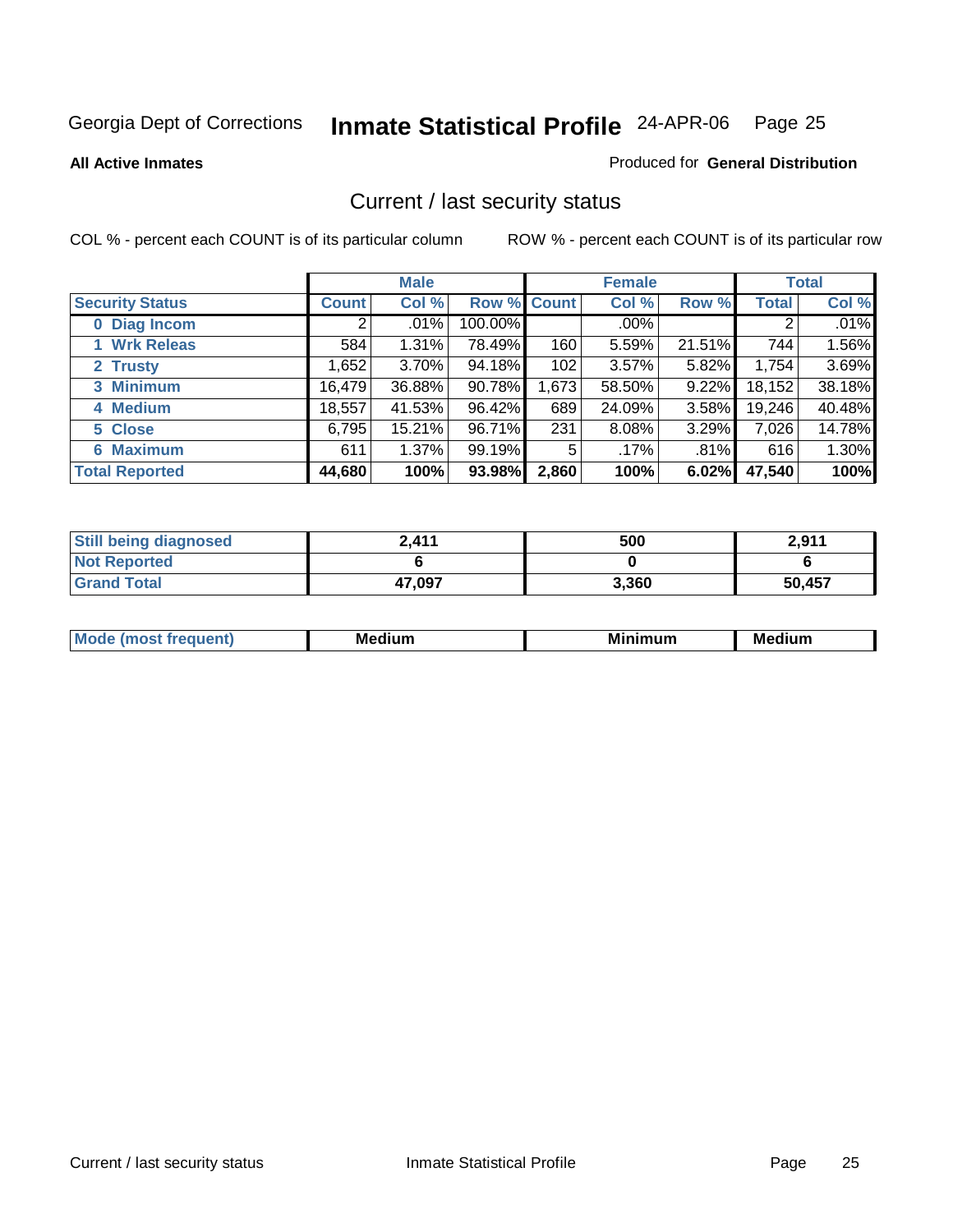**All Active Inmates**

#### Produced for **General Distribution**

### Current / last type of institution

|                            |              | <b>Male</b> |             |       | <b>Female</b> |        |              | <b>Total</b> |
|----------------------------|--------------|-------------|-------------|-------|---------------|--------|--------------|--------------|
| <b>Type of Institution</b> | <b>Count</b> | Col %       | Row % Count |       | Col %         | Row %  | <b>Total</b> | Col %        |
| <b>Transitional Center</b> | 1,713        | 3.64%       | 88.89%      | 214   | 6.37%         | 11.11% | 1,927        | 3.82%        |
| <b>State Hospital</b>      |              | $.01\%$     | 100.00%     |       |               |        |              | .01%         |
| <b>County Camp</b>         | 5,048        | 10.72%      | 100.00%     |       |               |        | 5,048        | 10.00%       |
| <b>State Prison</b>        | 33,213       | 70.52%      | 91.35%      | 3,146 | 93.63%        | 8.65%  | 36,359       | 72.06%       |
| <b>Private Prison</b>      | 5,121        | 10.87%      | 100.00%     |       |               |        | 5,121        | 10.15%       |
| <b>Prison Annex</b>        | 1,409        | 2.99%       | 100.00%     |       |               |        | 1,409        | 2.79%        |
| <b>Inmate Boot Camp</b>    | 592          | 1.26%       | 100.00%     |       |               |        | 592          | 1.17%        |
| <b>Total Rported</b>       | 47,097       | 100%        | 93.34%      | 3,360 | 100%          | 6.66%  | 50,457       | 100%         |

| orted |        |       |            |
|-------|--------|-------|------------|
|       | 47,097 | 3,360 | <b>A57</b> |

| <b>Mode (most frequent)</b> | <b>State Prison</b> | <b>State Prison</b> | <b>State Prison I</b> |
|-----------------------------|---------------------|---------------------|-----------------------|
|                             |                     |                     |                       |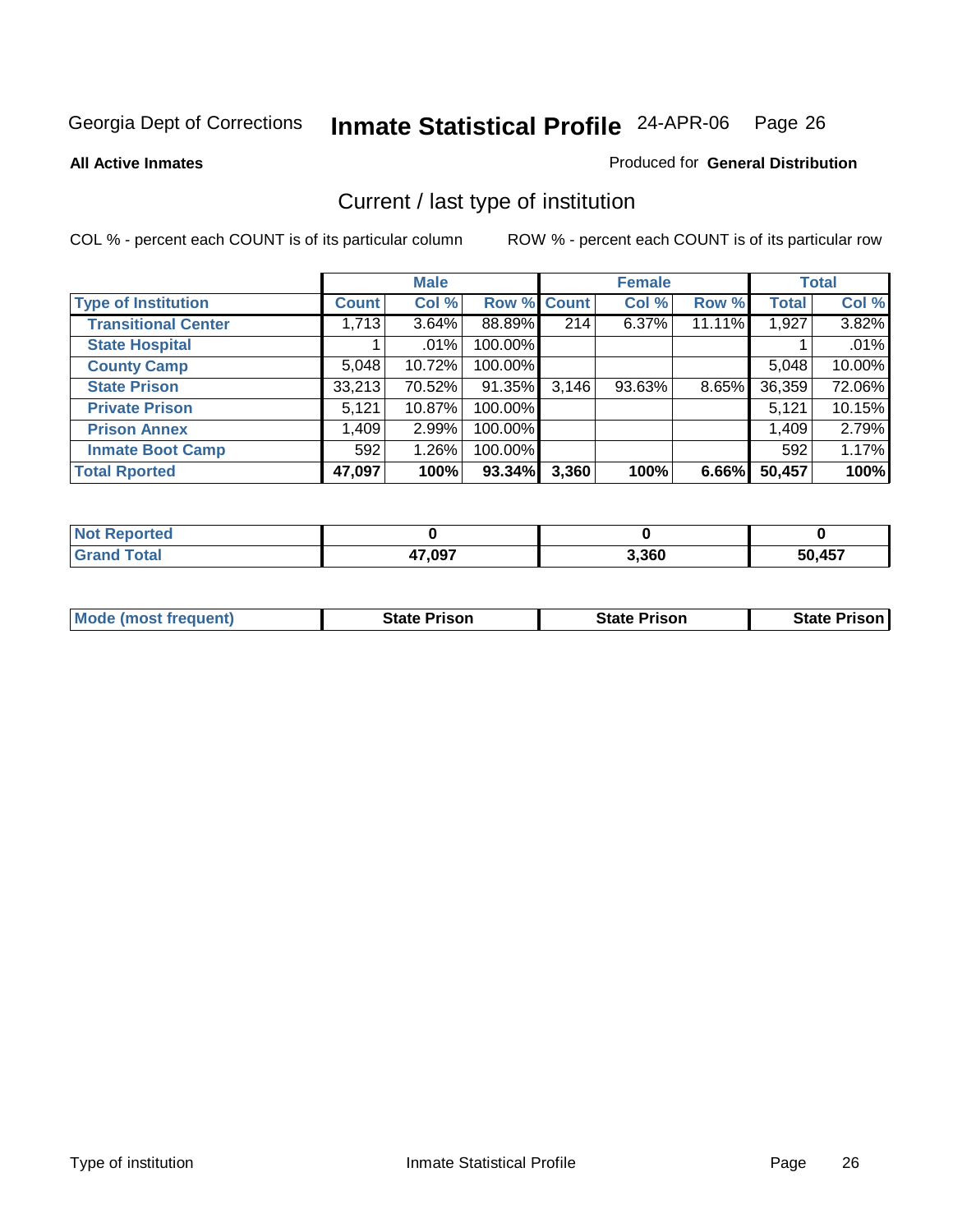**All Active Inmates**

#### Produced for **General Distribution**

### Institution type - transitional centers

|     |                                          |              | <b>Male</b> |             |     | <b>Female</b> |         |              | <b>Total</b> |
|-----|------------------------------------------|--------------|-------------|-------------|-----|---------------|---------|--------------|--------------|
|     | <b>Institution Type - Trans. Centers</b> | <b>Count</b> | Col %       | Row % Count |     | Col %         | Row %   | <b>Total</b> | Col %        |
| 220 | <b>Albany Trans-Ctr</b>                  | 150          | 8.76%       | 100.00%     |     |               |         | 150          | 7.78%        |
| 223 | <b>Atlanta Male Trans-Ctr</b>            | 243          | 14.19%      | 100.00%     |     |               |         | 243          | 12.61%       |
| 246 | <b>Augusta Trans-Ctr</b>                 | 201          | 11.73%      | 100.00%     |     |               |         | 201          | 10.43%       |
| 249 | <b>Clayton Transitional Ctr</b>          | 195          | 11.38%      | 100.00%     |     |               |         | 195          | 10.12%       |
| 247 | <b>Coastal Transitional Ctr</b>          | 252          | 14.71%      | 100.00%     |     |               |         | 252          | 13.08%       |
| 225 | <b>Columbus Trans-Ctr</b>                | 74           | 4.32%       | 100.00%     |     |               |         | 74           | 3.84%        |
| 250 | <b>Helms Trans-Ctr</b>                   | 105          | 6.13%       | 100.00%     |     |               |         | 105          | 5.45%        |
| 248 | <b>Lagrange Trans Ctr</b>                | 149          | 8.70%       | 100.00%     |     |               |         | 149          | 7.73%        |
| 231 | <b>Macon Male Trans-Ctr</b>              | 146          | 8.52%       | 100.00%     |     |               |         | 146          | 7.58%        |
| 235 | <b>Metro Womens Trans-Ctr</b>            | 1            | .06%        | $.47\%$     | 213 | 99.53%        | 99.53%  | 214          | 11.11%       |
| 242 | <b>Savannah Mens Trans-Ctr</b>           | 197          | 11.50%      | 100.00%     |     |               |         | 197          | 10.22%       |
| 245 | <b>Savannah Womens Trans-</b>            |              |             |             | 1   | .47%          | 100.00% |              | .05%         |
|     | <b>Ctr</b>                               |              |             |             |     |               |         |              |              |
|     | <b>Total Rported</b>                     | 1,713        | 100%        | 88.89%      | 214 | 100%          | 11.11%  | 1,927        | 100%         |

| <b>orted</b><br>' NOT |            |     |       |
|-----------------------|------------|-----|-------|
| <b>Total</b>          | <b>742</b> | ີ   | 1,927 |
| $\mathsf{v}$ and      | . . I . J  | 214 |       |

| Mode (most frequent) | 247 Coastal Transitional Ctr 235 Metro Womens Trans- | 247 Coastal      |
|----------------------|------------------------------------------------------|------------------|
|                      |                                                      | Transitional Ctr |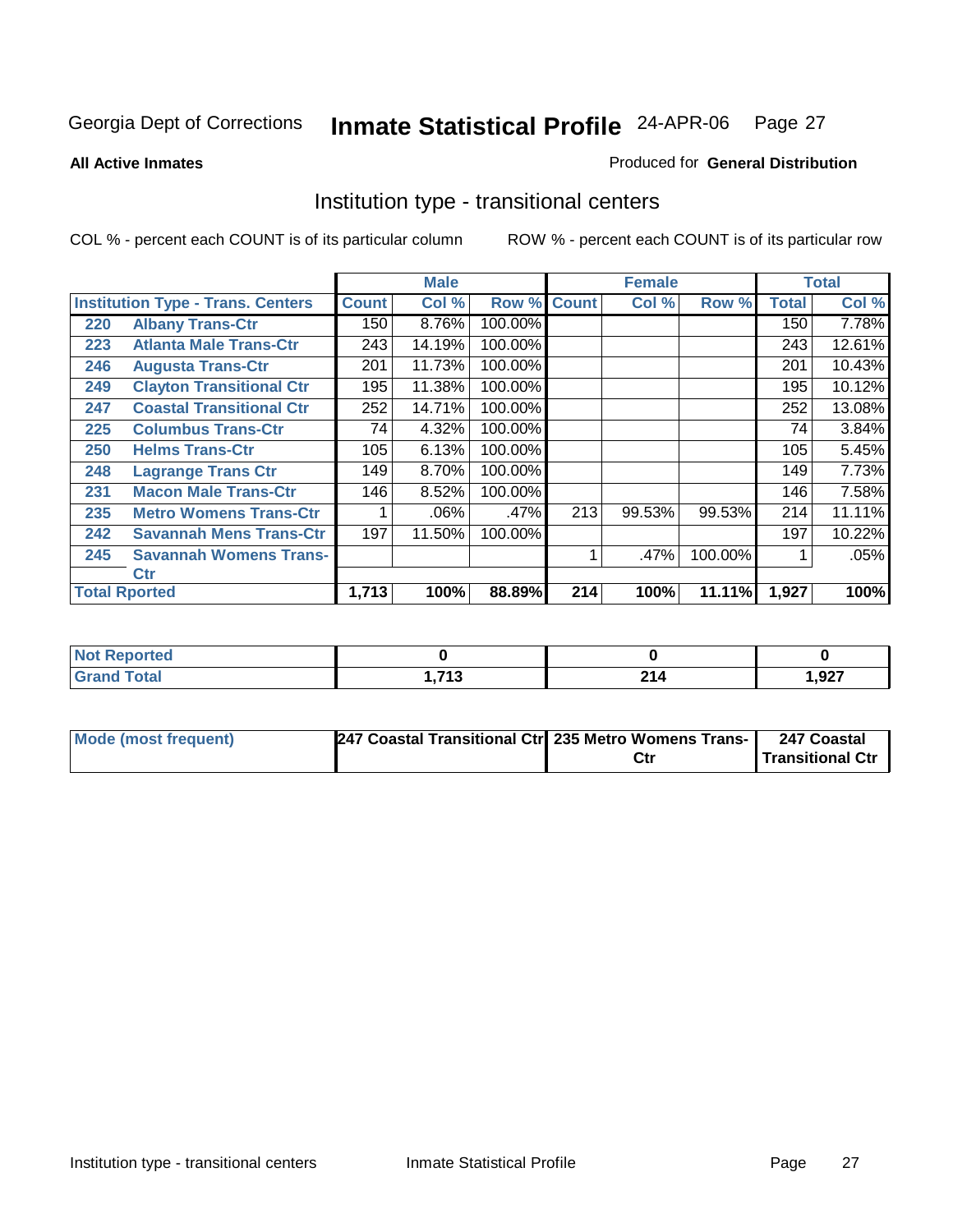**All Active Inmates**

#### Produced for **General Distribution**

### Institution type - mental hospitals

|                                                      | Male       |                    | <b>Female</b> |                    | $\tau$ otal |
|------------------------------------------------------|------------|--------------------|---------------|--------------------|-------------|
| <b>Institution Type - Mental Hospitals   Count  </b> | Col %      | <b>Row % Count</b> | Col%          | <b>Row % Total</b> | Col %       |
| 302 Central State Hospital                           | $100.00\%$ | $100.00\%$         |               |                    | 100.00%     |
| <b>Total Rported</b>                                 | 100%       | $100\%$            |               | %                  | 100%        |

| $\mathsf{I}$ Not Reported |  |  |
|---------------------------|--|--|
| $int^{\bullet}$<br>____   |  |  |

| Mode (most frequent) | 302 Central State Hospital | <b>Null</b> | 302 Central<br><b>State Hospital</b> |
|----------------------|----------------------------|-------------|--------------------------------------|
|                      |                            |             |                                      |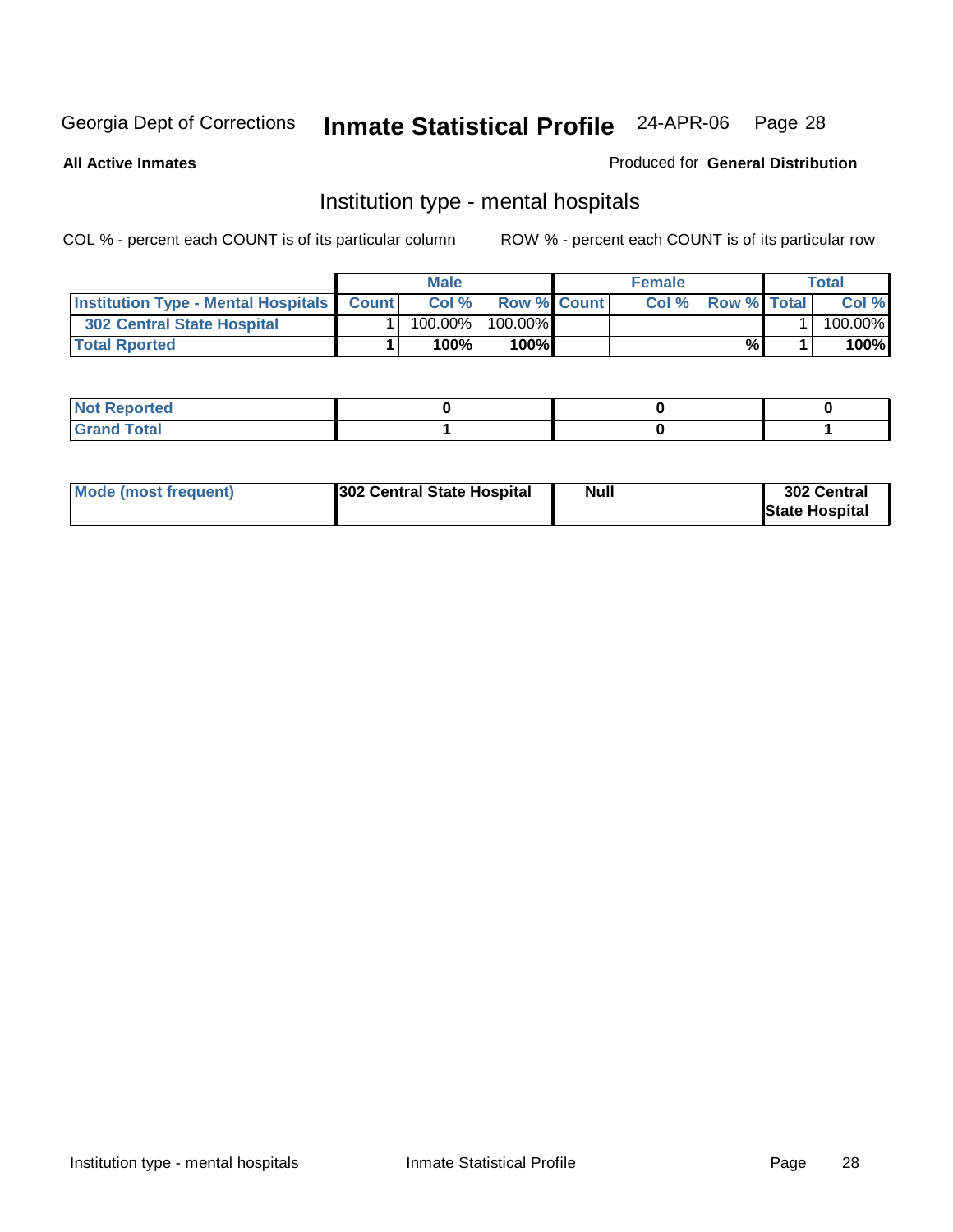#### **All Active Inmates**

#### Produced for **General Distribution**

### Institution type - county prisons

|                                          |                  | <b>Male</b> |         |              | <b>Female</b>             |       |                  | <b>Total</b> |
|------------------------------------------|------------------|-------------|---------|--------------|---------------------------|-------|------------------|--------------|
| <b>Institution Type - County Prisons</b> | <b>Count</b>     | Col %       | Row %   | <b>Count</b> | $\overline{\text{Col}}$ % | Row % | <b>Total</b>     | Col %        |
| <b>Bulloch County Ci</b><br>402          | 137              | 2.71%       | 100.00% |              |                           |       | 137              | 2.71%        |
| <b>Carroll County Ci</b><br>404          | $\overline{203}$ | 4.02%       | 100.00% |              |                           |       | $\overline{203}$ | 4.02%        |
| <b>Clarke County Ci</b><br>406           | 106              | 2.10%       | 100.00% |              |                           |       | 106              | 2.10%        |
| <b>Clayton County Ci</b><br>456          | 222              | 4.40%       | 100.00% |              |                           |       | 222              | 4.40%        |
| <b>Colquitt County Ci</b><br>407         | 184              | 3.65%       | 100.00% |              |                           |       | 184              | 3.65%        |
| <b>Coweta County Ci</b><br>409           | $\overline{205}$ | 4.06%       | 100.00% |              |                           |       | 205              | 4.06%        |
| <b>Decatur County Ci</b><br>411          | $\overline{210}$ | 4.16%       | 100.00% |              |                           |       | 210              | 4.16%        |
| <b>Effingham County Ci</b><br>413        | 249              | 4.93%       | 100.00% |              |                           |       | 249              | 4.93%        |
| <b>Floyd County Ci</b><br>415            | 339              | 6.72%       | 100.00% |              |                           |       | 339              | 6.72%        |
| <b>Gwinnett County Ci</b><br>419         | 232              | 4.60%       | 100.00% |              |                           |       | 232              | 4.60%        |
| <b>Hall County Ci</b><br>420             | 159              | 3.15%       | 100.00% |              |                           |       | 159              | 3.15%        |
| <b>Harris County Ci</b><br>422           | 105              | 2.08%       | 100.00% |              |                           |       | 105              | 2.08%        |
| <b>Jackson County Ci</b><br>426          | 168              | 3.33%       | 100.00% |              |                           |       | 168              | 3.33%        |
| <b>Jefferson County Ci</b><br>428        | 188              | 3.72%       | 100.00% |              |                           |       | 188              | 3.72%        |
| <b>Mitchell County Ci</b><br>433         | 115              | 2.28%       | 100.00% |              |                           |       | 115              | 2.28%        |
| <b>Muscogee County Ci</b><br>435         | 509              | 10.08%      | 100.00% |              |                           |       | 509              | 10.08%       |
| <b>Richmond County Ci</b><br>439         | 207              | 4.10%       | 100.00% |              |                           |       | 207              | 4.10%        |
| <b>Screven County Ci</b><br>440          | 144              | 2.85%       | 100.00% |              |                           |       | 144              | 2.85%        |
| <b>Spalding County Ci</b><br>441         | 369              | 7.31%       | 100.00% |              |                           |       | 369              | 7.31%        |
| <b>Stewart County Ci</b><br>442          | 94               | 1.86%       | 100.00% |              |                           |       | 94               | 1.86%        |
| <b>Sumter County Ci</b><br>443           | 339              | 6.72%       | 100.00% |              |                           |       | 339              | 6.72%        |
| <b>Terrell County Ci</b><br>444          | 136              | 2.69%       | 100.00% |              |                           |       | 136              | 2.69%        |
| <b>Thomas County Ci</b><br>445           | 158              | 3.13%       | 100.00% |              |                           |       | 158              | 3.13%        |
| <b>Troup County Ci</b><br>447            | $\overline{270}$ | 5.35%       | 100.00% |              |                           |       | 270              | 5.35%        |
| <b>Total Rported</b>                     | 5,048            | 100%        | 100%    |              |                           | $\%$  | 5,048            | 100%         |

| reo   |       |       |
|-------|-------|-------|
| _____ | 5.048 | 5,048 |

| Mode (most frequent) | 435 Muscogee County Ci | Null | 435 Muscogee     |
|----------------------|------------------------|------|------------------|
|                      |                        |      | <b>County Ci</b> |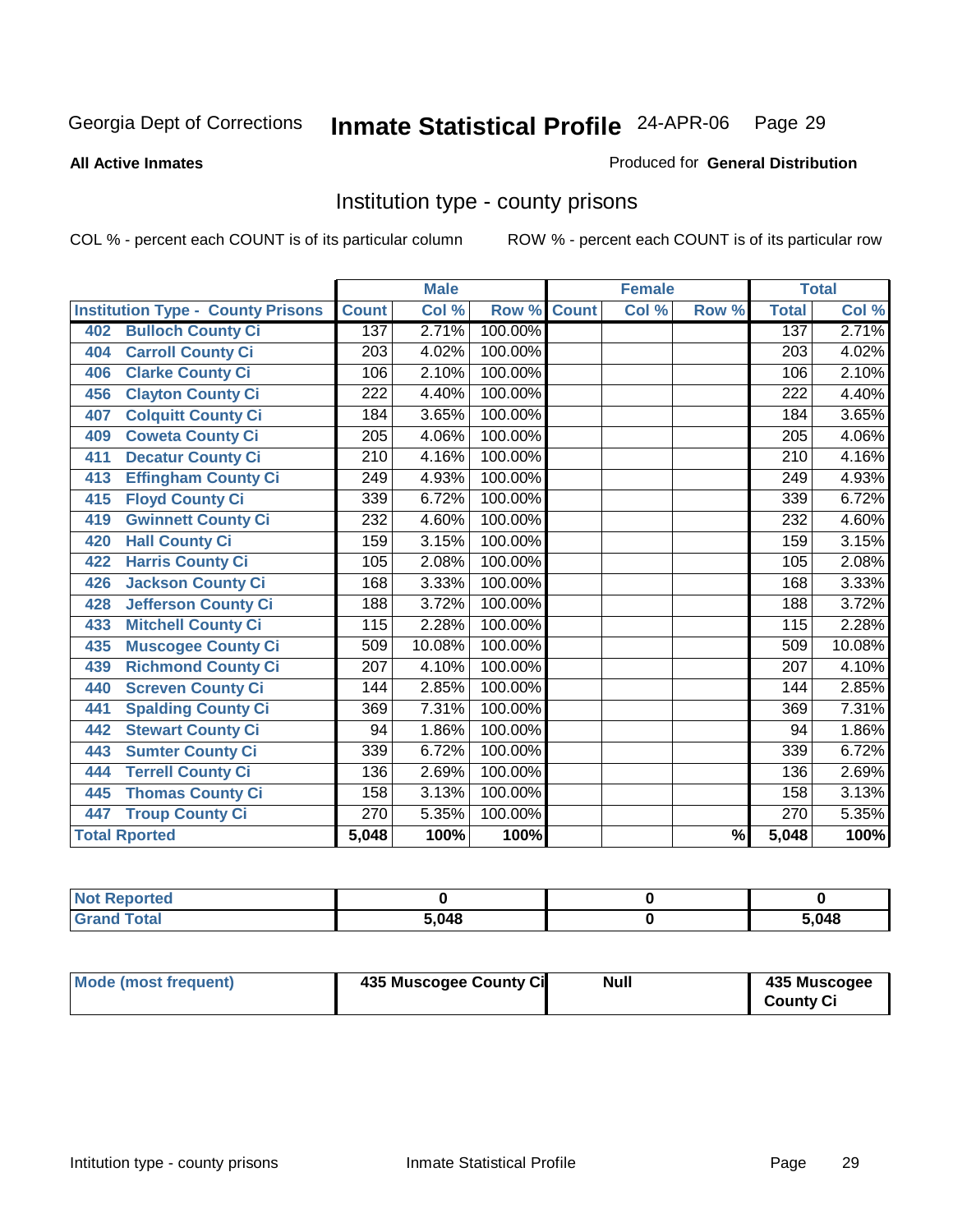**All Active Inmates**

#### Produced for **General Distribution**

### Institution type - state prisons

|     |                                            |              | <b>Male</b> |         |              | <b>Female</b> |         | <b>Total</b> |       |
|-----|--------------------------------------------|--------------|-------------|---------|--------------|---------------|---------|--------------|-------|
|     | <b>Institution Type - State Prisons</b>    | <b>Count</b> | Col %       | Row %   | <b>Count</b> | Col %         | Row %   | <b>Total</b> | Col % |
| 508 | <b>Arrendale State Prison</b>              |              |             |         | 1,057        | 33.60%        | 100.00% | 1,057        | 2.91% |
| 532 | <b>Augusta State Med.</b><br><b>Prison</b> | 1,214        | 3.66%       | 99.92%  | 1.           | .03%          | .08%    | 1,215        | 3.34% |
| 559 | <b>Autry Pre-Trans Center</b>              | 134          | .40%        | 100.00% |              |               |         | 134          | .37%  |
| 543 | <b>Autry State Prison</b>                  | 1,396        | 4.20%       | 100.00% |              |               |         | 1,396        | 3.84% |
| 553 | <b>Baldwin State Prison</b>                | 541          | 1.63%       | 100.00% |              |               |         | 541          | 1.49% |
| 536 | <b>Bostick State Prison</b>                | 691          | 2.08%       | 100.00% |              |               |         | 691          | 1.90% |
| 534 | <b>Burrus Corr Trn Cntr</b>                | 329          | .99%        | 100.00% |              |               |         | 329          | .90%  |
| 547 | <b>Calhoun State Prison</b>                | 1,312        | 3.95%       | 100.00% |              |               |         | 1,312        | 3.61% |
| 531 | <b>Central State Prison</b>                | 822          | 2.47%       | 100.00% |              |               |         | 822          | 2.26% |
| 523 | <b>Coastal State Prison</b>                | 1,438        | 4.33%       | 100.00% |              |               |         | 1,438        | 3.96% |
| 503 | <b>Dodge State Prison</b>                  | 1,230        | 3.70%       | 100.00% |              |               |         | 1,230        | 3.38% |
| 548 | <b>Dooly State Prison</b>                  | 1,304        | 3.93%       | 100.00% |              |               |         | 1,304        | 3.59% |
| 521 | <b>Ga Diag &amp; Class Pris</b>            | 1,609        | 4.84%       | 100.00% |              |               |         | 1,609        | 4.43% |
| 522 | <b>Ga Diag &amp; Class Pris-</b>           | 355          | 1.07%       | 100.00% |              |               |         | 355          | .98%  |
|     | <b>Perm</b>                                |              |             |         |              |               |         |              |       |
| 517 | <b>Ga State Prison</b>                     | 1,181        | 3.56%       | 99.92%  | $\mathbf 1$  | .03%          | .08%    | 1,182        | 3.25% |
| 541 | <b>Hancock State Prison</b>                | 1,260        | 3.79%       | 100.00% |              |               |         | 1,260        | 3.47% |
| 540 | <b>Hays State Prison</b>                   | 843          | 2.54%       | 100.00% |              |               |         | 843          | 2.32% |
| 551 | <b>Homerville State Prison</b>             | 190          | .57%        | 100.00% |              |               |         | 190          | .52%  |
| 545 | <b>Johnson State Prison</b>                | 1,060        | 3.19%       | 100.00% |              |               |         | 1,060        | 2.92% |
| 510 | <b>Lee State Prison</b>                    | 742          | 2.23%       | 100.00% |              |               |         | 742          | 2.04% |
| 502 | <b>Lowndes State Prison</b>                | 291          | .88%        | 100.00% |              |               |         | 291          | .80%  |
| 549 | <b>Macon State Prison</b>                  | 1,424        | 4.29%       | 100.00% |              |               |         | 1,424        | 3.92% |
| 519 | <b>Men'S State Prison</b>                  | 655          | 1.97%       | 100.00% |              |               |         | 655          | 1.80% |
| 554 | <b>Metro State Prison (W)</b>              |              |             |         | 1,005        | 31.95%        | 100.00% | 1,005        | 2.76% |
| 561 | <b>Milan State Prison</b>                  | 249          | .75%        | 100.00% |              |               |         | 249          | .68%  |
| 509 | <b>Montgomery State</b><br><b>Prison</b>   | 392          | 1.18%       | 100.00% |              |               |         | 392          | 1.08% |
| 505 | <b>Phillips State Prison</b>               | 807          | 2.43%       | 100.00% |              |               |         | 807          | 2.22% |
| 557 | <b>Pulaski State Prison (W)</b>            |              |             |         | 1,082        | 34.39%        | 100.00% | 1,082        | 2.98% |
| 529 | <b>Rivers State Prison</b>                 | 1,089        | 3.28%       | 100.00% |              |               |         | 1,089        | 3.00% |
| 533 | <b>Rogers State Prison</b>                 | 1,195        | 3.60%       | 100.00% |              |               |         | 1,195        | 3.29% |
| 530 | <b>Rutledge State Prison</b>               | 600          | 1.81%       | 100.00% |              |               |         | 600          | 1.65% |
| 525 | <b>Scott State Prison</b>                  | 1,203        | 3.62%       | 100.00% |              |               |         | 1,203        | 3.31% |
| 550 | <b>Smith State Prison</b>                  | 1,171        | 3.53%       | 100.00% |              |               |         | 1,171        | 3.22% |
| 542 | <b>Telfair State Prison</b>                | 1,167        | 3.51%       | 100.00% |              |               |         | 1,167        | 3.21% |
| 537 | <b>Valdosta State Prison</b>               | 852          | 2.57%       | 100.00% |              |               |         | 852          | 2.34% |
| 506 | <b>Walker State Prison</b>                 | 608          | 1.83%       | 100.00% |              |               |         | 608          | 1.67% |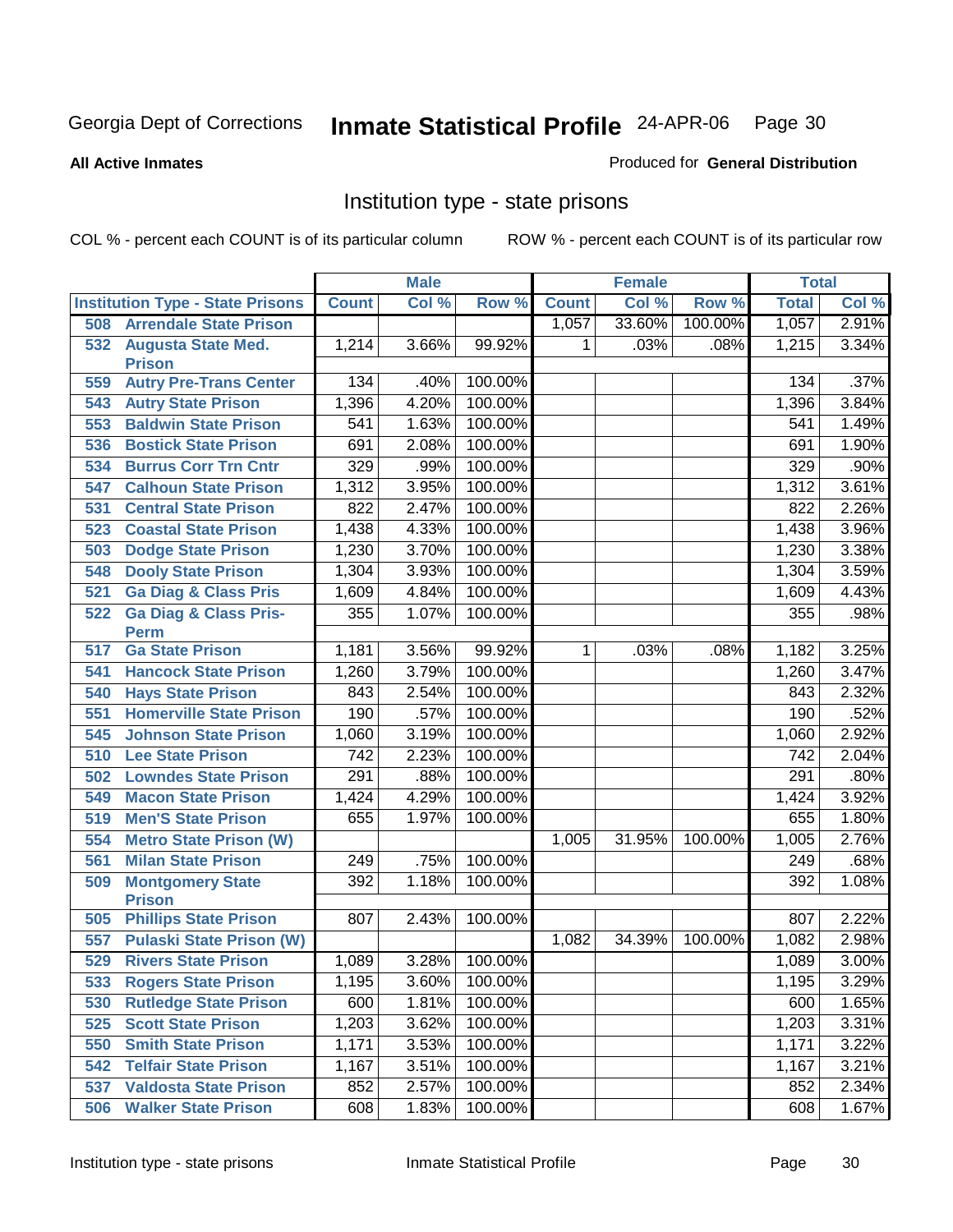**All Active Inmates**

#### Produced for **General Distribution**

### Institution type - state prisons

|                                         | <b>Male</b>  |          |            | <b>Female</b> |       |       | <b>Total</b> |       |
|-----------------------------------------|--------------|----------|------------|---------------|-------|-------|--------------|-------|
| <b>Institution Type - State Prisons</b> | <b>Count</b> | Col %    | Row %      | Count         | Col % | Row % | <b>Total</b> | Col % |
| <b>Ware State Prison</b><br>501         | .054         | $3.17\%$ | $100.00\%$ |               |       |       | 1.054        | 2.90% |
| <b>Washington Sp</b><br>552             | .093         | 3.29%    | $100.00\%$ |               |       |       | 1.093        | 3.01% |
| <b>Wayne State Prison</b><br>507        | 197          | $.59\%$  | $100.00\%$ |               |       |       | 197          | .54%  |
| <b>Wilcox State Prison</b><br>546       | .515         | 4.56%    | 100.00%    |               |       |       | 1.515        | 4.17% |
| <b>Total Rported</b>                    | 33,213       | 100%     | 91.35%     | 3,146         | 100%  | 8.65% | 36,359       | 100%  |

| <b>Not</b><br><b>Reported</b> |                             |       |        |
|-------------------------------|-----------------------------|-------|--------|
| Total                         | <b>22.242</b><br>د ۱ ۱ ه.دد | 3,146 | 36,359 |

| Mode (most frequent) | 521 Ga Diag & Class Pris | 557 Pulaski State Prison (W) 521 Ga Diag & | <b>Class Pris</b> |
|----------------------|--------------------------|--------------------------------------------|-------------------|
|----------------------|--------------------------|--------------------------------------------|-------------------|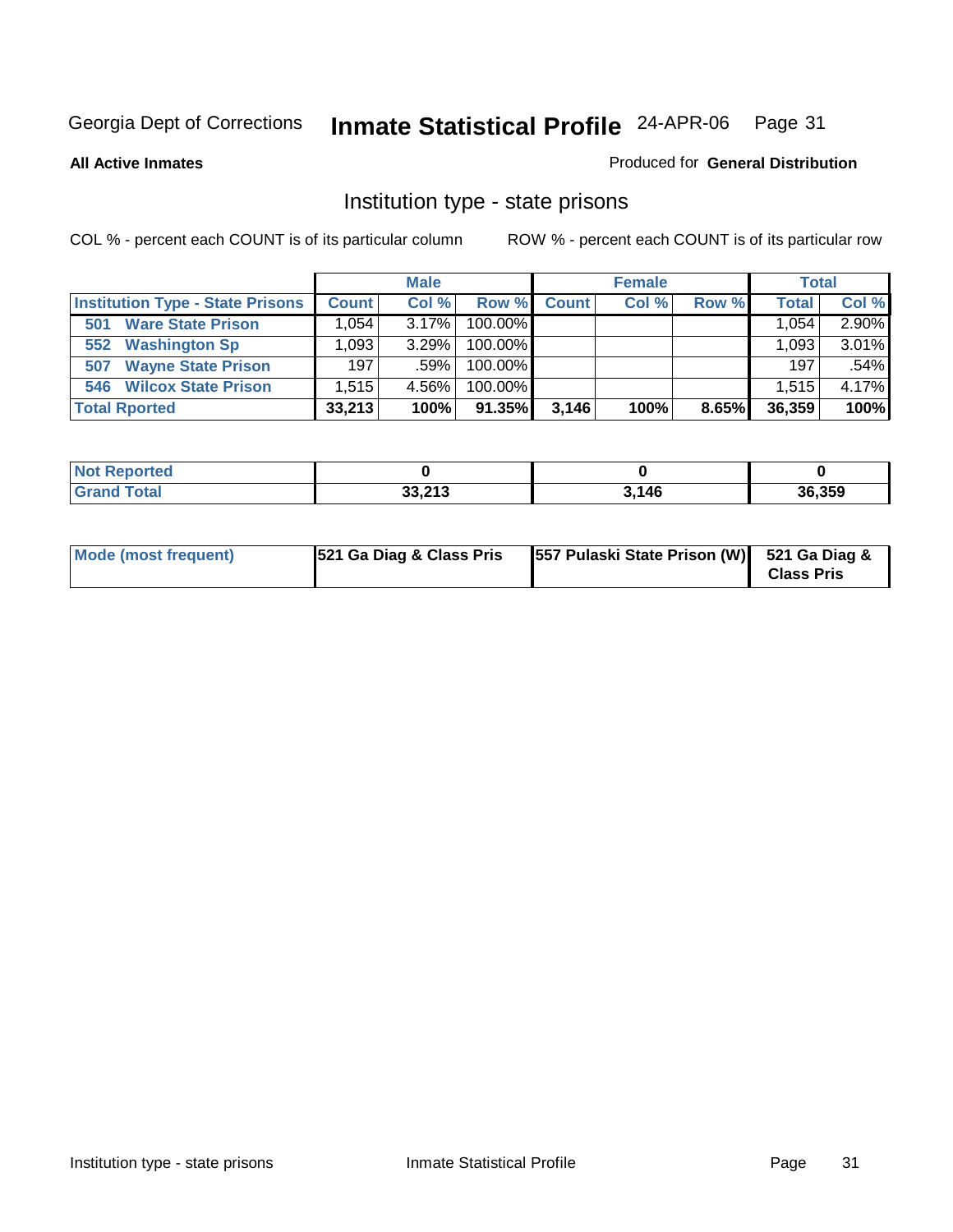**All Active Inmates**

#### Produced for **General Distribution**

### Institution type - private prisons

|                                           | <b>Male</b>         |           |             | <b>Female</b> |       |       | <b>Total</b> |        |
|-------------------------------------------|---------------------|-----------|-------------|---------------|-------|-------|--------------|--------|
| <b>Institution Type - Private Prisons</b> | <b>Count</b>        | Col %     | Row % Count |               | Col % | Row % | <b>Total</b> | Col %  |
| <b>Coffee Corr Facility</b><br>569        | $.662$ <sup>T</sup> | $32.45\%$ | $100.00\%$  |               |       |       | .662         | 32.45% |
| <b>D Ray James Corr Fac</b><br>567        | 1.787               | 34.90%    | $100.00\%$  |               |       |       | 1.787        | 34.90% |
| <b>Wheeler Corr Facility</b><br>571       | 1.672               | 32.65%    | $100.00\%$  |               |       |       | 1.672        | 32.65% |
| <b>Total Rported</b>                      | 5.121               | 100%      | 100%        |               |       |       | % 5,121      | 100%   |

| Reported<br>' NOT |                      |            |
|-------------------|----------------------|------------|
| <b>otal</b><br>-- | E 494<br>14 I<br>. . | . 404<br>. |

| <b>Mode (most frequent)</b> | 567 D Ray James Corr Fac | Null | <b>567 D Ray James</b><br><b>Corr Fac</b> |
|-----------------------------|--------------------------|------|-------------------------------------------|
|-----------------------------|--------------------------|------|-------------------------------------------|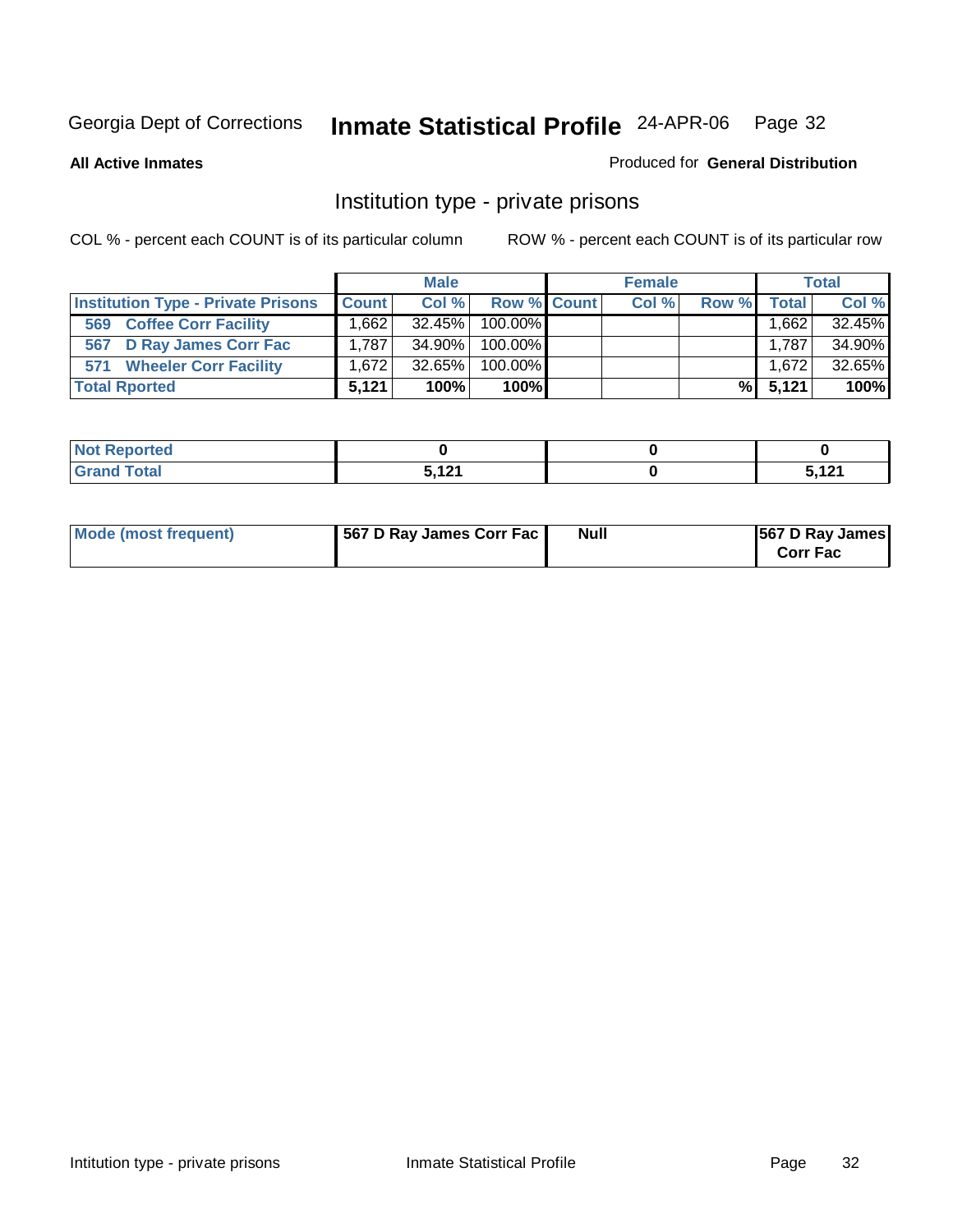**All Active Inmates**

#### Produced for **General Distribution**

### Institution type - prison annexes

|                                         | <b>Male</b>  |        |            | <b>Female</b> |       |       | <b>Total</b> |        |
|-----------------------------------------|--------------|--------|------------|---------------|-------|-------|--------------|--------|
| <b>Institution Type - Prison Annexe</b> | <b>Count</b> | Col %  | Row %      | <b>Count</b>  | Col % | Row % | <b>Total</b> | Col %  |
| <b>7541 Hancock Annex</b>               | 201          | 14.27% | 100.00%    |               |       |       | 201          | 14.27% |
| 7540 Hays Annex                         | 559          | 39.67% | 100.00%    |               |       |       | 559          | 39.67% |
| <b>7505 Phillips Annex</b>              | 239          | 16.96% | $100.00\%$ |               |       |       | 239          | 16.96% |
| 7501 Ware Annex                         | 213          | 15.12% | $100.00\%$ |               |       |       | 213          | 15.12% |
| 7552 Washington Sp Annex                | 197          | 13.98% | 100.00%    |               |       |       | 197          | 13.98% |
| <b>Total Rported</b>                    | 1,409        | 100%   | 100%       |               |       | %     | 1,409        | 100%   |

| <b>Reported</b>      |      |      |
|----------------------|------|------|
| <b>Total</b><br>Grar | ,409 | ,409 |

| Mode (most frequent) | 7540 Hays Annex | Null | 7540 Hays Annex |
|----------------------|-----------------|------|-----------------|
|                      |                 |      |                 |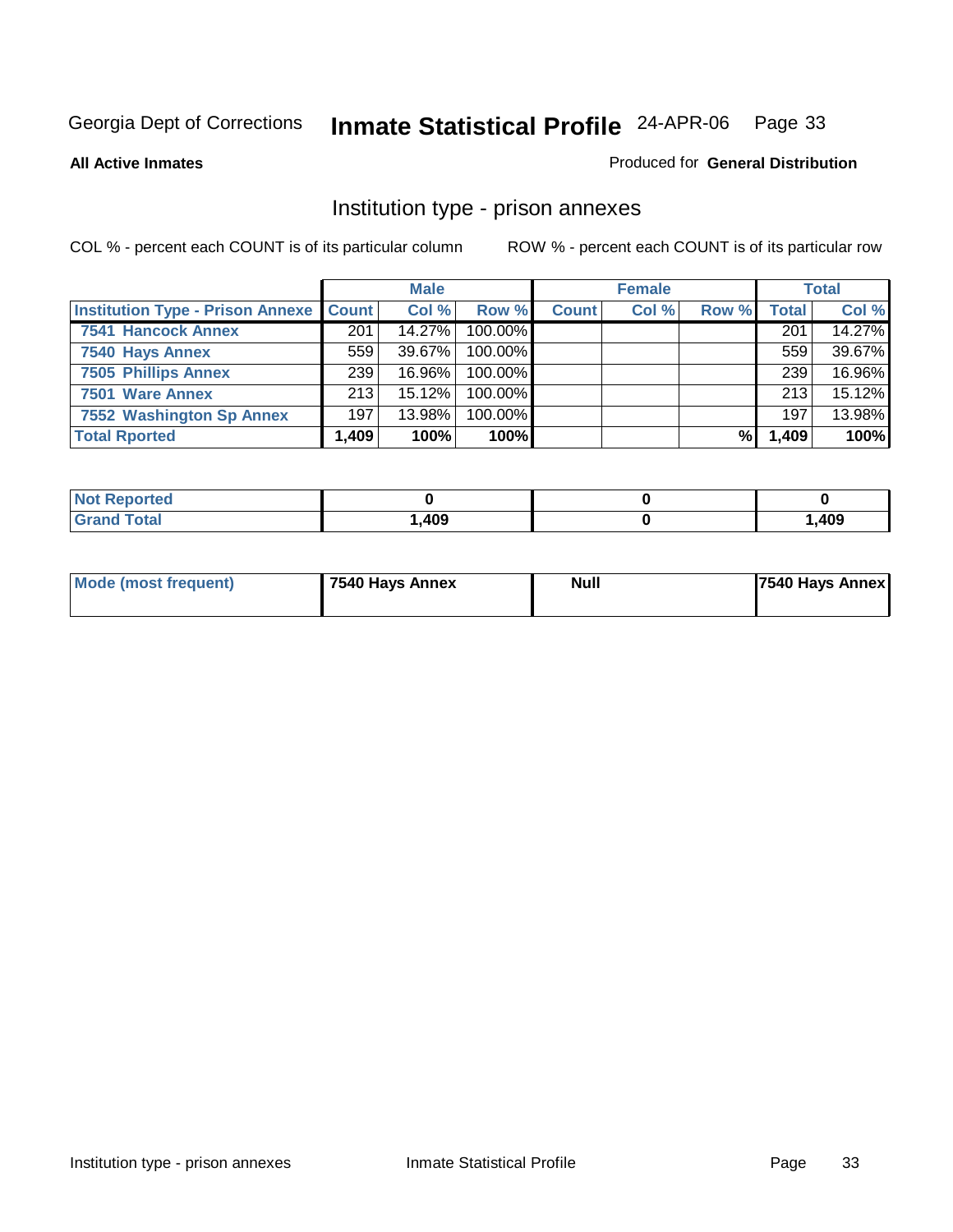**All Active Inmates**

#### Produced for **General Distribution**

### Institution type - inmate boot camp

|                                      | <b>Male</b>  |           |         | <b>Female</b> |       |       | <b>Total</b> |        |
|--------------------------------------|--------------|-----------|---------|---------------|-------|-------|--------------|--------|
| <b>Institution Type - Boot Camps</b> | <b>Count</b> | Col %     | Row %   | <b>Count</b>  | Col % | Row % | <b>Total</b> | Col %  |
| 9553 Baldwin Inm Boot Camp           | 400          | $67.57\%$ | 100.00% |               |       |       | 400          | 67.57% |
| 9534 Burruss Inm Boot Camp           | 125          | 21.11%    | 100.00% |               |       |       | 125          | 21.11% |
| 9564 Long Inmate Boot Camp           | 66           | 11.15%    | 100.00% |               |       |       | 66           | 11.15% |
| 9504 West Georgia Pb                 |              | ا 17%.    | 100.00% |               |       |       |              | .17%   |
| <b>Bootcamp</b>                      |              |           |         |               |       |       |              |        |
| <b>Total Rported</b>                 | 592          | 100%      | 100%    |               |       | %     | 592          | 100%   |

| теа                                  |     |     |
|--------------------------------------|-----|-----|
| $f \wedge f \wedge f$<br>υιαι<br>___ | 592 | 592 |

| Mode (most frequent) | 9553 Baldwin Inm Boot | <b>Null</b> | 9553 Baldwin Inm |
|----------------------|-----------------------|-------------|------------------|
|                      | Camp                  |             | <b>Boot Camp</b> |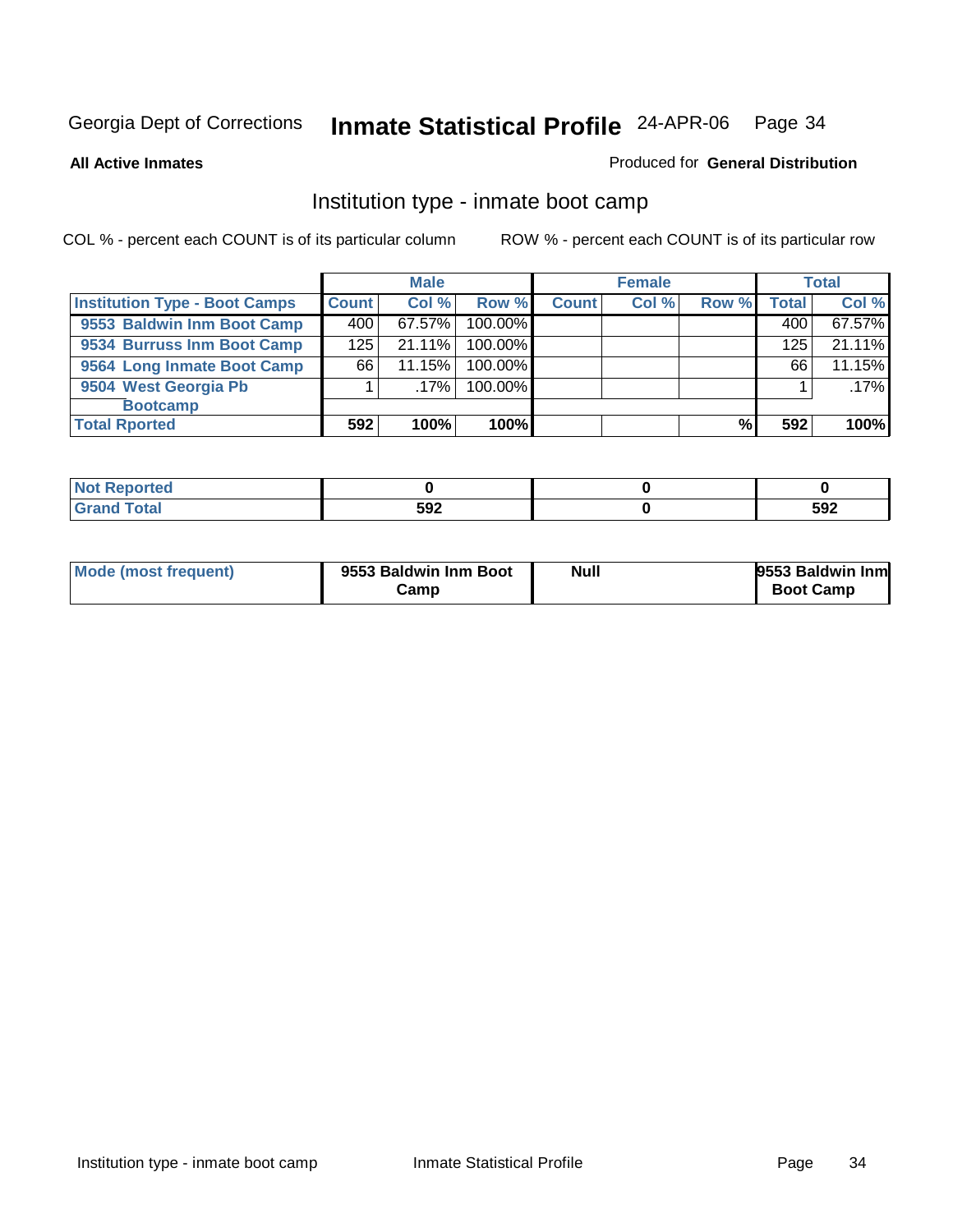**All Active Inmates**

#### Produced for **General Distribution**

### Number of disciplinary reports

|                                      |              | <b>Male</b> |             |       | <b>Female</b> |          |        | <b>Total</b> |
|--------------------------------------|--------------|-------------|-------------|-------|---------------|----------|--------|--------------|
| <b>Number of Disciplinary Report</b> | <b>Count</b> | Col %       | Row % Count |       | Col %         | Row %    | Total  | Col %        |
|                                      | 19,666       | 41.76%      | 90.32%      | 2,107 | 62.71%        | 9.68%    | 21,773 | 43.15%       |
|                                      | 6,366        | 13.52%      | 94.20%      | 392   | 11.67%        | $5.80\%$ | 6,758  | 13.39%       |
|                                      | 3,768        | 8.00%       | 95.54%      | 176   | 5.24%         | 4.46%    | 3,944  | 7.82%        |
| 3                                    | 2,512        | 5.33%       | 95.01%      | 132   | 3.93%         | $4.99\%$ | 2,644  | 5.24%        |
| 4                                    | 1,838        | 3.90%       | 95.13%      | 94    | 2.80%         | 4.87%    | 1,932  | 3.83%        |
| 5                                    | 1,513        | 3.21%       | 96.12%      | 61    | 1.82%         | 3.88%    | 1,574  | 3.12%        |
| <b>More Than 5</b>                   | 11,434       | 24.28%      | 96.64%      | 398   | 11.85%        | $3.36\%$ | 11,832 | 23.45%       |
| <b>Total Reported</b>                | 47,097       | 100%        | 93.34%      | 3,360 | 100.0%        | 6.66%    | 50,457 | 100%         |

| N |                   |       |     |
|---|-------------------|-------|-----|
|   | 47 NQ7<br>"<br>__ | 3.360 | A57 |

| Mean (average)       | 5.39 | 2.54 | 5.20 |
|----------------------|------|------|------|
| Median (middle)      |      |      |      |
| Mode (most frequent) |      |      |      |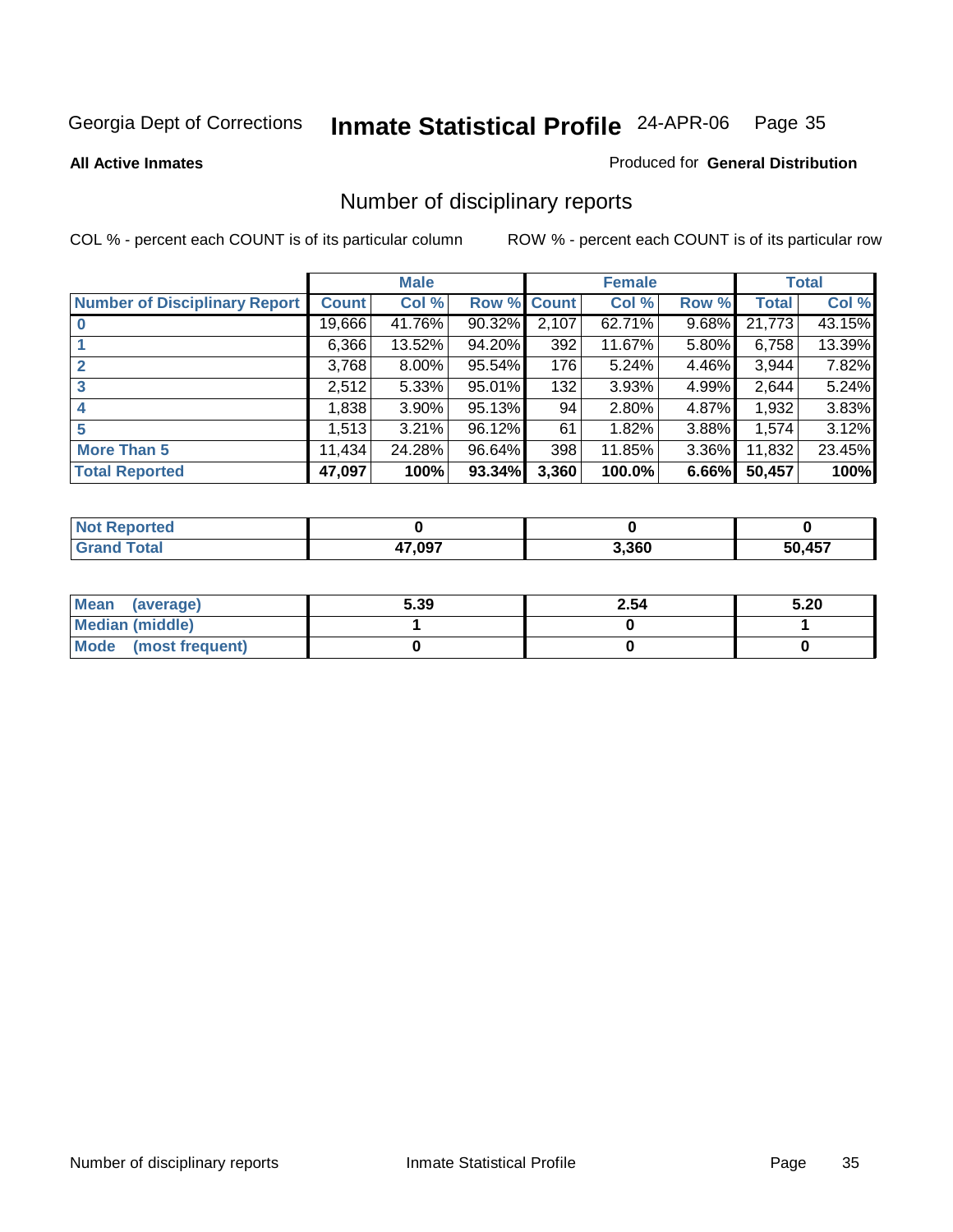#### **All Active Inmates**

### Produced for **General Distribution**

#### Number of transfers

|                            |        | <b>Male</b> |             |                  | <b>Female</b> |          |              | <b>Total</b> |
|----------------------------|--------|-------------|-------------|------------------|---------------|----------|--------------|--------------|
| <b>Number of Transfers</b> | Count  | Col %       | Row % Count |                  | Col %         | Row %    | <b>Total</b> | Col %        |
|                            | 3,397  | $7.21\%$    | 81.48%      | $\overline{772}$ | 22.98%        | 18.52%   | 4,169        | 8.26%        |
|                            | 19,064 | 40.48%      | 92.45%      | 1,556            | 46.31%        | 7.55%    | 20,620       | 40.87%       |
| $\mathbf{2}$               | 9,584  | 20.35%      | 93.92%      | 620              | 18.45%        | 6.08%    | 10,204       | 20.22%       |
| 3                          | 5,452  | 11.58%      | 95.78%      | 240              | 7.14%         | $4.22\%$ | 5,692        | 11.28%       |
|                            | 3,344  | $7.10\%$    | 97.69%      | 79               | 2.35%         | $2.31\%$ | 3,423        | 6.78%        |
| 5                          | 2,049  | 4.35%       | 98.23%      | 37               | 1.10%         | 1.77%    | 2,086        | 4.13%        |
| <b>More Than 5</b>         | 4,207  | 8.93%       | 98.69%      | 56               | 1.67%         | $1.31\%$ | 4,263        | 8.45%        |
| <b>Total Reported</b>      | 47,097 | 100%        | 93.34%      | 3,360            | 100%          | 6.66%    | 50,457       | 100%         |

| Te o<br>N |        |       |            |
|-----------|--------|-------|------------|
| ______    | 17 007 | 3.360 | AET<br>. . |

| Mean (average)       | 2.42 | 1.32 | 2.35 |
|----------------------|------|------|------|
| Median (middle)      |      |      |      |
| Mode (most frequent) |      |      |      |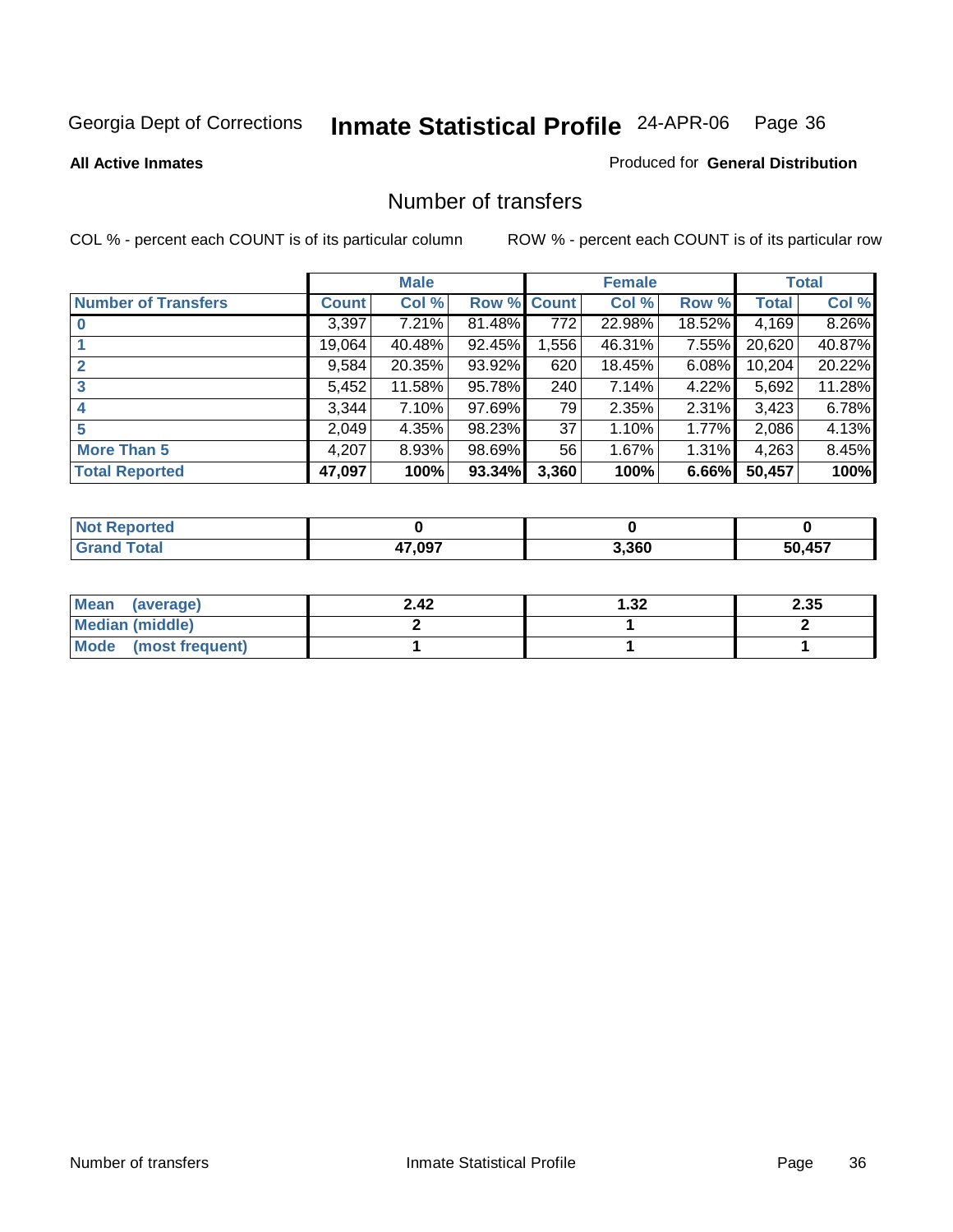**All Active Inmates**

### Produced for **General Distribution**

## Number of escapes

|                          |              | <b>Male</b> |                    |       | <b>Female</b> |          |        | <b>Total</b> |
|--------------------------|--------------|-------------|--------------------|-------|---------------|----------|--------|--------------|
| <b>Number of Escapes</b> | <b>Count</b> | Col %       | <b>Row % Count</b> |       | Col %         | Row %    | Total  | Col %        |
|                          | 46,785       | 99.34%      | 93.31%             | 3,353 | 99.79%        | 6.69%    | 50,138 | 99.37%       |
|                          | 289          | 0.61%       | 97.64%             |       | 0.21%         | 2.36%    | 296    | 0.59%        |
|                          | 17           | 0.04%       | 100.00%            |       |               |          | 17     | 0.03%        |
|                          | 5            | $0.01\%$    | 100.00%            |       |               |          | 5      | 0.01%        |
|                          |              | $0.01\%$    | 100.00%            |       |               |          |        | 0.01%        |
| <b>Total Reported</b>    | 47,097       | 100%        | 93.34%             | 3,360 | 100%          | $6.66\%$ | 50,457 | 100.0%       |

| тео |        |       |        |
|-----|--------|-------|--------|
|     | 47,097 | 3,360 | 50 A57 |

| Mean (average)         |  | .01 |
|------------------------|--|-----|
| <b>Median (middle)</b> |  |     |
| Mode (most frequent)   |  |     |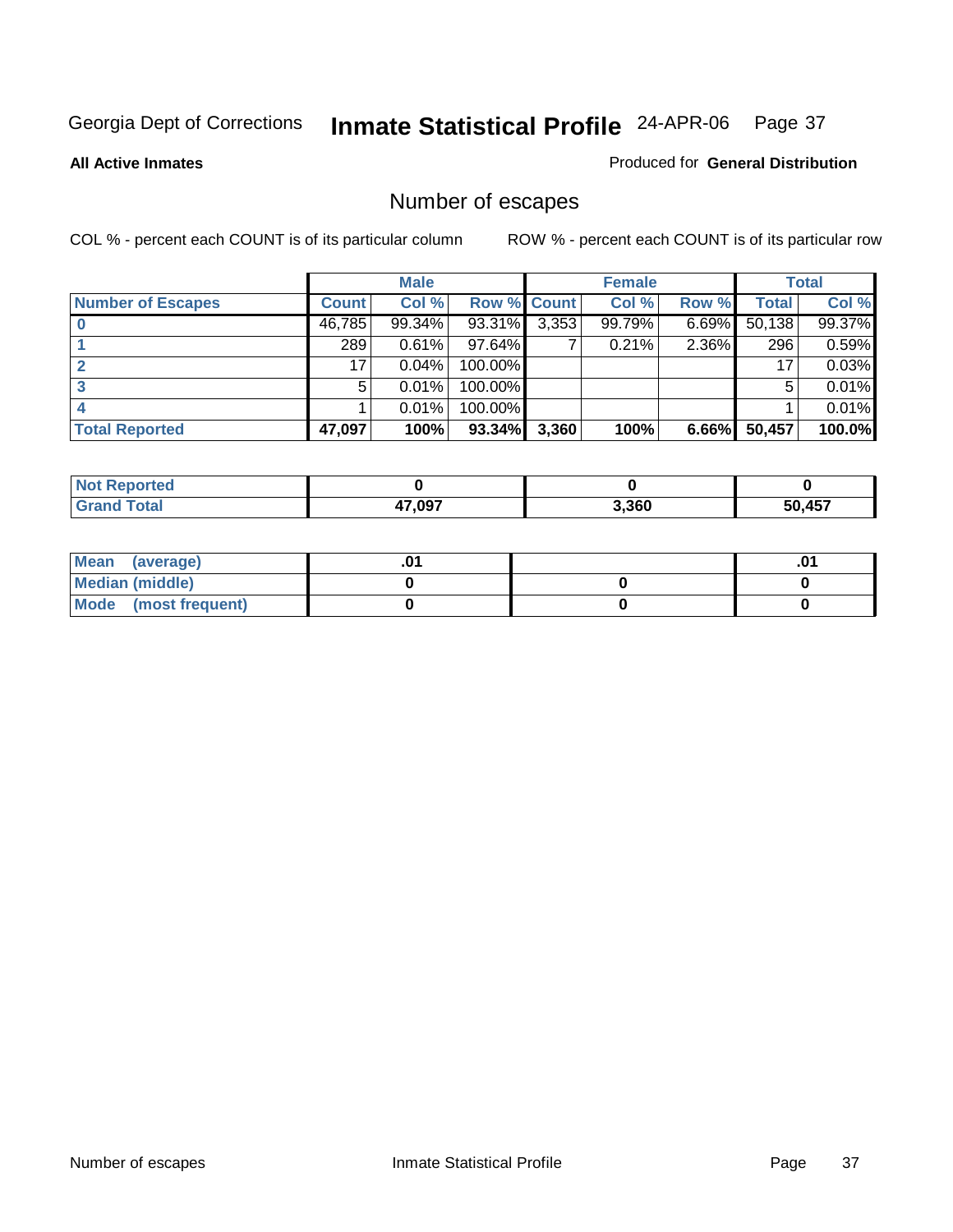**All Active Inmates**

### Produced for **General Distribution**

# Probable future release type

|                                         |        | <b>Male</b> |                    |     | <b>Female</b> |          | <b>Total</b> |        |
|-----------------------------------------|--------|-------------|--------------------|-----|---------------|----------|--------------|--------|
| <b>Probable Future Release Type</b>     | Count  | Col %       | <b>Row % Count</b> |     | Col %         | Row %    | <b>Total</b> | Col %  |
| <b>Paroled with probation to follow</b> | 7,126  | 15.13%      | 92.97%             | 539 | 16.04%        | 7.03%    | 7,665        | 15.19% |
| Paroled w/o probation to follow         | 8.439  | 17.92%      | 93.53%             | 584 | 17.38%        | $6.47\%$ | 9,023        | 17.88% |
| Maxout with probation to follow         | 12,387 | 26.30%      | 92.87%             | 951 | 28.30%        | 7.13%    | 13,338       | 26.43% |
| <b>Maxout w/o probation to follow</b>   | 11,773 | 25.00%      | 92.68%             | 930 | 27.68%        | 7.32%    | 12,703       | 25.18% |
| Life, LWOP or death sentence            | 7.372  | 15.65%      | 95.39%             | 356 | 10.60%        | $4.61\%$ | 7,728        | 15.32% |
| <b>Total Reported</b>                   | 47,097 | 100%        | $93.34\%$ 3.360    |     | 100%          | 6.66%    | 50.457       | 100%   |

| <b>ported</b>        |        |        |        |
|----------------------|--------|--------|--------|
| <b>Total</b><br>Cror | 47,097 | 47,097 | 50,457 |

| <b>Mode (most frequent)</b> | Maxout with PROB follow Maxout with PROB follow Maxout with PROB |        |
|-----------------------------|------------------------------------------------------------------|--------|
|                             |                                                                  | follow |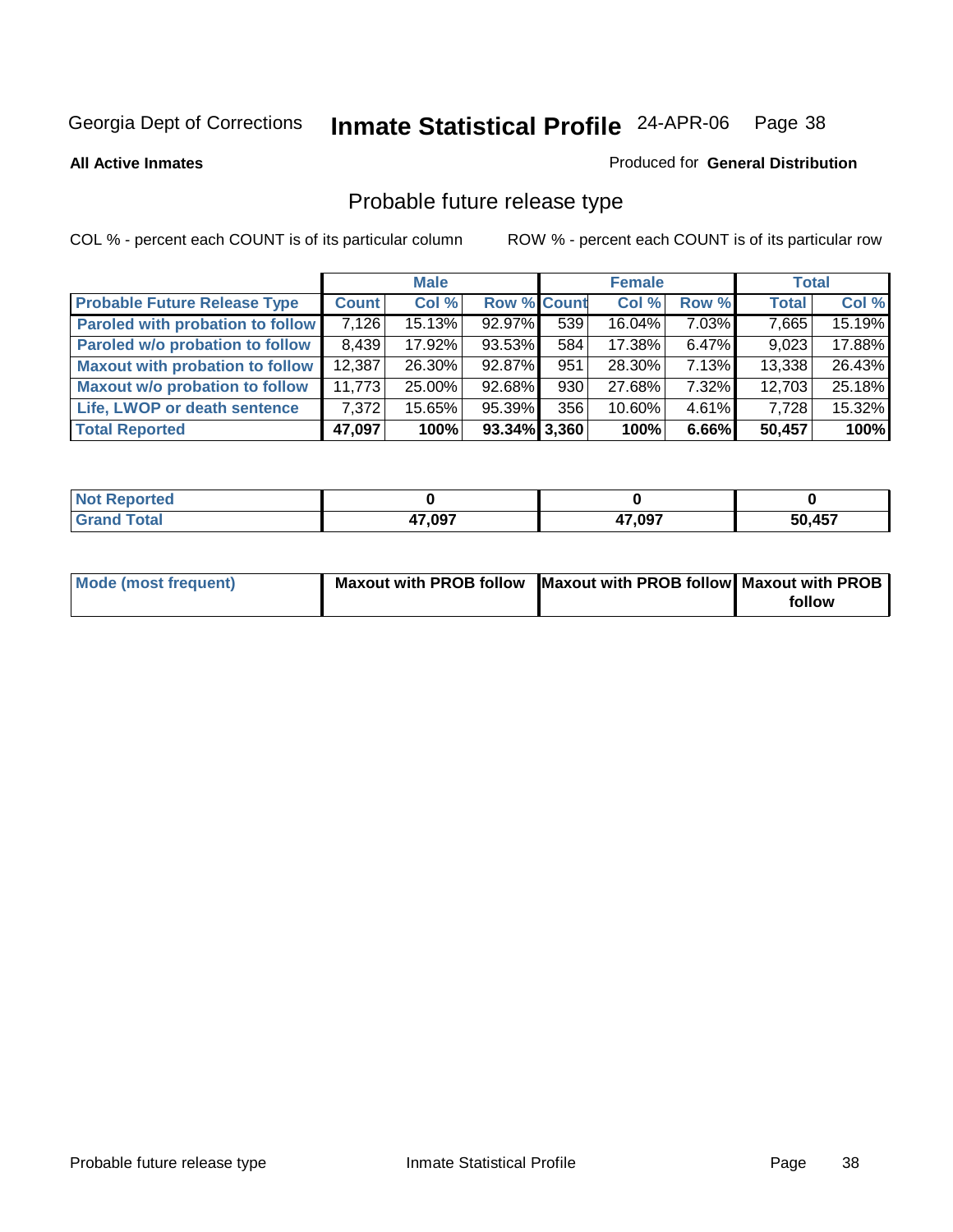**All Active Inmates**

Produced for **General Distribution**

## Actual release type

|                            |       | <b>Male</b> |                    | <b>Female</b> |       |              | Total |
|----------------------------|-------|-------------|--------------------|---------------|-------|--------------|-------|
| <b>Actual Release Type</b> | Count | Col %       | <b>Row % Count</b> | Col %         | Row % | <b>Total</b> | Col % |
| <b>Total Reported</b>      |       | %           | %                  | %             | %     |              | %     |

| <b>Still Active</b> | 47,097 | 3,360 | 50,457 |
|---------------------|--------|-------|--------|
| <b>Not Reported</b> |        |       |        |
| <b>Grand Total</b>  | 47,097 | 3,360 | 50,457 |

| M | <b>Null</b> | ичин | Null |
|---|-------------|------|------|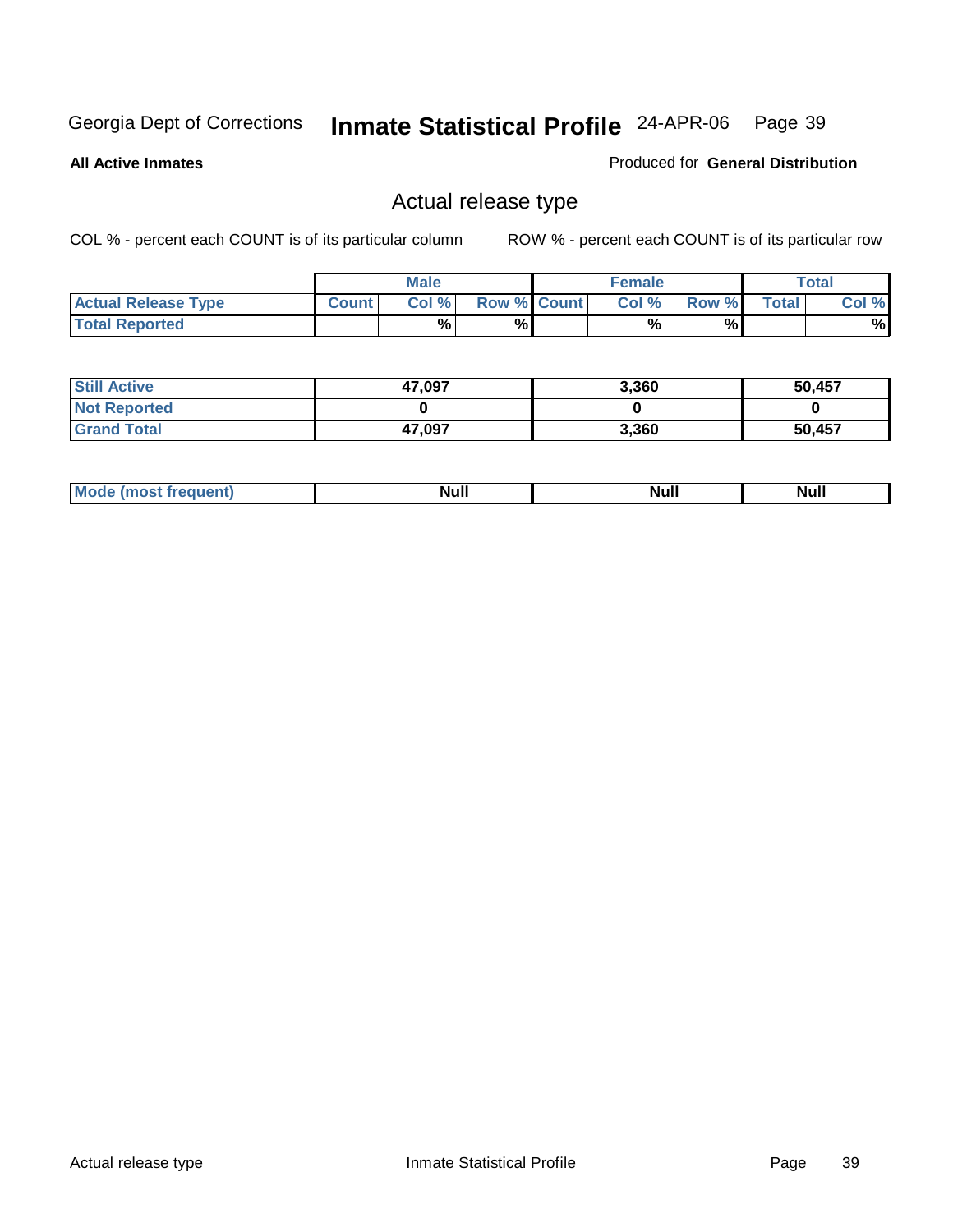### **All Active Inmates**

### Produced for **General Distribution**

## Time served in current (or last) institution

|                            |              | <b>Male</b> |        |              | <b>Female</b> |       |        | <b>Total</b> |
|----------------------------|--------------|-------------|--------|--------------|---------------|-------|--------|--------------|
| <b>Time In Institution</b> | <b>Count</b> | Col %       | Row %  | <b>Count</b> | Col %         | Row % | Total  | Col %        |
| 0 to 3 months              | 11,951       | 25.38%      | 92.19% | 1,013        | 30.15%        | 7.81% | 12,964 | 25.69%       |
| <b>3.01 to 6 months</b>    | 7,228        | 15.35%      | 91.94% | 634          | 18.87%        | 8.06% | 7,862  | 15.58%       |
| 6.01 to 9 months           | 5,035        | 10.69%      | 92.85% | 388          | 11.55%        | 7.15% | 5,423  | 10.75%       |
| 9.01 to 12 months          | 4,271        | 9.07%       | 93.60% | 292          | 8.69%         | 6.40% | 4,563  | 9.04%        |
| 12.01 to 18 months         | 4,872        | 10.34%      | 90.64% | 503          | 14.97%        | 9.36% | 5,375  | 10.65%       |
| 18.01 to 24 months         | 2,892        | 6.14%       | 95.60% | 133          | 3.96%         | 4.40% | 3,025  | 6.00%        |
| 2.01 to 3 years            | 3,734        | 7.93%       | 96.74% | 126          | 3.75%         | 3.26% | 3,860  | 7.65%        |
| 3.01 to 4 years            | 2,004        | 4.26%       | 96.91% | 64           | 1.90%         | 3.09% | 2,068  | 4.10%        |
| 4.01 to 5 years            | 1,426        | 3.03%       | 95.96% | 60           | 1.79%         | 4.04% | 1,486  | 2.95%        |
| 5.01 to 6 years            | 942          | 2.00%       | 95.06% | 49           | 1.46%         | 4.94% | 991    | 1.96%        |
| 6.01 to 7 years            | 781          | 1.66%       | 96.66% | 27           | 0.80%         | 3.34% | 808    | 1.60%        |
| 7.01 to 8 years            | 606          | 1.29%       | 96.50% | 22           | 0.65%         | 3.50% | 628    | 1.24%        |
| 8.01 to 9 years            | 407          | 0.86%       | 96.67% | 14           | 0.42%         | 3.33% | 421    | 0.83%        |
| 9.01 to 10 years           | 268          | 0.57%       | 95.71% | 12           | 0.36%         | 4.29% | 280    | 0.55%        |
| Over 10 years              | 680          | 1.44%       | 96.73% | 23           | 0.68%         | 3.27% | 703    | 1.39%        |
| <b>Total Reported</b>      | 47,097       | 100%        | 93.34% | 3,360        | 100%          | 6.66% | 50,457 | 100%         |

| prted<br><b>NOT</b> |        |      |        |
|---------------------|--------|------|--------|
|                     | 47,097 | 360, | 50 457 |

| Mean<br>(average)    | 19 months | 13 months | 18 months |  |
|----------------------|-----------|-----------|-----------|--|
| Median (middle)      | 8 months  | 6 months  | 8 months  |  |
| Mode (most frequent) | 3 months  | months    | 1 months  |  |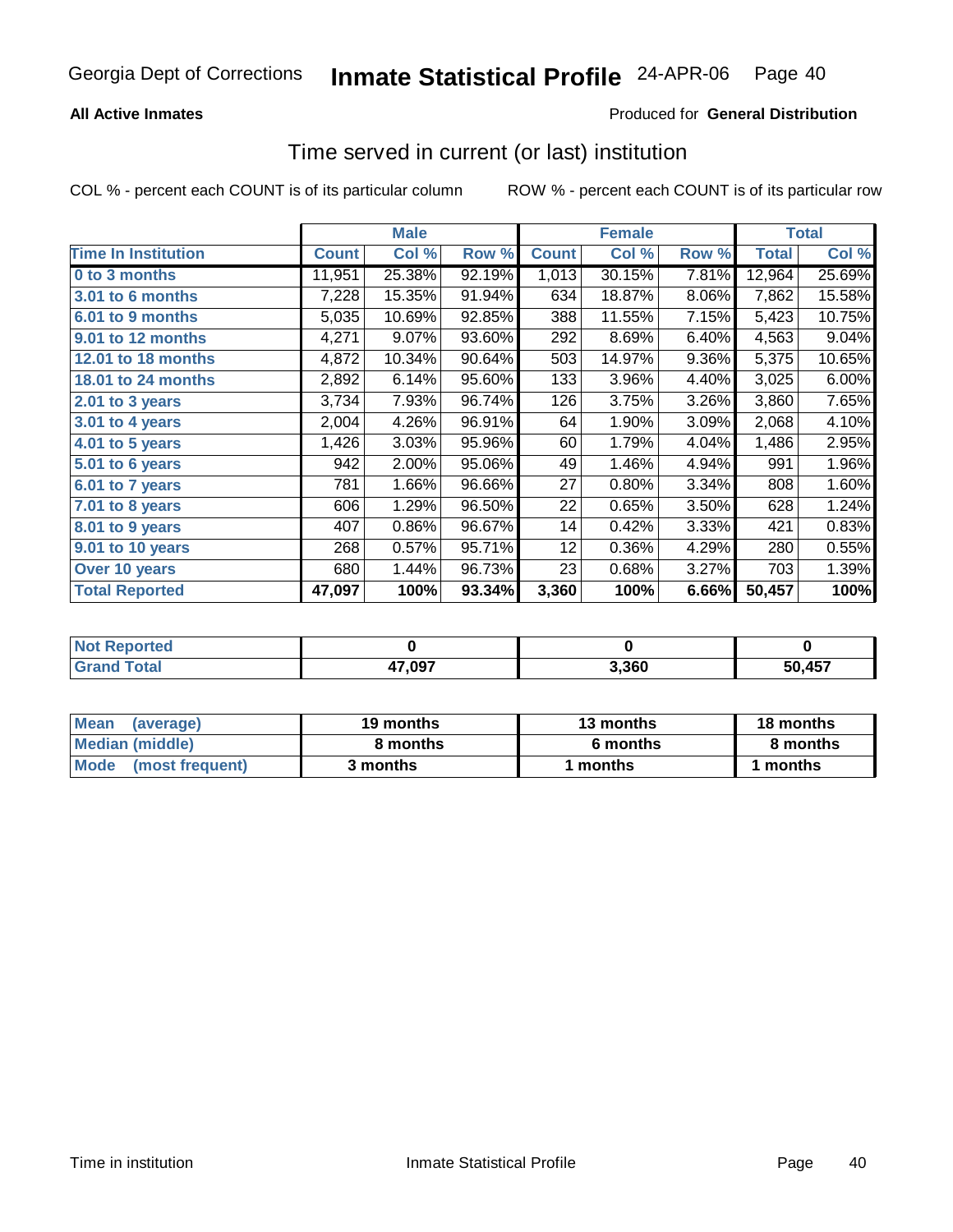**All Active Inmates**

### Produced for **General Distribution**

## Highest grade level attained

|                              |                  | <b>Male</b> |         |                  | <b>Female</b> |        |                  | <b>Total</b> |
|------------------------------|------------------|-------------|---------|------------------|---------------|--------|------------------|--------------|
| <b>Grade Level</b>           | <b>Count</b>     | Col %       | Row %   | <b>Count</b>     | Col %         | Row %  | <b>Total</b>     | Col %        |
| No school at all             | 46               | 0.10%       | 97.87%  | 1                | 0.03%         | 2.13%  | 47               | 0.10%        |
| <b>Grade 1</b>               | $\overline{44}$  | 0.10%       | 100.00% |                  |               |        | 44               | 0.09%        |
| <b>Grade 2</b>               | 52               | 0.11%       | 98.11%  | 1                | 0.03%         | 1.89%  | $\overline{53}$  | 0.11%        |
| <b>Grade 3</b>               | 137              | 0.30%       | 97.16%  | 4                | 0.13%         | 2.84%  | 141              | 0.29%        |
| Grade 4                      | $\overline{131}$ | 0.29%       | 98.50%  | $\overline{2}$   | 0.07%         | 1.50%  | 133              | 0.28%        |
| Grade 5                      | 234              | 0.52%       | 95.51%  | $\overline{11}$  | 0.37%         | 4.49%  | $\overline{245}$ | 0.51%        |
| Grade 6                      | 763              | 1.69%       | 94.43%  | 45               | 1.51%         | 5.57%  | 808              | 1.68%        |
| <b>Grade 7</b>               | 1,253            | 2.77%       | 93.51%  | $\overline{87}$  | 2.92%         | 6.49%  | 1,340            | 2.78%        |
| <b>Grade 8</b>               | 4,196            | 9.28%       | 94.14%  | 261              | 8.77%         | 5.86%  | 4,457            | 9.25%        |
| <b>Grade 9</b>               | 7,178            | 15.87%      | 95.15%  | 366              | 12.30%        | 4.85%  | 7,544            | 15.65%       |
| Grade 10                     | 9,352            | 20.68%      | 95.38%  | 453              | 15.22%        | 4.62%  | 9,805            | 20.34%       |
| Grade 11                     | 8,352            | 18.47%      | 95.26%  | 416              | 13.98%        | 4.74%  | 8,768            | 18.19%       |
| <b>Grade 12 or GED</b>       | 8,536            | 18.87%      | 94.48%  | 499              | 16.77%        | 5.52%  | 9,035            | 18.74%       |
| Some tech school             | $\overline{415}$ | 0.92%       | 71.68%  | 164              | 5.51%         | 28.32% | 579              | 1.20%        |
| <b>Completed tech school</b> | 808              | 1.79%       | 75.16%  | $\overline{267}$ | 8.97%         | 24.84% | 1,075            | 2.23%        |
| College, 1 year              | 1,092            | 2.41%       | 90.62%  | 113              | 3.80%         | 9.38%  | 1,205            | 2.50%        |
| College, 2 year              | 1,491            | 3.30%       | 90.36%  | 159              | 5.34%         | 9.64%  | 1,650            | 3.42%        |
| College, 3 year              | 448              | 0.99%       | 89.96%  | 50               | 1.68%         | 10.04% | 498              | 1.03%        |
| <b>Bachelor's degree</b>     | 547              | 1.21%       | 89.97%  | 61               | 2.05%         | 10.03% | 608              | 1.26%        |
| <b>Master's degree</b>       | 83               | 0.18%       | 90.22%  | 9                | 0.30%         | 9.78%  | 92               | 0.19%        |
| Ph.D. degree                 | $\overline{33}$  | 0.07%       | 86.84%  | $\overline{5}$   | 0.17%         | 13.16% | 38               | 0.08%        |
| Law degree                   | $\overline{18}$  | 0.04%       | 90.00%  | $\overline{2}$   | 0.07%         | 10.00% | $\overline{20}$  | 0.04%        |
| <b>Some medical school</b>   | 8                | 0.02%       | 100.00% |                  |               |        | 8                | 0.02%        |
| <b>Medical degree</b>        | 10               | 0.02%       | 100.00% |                  |               |        | 10               | 0.02%        |
| <b>Total Reported</b>        | 45,227           | 100%        | 93.83%  | 2,976            | 100%          | 6.17%  | 48,203           | 100%         |

| - 070  | 20 <sub>4</sub><br>၁၀٬ | 2,254                             |
|--------|------------------------|-----------------------------------|
| 47.097 | เ วุคก                 | $\overline{a}$ and $\overline{a}$ |

| Mean<br>(average)       | 10.43    | 11.10           | 10.47    |
|-------------------------|----------|-----------------|----------|
| Median (middle)         | Grade 10 | Grade 11        | Grade 10 |
| Mode<br>(most frequent) | Grade 10 | Grade 12 or GED | Grade 10 |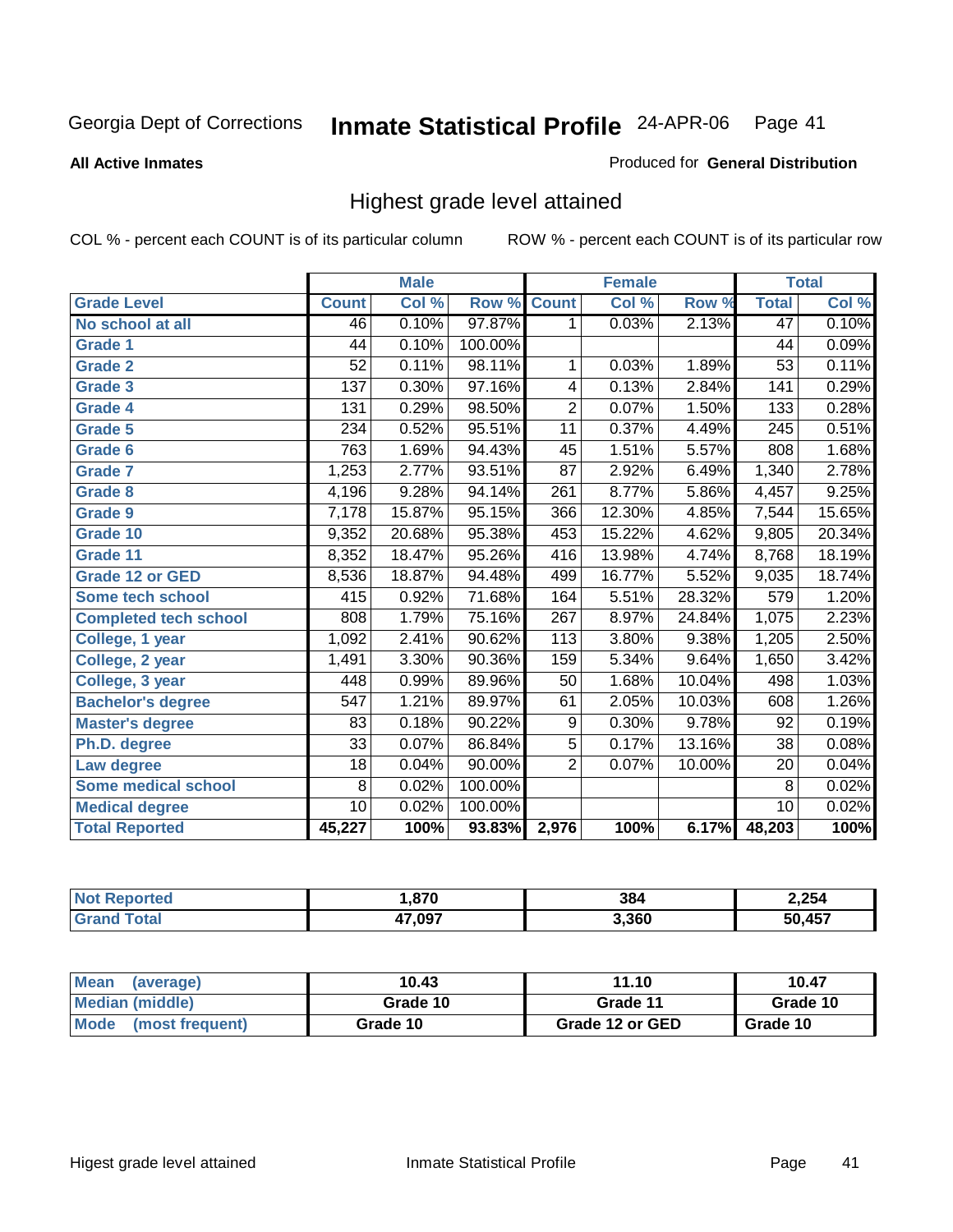### **All Active Inmates**

### Produced for **General Distribution**

## Culture fair IQ scores

|                       |              | <b>Male</b> |        |              | <b>Female</b> |          |              | <b>Total</b> |
|-----------------------|--------------|-------------|--------|--------------|---------------|----------|--------------|--------------|
| <b>IQ Scores</b>      | <b>Count</b> | Col %       | Row %  | <b>Count</b> | Col %         | Row %    | <b>Total</b> | Col %        |
| $60 - 69$             | 1,307        | 3.02%       | 94.50% | 76           | 2.96%         | 5.50%    | 1,383        | 3.02%        |
| $70 - 79$             | 3,418        | $7.90\%$    | 93.93% | 221          | 8.61%         | $6.07\%$ | 3,639        | 7.94%        |
| $80 - 89$             | 6,240        | 14.43%      | 91.35% | 591          | 23.01%        | $8.65\%$ | 6,831        | 14.91%       |
| $90 - 99$             | 10,432       | 24.12%      | 92.42% | 856          | 33.33%        | 7.58%    | 11,288       | 24.64%       |
| $100 - 109$           | 11,293       | 26.12%      | 96.74% | 380          | 14.80%        | $3.26\%$ | 11,673       | 25.48%       |
| $110 - 119$           | 8,200        | 18.96%      | 97.55% | 206          | 8.02%         | 2.45%    | 8,406        | 18.35%       |
| $120 - 129$           | 2,241        | 5.18%       | 94.08% | 141          | 5.49%         | 5.92%    | 2,382        | 5.20%        |
| $130 - 139$           | 87           | 0.20%       | 55.77% | 69           | 2.69%         | 44.23%   | 156          | 0.34%        |
| 140 & Up              | 24           | $0.06\%$    | 46.15% | 28           | 1.09%         | 53.85%   | 52           | 0.11%        |
| <b>Total Reported</b> | 43,242       | 100%        | 94.39% | 2,568        | 100%          | 5.61%    | 45,810       | 100%         |

| <b>Not Reported</b>  | 3,337  | 540   | 3,877  |
|----------------------|--------|-------|--------|
| Not Valid (under 60) | 518    | 252   | 770    |
| <b>Grand Total</b>   | 47,097 | 3,360 | 50,457 |

| <b>Mean</b><br>(average) | 99  | 67   | 99 |
|--------------------------|-----|------|----|
| <b>Median (middle)</b>   | 100 | 95.5 | 99 |
| Mode<br>(most frequent)  | 99  | 99   | 99 |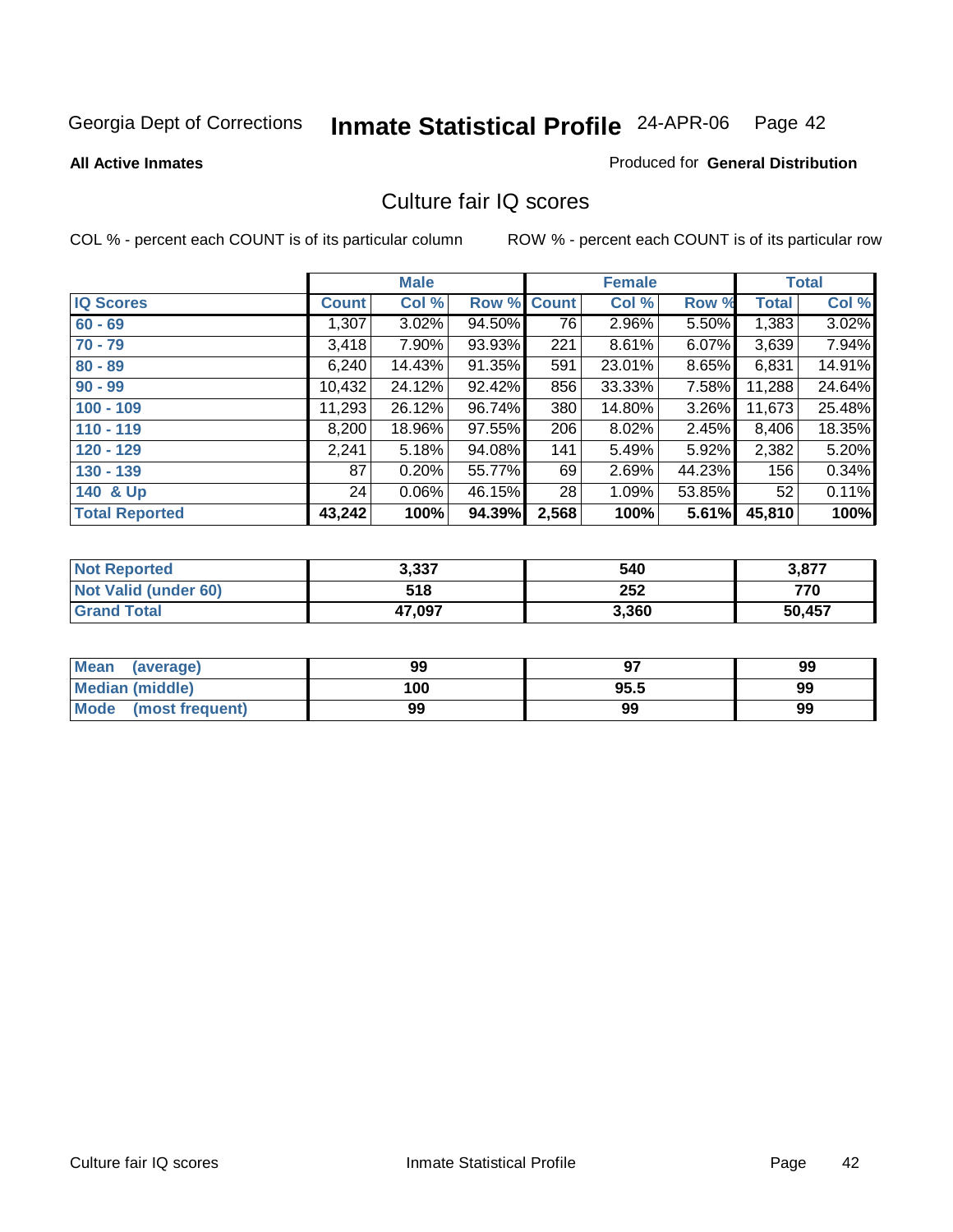### **All Active Inmates**

### Produced for **General Distribution**

## Wide Range Achievement Test (WRAT) reading score

|                           |              | <b>Male</b> |        |              | <b>Female</b> |        |              | <b>Total</b> |
|---------------------------|--------------|-------------|--------|--------------|---------------|--------|--------------|--------------|
| <b>WRAT Reading Score</b> | <b>Count</b> | Col %       | Row %  | <b>Count</b> | Col %         | Row %  | <b>Total</b> | Col %        |
| <b>Less than 1</b>        | 835          | 1.90%       | 98.93% | 9            | 0.32%         | 1.07%  | 844          | 1.80%        |
| 1.1 to 1.9                | 1,129        | 2.56%       | 97.50% | 29           | 1.03%         | 2.50%  | 1,158        | 2.47%        |
| 2.1 to 2.9                | 2,257        | 5.13%       | 95.43% | 108          | 3.83%         | 4.57%  | 2,365        | 5.05%        |
| 3.1 to 3.9                | 3,375        | 7.67%       | 96.46% | 124          | 4.40%         | 3.54%  | 3,499        | 7.47%        |
| 4.1 to 4.9                | 4,013        | 9.12%       | 95.96% | 169          | 5.99%         | 4.04%  | 4,182        | 8.93%        |
| 5.1 to 5.9                | 3,663        | 8.32%       | 94.50% | 213          | 7.55%         | 5.50%  | 3,876        | 8.27%        |
| 6.1 to 6.9                | 3,558        | 8.08%       | 94.23% | 218          | 7.73%         | 5.77%  | 3,776        | 8.06%        |
| 7.1 to 7.9                | 1,871        | 4.25%       | 94.30% | 113          | 4.01%         | 5.70%  | 1,984        | 4.24%        |
| 8.1 to 8.9                | 4,046        | 9.19%       | 94.95% | 215          | 7.62%         | 5.05%  | 4,261        | 9.10%        |
| 9.1 to 9.9                | 3,892        | 8.84%       | 94.42% | 230          | 8.16%         | 5.58%  | 4,122        | 8.80%        |
| 10.1 to 10.9              | 1,989        | 4.52%       | 93.47% | 139          | 4.93%         | 6.53%  | 2,128        | 4.54%        |
| 11.1 to 11.9              | 1,986        | 4.51%       | 94.03% | 126          | 4.47%         | 5.97%  | 2,112        | 4.51%        |
| 12.1 to 12.9              | 7,414        | 16.84%      | 96.37% | 279          | 9.89%         | 3.63%  | 7,693        | 16.42%       |
| 13                        | 3,994        | 9.07%       | 82.49% | 848          | 30.07%        | 17.51% | 4,842        | 10.34%       |
| <b>Total Reported</b>     | 44,022       | 100%        | 93.98% | 2,820        | 100%          | 6.02%  | 46,842       | 100%         |

| тес.<br>N     | אלה י<br>,, , | 540   | 3,615     |
|---------------|---------------|-------|-----------|
| $\sim$ $\sim$ | 47,097        | 3.360 | .157<br>- |

| <b>Mean</b><br>(average) | 8.04          | 9.30 | 0.44 |
|--------------------------|---------------|------|------|
| <b>Median (middle)</b>   | י ה<br>0.Z    | 9.5  | o.z  |
| Mode<br>(most frequent)  | 120<br>ه. 2 ا | . .  | 12.8 |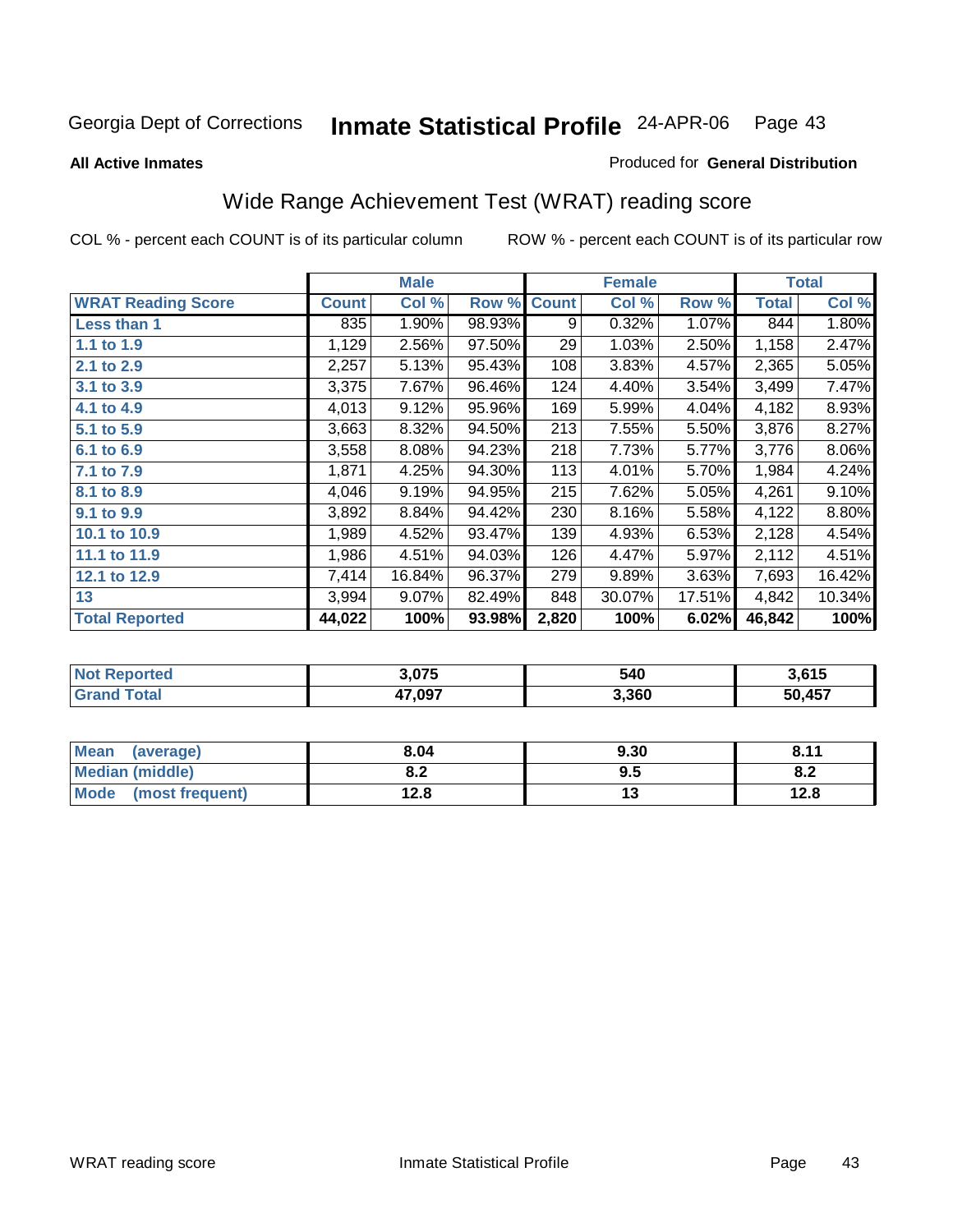**All Active Inmates**

### Produced for **General Distribution**

## Wide Range Achievement Test (WRAT) math score

|                              |              | <b>Male</b> |         |              | <b>Female</b> |        |              | <b>Total</b> |
|------------------------------|--------------|-------------|---------|--------------|---------------|--------|--------------|--------------|
| <b>WRAT Mathematic Score</b> | <b>Count</b> | Col %       | Row %   | <b>Count</b> | Col %         | Row %  | <b>Total</b> | Col %        |
| Less than 1                  | 69           | 0.16%       | 100.00% |              |               |        | 69           | 0.15%        |
| 1.1 to 1.9                   | 217          | 0.49%       | 94.35%  | 13           | 0.46%         | 5.65%  | 230          | 0.49%        |
| 2.1 to 2.9                   | 1,150        | 2.61%       | 94.11%  | 72           | 2.55%         | 5.89%  | 1,222        | 2.61%        |
| 3.1 to 3.9                   | 2,789        | 6.33%       | 95.51%  | 131          | 4.64%         | 4.49%  | 2,920        | 6.23%        |
| 4.1 to 4.9                   | 4,581        | 10.41%      | 95.18%  | 232          | 8.22%         | 4.82%  | 4,813        | 10.27%       |
| 5.1 to 5.9                   | 5,702        | 12.95%      | 95.38%  | 276          | 9.78%         | 4.62%  | 5,978        | 12.76%       |
| 6.1 to 6.9                   | 10,607       | 24.09%      | 94.69%  | 595          | 21.09%        | 5.31%  | 11,202       | 23.91%       |
| 7.1 to 7.9                   | 6,784        | 15.41%      | 93.25%  | 491          | 17.41%        | 6.75%  | 7,275        | 15.53%       |
| 8.1 to 8.9                   | 2,917        | 6.63%       | 92.96%  | 221          | 7.83%         | 7.04%  | 3,138        | 6.70%        |
| 9.1 to 9.9                   | 3,879        | 8.81%       | 91.94%  | 340          | 12.05%        | 8.06%  | 4,219        | 9.01%        |
| 10.1 to 10.9                 | 2,492        | 5.66%       | 92.67%  | 197          | 6.98%         | 7.33%  | 2,689        | 5.74%        |
| 11 to 11.9                   | 1,481        | 3.36%       | 92.16%  | 126          | 4.47%         | 7.84%  | 1,607        | 3.43%        |
| 12 to 12.9                   | 955          | 2.17%       | 95.79%  | 42           | 1.49%         | 4.21%  | 997          | 2.13%        |
| 13                           | 403          | 0.92%       | 82.58%  | 85           | 3.01%         | 17.42% | 488          | 1.04%        |
| <b>Total Reported</b>        | 44,026       | 100%        | 93.98%  | 2,821        | 100%          | 6.02%  | 46,847       | 100%         |

| <b>rteo</b><br>NO | גדה כ  | 539   | 3,610  |
|-------------------|--------|-------|--------|
|                   | 47,097 | 3,360 | 50,457 |

| <b>Mean</b><br>(average) | 6.99 | 7.46 | 7.02 |
|--------------------------|------|------|------|
| <b>Median (middle)</b>   | 6.9  |      | 6.9  |
| Mode<br>(most frequent)  | 6.9  | 7.4  | 6.9  |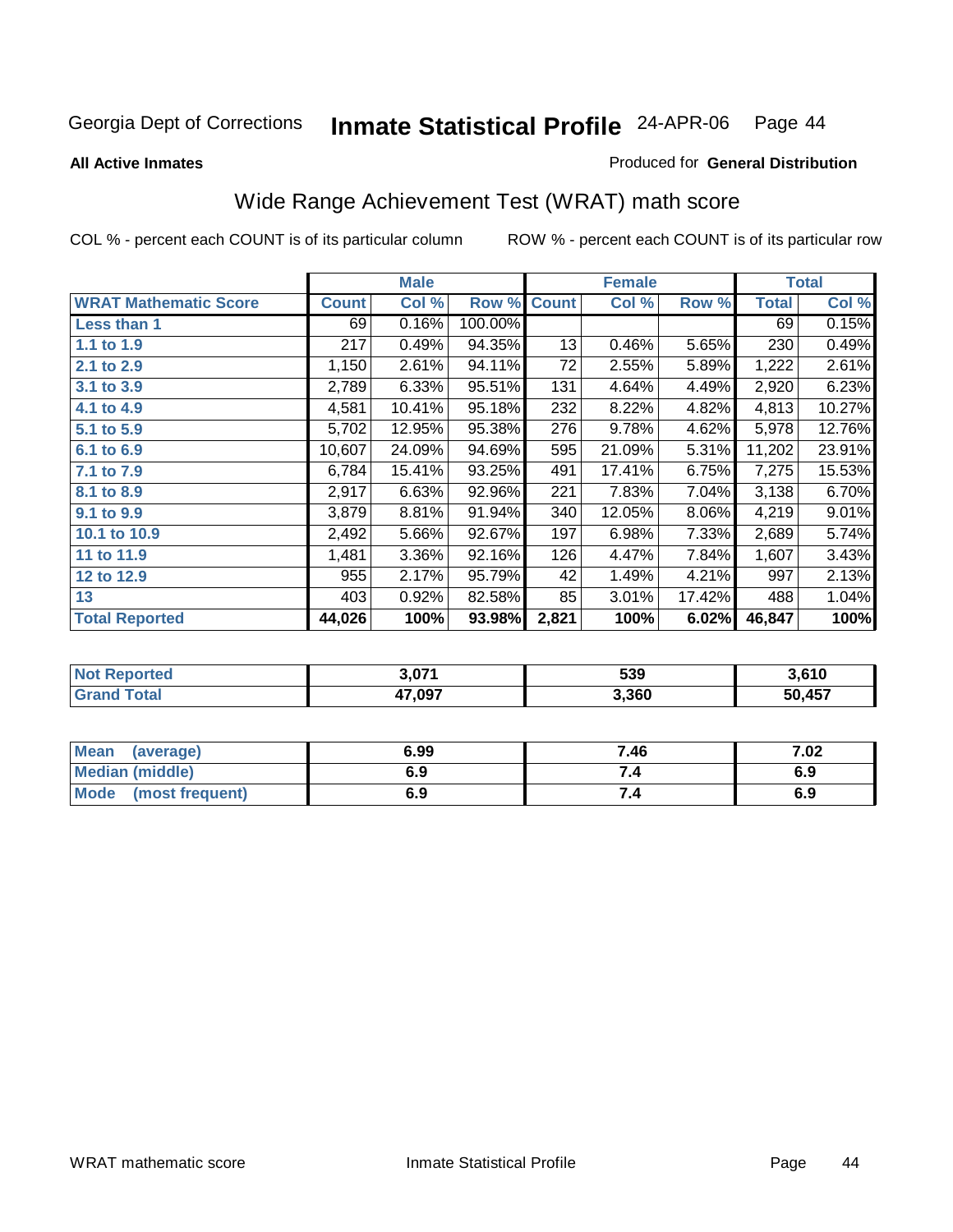### **All Active Inmates**

### Produced for **General Distribution**

## Wide Range Achievement Test (WRAT) spelling score

|                            |              | <b>Male</b> |        |              | <b>Female</b> |          |              | <b>Total</b> |
|----------------------------|--------------|-------------|--------|--------------|---------------|----------|--------------|--------------|
| <b>WRAT Spelling Score</b> | <b>Count</b> | Col %       | Row %  | <b>Count</b> | Col %         | Row %    | <b>Total</b> | Col %        |
| <b>Less than 1</b>         | 706          | 1.60%       | 98.74% | 9            | 0.32%         | $1.26\%$ | 715          | 1.53%        |
| 1.1 to 1.9                 | 2,089        | 4.75%       | 98.35% | 35           | 1.24%         | 1.65%    | 2,124        | 4.53%        |
| 2.1 to 2.9                 | 3,404        | 7.73%       | 97.96% | 71           | 2.52%         | 2.04%    | 3,475        | 7.42%        |
| 3.1 to 3.9                 | 3,280        | 7.45%       | 97.42% | 87           | 3.08%         | 2.58%    | 3,367        | 7.19%        |
| 4.1 to 4.9                 | 4,330        | 9.84%       | 96.27% | 168          | 5.96%         | 3.73%    | 4,498        | 9.60%        |
| 5.1 to 5.9                 | 5,155        | 11.71%      | 95.66% | 234          | 8.29%         | 4.34%    | 5,389        | 11.51%       |
| 6.1 to 6.9                 | 5,605        | 12.73%      | 94.79% | 308          | 10.92%        | 5.21%    | 5,913        | 12.62%       |
| 7.1 to 7.9                 | 3,574        | 8.12%       | 92.30% | 298          | 10.56%        | 7.70%    | 3,872        | 8.27%        |
| 8.1 to 8.9                 | 3,343        | 7.59%       | 93.22% | 243          | 8.61%         | 6.78%    | 3,586        | 7.66%        |
| 9.1 to 9.9                 | 3,224        | 7.32%       | 91.51% | 299          | 10.60%        | 8.49%    | 3,523        | 7.52%        |
| 10.1 to 10.9               | 3,134        | 7.12%       | 91.29% | 299          | 10.60%        | 8.71%    | 3,433        | 7.33%        |
| 11.1 to 11.9               | 1,579        | 3.59%       | 89.56% | 184          | 6.52%         | 10.44%   | 1,763        | 3.76%        |
| 12.1 to 12.9               | 2,990        | 6.79%       | 95.56% | 139          | 4.93%         | 4.44%    | 3,129        | 6.68%        |
| 13                         | 1,604        | 3.64%       | 78.21% | 447          | 15.85%        | 21.79%   | 2,051        | 4.38%        |
| <b>Total Reported</b>      | 44,017       | 100%        | 93.98% | 2,821        | 100%          | 6.02%    | 46,838       | 100%         |

| <b>orted</b><br>NO. | 3.080  | 539   | 3.619  |
|---------------------|--------|-------|--------|
| `otal<br>. Grs      | 47,097 | 3,360 | 50,457 |

| Mean<br>(average)              | 6.86                          | 8.65 | 6.97 |
|--------------------------------|-------------------------------|------|------|
| Median (middle)                | r n<br>0.Z                    | 8.5  | v.4  |
| <b>Mode</b><br>(most frequent) | $\mathbf{0} \cdot \mathbf{2}$ | ט ו  | v.z  |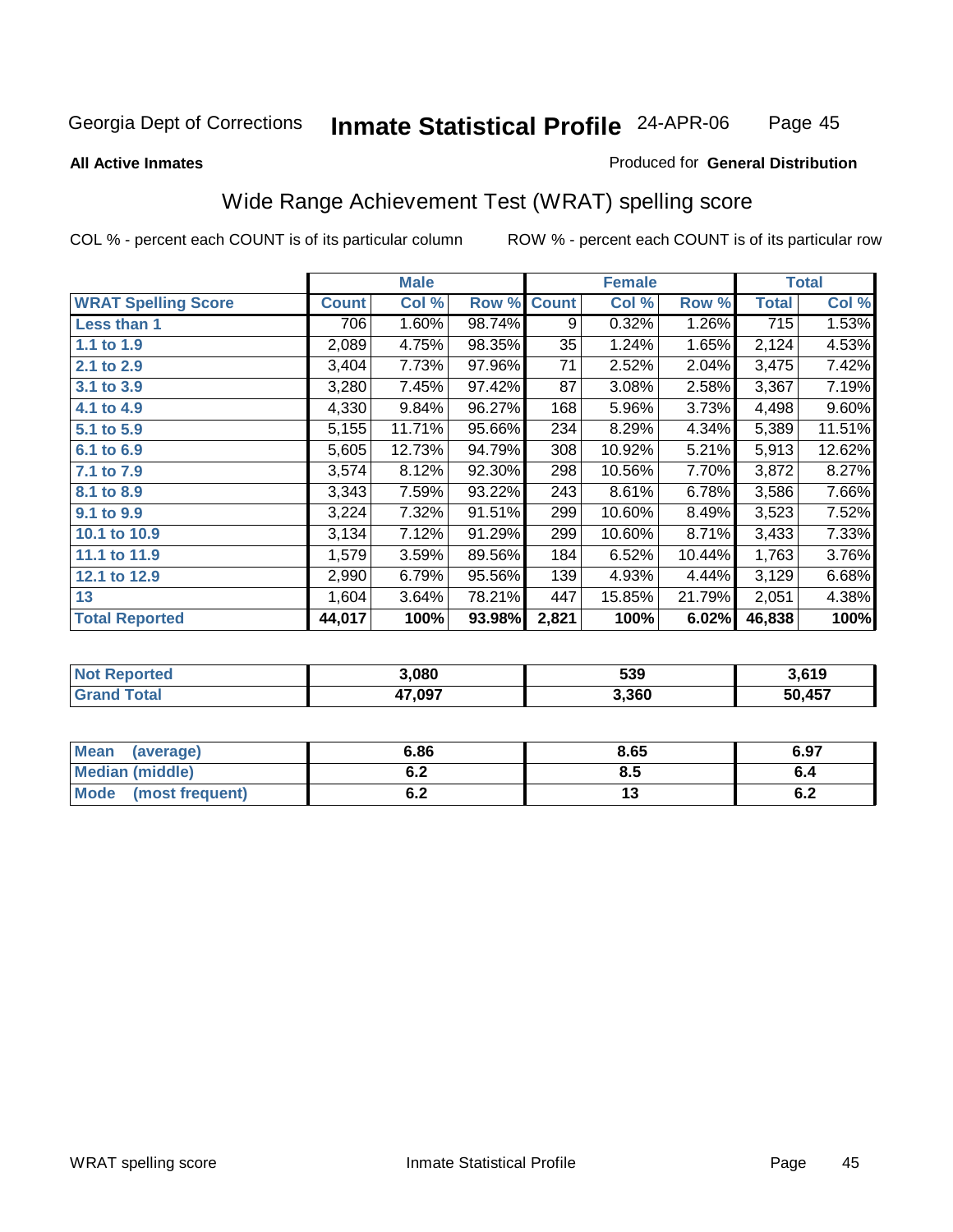### **All Active Inmates**

Produced for **General Distribution**

## Scope of substance abuse - summary

|                        |              | <b>Male</b> |             |       | <b>Female</b> |          |              | <b>Total</b> |
|------------------------|--------------|-------------|-------------|-------|---------------|----------|--------------|--------------|
| <b>Substance Abuse</b> | <b>Count</b> | Col %       | Row % Count |       | Col %         | Row %    | Total        | Col %        |
| <b>None</b>            | 46,292       | 98.29%      | 93.31%      | 3,317 | 98.72%        | $6.69\%$ | 49,609       | 98.32%       |
|                        | 805          | $1.71\%$    | 94.93%      | 43    | 1.28%         | $5.07\%$ | 848          | $1.68\%$     |
| <b>Total Reported</b>  | 47,097       | 100%        | 93.34%      | 3,360 | 100%          |          | 6.66% 50,457 | $100\%$      |

| <b>Not</b><br><b>Reported</b> | 805    | <br>≖∾ | 848    |
|-------------------------------|--------|--------|--------|
| <b>cotal</b>                  | 47,902 | 3,403  | 51,305 |

|  | Mode | lone | None | <b>None</b> |
|--|------|------|------|-------------|
|--|------|------|------|-------------|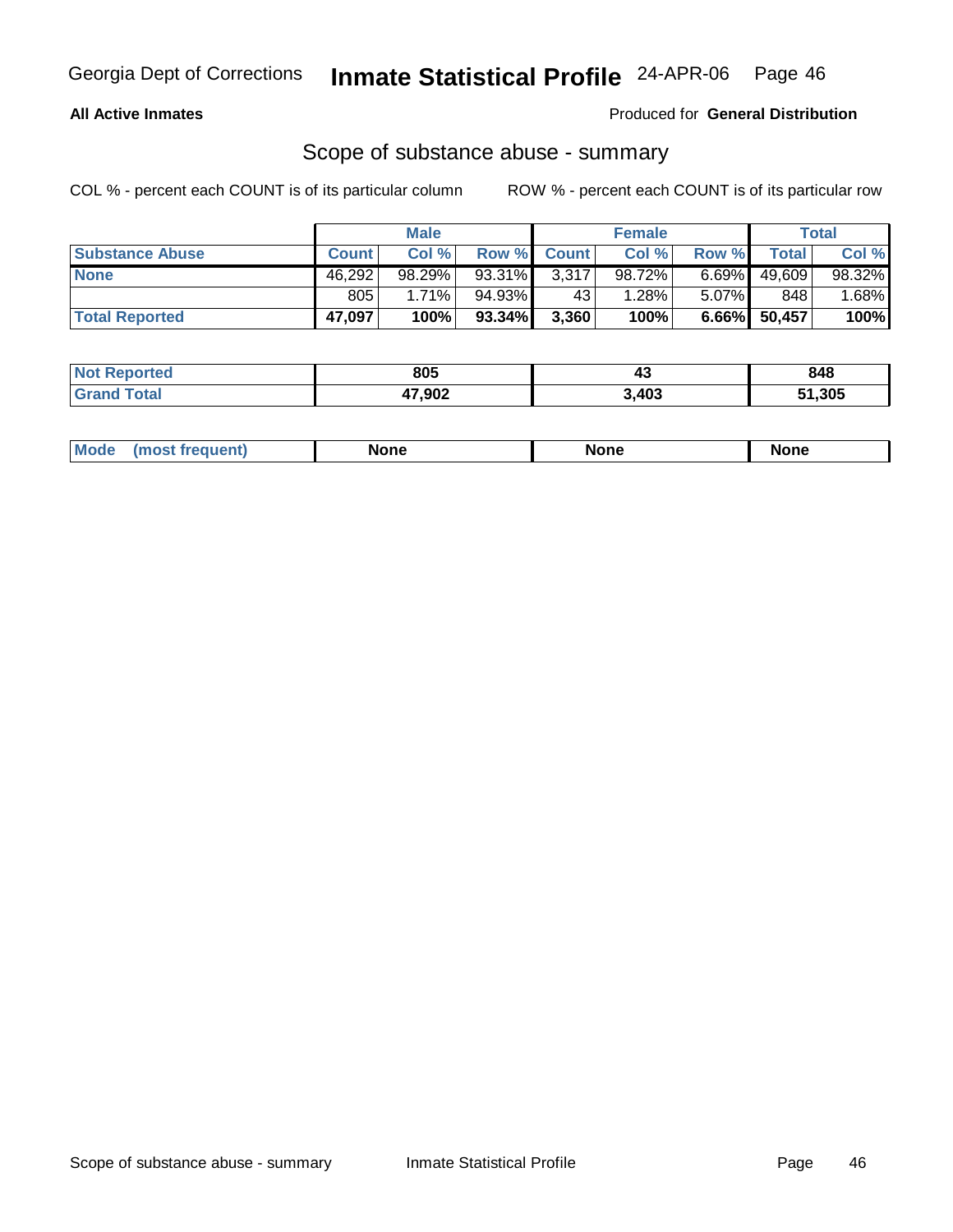### **All Active Inmates**

### Produced for **General Distribution**

## Scope of substance abuse - detail

|                             |              | <b>Male</b> |           |             | <b>Female</b> |          |              | Total    |
|-----------------------------|--------------|-------------|-----------|-------------|---------------|----------|--------------|----------|
| <b>Substance Abuse</b>      | <b>Count</b> | Col %       |           | Row % Count | Col %         | Row %    | Total        | Col %    |
| No drug or alcohol problems | 46,292       | $98.29\%$   | 93.31%    | 3,317       | 98.72%        | $6.69\%$ | 49,609       | 98.32%   |
|                             | 805          | $1.71\%$    | 94.93%    | 43          | 1.28%         | $5.07\%$ | 848          | $1.68\%$ |
| <b>Total Reported</b>       | 47,097       | 100%        | $93.34\%$ | 3,360       | 100%          |          | 6.66% 50,457 | 100%     |

| <b>Not Reported</b> | 805    | $\mathbf{r}$<br>᠇៶ | 848    |
|---------------------|--------|--------------------|--------|
| <b>Grand Total</b>  | 47,902 | 3,403              | 51,305 |

| Mode (most frequent) | No drug or alcohol problems No drug or alcohol problems | No drug or       |
|----------------------|---------------------------------------------------------|------------------|
|                      |                                                         | alcohol problems |
|                      |                                                         |                  |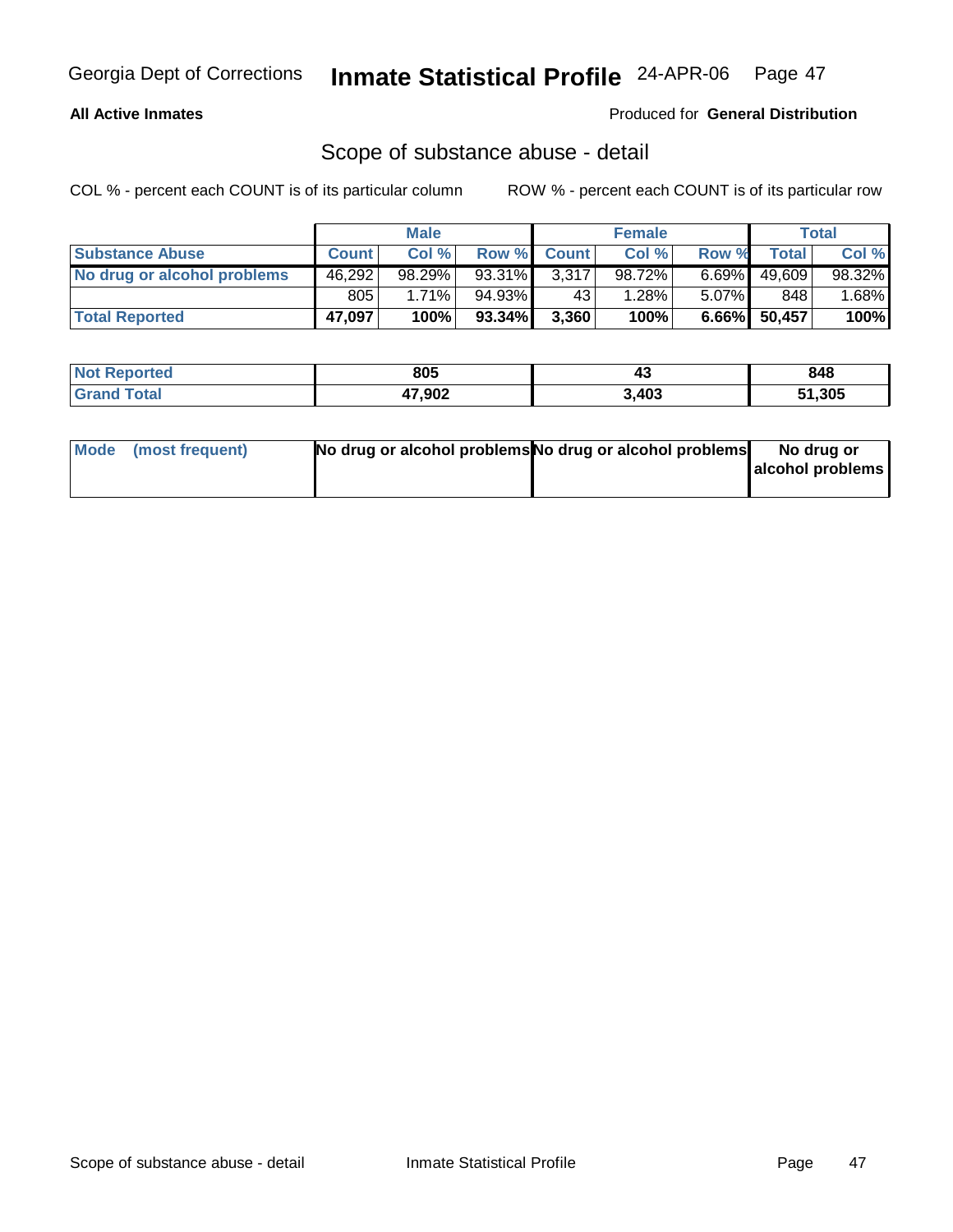**All Active Inmates**

### Produced for **General Distribution**

## Current / last mental health treatment level

|                                    |              | <b>Male</b> |         |              | <b>Female</b> |        |              | <b>Total</b> |
|------------------------------------|--------------|-------------|---------|--------------|---------------|--------|--------------|--------------|
| <b>Mental Health Treatment Lev</b> | <b>Count</b> | Col%        | Row %   | <b>Count</b> | Col %         | Row %  | <b>Total</b> | Col %        |
| 1 No problem at current time       | 5,903        | 47.61%      | 92.41%  | 485          | 23.60%        | 7.59%  | 6,388        | 44.20%       |
| <b>2 Receiving outpatient</b>      | 4,755        | 38.35%      | 76.29%  | 1,478        | 71.92%        | 23.71% | 6,233        | 43.12%       |
| treatment                          |              |             |         |              |               |        |              |              |
| 3 Inpatient, moderate              | 1,425        | 11.49%      | 95.70%  | 64           | 3.11%         | 4.30%  | 1,489        | 10.30%       |
| treatment                          |              |             |         |              |               |        |              |              |
| 4 Inpatient, intensive             | 303          | 2.44%       | 92.10%  | 26           | 1.27%         | 7.90%  | 329          | 2.28%        |
| treatment                          |              |             |         |              |               |        |              |              |
| <b>5 Undergoing crisis</b>         | 7            | 0.06%       | 100.00% |              |               |        |              | 0.05%        |
| stabilization                      |              |             |         |              |               |        |              |              |
| <b>6 Hospital for criminally</b>   | 6            | 0.05%       | 75.00%  | 2            | 0.10%         | 25.00% | 8            | $0.06\%$     |
| insane                             |              |             |         |              |               |        |              |              |
| <b>Total Evaluated</b>             | 12,399       | 100%        | 85.78%  | 2,055        | 100%          | 14.22% | 14,454       | 100.0%       |

| Never had MH evaluation | 34,698 | 305,  | 36,003 |
|-------------------------|--------|-------|--------|
| $\mathsf{Total}$        | 47,097 | 3,360 | 50,457 |

| <b>Median (middle)</b> | <b>Receiving outpatient</b><br>treatment | <b>Receiving outpatient</b><br>treatment | Receiving<br>outpatient<br>treatment |  |
|------------------------|------------------------------------------|------------------------------------------|--------------------------------------|--|
| Mode                   | No problem at current time               | <b>Receiving outpatient</b>              | No problem at                        |  |
| (most frequent)        |                                          | treatment                                | current time                         |  |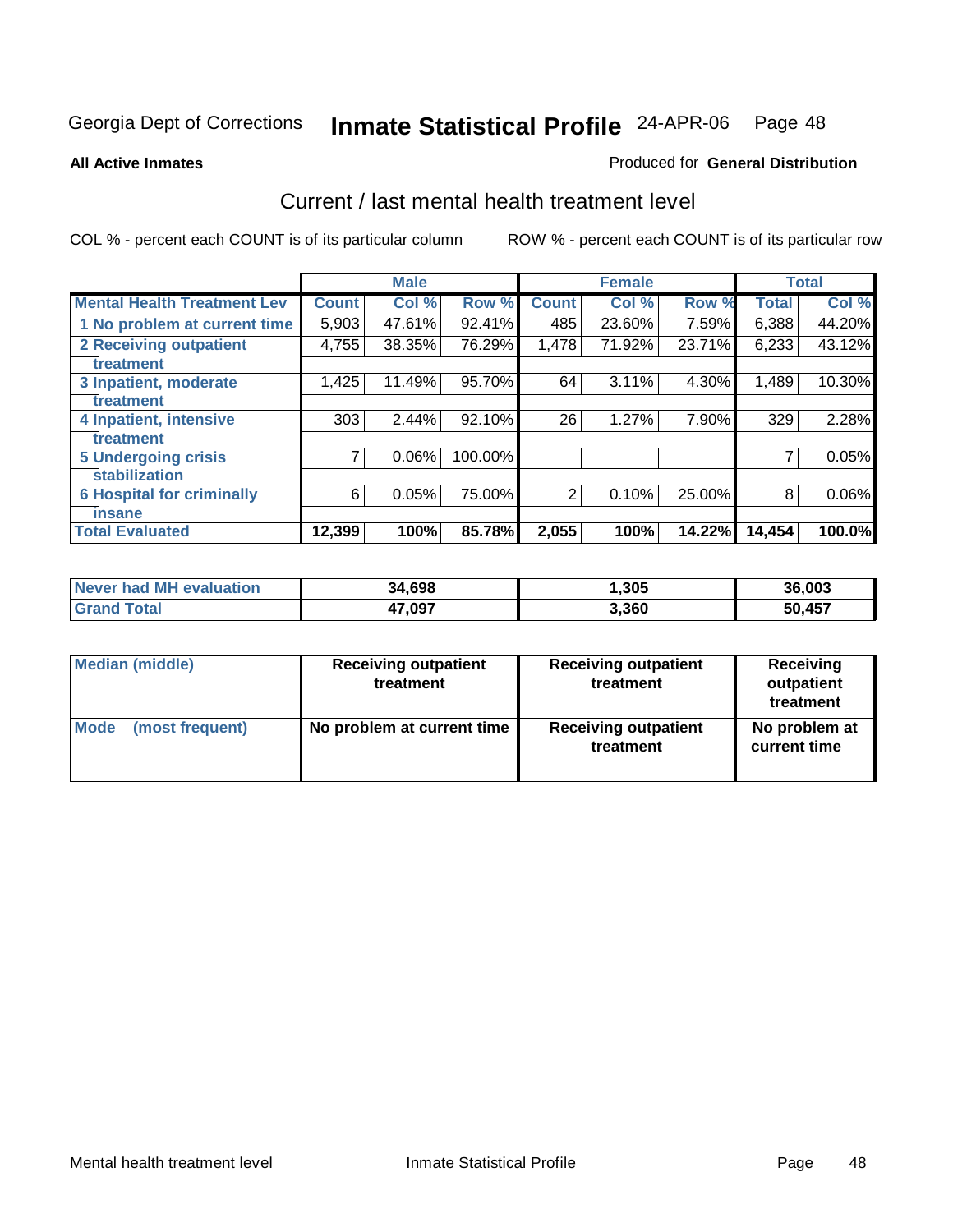### **All Active Inmates**

### Produced for **General Distribution**

# PULHESDWIT medical scale - 'P' overall condition ('P'hysical)

|                                |              | <b>Male</b> |             |       | <b>Female</b> |         |              | <b>Total</b> |
|--------------------------------|--------------|-------------|-------------|-------|---------------|---------|--------------|--------------|
| 'P' Overall Condition          | <b>Count</b> | Col %       | Row % Count |       | Col %         | Row %   | <b>Total</b> | Col %        |
| 1 No medical illness           | 34,470       | 75.32%      | 95.24%      | .722  | 56.94%        | 4.76%   | 36,192       | 74.18%       |
| 2 Well-controlled chronic      | 8,095        | 17.69%      | 88.02%      | 1,102 | 36.44%        | 11.98%  | 9,197        | 18.85%       |
| <b>illness</b>                 |              |             |             |       |               |         |              |              |
| 3 Poorly-controlled chronic    | 3,104        | 6.78%       | 96.34%      | 118   | 3.90%         | 3.66%   | 3,222        | 6.60%        |
| <b>illness</b>                 |              |             |             |       |               |         |              |              |
| <b>4 Significant problems</b>  | 90           | 0.20%       | 94.74%      | 5     | 0.17%         | 5.26%   | 95           | 0.19%        |
| requiring special housing      |              |             |             |       |               |         |              |              |
| 5 Terminal illness, < 6 months |              | 0.02%       | 70.00%      | 3     | 0.10%         | 30.00%  | 10           | 0.02%        |
| to live                        |              |             |             |       |               |         |              |              |
| 6 Inmate is pregnant           |              |             |             | 74    | 2.45%         | 100.00% | 74           | 0.15%        |
| <b>Total Reported</b>          | 45,766       | 100%        | 93.80%      | 3,024 | 100%          | 6.20%   | 48,790       | 100%         |

| N <sub>of</sub><br><b>oorted</b> | 1,331  | 336   | ,667   |
|----------------------------------|--------|-------|--------|
| Γota⊦<br><b>'</b> Gran∖          | 47,097 | 3,360 | 50,457 |

| <b>Mode</b> | (most frequent) | 1 No medical illness | 1 No medical illness | 1 No medical<br>illness |
|-------------|-----------------|----------------------|----------------------|-------------------------|
|-------------|-----------------|----------------------|----------------------|-------------------------|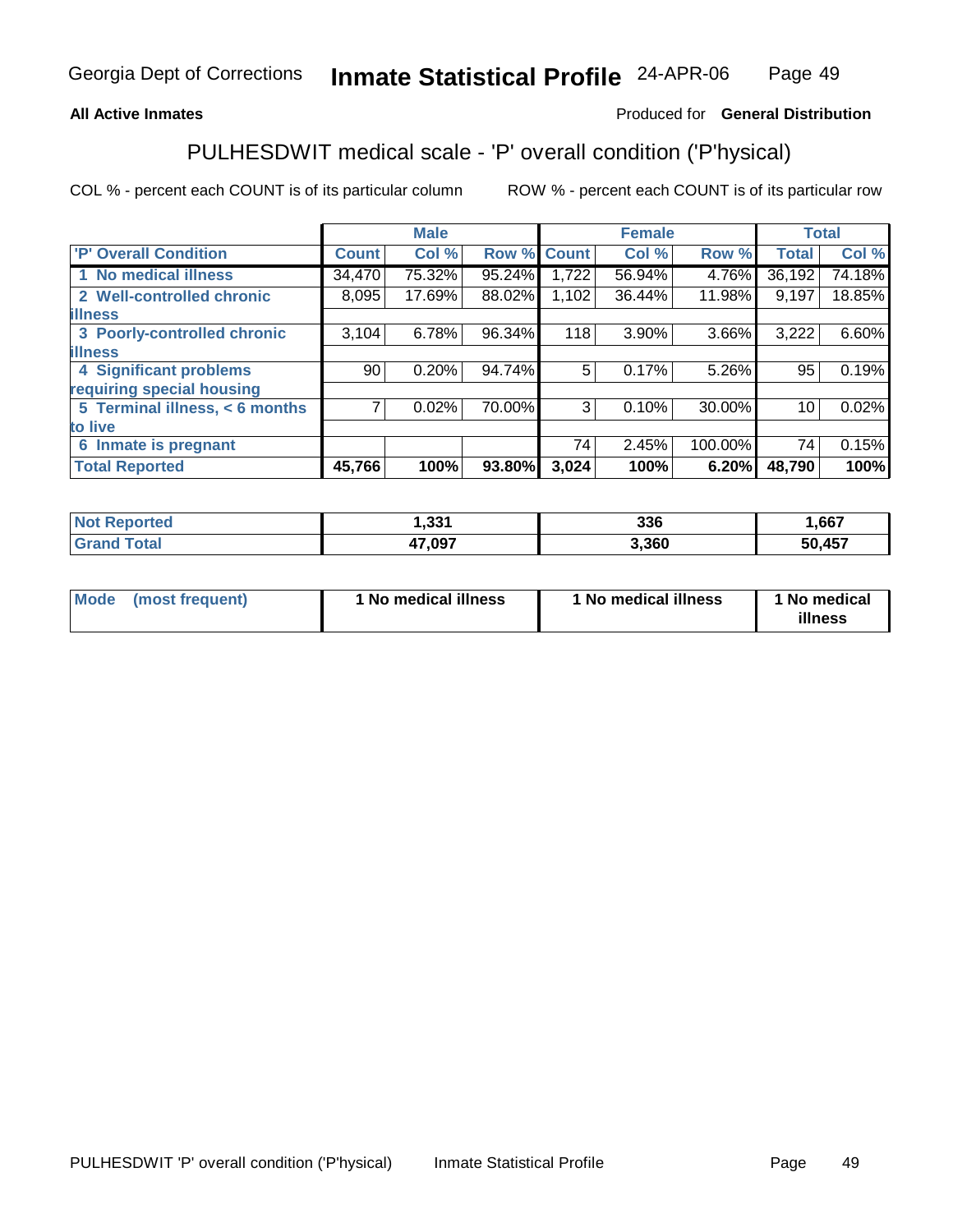### **All Active Inmates**

### Produced for **General Distribution**

## PULHESDWIT medical scale - 'U' upper body

|                              |              | <b>Male</b> |         |              | <b>Female</b> |       |              | <b>Total</b> |
|------------------------------|--------------|-------------|---------|--------------|---------------|-------|--------------|--------------|
| <b>U' Upper Body</b>         | <b>Count</b> | Col %       | Row %   | <b>Count</b> | Col %         | Row % | <b>Total</b> | Col %        |
| 1 Upper bones, joints,       | 44,202       | 96.58%      | 93.85%  | 2,898        | 95.83%        | 6.15% | 47,100       | 96.54%       |
| muscles all OK               |              |             |         |              |               |       |              |              |
| 2 One or both arms minimally | 1,293        | 2.83%       | 91.77%  | 116          | 3.84%         | 8.23% | 1,409        | 2.89%        |
| <b>limited</b>               |              |             |         |              |               |       |              |              |
| 3 One or both arms           | 220          | 0.48%       | 96.07%  | 9            | 0.30%         | 3.93% | 229          | 0.47%        |
| moderately limited           |              |             |         |              |               |       |              |              |
| 4 One arm disabled,          | 47           | 0.10%       | 97.92%  |              | 0.03%         | 2.08% | 48           | 0.10%        |
| paralyzed, or amputated      |              |             |         |              |               |       |              |              |
| 5 Both arms disabled,        | 4            | 0.01%       | 100.00% |              |               |       | 4            | 0.01%        |
| paralyzed, or amputated      |              |             |         |              |               |       |              |              |
| <b>Total Reported</b>        | 45,766       | 100%        | 93.80%  | 3,024        | 100%          | 6.20% | 48,790       | 100.0%       |

| <b>Not</b><br><b>ported</b> | 331.ا  | 336   | 667, ا |
|-----------------------------|--------|-------|--------|
| Total                       | 47,097 | 3,360 | 50,457 |

| <b>Mode</b> | (most frequent) | 1 Upper bones, joints,<br>muscles all OK | 1 Upper bones, joints,<br>muscles all OK | 1 Upper bones,<br>joints, muscles all<br>OK |
|-------------|-----------------|------------------------------------------|------------------------------------------|---------------------------------------------|
|-------------|-----------------|------------------------------------------|------------------------------------------|---------------------------------------------|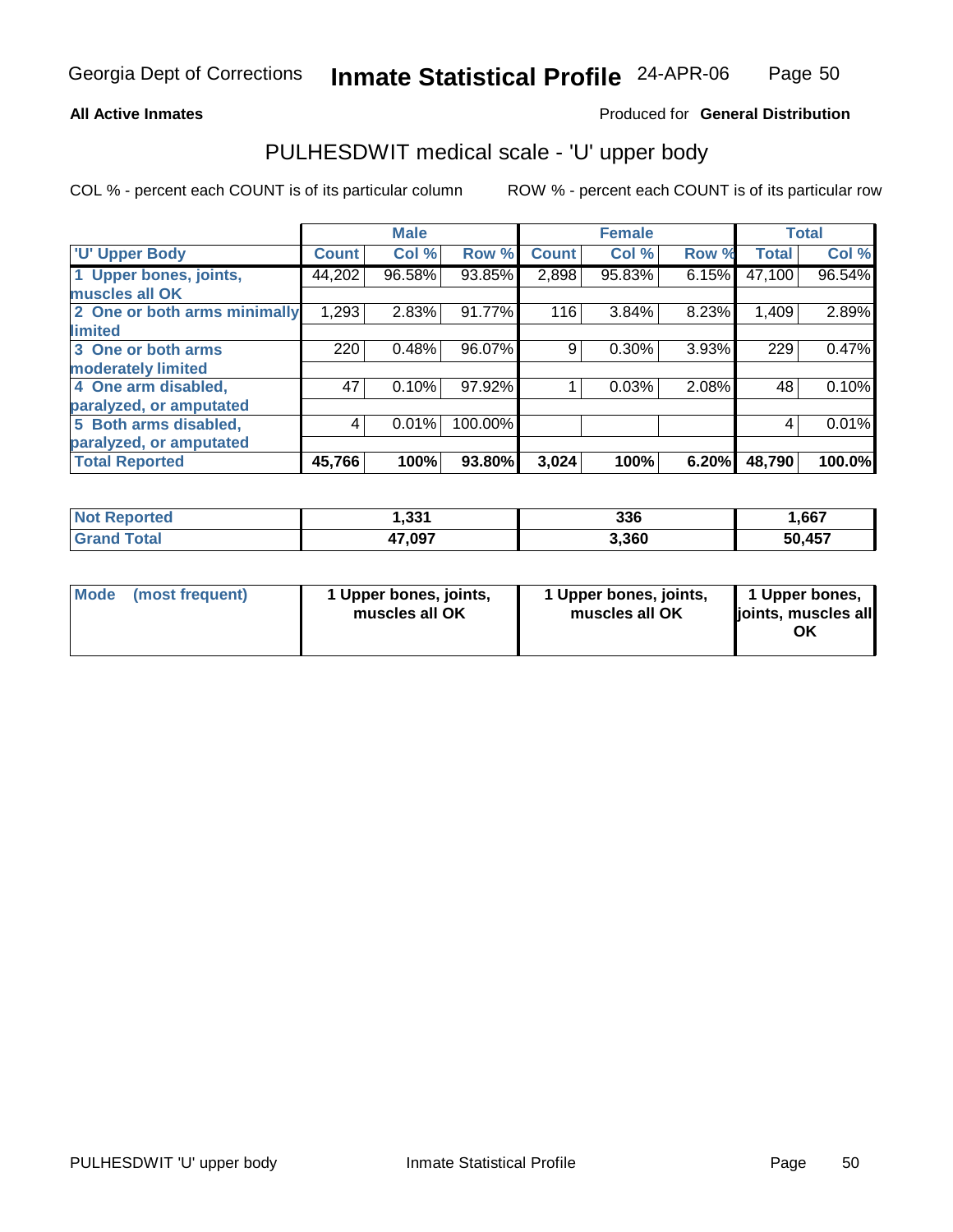### **All Active Inmates**

### Produced for **General Distribution**

## PULHESDWIT medical scale - 'L' lower body

|                              |              | <b>Male</b> |         |              | <b>Female</b> |       |              | <b>Total</b> |
|------------------------------|--------------|-------------|---------|--------------|---------------|-------|--------------|--------------|
| 'L' Lower Body               | <b>Count</b> | Col %       | Row %   | <b>Count</b> | Col %         | Row % | <b>Total</b> | Col %        |
| 1 Lower bones, joints,       | 42,224       | 92.26%      | 93.91%  | 2,739        | 90.58%        | 6.09% | 44,963       | 92.16%       |
| muscles all OK               |              |             |         |              |               |       |              |              |
| 2 One or both legs minimally | 2,915        | 6.37%       | 91.58%  | 268          | 8.86%         | 8.42% | 3,183        | 6.52%        |
| limited                      |              |             |         |              |               |       |              |              |
| 3 One or both legs           | 516          | 1.13%       | 97.36%  | 14           | 0.46%         | 2.64% | 530          | 1.09%        |
| moderately limited           |              |             |         |              |               |       |              |              |
| 4 One leg disabled,          | 92           | 0.20%       | 96.84%  | 3            | 0.10%         | 3.16% | 95           | 0.19%        |
| paralyzed, or amputated      |              |             |         |              |               |       |              |              |
| 5 Both legs disabled,        | 19           | 0.04%       | 100.00% |              |               |       | 19           | 0.04%        |
| paralyzed, or amputated      |              |             |         |              |               |       |              |              |
| <b>Total Reported</b>        | 45,766       | 100%        | 93.80%  | 3,024        | 100%          | 6.20% | 48,790       | 100%         |

| ported<br>NO.         | 331.،  | 336   | .667   |
|-----------------------|--------|-------|--------|
| <b>Total</b><br>. Grs | 47,097 | 3,360 | 50,457 |

| Mode | (most frequent) | 1 Lower bones, joints,<br>muscles all OK | 1 Lower bones, joints,<br>muscles all OK | 1 Lower bones,<br>ljoints, muscles all<br>OK |
|------|-----------------|------------------------------------------|------------------------------------------|----------------------------------------------|
|------|-----------------|------------------------------------------|------------------------------------------|----------------------------------------------|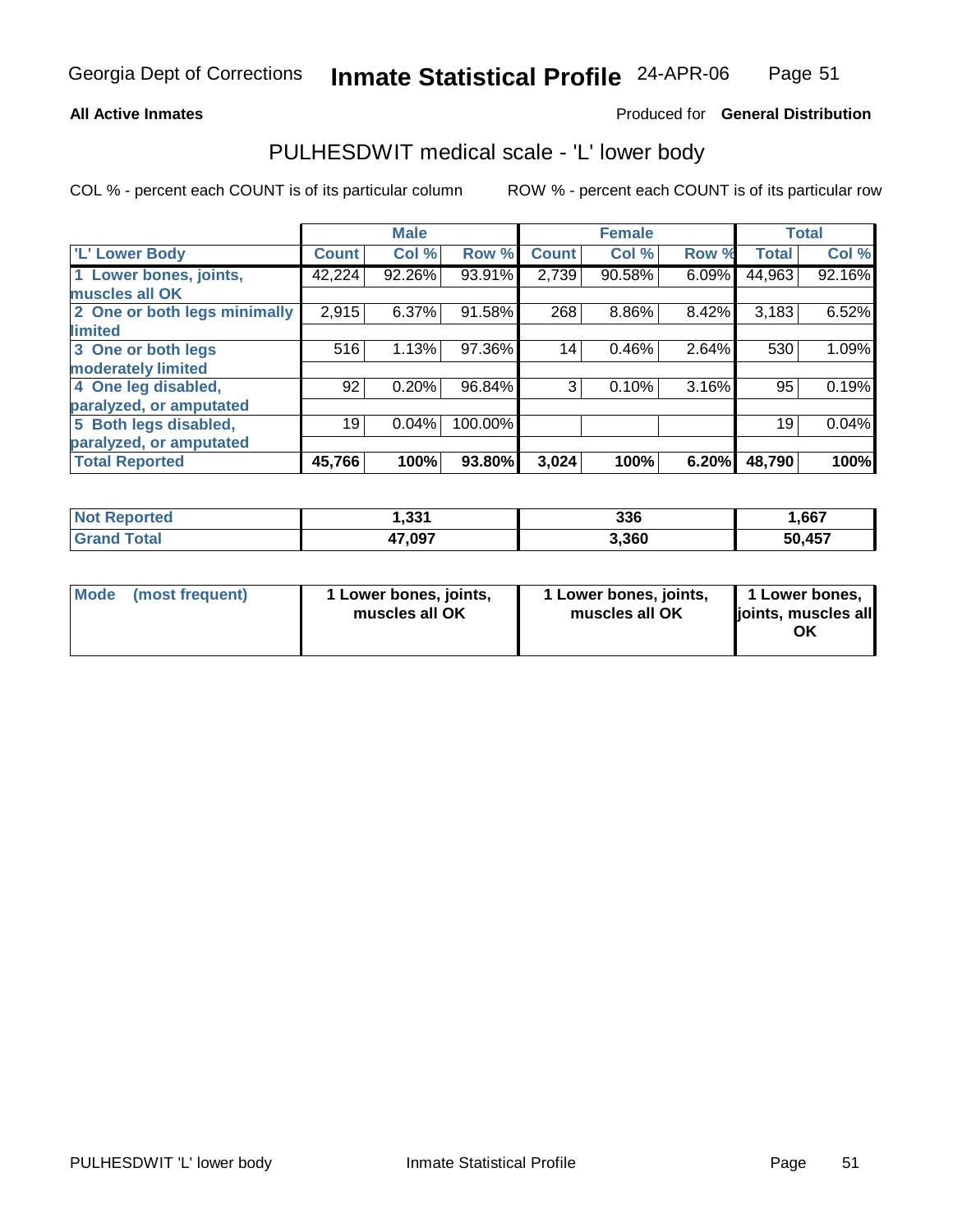### **All Active Inmates**

### Produced for **General Distribution**

## PULHESDWIT medical scale - 'H' hearing

|                                |              | <b>Male</b> |             |       | <b>Female</b> |       | <b>Total</b> |        |
|--------------------------------|--------------|-------------|-------------|-------|---------------|-------|--------------|--------|
| <b>H'</b> Hearing              | <b>Count</b> | Col %       | Row % Count |       | Col %         | Row % | <b>Total</b> | Col %  |
| 1 Normal hearing both ears     | 45,372       | 99.14%      | 93.78%      | 3,009 | 99.50%        | 6.22% | 48,381       | 99.16% |
| 2 Some loss in one ear with    | 304          | 0.66%       | 96.82%      | 10    | 0.33%         | 3.18% | 314          | 0.64%  |
| other OK, or mild loss in both |              |             |             |       |               |       |              |        |
| 3 Total loss in one ear with   | 61           | 0.13%       | 93.85%      | 4     | 0.13%         | 6.15% | 65           | 0.13%  |
| mild loss in other             |              |             |             |       |               |       |              |        |
| 4 Severe loss in both ears     | 17           | 0.04%       | 100.00%     |       |               |       | 17           | 0.03%  |
| 5 Total loss in both ears,     | 12           | 0.03%       | 92.31%      |       | 0.03%         | 7.69% | 13           | 0.03%  |
| requiring special housing      |              |             |             |       |               |       |              |        |
| <b>Total Reported</b>          | 45,766       | 100%        | 93.80%      | 3,024 | 100%          | 6.20% | 48,790       | 100%   |

| - 221  | 336   | ,667   |
|--------|-------|--------|
| 47.097 | 3.360 | 50.457 |

| Mode (most frequent) | 1 Normal hearing both ears 1 Normal hearing both ears 1 Normal hearing |           |
|----------------------|------------------------------------------------------------------------|-----------|
|                      |                                                                        | both ears |
|                      |                                                                        |           |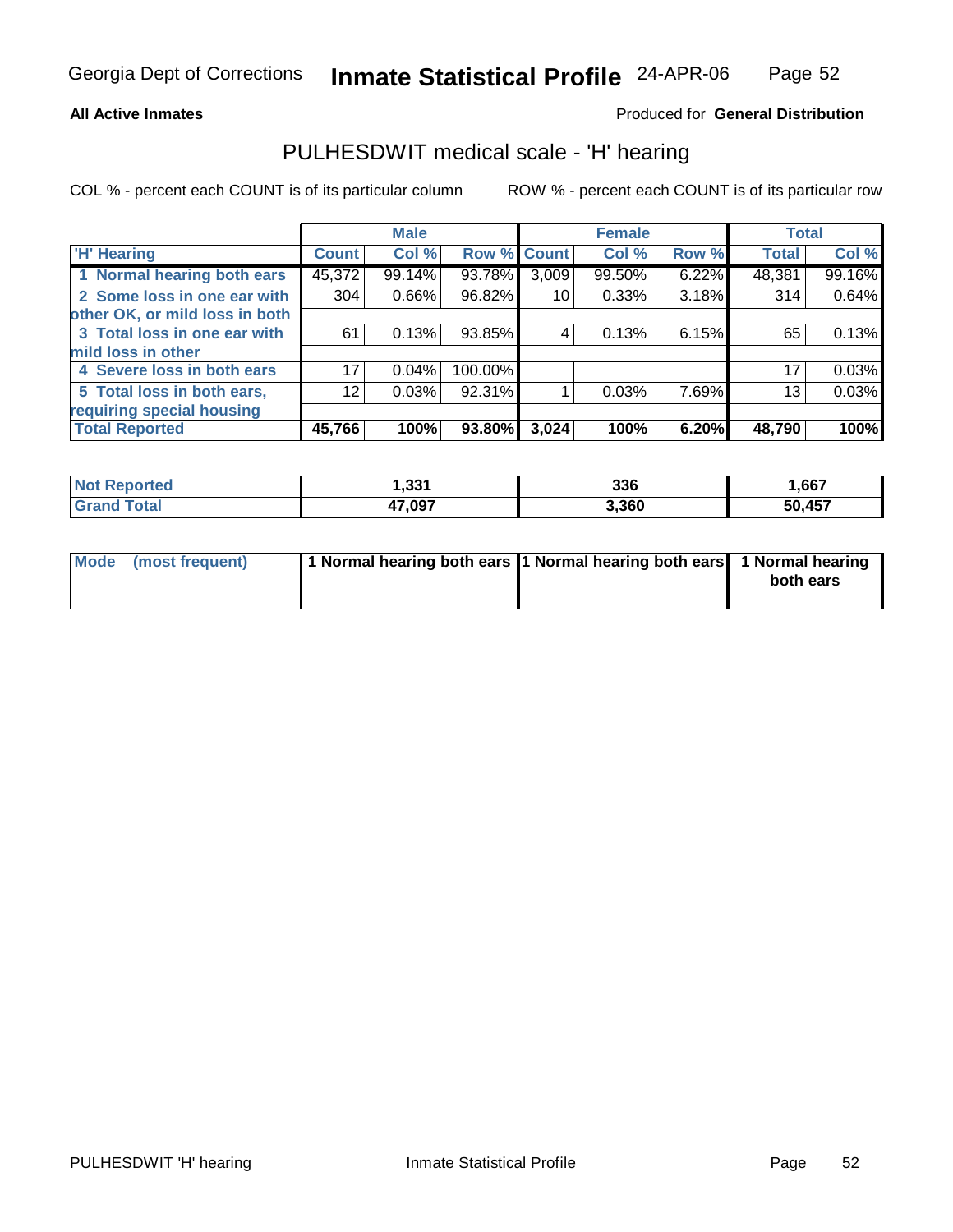### **All Active Inmates**

### Produced for **General Distribution**

## PULHESDWIT medical scale - 'E' vision

|                                 |              | <b>Male</b> |                    |       | <b>Female</b> |        |              | <b>Total</b> |
|---------------------------------|--------------|-------------|--------------------|-------|---------------|--------|--------------|--------------|
| <b>E' Vision</b>                | <b>Count</b> | Col %       | <b>Row % Count</b> |       | Col %         | Row %  | <b>Total</b> | Col %        |
| 1 Correctable to 20/40 in both  | 40,105       | 87.63%      | 95.10%             | 2,066 | 68.32%        | 4.90%  | 42,171       | 86.43%       |
| eyes                            |              |             |                    |       |               |        |              |              |
| 2 Correctable to 20/70 in one   | 4,921        | 10.75%      | 84.52%             | 901   | 29.79%        | 15.48% | 5,822        | 11.93%       |
| eye, may be blind in other      |              |             |                    |       |               |        |              |              |
| 3 Correctable to 20/200 in one  | 631          | 1.38%       | 92.12%             | 54    | 1.79%         | 7.88%  | 685          | 1.40%        |
| eye, may be blind in other      |              |             |                    |       |               |        |              |              |
| 4 One eye not correctable to    | 94           | 0.21%       | 96.91%             | 3     | 0.10%         | 3.09%  | 97           | 0.20%        |
| 20/200, other may be blind      |              |             |                    |       |               |        |              |              |
| 5 Blind in both eyes, requiring | 15           | 0.03%       | 100.00%            |       |               |        | 15           | 0.03%        |
| special housing                 |              |             |                    |       |               |        |              |              |
| <b>Total Reported</b>           | 45,766       | 100%        | 93.80%             | 3,024 | 100%          | 6.20%  | 48,790       | 100%         |

| <b>Not Reported</b> | 1,331  | 336   | 1,667  |
|---------------------|--------|-------|--------|
| Total<br>Grand      | 47,097 | 3,360 | 50,457 |

| Mode            | 1 Correctable to 20/40 in | 1 Correctable to 20/40 in   1 Correctable to | 20/40 in both eyes |
|-----------------|---------------------------|----------------------------------------------|--------------------|
| (most frequent) | both eyes                 | both eyes                                    |                    |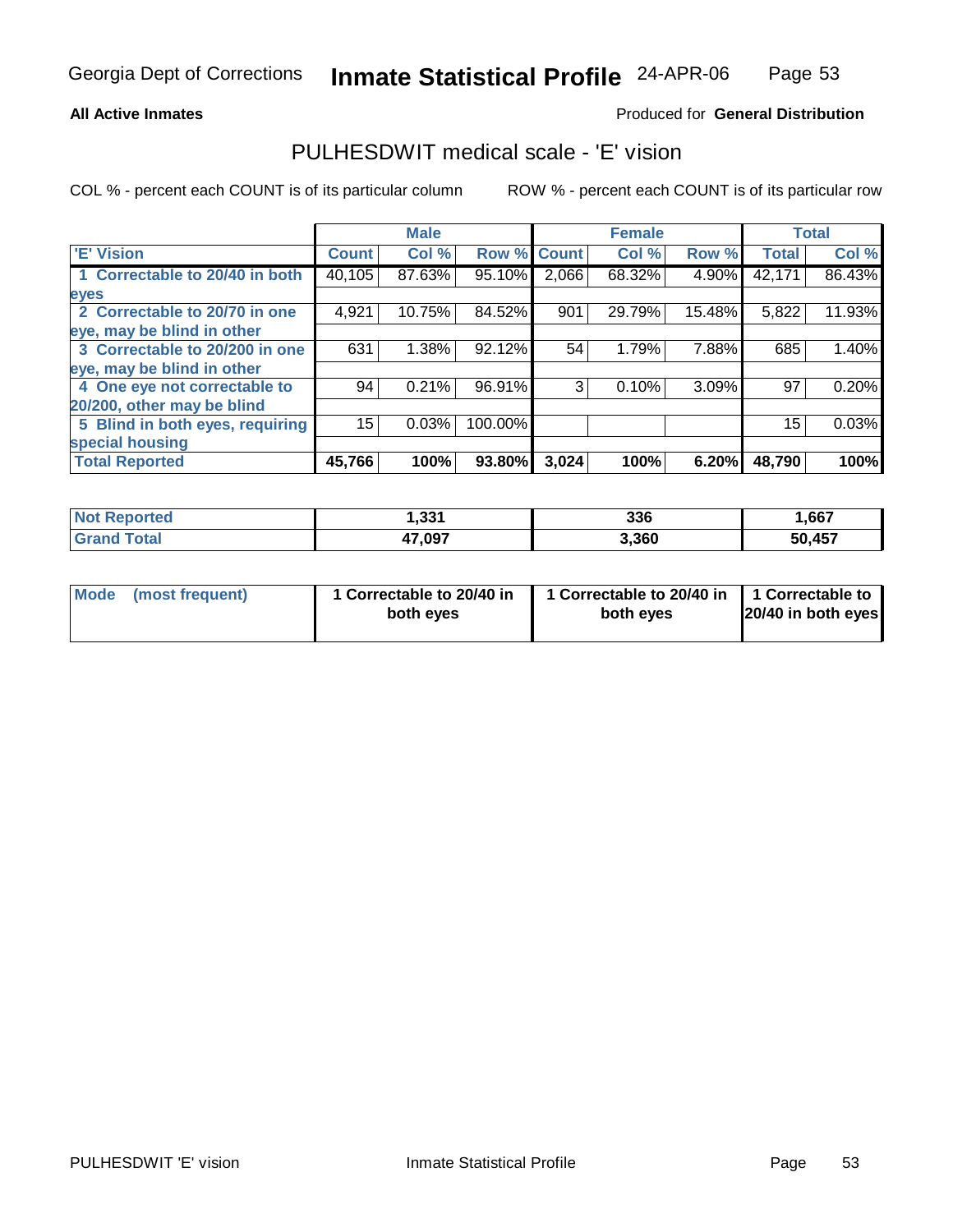### **All Active Inmates**

### Produced for **General Distribution**

## PULHESDWIT medical scale - 'S' pSychiatric

|                                        |              | <b>Male</b> |         |              | <b>Female</b> |        |              | <b>Total</b> |
|----------------------------------------|--------------|-------------|---------|--------------|---------------|--------|--------------|--------------|
| 'S' pSychiatric                        | <b>Count</b> | Col %       | Row %   | <b>Count</b> | Col %         | Row %  | <b>Total</b> | Col %        |
| 1 No impairment or disorders           | 39,775       | 88.30%      | 95.46%  | .893         | 62.72%        | 4.54%  | 41,668       | 86.70%       |
| 2 Stable, or in remission, or          | 4,160        | 9.24%       | 79.75%  | 1,056        | 34.99%        | 20.25% | 5,216        | 10.85%       |
| mild impairment or retardation         |              |             |         |              |               |        |              |              |
| 3 Requires moderate inpatient          | 1,035        | $2.30\%$    | 94.78%  | 57           | 1.89%         | 5.22%  | 1,092        | 2.27%        |
| treatment                              |              |             |         |              |               |        |              |              |
| 4 Requires intensive inpatient         | 66           | 0.15%       | 84.62%  | 12           | 0.40%         | 15.38% | 78           | 0.16%        |
| treatment                              |              |             |         |              |               |        |              |              |
| <b>5 Requires Crisis Stabilization</b> |              | 0.02%       | 100.00% |              |               |        |              | 0.01%        |
| Unit (CSU) inpatient care              |              |             |         |              |               |        |              |              |
| <b>Total Reported</b>                  | 45,043       | 100%        | 93.72%  | 3,018        | 100%          | 6.28%  | 48,061       | 100%         |

| <b>Not</b><br><b>orted</b> | 2,054  | 342   | 2,396  |
|----------------------------|--------|-------|--------|
| $\sim$ 10                  | 17,097 | 3,360 | 50,457 |

| Mode | (most frequent) | 1 No impairment or<br>disorders | 1 No impairment or<br>disorders | 1 No impairment or<br>disorders |
|------|-----------------|---------------------------------|---------------------------------|---------------------------------|
|------|-----------------|---------------------------------|---------------------------------|---------------------------------|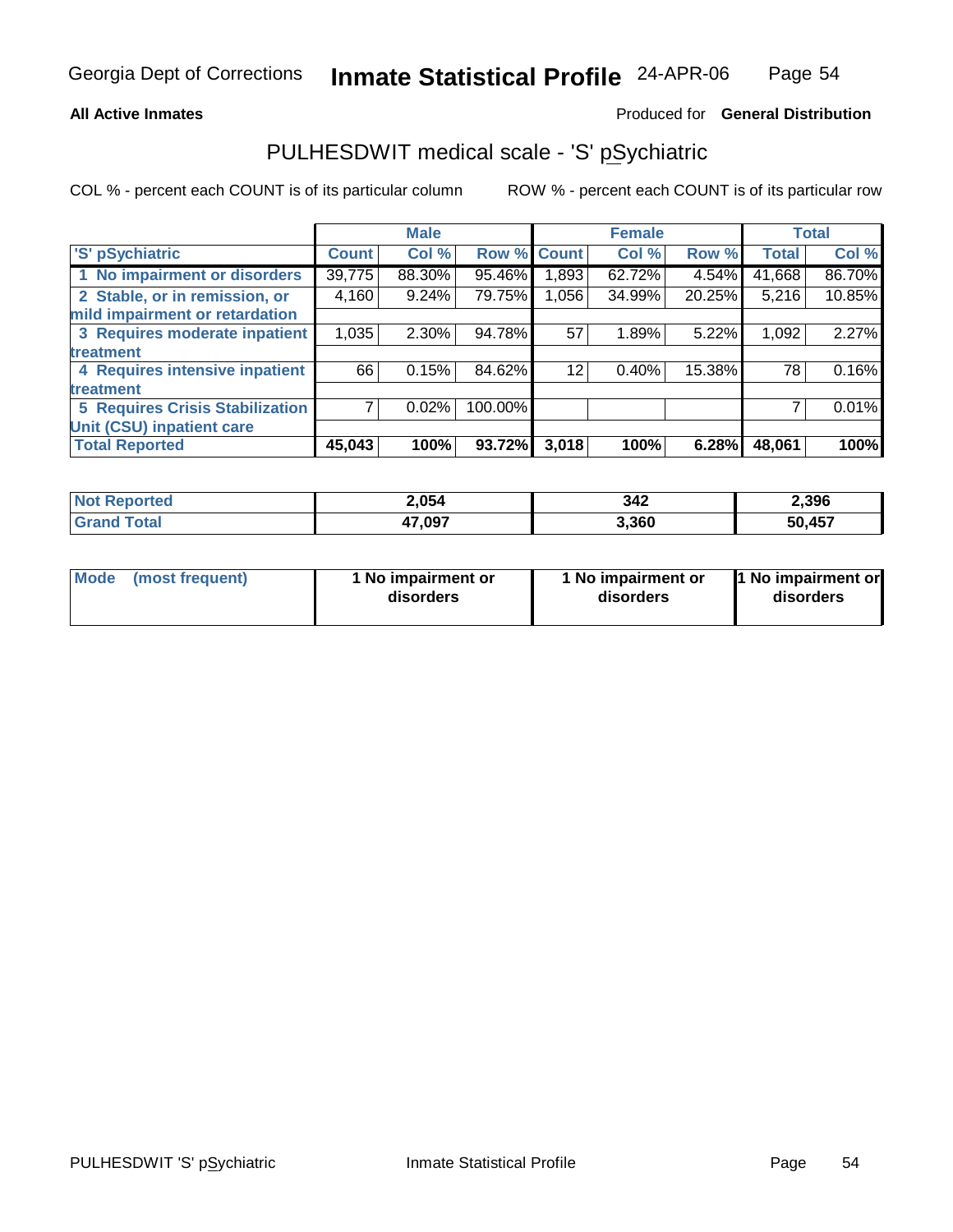### **All Active Inmates**

### Produced for **General Distribution**

## PULHESDWIT medical scale - 'D' dental

|                                 |              | <b>Male</b> |                    |       | <b>Female</b> |         |              | <b>Total</b> |
|---------------------------------|--------------|-------------|--------------------|-------|---------------|---------|--------------|--------------|
| 'D' Dental                      | <b>Count</b> | Col %       | <b>Row % Count</b> |       | Col %         | Row %   | <b>Total</b> | Col %        |
| 1 Minimal routine dental health | 17,980       | 40.20%      | 88.56%             | 2,323 | 76.95%        | 11.44%  | 20,303       | 42.52%       |
| <b>needs</b>                    |              |             |                    |       |               |         |              |              |
| 2 Moderate cavities and/or      | 21,883       | 48.92%      | 97.88%             | 473   | 15.67%        | 2.12%   | 22,356       | 46.82%       |
| gum disease                     |              |             |                    |       |               |         |              |              |
| 3 Extensive gum disease         | 4,859        | 10.86%      | 95.63%             | 222   | 7.35%         | 4.37%   | 5,081        | 10.64%       |
| and/or widespread decay         |              |             |                    |       |               |         |              |              |
| 4 Urgent need for dental        |              | 0.02%       | 100.00%            |       |               |         |              | 0.01%        |
| <b>services</b>                 |              |             |                    |       |               |         |              |              |
| 5 Life-threatening disease or   |              |             |                    |       | 0.03%         | 100.00% |              | 0.01%        |
| extreme pain or infection       |              |             |                    |       |               |         |              |              |
| <b>Total Reported</b>           | 44,729       | 100%        | 93.68%             | 3,019 | 100%          | 6.32%   | 47,748       | 100%         |

| <b>Not</b><br>Reported          | 2,368  | 341   | 2,709  |
|---------------------------------|--------|-------|--------|
| $\mathsf{Total}$<br><b>Gran</b> | 47,097 | 3,360 | 50,457 |

| Mode | (most frequent) | 2 Moderate cavities and/or  <br>gum disease | 1 Minimal routine dental<br>health needs | 2 Moderate<br>cavities and/or |
|------|-----------------|---------------------------------------------|------------------------------------------|-------------------------------|
|      |                 |                                             |                                          | gum disease                   |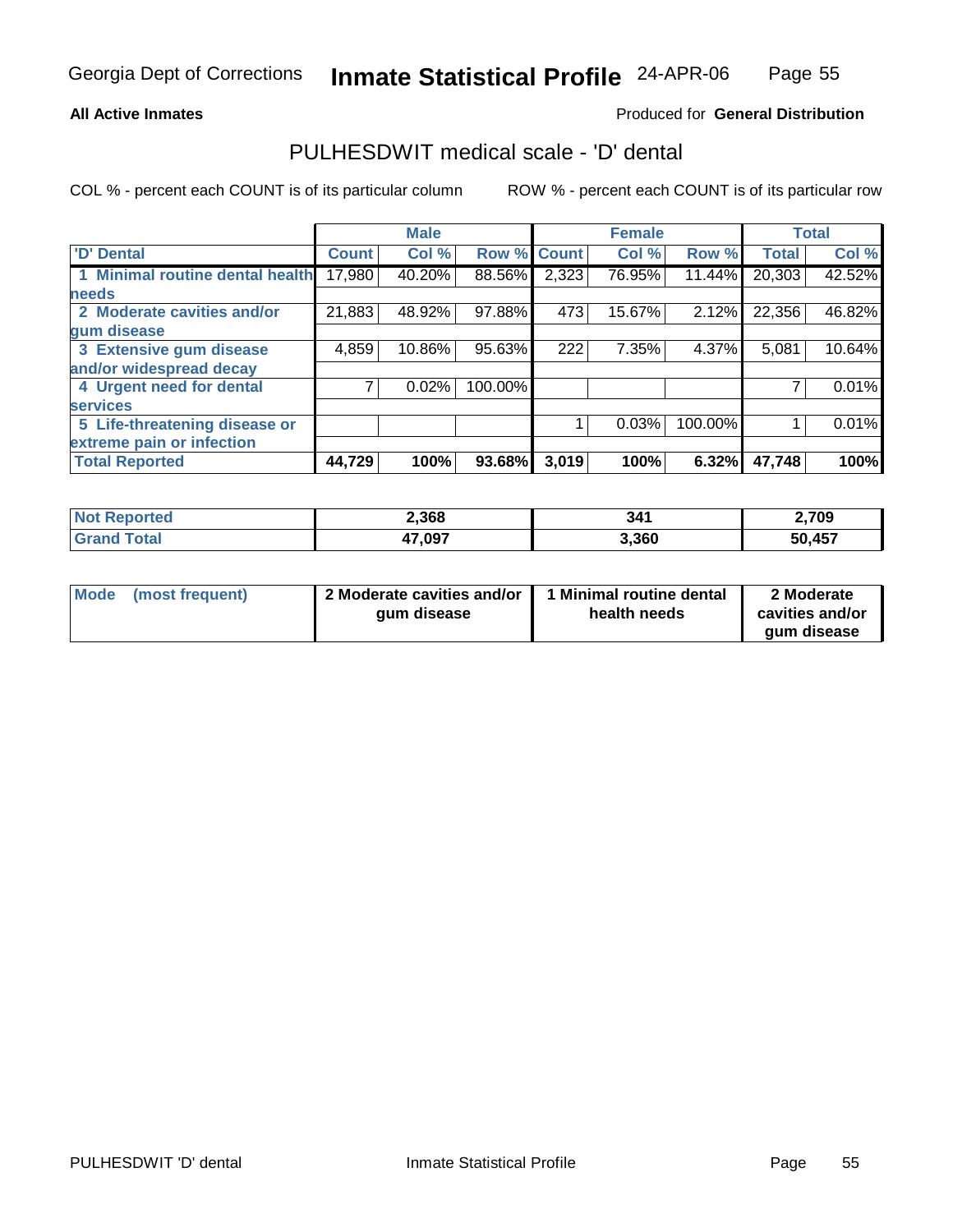### **All Active Inmates**

### Produced for **General Distribution**

## PULHESDWIT medical scale - 'W' work ability

|                                 |              | <b>Male</b> |             |       | <b>Female</b> |          |              | <b>Total</b> |
|---------------------------------|--------------|-------------|-------------|-------|---------------|----------|--------------|--------------|
| <b>W' work ability</b>          | <b>Count</b> | Col %       | Row % Count |       | Col %         | Row %    | <b>Total</b> | Col %        |
| 1 Unrestricted work or activity | 39,134       | 85.51%      | 93.66%      | 2,647 | 87.53%        | $6.34\%$ | 41,781       | 85.63%       |
| 2 Minor restrictions on type of | 5,035        | 11.00%      | 94.91%      | 270   | 8.93%         | 5.09%    | 5,305        | 10.87%       |
| <b>work</b>                     |              |             |             |       |               |          |              |              |
| 3 Moderate restrictions on      | 1,264        | 2.76%       | 98.06%      | 25    | 0.83%         | 1.94%    | 1,289        | 2.64%        |
| type of work                    |              |             |             |       |               |          |              |              |
| 4 Major restrictions on type of | 277          | 0.61%       | 78.92%      | 74    | 2.45%         | 21.08%   | 351          | 0.72%        |
| work                            |              |             |             |       |               |          |              |              |
| 5 Cannot work under any         | 56           | 0.12%       | 87.50%      | 8     | 0.26%         | 12.50%   | 64           | 0.13%        |
| <b>circumstances</b>            |              |             |             |       |               |          |              |              |
| <b>Total Reported</b>           | 45,766       | 100%        | 93.80%      | 3,024 | 100%          | 6.20%    | 48,790       | 100%         |

| <b>Not Reported</b>    | 1,331  | 336   | ,667   |
|------------------------|--------|-------|--------|
| $\tau$ otal<br>' Grand | 47,097 | 3,360 | 50,457 |

| Mode | (most frequent) | 1 Unrestricted work or<br>activity | 1 Unrestricted work or<br>activity | 1 Unrestricted<br>work or activity |
|------|-----------------|------------------------------------|------------------------------------|------------------------------------|
|------|-----------------|------------------------------------|------------------------------------|------------------------------------|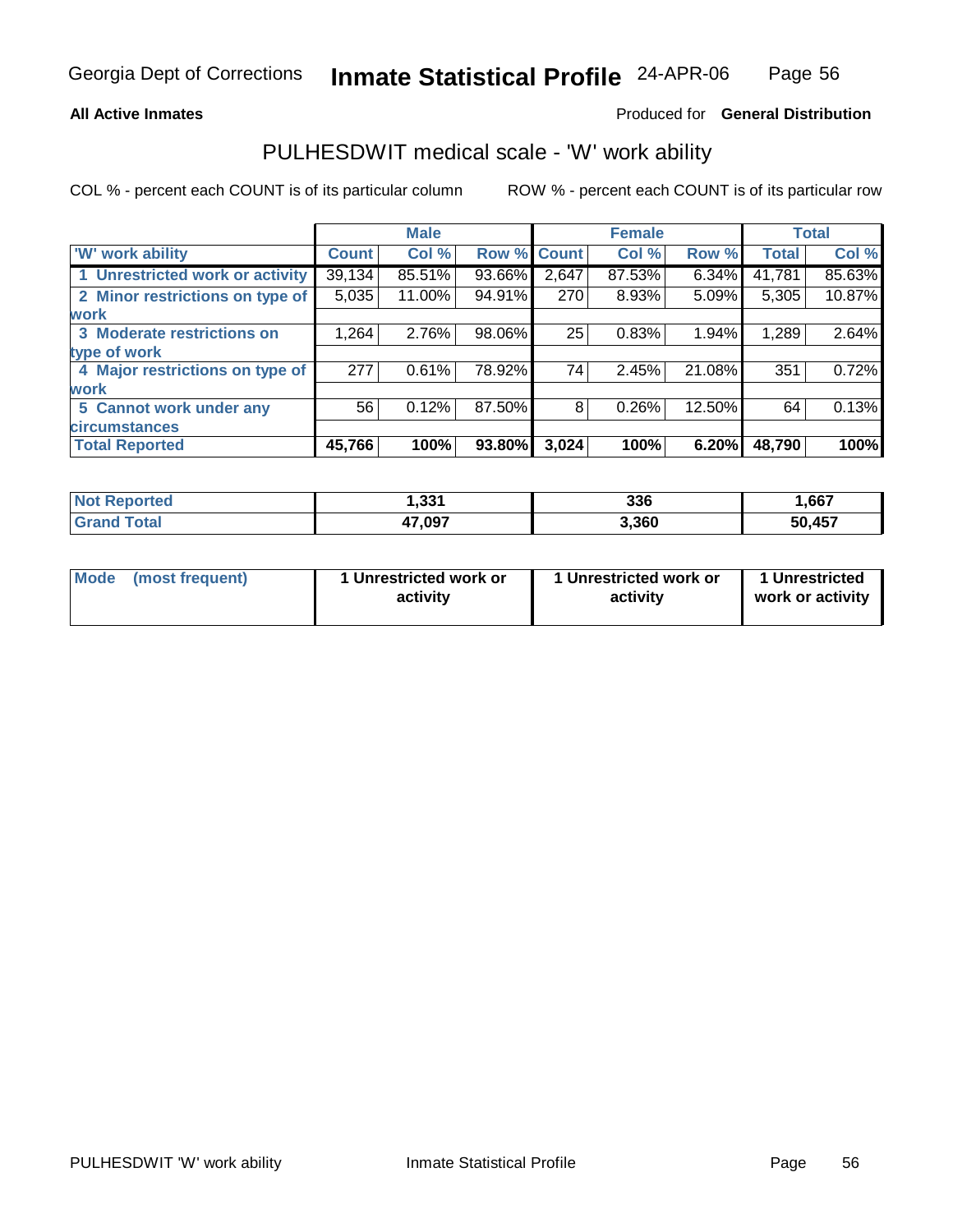### **All Active Inmates**

## Produced for **General Distribution**

## PULHESDWIT medical scale - 'I' impairment

|                                   |              | <b>Male</b> |         |              | <b>Female</b> |        |              | <b>Total</b> |
|-----------------------------------|--------------|-------------|---------|--------------|---------------|--------|--------------|--------------|
| <b>T' Impairment</b>              | <b>Count</b> | Col %       | Row %   | <b>Count</b> | Col %         | Row %  | <b>Total</b> | Col %        |
| 1 No impairments or               | 45,435       | 99.28%      | 93.77%  | 3,020        | 99.87%        | 6.23%  | 48,455       | 99.31%       |
| disabilities                      |              |             |         |              |               |        |              |              |
| 2 Wheelchair-bound but            | 48           | 0.10%       | 100.00% |              |               |        | 48           | 0.10%        |
| otherwise OK                      |              |             |         |              |               |        |              |              |
| <b>3 Needs low-level Assisted</b> | 18           | 0.04%       | 90.00%  | 2            | 0.07%         | 10.00% | 20           | 0.04%        |
| Living (level I)                  |              |             |         |              |               |        |              |              |
| 4 Needs moderate Assisted         | 9            | 0.02%       | 100.00% |              |               |        | 9            | 0.02%        |
| Living (level II)                 |              |             |         |              |               |        |              |              |
| <b>5 Needs maximal Assisted</b>   | 256          | 0.56%       | 99.22%  | 2            | 0.07%         | 0.78%  | 258          | 0.53%        |
| <b>Living (level III)</b>         |              |             |         |              |               |        |              |              |
| <b>Total Reported</b>             | 45,766       | 100%        | 93.80%  | 3,024        | 100%          | 6.20%  | 48,790       | 100%         |

| <b>Not Reported</b>   | 331.ا  | 336   | 1,667  |
|-----------------------|--------|-------|--------|
| Total<br><b>Grand</b> | 47,097 | 3,360 | 50,457 |

|  | Mode (most frequent) | 1 No impairments or<br>disabilities | 1 No impairments or<br>disabilities | 1 No impairments  <br>or disabilities |
|--|----------------------|-------------------------------------|-------------------------------------|---------------------------------------|
|--|----------------------|-------------------------------------|-------------------------------------|---------------------------------------|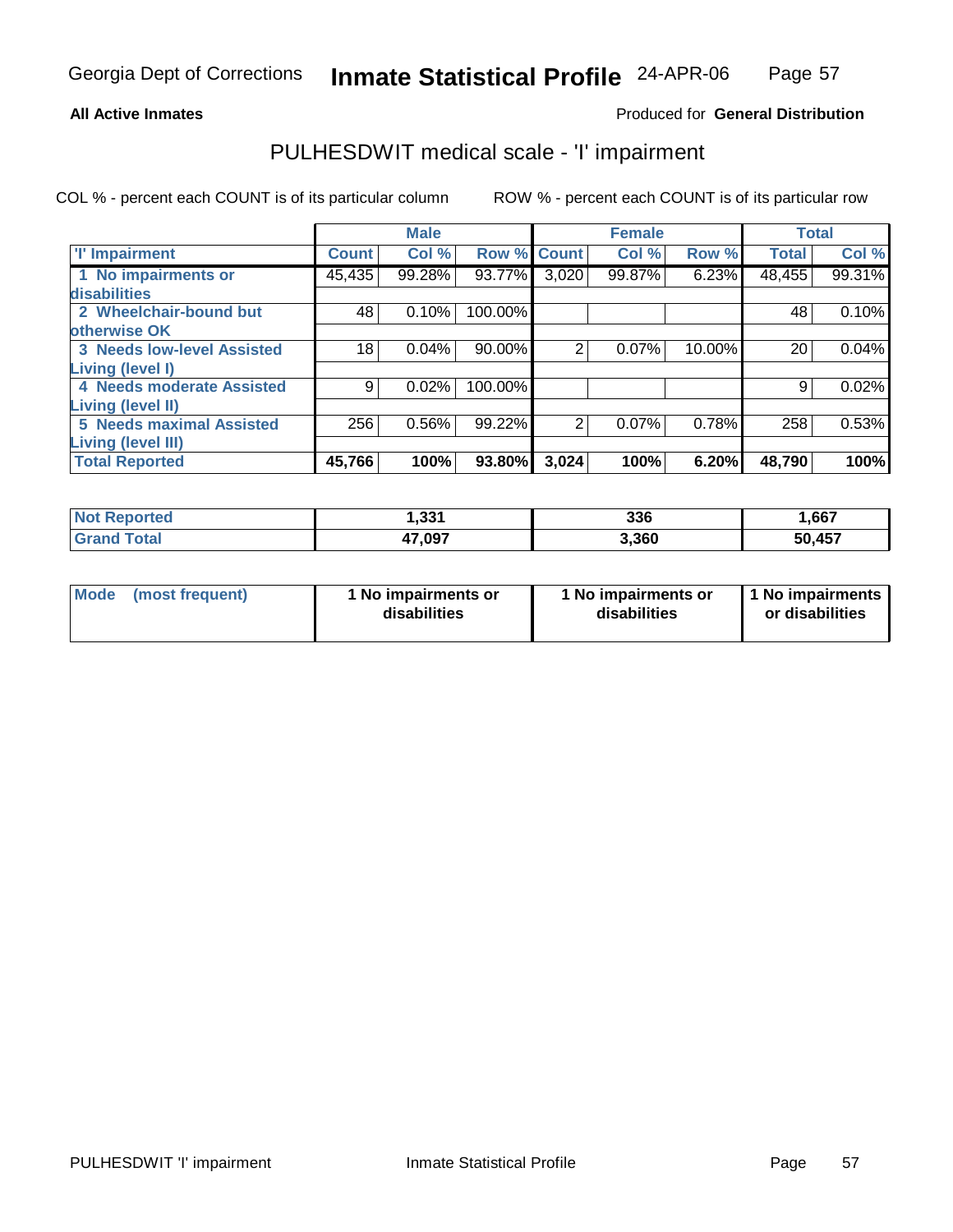#### **Inmate Statistical Profile** 24-APR-06 Page Page 58

### **All Active Inmates Allowski** Produced fo **General Distribution**

## PULHESDWIT medical scale - 'T' transportability

|                              |              | <b>Male</b> |                    |       | <b>Female</b> |       | <b>Total</b> |        |
|------------------------------|--------------|-------------|--------------------|-------|---------------|-------|--------------|--------|
| <b>T' Transportability</b>   | <b>Count</b> | Col %       | <b>Row % Count</b> |       | Col %         | Row % | <b>Total</b> | Col %  |
| 1 Can be transported in any  | 45,677       | 99.81%      | 93.79%             | 3,023 | 99.97%        | 6.21% | 48,700       | 99.82% |
| ordinary approved vehicle    |              |             |                    |       |               |       |              |        |
| 2 Wheelchair-bound, not      | 26           | 0.06%       | 96.30%             |       | 0.03%         | 3.70% | 27           | 0.06%  |
| needing special vehicle      |              |             |                    |       |               |       |              |        |
| 3 Wheelchair-bound, requires | 16           | 0.03%       | 100.00%            |       |               |       | 16           | 0.03%  |
| special vehicle              |              |             |                    |       |               |       |              |        |
| 4 Needs specially-equipped   | 4            | 0.01%       | 100.00%            |       |               |       | 4            | 0.01%  |
| medical vehicle              |              |             |                    |       |               |       |              |        |
| 5 Requires ambulance         | 43           | 0.09%       | 100.00%            |       |               |       | 43           | 0.09%  |
| transport                    |              |             |                    |       |               |       |              |        |
| <b>Total Reported</b>        | 45,766       | 100%        | 93.80%             | 3,024 | 100%          | 6.20% | 48,790       | 100.0% |

| Not I<br>Reported      | 1,331  | 336   | 1,667  |
|------------------------|--------|-------|--------|
| <b>Total</b><br>'Grand | 47,097 | 3,360 | 50,457 |

| Mode (most frequent) | 1 Can be transported in any 1 Can be transported in any<br>ordinary approved vehicle   ordinary approved vehicle   transported in any | 1 Can be<br>ordinary approved<br>vehicle |
|----------------------|---------------------------------------------------------------------------------------------------------------------------------------|------------------------------------------|
|                      |                                                                                                                                       |                                          |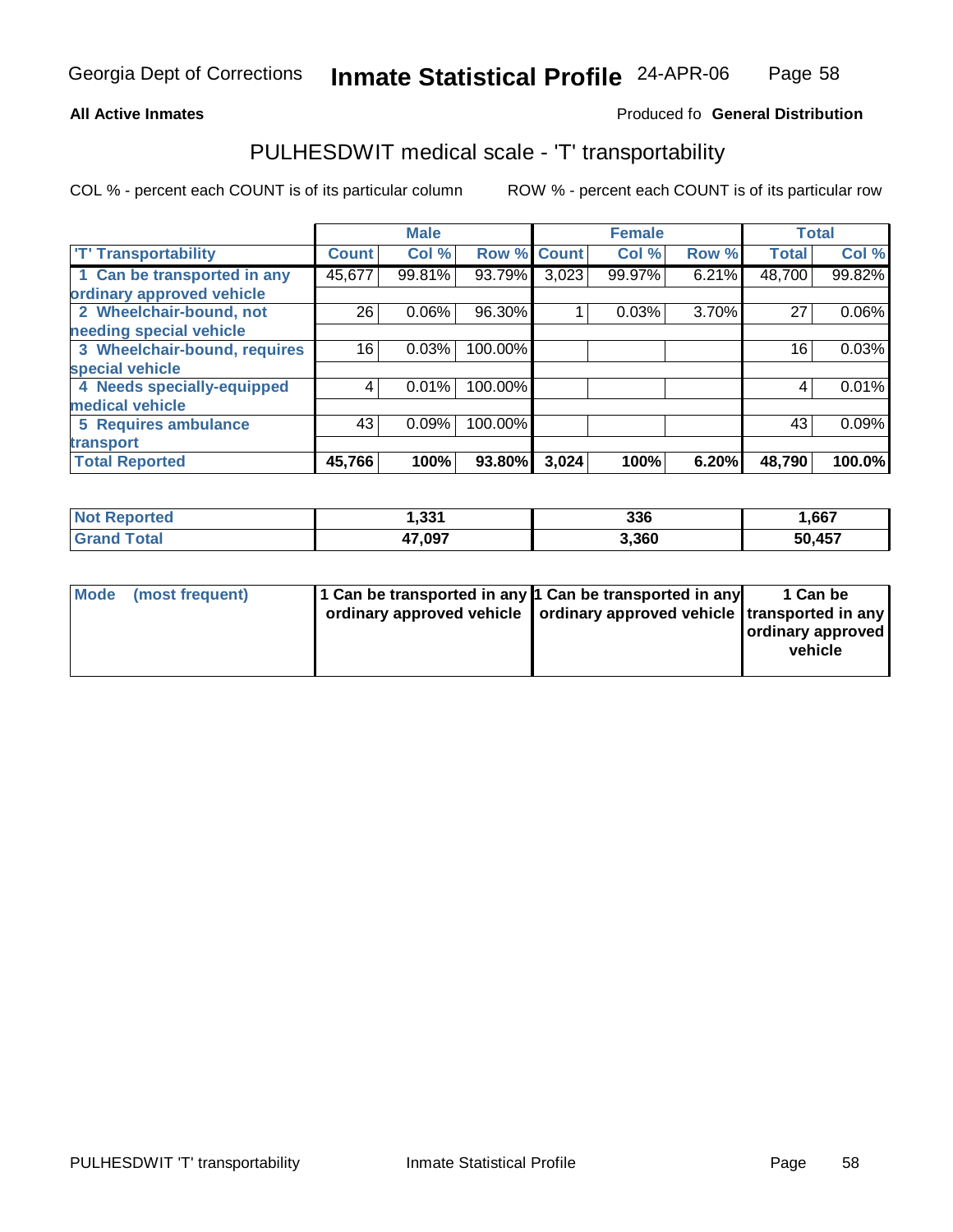### **All Active Inmates**

### Produced for **General Distribution**

## Criminality in family, self-reported

|                              |              | <b>Male</b> |        |             | <b>Female</b> |          |              | Total  |
|------------------------------|--------------|-------------|--------|-------------|---------------|----------|--------------|--------|
| <b>Criminality In Family</b> | <b>Count</b> | Col %       |        | Row % Count | Col %         | Row %    | <b>Total</b> | Col %  |
| Yes, criminality in family   | 12,851       | 28.29%      | 91.97% | 1,122       | 36.43%        | $8.03\%$ | 13.973       | 28.80% |
| No criminality in family     | 32,578       | 71.71%      | 94.33% | 1,958       | 63.57%        |          | 5.67% 34,536 | 71.20% |
| <b>Total Reported</b>        | 45,429       | 100%        | 93.65% | 3.080       | 100%          |          | 6.35% 48,509 | 100%   |

| <b>Not Reported</b> | ,668   | 280   | .948   |
|---------------------|--------|-------|--------|
| Total               | 47,097 | 3.360 | 50.457 |

| Mode (most frequent) | No criminality in family | No criminality in family | No criminality in<br>family |
|----------------------|--------------------------|--------------------------|-----------------------------|
|----------------------|--------------------------|--------------------------|-----------------------------|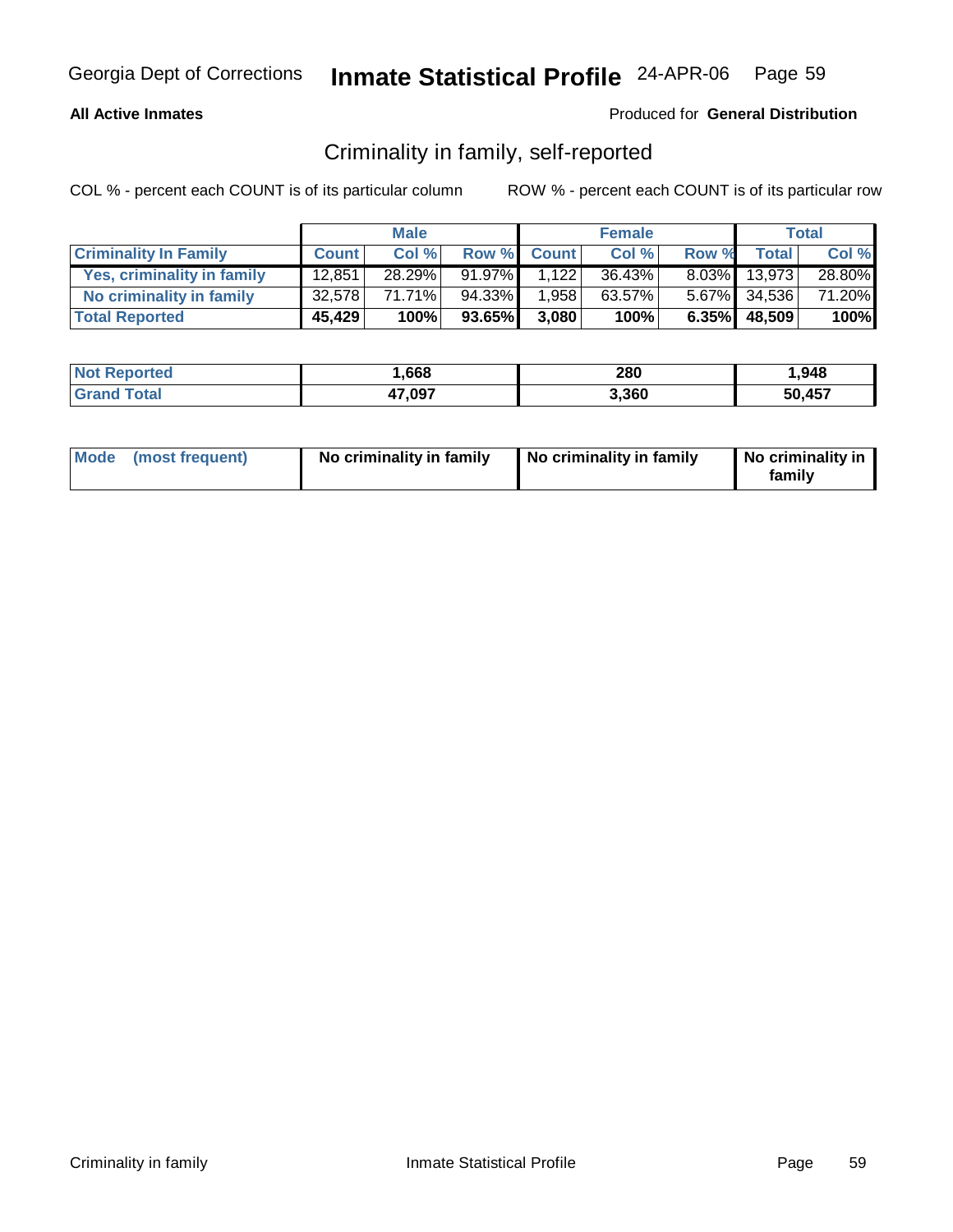### **All Active Inmates**

### Produced for **General Distribution**

## Alcoholism in family, self-reported

|                             |              | <b>Male</b> |           |             | <b>Female</b> |          |              | <b>Total</b> |
|-----------------------------|--------------|-------------|-----------|-------------|---------------|----------|--------------|--------------|
| <b>Alcoholism In Family</b> | <b>Count</b> | Col %       |           | Row % Count | Col %         | Row %    | <b>Total</b> | Col %        |
| Yes, alcoholism in family   | 8,425        | 18.55%      | $91.79\%$ | 754         | 24.48%        | $8.21\%$ | 9.179        | 18.92%       |
| No alcoholism in family     | 37,004       | $81.45\%$   | 94.09%    | 2,326       | 75.52%        |          | 5.91% 39,330 | 81.08%       |
| <b>Total Reported</b>       | 45,429       | 100%        | 93.65%    | 3.080       | 100%          |          | 6.35% 48,509 | 100%         |

| <b>Not Reported</b> | ,668   | 280   | .948   |
|---------------------|--------|-------|--------|
| Total               | 47,097 | 3.360 | 50.457 |

| Mode (most frequent) | No alcoholism in family | No alcoholism in family | No alcoholism in<br>familv |
|----------------------|-------------------------|-------------------------|----------------------------|
|----------------------|-------------------------|-------------------------|----------------------------|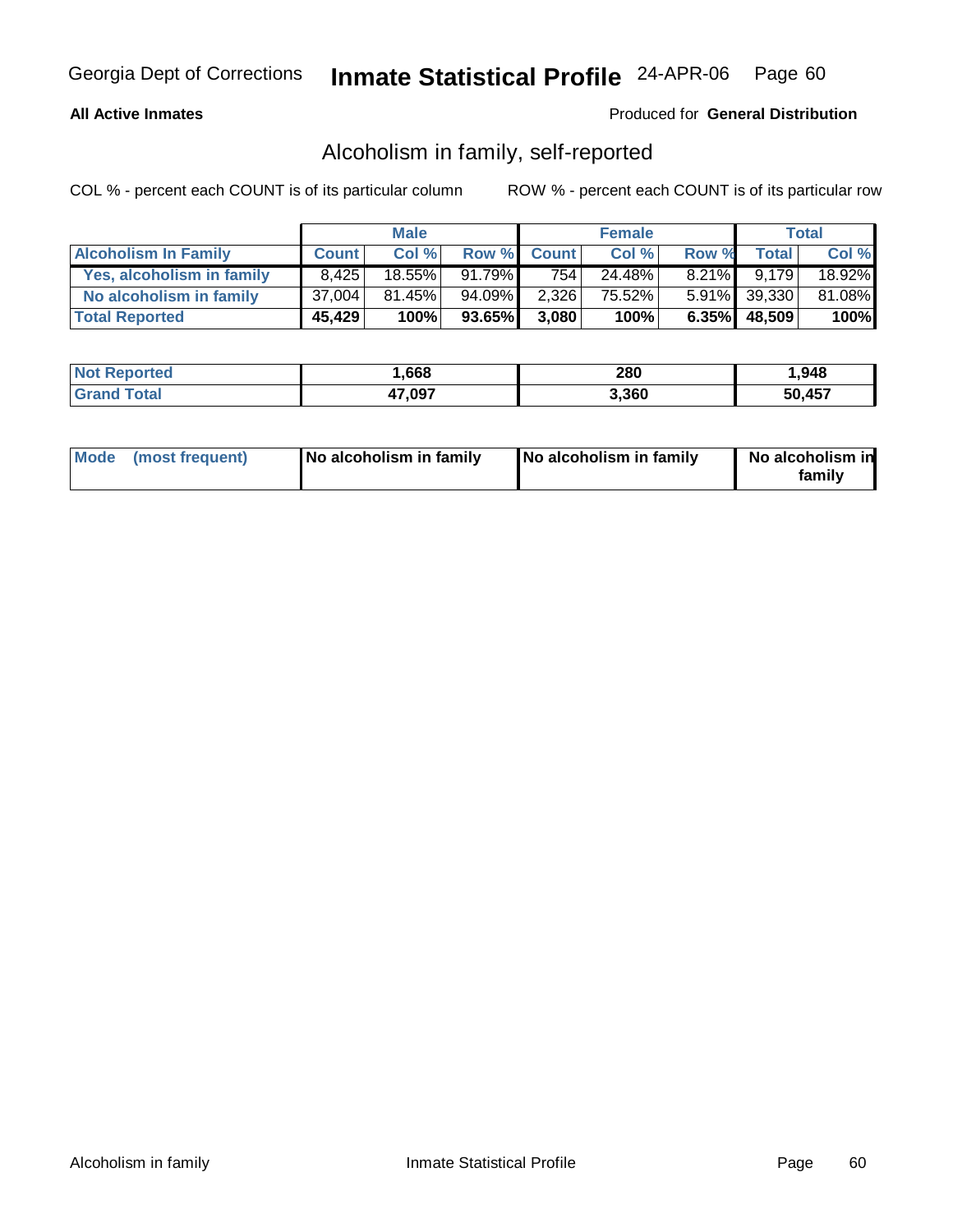### **All Active Inmates**

Produced for **General Distribution**

## Drug abuse in family, self-reported

|                           |              | <b>Male</b> |        |             | <b>Female</b> |           |                 | Total     |
|---------------------------|--------------|-------------|--------|-------------|---------------|-----------|-----------------|-----------|
| Drug Abuse In Family      | <b>Count</b> | Col %       |        | Row % Count | Col %         | Row %     | <b>Total</b>    | Col %     |
| Yes, drug abuse in family | 4.797        | 10.56%      | 89.03% | 591         | 19.19%        | $10.97\%$ | 5.388           | $11.11\%$ |
| No drug abuse in family   | 40,632       | 89.44%      | 94.23% | 2,489       | 80.81%        | $5.77\%$  | 43.121          | 88.89%    |
| <b>Total Reported</b>     | 45,429       | 100%        | 93.65% | 3.080       | 100%          |           | $6.35\%$ 48,509 | 100%      |

| <b>Not Reported</b> | .668   | 280   | 948.   |  |
|---------------------|--------|-------|--------|--|
| Total<br>l Grand    | 47,097 | 3,360 | 50.457 |  |

| Mode (most frequent) |  | No drug abuse in family | No drug abuse in family | No drug abuse in<br>familv |
|----------------------|--|-------------------------|-------------------------|----------------------------|
|----------------------|--|-------------------------|-------------------------|----------------------------|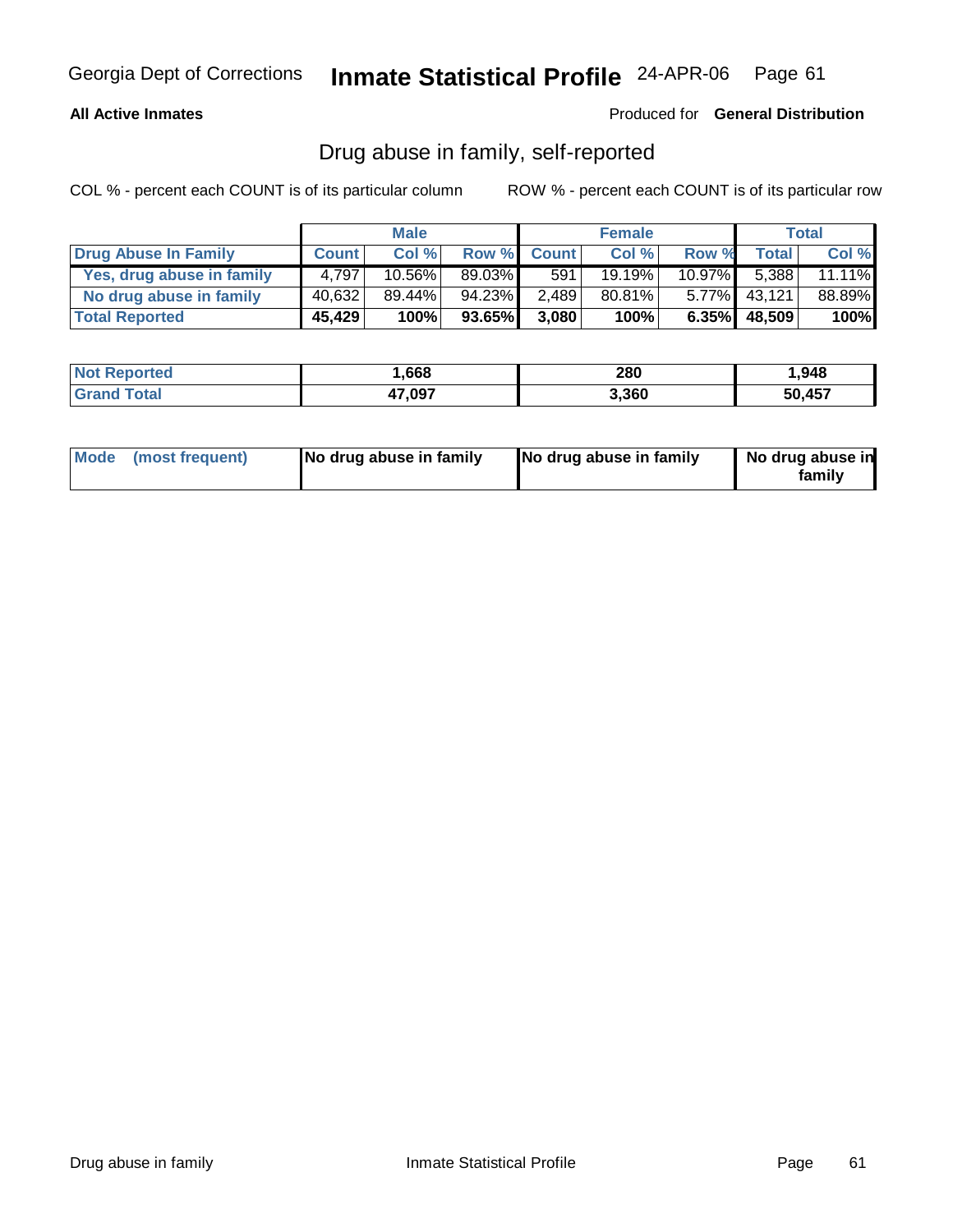### **All Active Inmates**

### Produced for **General Distribution**

## Subjected to frequent beatings, self-reported

|                            |              | <b>Male</b> |           |              | <b>Female</b> |                |        | Total  |
|----------------------------|--------------|-------------|-----------|--------------|---------------|----------------|--------|--------|
| <b>Frequent beatings</b>   | <b>Count</b> | Col%        | Row %     | <b>Count</b> | Col%          | Row %          | Total  | Col %  |
| Yes, subjected to frequent | 1.783        | $3.92\%$    | $80.21\%$ | 440          | 14.29%        | 19.79%         | 2,223  | 4.58%  |
| <b>beatings</b>            |              |             |           |              |               |                |        |        |
| Not subjected to frequent  | 43,646       | 96.08%      | 94.30%    | 2,640        | 85.71%        | 5.70% <b>I</b> | 46,286 | 95.42% |
| beatings                   |              |             |           |              |               |                |        |        |
| <b>Total Reported</b>      | 45,429       | 100%        | 93.65%    | 3,080        | 100%          | 6.35%          | 48,509 | 100%   |

| <b>Not Reported</b> | .,668  | 280   | 948. ا |
|---------------------|--------|-------|--------|
| Total<br>'Grano     | 47,097 | 3,360 | 50,457 |

| Mode            | Not subjected to frequent | Not subjected to frequent | Not subjected to         |
|-----------------|---------------------------|---------------------------|--------------------------|
| (most frequent) | beatings                  | beatings                  | <b>frequent beatings</b> |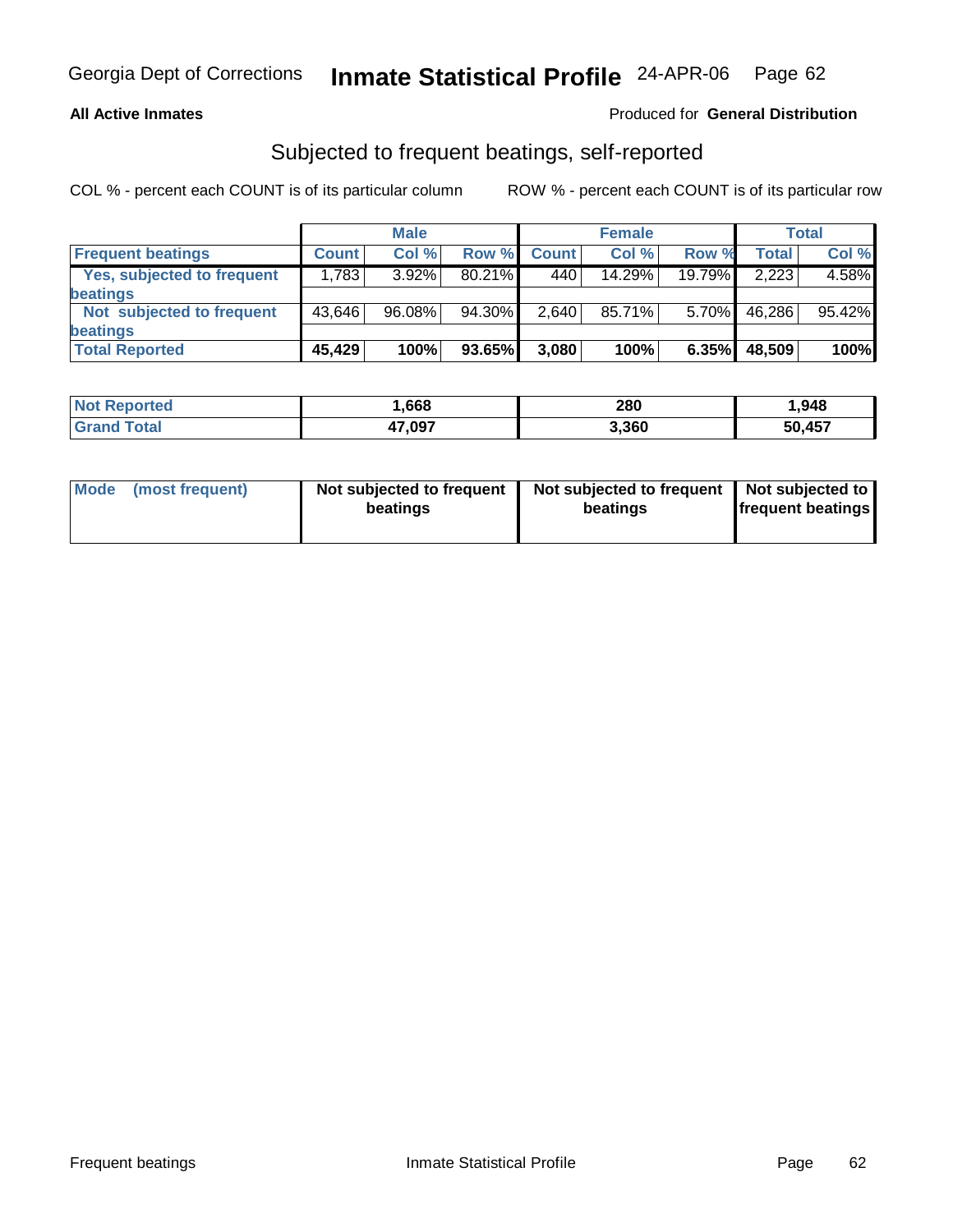### **All Active Inmates**

### Produced for **General Distribution**

## Father absent during inmate's childhood

|                           |              | <b>Male</b> |        |             | <b>Female</b> |       |                 | Total  |
|---------------------------|--------------|-------------|--------|-------------|---------------|-------|-----------------|--------|
| <b>Father Absent</b>      | <b>Count</b> | Col %       |        | Row % Count | Col %         | Row % | <b>Total</b>    | Col %  |
| Yes, father was absent    | 22,502       | 49.53%      | 94.99% | 1.187       | $38.54\%$     |       | 5.01% 23,689    | 48.83% |
| No, father was not absent | 22,927       | $50.47\%$   | 92.37% | 1,893       | 61.46%        |       | 7.63% 24,820    | 51.17% |
| <b>Total Reported</b>     | 45,429       | 100%        | 93.65% | 3.080       | 100%          |       | $6.35\%$ 48,509 | 100%   |

| <b>Not Reported</b> | ,668   | 280   | .948   |  |
|---------------------|--------|-------|--------|--|
| Total               | 47,097 | 3.360 | 50.457 |  |

| Mode (most frequent) | No, father was not absent No, father was not absent | No, father was<br>not absent |
|----------------------|-----------------------------------------------------|------------------------------|
|----------------------|-----------------------------------------------------|------------------------------|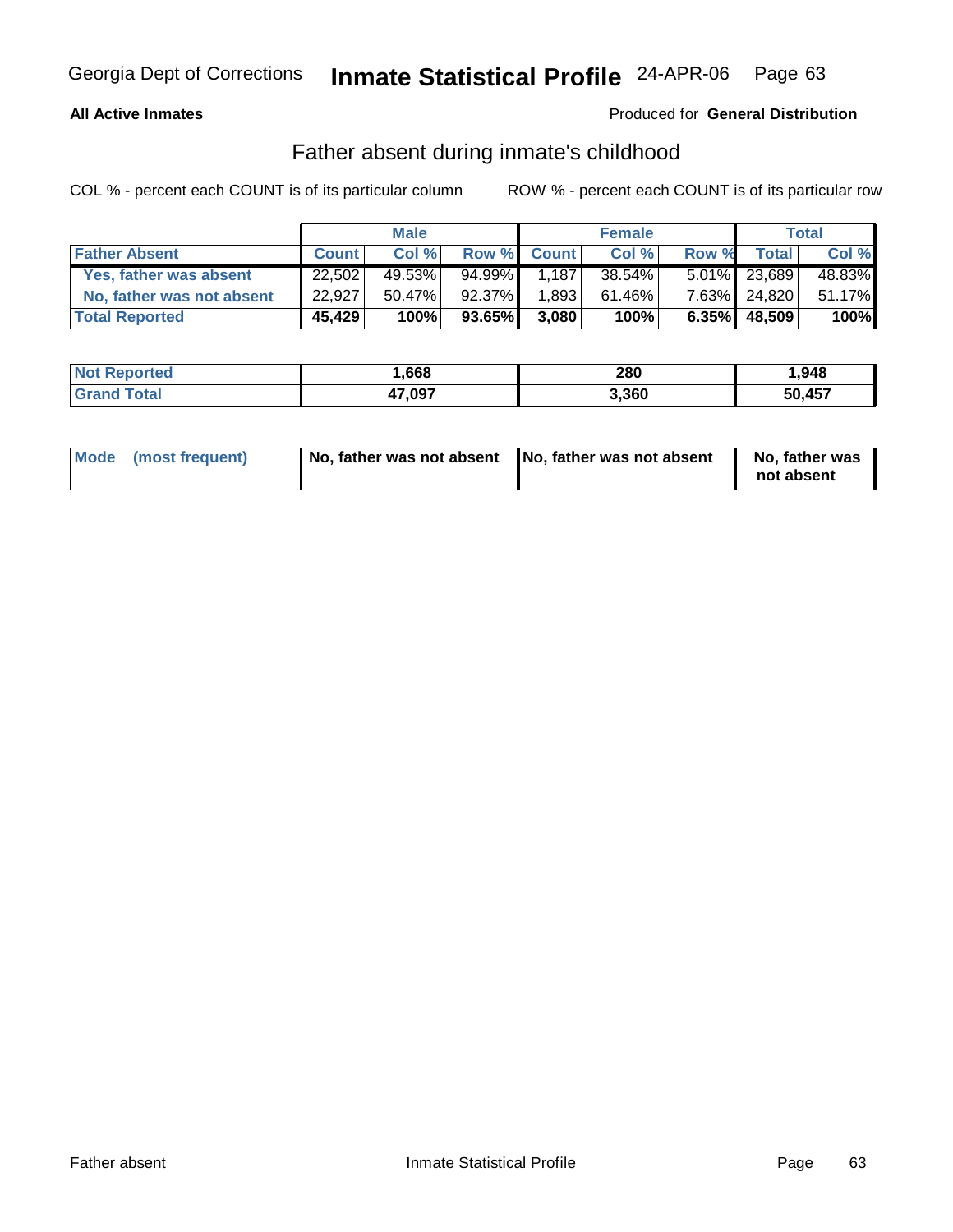### **All Active Inmates**

### Produced for **General Distribution**

## Inmate diagnosed as manipulative

|                          |              | <b>Male</b> |        |                 | <b>Female</b> |          |        | Total  |
|--------------------------|--------------|-------------|--------|-----------------|---------------|----------|--------|--------|
| <b>Manipulative</b>      | <b>Count</b> | Col %       |        | Row % Count     | Col %         | Row %    | Total  | Col %  |
| <b>Yes, manipulative</b> | 11,850       | 26.36%      | 99.51% | 58 <sup>1</sup> | .88%          | $0.49\%$ | 11.908 | 24.79% |
| No, not manipulative     | 33,107       | 73.64%      | 91.64% | 3,020           | 98.12%        | $8.36\%$ | 36,127 | 75.21% |
| <b>Total Reported</b>    | 44,957       | 100%        | 93.59% | 3,078           | 100%          | $6.41\%$ | 48,035 | 100%   |

| <b>Not</b><br>Reported | 2,140  | 282   | 2,422  |  |
|------------------------|--------|-------|--------|--|
| $\sim$ $\sim$          | +7,097 | 3,360 | 50,457 |  |

| Mode | (most frequent) | No. not manipulative | <b>I</b> No. not manipulative | not<br>No<br><b>Imanipulative</b> |
|------|-----------------|----------------------|-------------------------------|-----------------------------------|
|------|-----------------|----------------------|-------------------------------|-----------------------------------|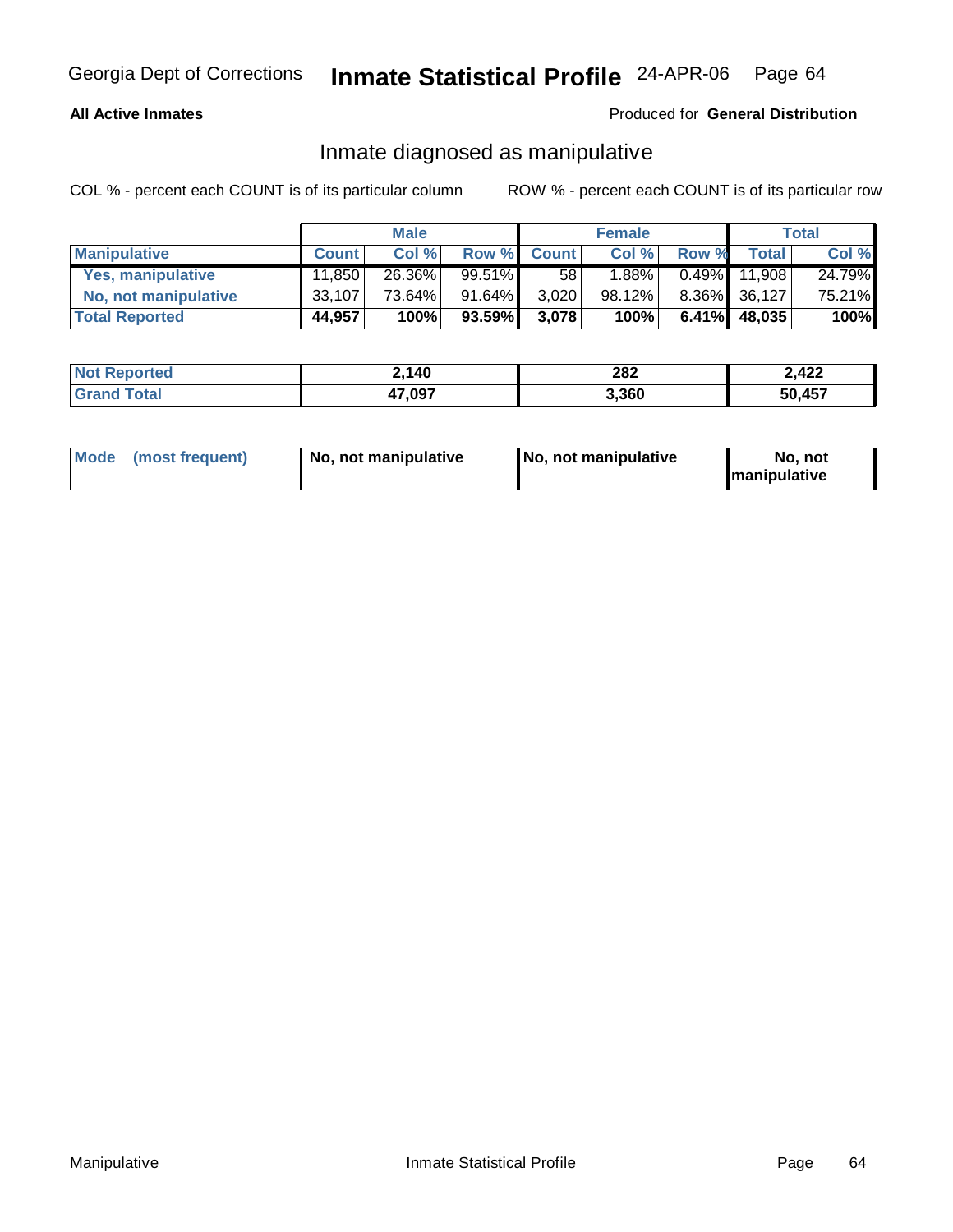### **All Active Inmates**

### Produced for **General Distribution**

## Inmate diagnosed as assaultive

|                       |              | <b>Male</b> |        |             | <b>Female</b> |       |                 | Total  |
|-----------------------|--------------|-------------|--------|-------------|---------------|-------|-----------------|--------|
| <b>Assaultive</b>     | <b>Count</b> | Col %       |        | Row % Count | Col %         | Row % | <b>Total</b>    | Col %  |
| Yes, assaultive       | 20,198       | 44.93%      | 94.80% | 1,107       | 35.96%        |       | $5.20\%$ 21,305 | 44.35% |
| No, not assaultive    | 24,759       | 55.07%      | 92.63% | 1,971       | 64.04%        |       | 7.37% 26,730    | 55.65% |
| <b>Total Reported</b> | 44,957       | 100%        | 93.59% | 3,078       | 100%          |       | 6.41% 48,035    | 100%   |

| <b>Not Reported</b> | 2,140  | 282   | 2,422  |
|---------------------|--------|-------|--------|
| <b>Grand Total</b>  | 47,097 | 3.360 | 50.457 |

| Mode (most frequent) |  | No, not assaultive | No, not assaultive | No, not assaultive |
|----------------------|--|--------------------|--------------------|--------------------|
|----------------------|--|--------------------|--------------------|--------------------|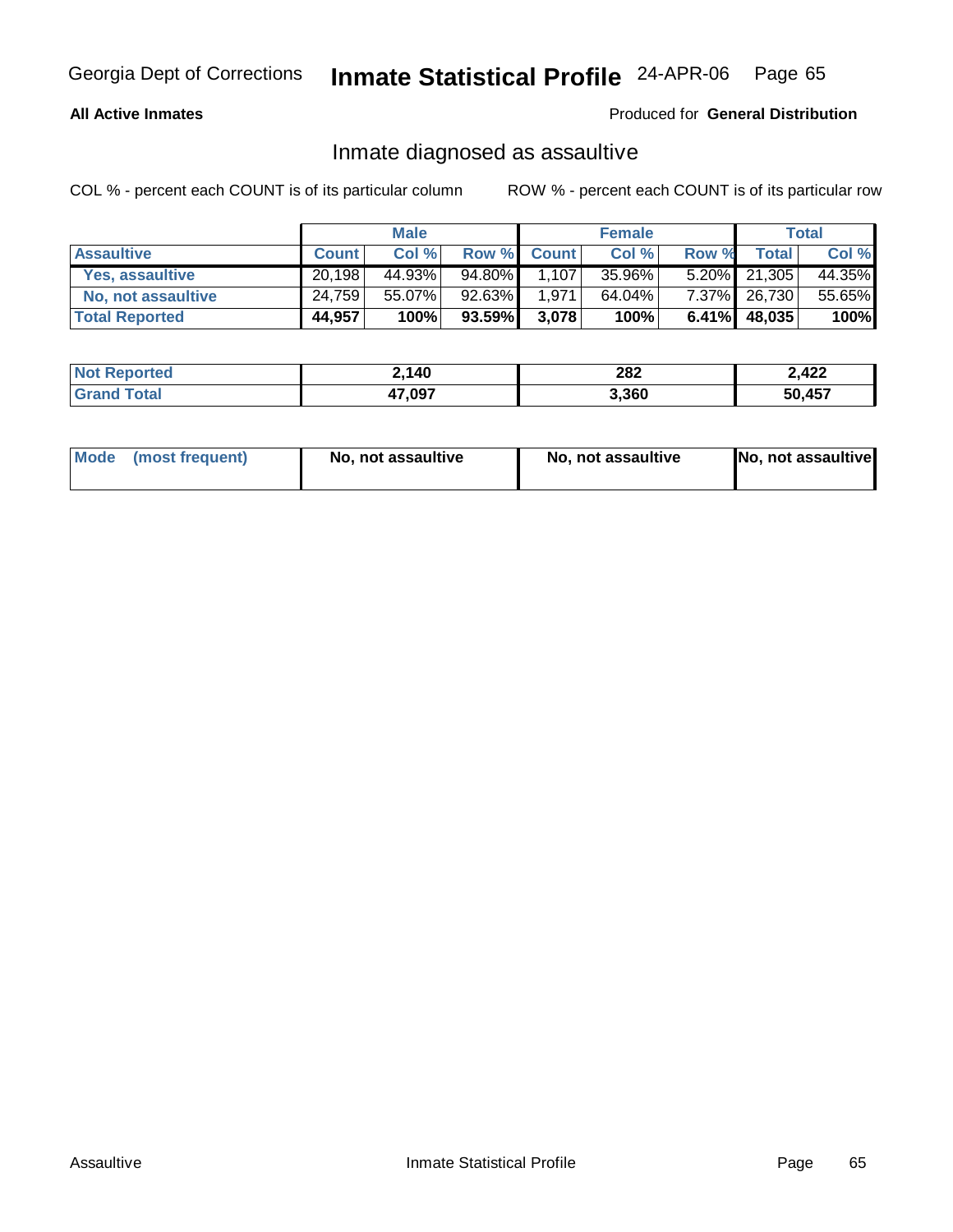**All Active Inmates**

### Produced for **General Distribution**

## Number of prior Georgia incarcerations

|                                       |                | <b>Male</b> |                    |       | <b>Female</b> |       |        | <b>Total</b> |
|---------------------------------------|----------------|-------------|--------------------|-------|---------------|-------|--------|--------------|
| <b>Num of Prior GA Incarcerations</b> | <b>Count</b> l | Col %       | <b>Row % Count</b> |       | Col %         | Row % | Total  | Col %        |
| $\bf{0}$                              | 26,870         | 57.05%      | 92.26%             | 2,255 | 67.11%        | 7.74% | 29,125 | 57.72%       |
|                                       | 8,277          | 17.57%      | 93.98%             | 530   | 15.77%        | 6.02% | 8,807  | 17.45%       |
|                                       | 4,781          | 10.15%      | 94.99%             | 252   | 7.50%         | 5.01% | 5,033  | 9.97%        |
| 3                                     | 2,945          | 6.25%       | 95.28%             | 146   | 4.35%         | 4.72% | 3,091  | 6.13%        |
|                                       | 1,866          | 3.96%       | 95.64%             | 85    | 2.53%         | 4.36% | 1,951  | 3.87%        |
| 5                                     | 1,043          | 2.21%       | 96.75%             | 35    | 1.04%         | 3.25% | 1,078  | 2.14%        |
| <b>More Than 5</b>                    | 1,315          | 2.79%       | 95.85%             | 57    | 1.70%         | 4.15% | 1,372  | 2.72%        |
| <b>Total Reported</b>                 | 47,097         | 100%        | 93.34%             | 3,360 | 100%          | 6.66% | 50,457 | 100%         |

| N     |        |       |           |
|-------|--------|-------|-----------|
| _____ | 17.097 | 3.360 | 457<br>50 |

| Mean (average)       | l.O3 | 1.01 |
|----------------------|------|------|
| Median (middle)      |      |      |
| Mode (most frequent) |      |      |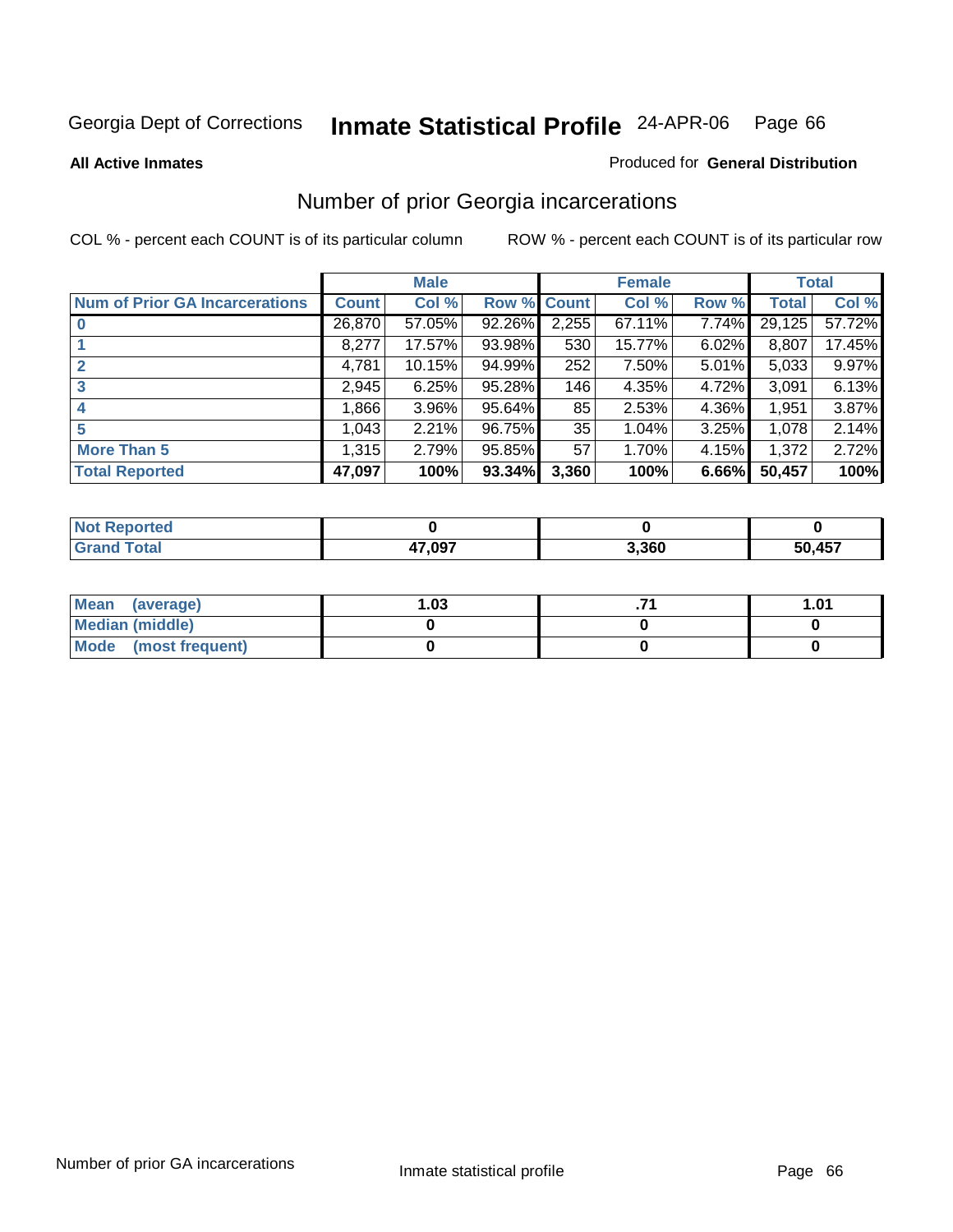Produced for **General Distribution**

### **All Active Inmates**

## Prison sentence in years

COL % - percent each COUNT is of its particular column ROW % - percent each COUNT is of its particular row

|                                 |              | <b>Male</b> |         |              | <b>Female</b> |        |                    | <b>Total</b> |
|---------------------------------|--------------|-------------|---------|--------------|---------------|--------|--------------------|--------------|
| <b>Prison Sentence In Years</b> | <b>Count</b> | Col %       | Row %   | <b>Count</b> | Col %         | Row %  | <b>Total</b>       | Col %        |
| $0 - 1$                         | 1,815        | 3.85%       | 89.36%  | 216          | 6.43%         | 10.64% | 2,031              | 4.03%        |
| $1.1 - 2$                       | 3,518        | 7.47%       | 88.53%  | 456          | 13.57%        | 11.47% | 3,974              | 7.88%        |
| $2.1 - 3$                       | 3,615        | 7.68%       | 88.21%  | 483          | 14.38%        | 11.79% | 4,098              | 8.12%        |
| $3.1 - 4$                       | 2,677        | 5.68%       | 90.13%  | 293          | 8.72%         | 9.87%  | $\overline{2,970}$ | 5.89%        |
| $4.1 - 5$                       | 4,723        | 10.03%      | 91.50%  | 439          | 13.07%        | 8.50%  | 5,162              | 10.23%       |
| $5.1 - 6$                       | 1,982        | 4.21%       | 93.18%  | 145          | 4.32%         | 6.82%  | 2,127              | 4.22%        |
| $6.1 - 7$                       | 1,937        | 4.11%       | 93.76%  | 129          | 3.84%         | 6.24%  | 2,066              | 4.09%        |
| $7.1 - 8$                       | 1,810        | 3.84%       | 93.69%  | 122          | 3.63%         | 6.31%  | 1,932              | 3.83%        |
| $8.1 - 9$                       | 768          | 1.63%       | 93.66%  | 52           | 1.55%         | 6.34%  | 820                | 1.63%        |
| $9.1 - 10$                      | 5,924        | 12.58%      | 95.09%  | 306          | 9.11%         | 4.91%  | 6,230              | 12.35%       |
| $10.1 - 12$                     | 2,243        | 4.76%       | 95.12%  | 115          | 3.42%         | 4.88%  | 2,358              | 4.67%        |
| $12.1 - 15$                     | 3,412        | 7.24%       | 96.06%  | 140          | 4.17%         | 3.94%  | 3,552              | 7.04%        |
| $15.1 - 20$                     | 3,404        | 7.23%       | 96.49%  | 124          | 3.69%         | 3.51%  | 3,528              | 6.99%        |
| 20.1 - Over                     | 2,663        | 5.65%       | 97.72%  | 62           | 1.85%         | 2.28%  | 2,725              | 5.40%        |
| Life                            | 6,089        | 12.93%      | 95.74%  | 271          | 8.07%         | 4.26%  | 6,360              | 12.60%       |
| <b>Life Without Parole</b>      | 415          | 0.88%       | 98.57%  | 6            | 0.18%         | 1.43%  | 421                | 0.83%        |
| <b>Death</b>                    | 98           | 0.21%       | 98.99%  |              | 0.03%         | 1.01%  | 99                 | 0.20%        |
| <b>Youthful Offenders</b>       | 3            | 0.01%       | 100.00% |              |               |        | 3                  | 0.01%        |
|                                 | 1            | 0.01%       | 100.00% |              |               |        | 1                  | 0.01%        |
| <b>Total Reported</b>           | 47,097       | 100%        | 93.34%  | 3,360        | 100.0%        | 6.66%  | 50,457             | 100.0%       |

| eported |        |       |        |
|---------|--------|-------|--------|
|         | 17,097 | 3,360 | 50,457 |

### **Determinate (numeric) sentences only**

| Mea<br><b>OD</b> | .ສ.ວດ<br>$  -$ | $\sim$<br><b>V.L.</b><br>$\sim$ $\sim$ | .<br><u></u> |
|------------------|----------------|----------------------------------------|--------------|

### **All sentences (including determinate), with life, life without parole, and death sentences figured at 45 years**

| M۵<br>$\sim$<br>∴د.¤י<br>. <b>. .</b> | .4.04<br>_______ |
|---------------------------------------|------------------|
|---------------------------------------|------------------|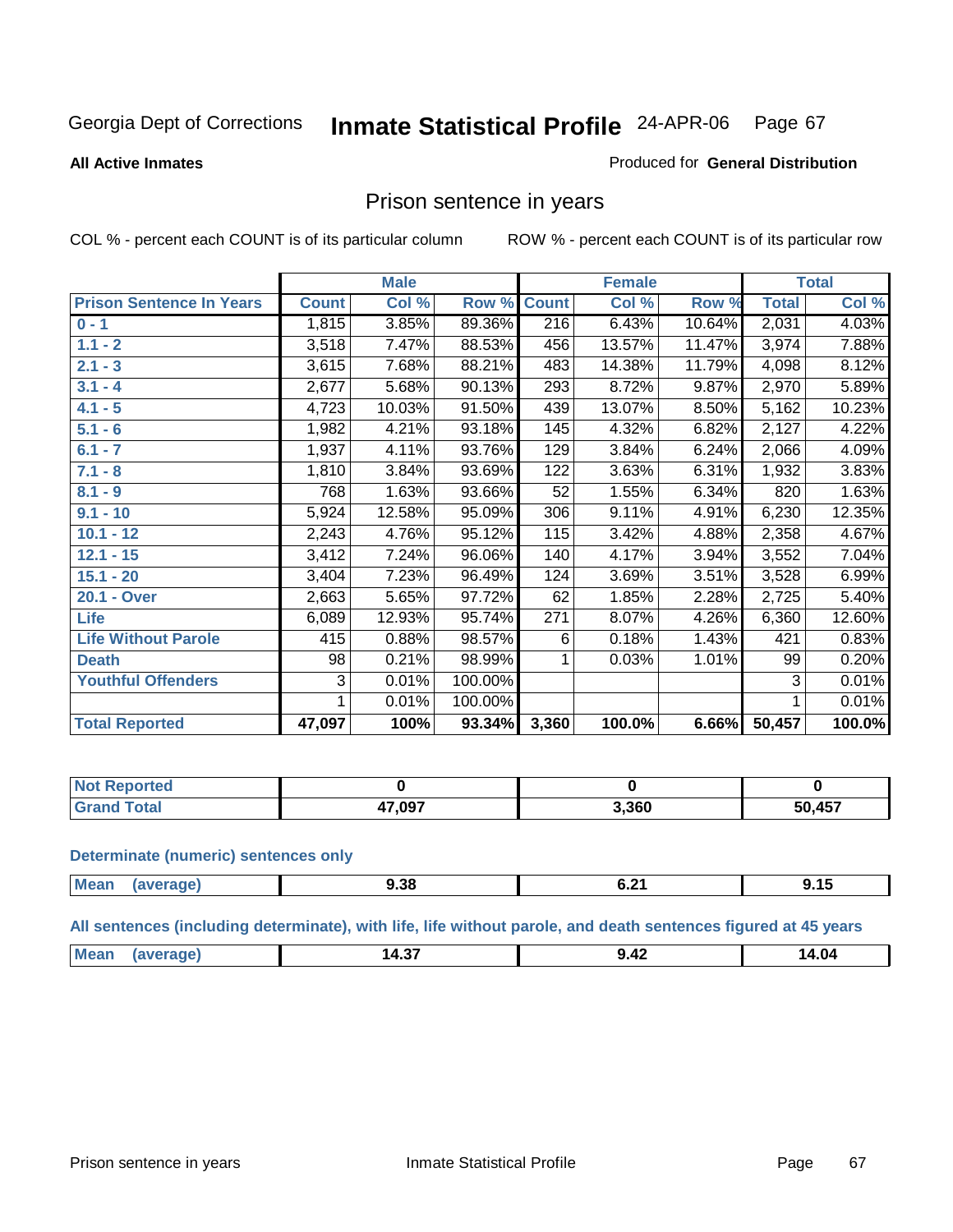### **All Active Inmates**

### Produced for **General Distribution**

## Primary offense, broken out into felonies vs misdemeanors

|                                  |              | <b>Male</b> |                    |       | <b>Female</b> |       | Total  |           |
|----------------------------------|--------------|-------------|--------------------|-------|---------------|-------|--------|-----------|
| <b>Felonies and Misdemeanors</b> | <b>Count</b> | Col %       | <b>Row % Count</b> |       | Col %         | Row % | Total  | Col %     |
| <b>Felonies</b>                  | 46,101       | 99.94%      | 93.39%             | 3,263 | 100.00%       | 6.61% | 49,364 | $99.94\%$ |
| <b>Misdemeanors</b>              | 28           | $.06\%$     | 100.00%            |       |               |       | 28     | .06%      |
| <b>Total Reported</b>            | 46,129       | 100%        | $93.39\%$          | 3,263 | 100%          | 6.61% | 49,392 | 100%      |

| N <sub>of</sub><br>'eported<br>$\sim$ | 968    | --<br>. | 1065              |
|---------------------------------------|--------|---------|-------------------|
|                                       | 17 NQ7 | 46,226  | <b>457</b><br>5Λ. |

| Mode (most frequent) | าทเคร | lonies | elonies |
|----------------------|-------|--------|---------|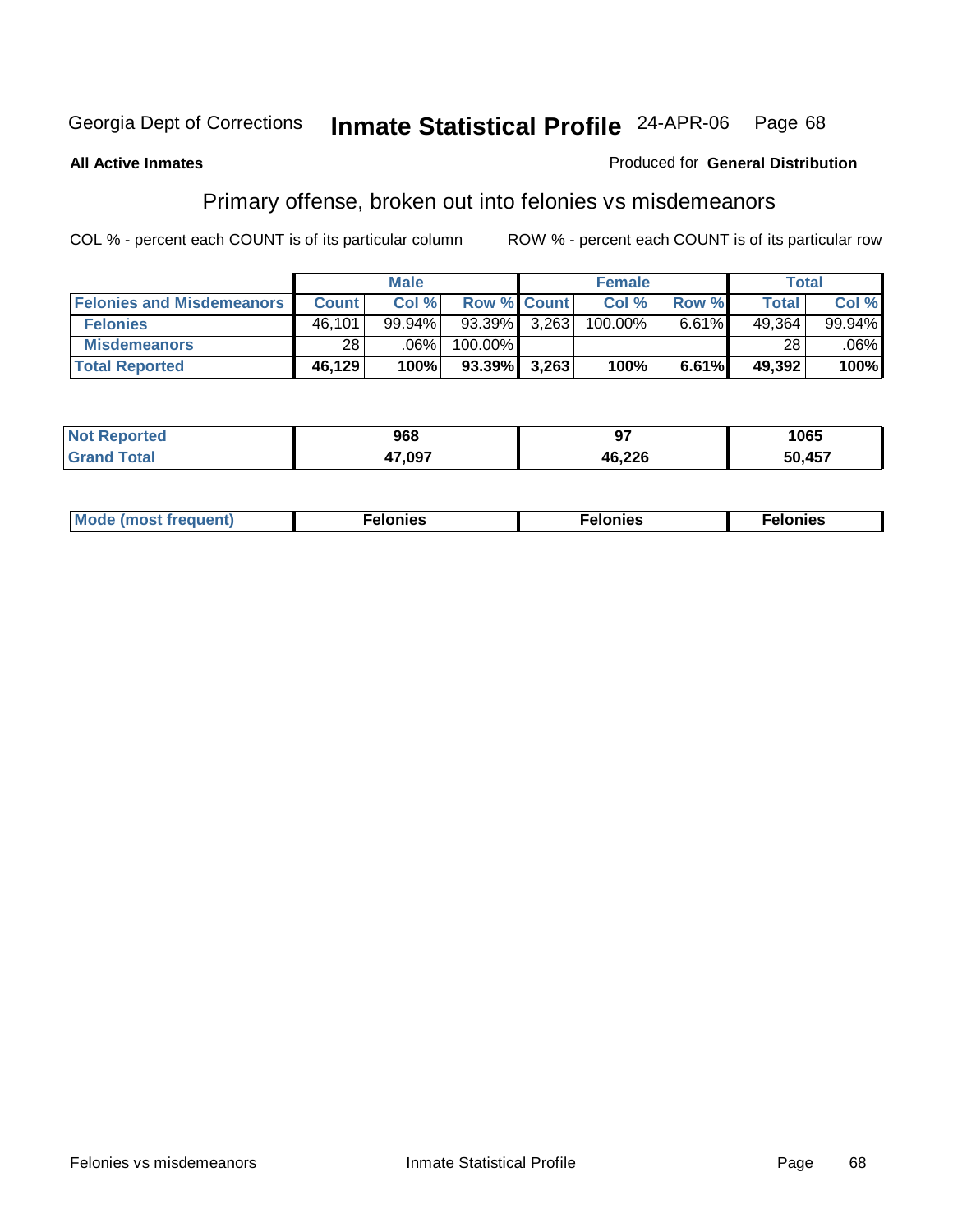### **All Active Inmates**

### Produced for **General Distribution**

## Primary offense, broken out into six broad crime categories

|                                  |              | <b>Male</b> |                    |       | <b>Female</b> |        |              | <b>Total</b> |
|----------------------------------|--------------|-------------|--------------------|-------|---------------|--------|--------------|--------------|
| <b>Crime Categories</b>          | <b>Count</b> | Col %       | <b>Row % Count</b> |       | Col %         | Row %  | <b>Total</b> | Col %        |
| <b>Violent</b>                   | 21,018       | 45.56%      | 94.45%             | 1,234 | 37.82%        | 5.55%  | 22,252       | 45.05%       |
| <b>Sex Crime</b><br>$\mathbf{2}$ | 6,959        | 15.09%      | 98.74%             | 89    | 2.73%         | 1.26%  | 7,048        | 14.27%       |
| $\mathbf{3}$<br><b>Property</b>  | 8,977        | 19.46%      | 89.17%             | 1,090 | 33.40%        | 10.83% | 10,067       | 20.38%       |
| <b>Drug</b><br>4                 | 6,831        | 14.81%      | 90.36%             | 729   | 22.34%        | 9.64%  | 7,560        | 15.31%       |
| <b>Habit/DUI</b><br>5            | 198          | .43%        | 97.06%             | 6     | .18%          | 2.94%  | 204          | .41%         |
| <b>Other</b><br>6                | 2,146        | 4.65%       | 94.91%             | 115   | 3.52%         | 5.09%  | 2,261        | 4.58%        |
| <b>Total Reported</b>            | 46,129       | 100%        | 93.39%             | 3,263 | 100%          | 6.61%  | 49,392       | 100%         |

| <b>Anted</b><br>NO. | 968   | ~-    | 1065 |
|---------------------|-------|-------|------|
| <b>Total</b>        | ∕,097 | 3,360 | ,457 |
| Gr <sup>o</sup>     | 47    |       | 50   |

|  | <b>Mou</b> | .<br>Violent | <br>iolent | งlent |
|--|------------|--------------|------------|-------|
|--|------------|--------------|------------|-------|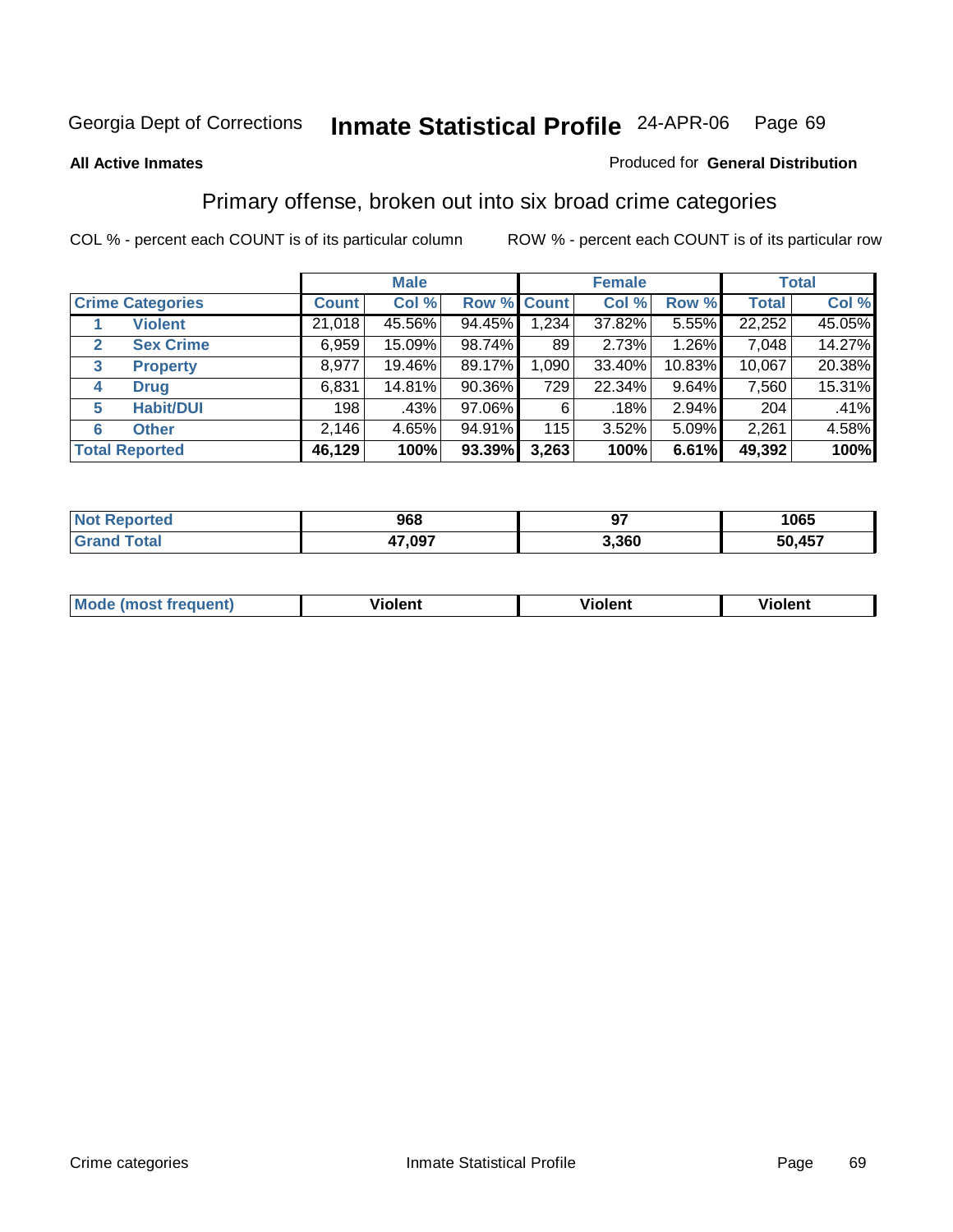**All Active Inmates**

### Produced for **General Distribution**

## Primary offense, detailed offense code

|                 |                                              |                         | <b>Male</b> |         |                 | <b>Female</b> |        |                  | <b>Total</b> |
|-----------------|----------------------------------------------|-------------------------|-------------|---------|-----------------|---------------|--------|------------------|--------------|
|                 | <b>Primary Offense</b>                       | <b>Count</b>            | Col %       | Row %   | <b>Count</b>    | Col %         | Row %  | <b>Total</b>     | Col %        |
| 25              | <b>Simple Battery</b>                        | 1                       | .01%        | 100.00% |                 |               |        | $\mathbf 1$      | .01%         |
| 33              | <b>Reckless Conduct</b><br><b>C/Harm</b>     | 1                       | .01%        | 100.00% |                 |               |        | 1                | .01%         |
| 70              | <b>Poss Of Marijuana</b>                     | 11                      | .02%        | 100.00% |                 |               |        | 11               | .02%         |
| 71              | <b>Viol Motor Veh Law</b>                    | $\overline{3}$          | .01%        | 100.00% |                 |               |        | $\overline{3}$   | .01%         |
| $\overline{72}$ | <b>Dui</b>                                   | $\overline{5}$          | .01%        | 100.00% |                 |               |        | $\overline{5}$   | .01%         |
| 73              | <b>Obstr Of Law Enf Officer</b>              | $\overline{3}$          | .01%        | 100.00% |                 |               |        | $\overline{3}$   | .01%         |
| 93              | <b>Cpwl &amp; Concealed</b><br><b>Weapon</b> | 1                       | .01%        | 100.00% |                 |               |        | 1                | .01%         |
| 99              | <b>Other Misdemeanor</b>                     | 1                       | .01%        | 100.00% |                 |               |        | 1                | .01%         |
| 500             | <b>Misc Misdemeanor</b>                      | $\overline{2}$          | .01%        | 100.00% |                 |               |        | $\overline{2}$   | .01%         |
| 1100            | <b>Misc Homicide Offense</b>                 | 16                      | .03%        | 88.89%  | $\overline{2}$  | .06%          | 11.11% | $\overline{18}$  | .04%         |
| 1101            | <b>Murder</b>                                | 4,447                   | 9.64%       | 94.52%  | 258             | 7.91%         | 5.48%  | 4,705            | 9.53%        |
| 1102            | <b>Voluntary Manslaughter</b>                | 1,064                   | 2.31%       | 88.15%  | 143             | 4.38%         | 11.85% | 1,207            | 2.44%        |
| 1103            | <b>Involuntary</b>                           | 128                     | .28%        | 88.89%  | $\overline{16}$ | .49%          | 11.11% | 144              | .29%         |
|                 | <b>Manslaughter</b>                          |                         |             |         |                 |               |        |                  |              |
| 1120            | <b>Reckless Abandonment</b>                  | 1                       | .01%        | 50.00%  | 1               | .03%          | 50.00% | $\overline{2}$   | .01%         |
| 1121            | <b>Feticide</b>                              | $\overline{2}$          | .01%        | 100.00% |                 |               |        | $\overline{2}$   | .01%         |
| 1123            | <b>Vehicular Homicide</b>                    | 332                     | .72%        | 91.46%  | $\overline{31}$ | .95%          | 8.54%  | 363              | .73%         |
| 1125            | <b>Conceal Death Of</b>                      | $\overline{11}$         | .02%        | 84.62%  | $\overline{2}$  | .06%          | 15.38% | 13               | .03%         |
| 1190            | <b>Another</b><br><b>Atmpt Murder</b>        | $\overline{\mathbf{4}}$ | .01%        | 66.67%  | $\overline{2}$  | .06%          | 33.33% | $\overline{6}$   | .01%         |
| 1300            | <b>Misc Assault/Battery</b>                  | $\overline{37}$         | .08%        | 92.50%  | $\overline{3}$  | .09%          | 7.50%  | 40               | .08%         |
| 1301            | <b>Family Violence Battery</b>               | $\overline{72}$         | .16%        | 98.63%  | 1               | .03%          | 1.37%  | $\overline{73}$  | .15%         |
| 1302            | <b>Aggrav Assault</b>                        | 4,348                   | 9.43%       | 94.19%  | 268             | 8.21%         | 5.81%  | 4,616            | 9.35%        |
| 1303            | <b>Atmpt Aggrav Assault</b>                  | 4                       | .01%        | 100.00% |                 |               |        | 4                | .01%         |
| 1305            | <b>Aggrav Battery</b>                        | 700                     | 1.52%       | 93.09%  | 52              | 1.59%         | 6.91%  | 752              | 1.52%        |
| 1307            | <b>Terrorist Threats &amp; Acts</b>          | $\overline{330}$        | .72%        | 95.38%  | $\overline{16}$ | .49%          | 4.62%  | $\overline{346}$ | .70%         |
| 1308            | <b>False Imprisonment</b>                    | 146                     | .32%        | 96.69%  | $\overline{5}$  | .15%          | 3.31%  | 151              | .31%         |
| 1311            | <b>Kidnapping</b>                            | 1,358                   | 2.94%       | 97.35%  | $\overline{37}$ | 1.13%         | 2.65%  | 1,395            | 2.82%        |
| 1312            | <b>Interference With</b>                     | $\overline{2}$          | .01%        | 100.00% |                 |               |        | $\overline{2}$   | .01%         |
|                 | <b>Custody</b>                               |                         |             |         |                 |               |        |                  |              |
| 1314            | <b>Aggrav Assault Peace</b><br><b>Ofcr</b>   | $\overline{313}$        | .68%        | 95.72%  | 14              | .43%          | 4.28%  | $\overline{327}$ | .66%         |
| 1315            | <b>Aggrav Battery Peace</b><br><b>Ofcr</b>   | 14                      | .03%        | 100.00% |                 |               |        | 14               | .03%         |
| 1316            | <b>Simple Battery</b>                        | $6\phantom{a}$          | .01%        | 100.00% |                 |               |        | 6                | .01%         |
| 1317            | <b>Reck Cond Infected</b><br><b>Person</b>   | $\overline{9}$          | .02%        | 75.00%  | $\overline{3}$  | .09%          | 25.00% | 12               | $.02\%$      |
| 1318            | <b>Injury By Vehicle</b>                     | 54                      | .12%        | 90.00%  | 6               | .18%          | 10.00% | 60               | .12%         |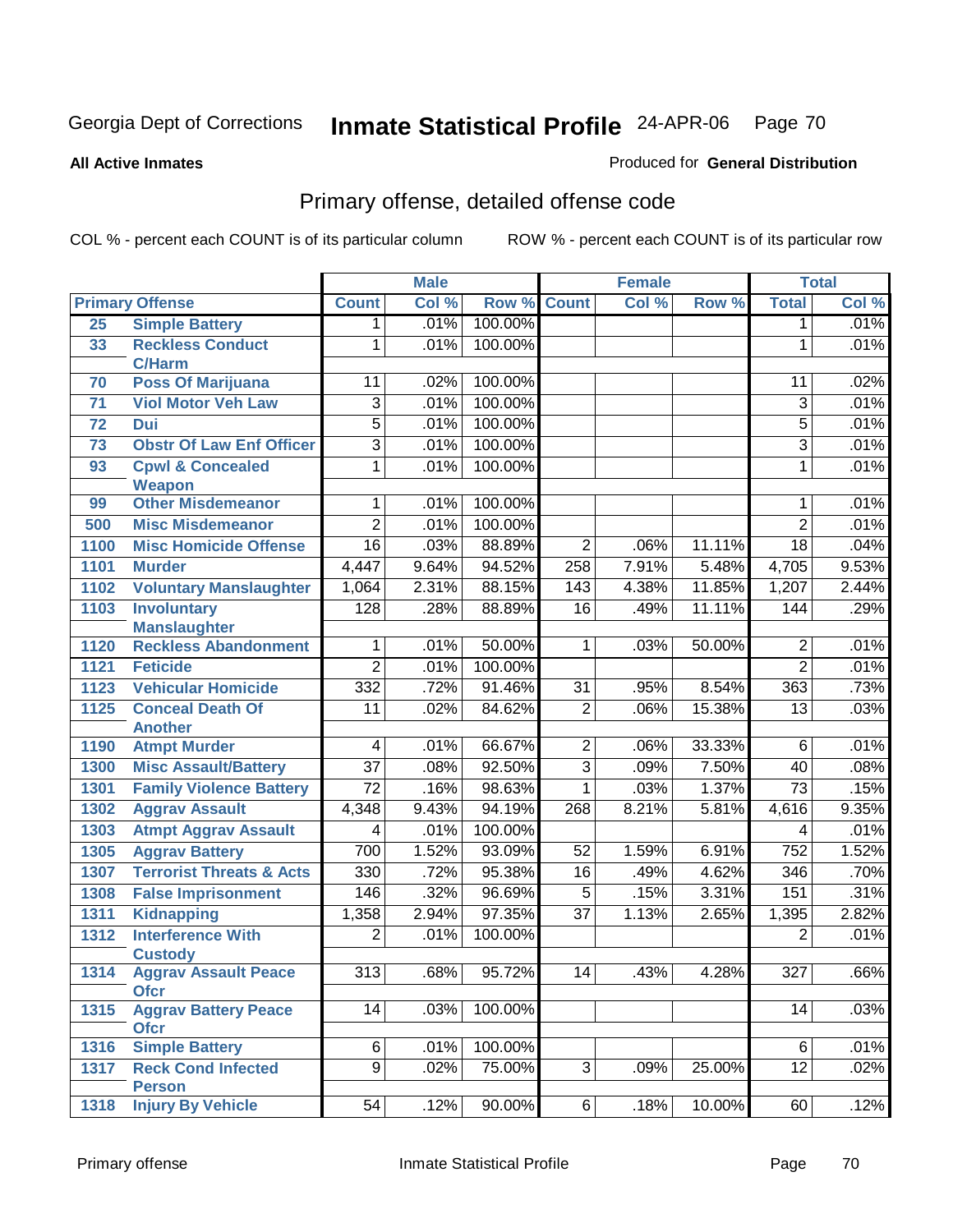**All Active Inmates**

### Produced for **General Distribution**

## Primary offense, detailed offense code

|      |                                            |                 | <b>Male</b> |         |                 | <b>Female</b> |         |                 | <b>Total</b> |
|------|--------------------------------------------|-----------------|-------------|---------|-----------------|---------------|---------|-----------------|--------------|
|      | <b>Primary Offense</b>                     | <b>Count</b>    | Col %       | Row %   | <b>Count</b>    | Col %         | Row %   | <b>Total</b>    | Col %        |
| 1320 | <b>Stalking</b>                            | $\overline{4}$  | .01%        | 100.00% |                 |               |         | 4               | .01%         |
| 1321 | <b>Aggrav Stalking</b>                     | 252             | .55%        | 96.92%  | $\overline{8}$  | .25%          | 3.08%   | 260             | .53%         |
| 1390 | <b>Atmpt Kidnap</b>                        | 4               | .01%        | 100.00% |                 |               |         | 4               | .01%         |
| 1400 | <b>Arson Misc</b>                          | $\overline{2}$  | .01%        | 100.00% |                 |               |         | $\overline{2}$  | .01%         |
| 1401 | <b>Arson 1st Degree</b>                    | $\overline{87}$ | .19%        | 86.14%  | 14              | .43%          | 13.86%  | 101             | .20%         |
| 1402 | <b>Arson 2nd Degree</b>                    | 8               | .02%        | 100.00% |                 |               |         | $\overline{8}$  | .02%         |
| 1403 | <b>Arson 3rd Degree</b>                    | 1               | .01%        | 100.00% |                 |               |         | $\mathbf{1}$    | .01%         |
| 1501 | <b>Crmnl Damage 1st</b>                    | $\overline{30}$ | .07%        | 100.00% |                 |               |         | $\overline{30}$ | .06%         |
|      | <b>Degree</b>                              |                 |             |         |                 |               |         |                 |              |
| 1502 | <b>Crmnl Damage 2nd</b>                    | 72              | .16%        | 86.75%  | 11              | .34%          | 13.25%  | 83              | .17%         |
|      | <b>Degree</b>                              |                 |             |         |                 |               |         |                 |              |
| 1506 | <b>Alter Id</b>                            | 5               | .01%        | 83.33%  | 1               | .03%          | 16.67%  | 6               | .01%         |
| 1601 | <b>Burglary</b>                            | 4,936           | 10.70%      | 96.18%  | 196             | 6.01%         | 3.82%   | 5,132           | 10.39%       |
| 1602 | <b>Poss Burglar Tools</b>                  | 34              | .07%        | 97.14%  | 1               | .03%          | 2.86%   | 35              | .07%         |
| 1690 | <b>Atmpt Burglary</b>                      | $\overline{37}$ | .08%        | 100.00% |                 |               |         | $\overline{37}$ | .07%         |
| 1700 | <b>Misc Forgery</b>                        | $\overline{3}$  | .01%        | 75.00%  | 1               | .03%          | 25.00%  | $\overline{4}$  | .01%         |
| 1701 | <b>Forgery 1st Degree</b>                  | 1,045           | 2.27%       | 70.61%  | 435             | 13.33%        | 29.39%  | 1,480           | 3.00%        |
| 1702 | <b>Forgery 2nd Degree</b>                  | 40              | .09%        | 80.00%  | 10              | .31%          | 20.00%  | 50              | .10%         |
| 1704 | <b>Bad Checks</b>                          | 14              | .03%        | 87.50%  | $\overline{2}$  | .06%          | 12.50%  | 16              | .03%         |
| 1751 | <b>Theft Credit Card</b>                   | $\overline{25}$ | .05%        | 89.29%  | $\overline{3}$  | .09%          | 10.71%  | $\overline{28}$ | .06%         |
| 1753 | <b>Fraudulent Credit Card</b>              | $\overline{51}$ | .11%        | 67.11%  | $\overline{25}$ | .77%          | 32.89%  | $\overline{76}$ | .15%         |
| 1756 | <b>Financial Identity Fraud</b>            | $\overline{30}$ | .07%        | 62.50%  | $\overline{18}$ | .55%          | 37.50%  | 48              | .10%         |
| 1759 | <b>Telecommunications</b>                  | $\overline{2}$  | .01%        | 100.00% |                 |               |         | $\overline{2}$  | .01%         |
|      | <b>Fraud</b>                               |                 |             |         |                 |               |         |                 |              |
| 1761 | <b>Computer Theft</b>                      | $\overline{5}$  | .01%        | 71.43%  | $\overline{2}$  | .06%          | 28.57%  | 7               | .01%         |
| 1762 | <b>Computer Trespass</b>                   | $\overline{2}$  | .01%        | 100.00% |                 |               |         | $\overline{2}$  | .01%         |
| 1790 | <b>Atmpt Forgery</b>                       | 1               | .01%        | 100.00% |                 |               |         | 1               | .01%         |
| 1796 | <b>Fraudulent Access</b><br><b>Compute</b> | 1               | .01%        | 50.00%  | 1               | .03%          | 50.00%  | $\overline{2}$  | .01%         |
| 1799 | <b>Misc Fraud</b>                          | 11              | .02%        | 57.89%  | $\overline{8}$  | .25%          | 42.11%  | 19              | .04%         |
| 1802 | <b>Theft By Taking</b>                     | 785             | 1.70%       | 87.81%  | 109             | 3.34%         | 12.19%  | 894             | 1.81%        |
| 1803 | <b>Theft By Deception</b>                  | $\overline{42}$ | .09%        | 76.36%  | $\overline{13}$ | .40%          | 23.64%  | $\overline{55}$ | .11%         |
| 1805 | <b>Theft Of Lost Property</b>              |                 |             |         | $\overline{c}$  | .06%          | 100.00% | $\overline{2}$  | .01%         |
| 1806 | <b>Theft By Rec Stolen Prop</b>            | 877             | 1.90%       | 95.22%  | 44              | 1.35%         | 4.78%   | 921             | 1.86%        |
| 1807 | <b>Theft Of Services</b>                   | $\overline{2}$  | .01%        | 100.00% |                 |               |         | $\overline{2}$  | .01%         |
| 1808 | <b>Theft By Conversion</b>                 | $\overline{35}$ | .08%        | 85.37%  | 6               | .18%          | 14.63%  | 41              | .08%         |
| 1812 | <b>Atmpt Theft By Taking</b>               | 6               | .01%        | 100.00% |                 |               |         | 6               | .01%         |
| 1813 | <b>Theft Motorveh Or Part</b>              | 151             | .33%        | 92.64%  | 12              | .37%          | 7.36%   | 163             | .33%         |
|      |                                            |                 |             |         |                 |               |         |                 |              |
| 1815 | <b>Theft Bring Prop In State</b>           | 10              | .02%        | 100.00% |                 |               |         | 10              | .02%         |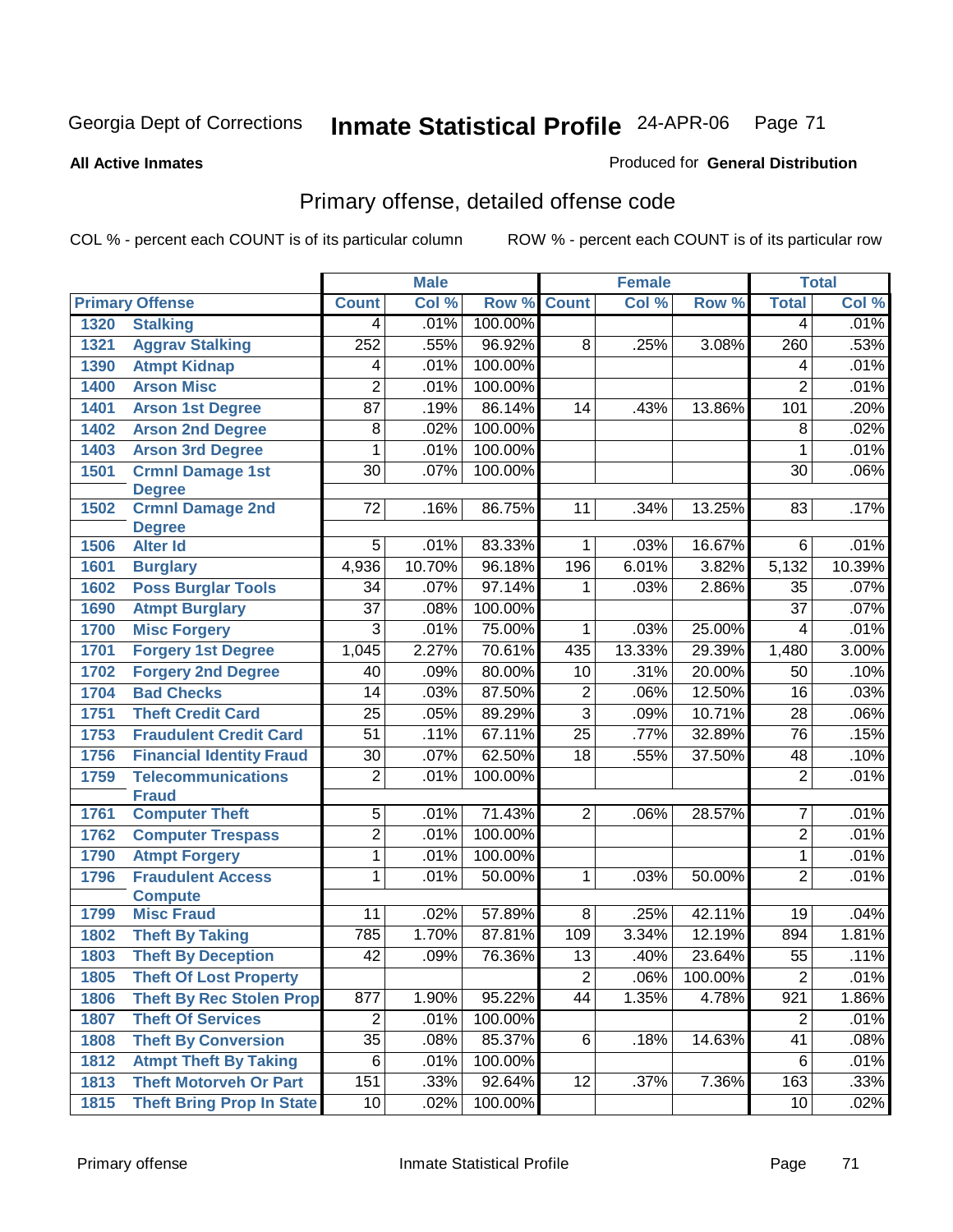**All Active Inmates**

### Produced for **General Distribution**

## Primary offense, detailed offense code

|      |                                            |                  | <b>Male</b> |         |                 | <b>Female</b> |        |                         | <b>Total</b> |
|------|--------------------------------------------|------------------|-------------|---------|-----------------|---------------|--------|-------------------------|--------------|
|      | <b>Primary Offense</b>                     | <b>Count</b>     | Col %       | Row %   | <b>Count</b>    | Col %         | Row %  | <b>Total</b>            | Col %        |
| 1816 | <b>Theft Recv Prop Out</b>                 | $\overline{3}$   | .01%        | 100.00% |                 |               |        | $\overline{3}$          | .01%         |
|      | <b>State</b>                               |                  |             |         |                 |               |        |                         |              |
| 1821 | <b>Theft By Shoplifting</b>                | 395              | .86%        | 72.48%  | 150             | 4.60%         | 27.52% | 545                     | 1.10%        |
| 1880 | <b>Entering Vehicle</b>                    | 153              | .33%        | 96.84%  | $\overline{5}$  | .15%          | 3.16%  | 158                     | .32%         |
| 1901 | <b>Robbery</b>                             | 1,869            | 4.05%       | 93.83%  | 123             | 3.77%         | 6.17%  | 1,992                   | 4.03%        |
| 1902 | <b>Armed Robbery</b>                       | 4,597            | 9.97%       | 97.54%  | 116             | 3.56%         | 2.46%  | 4,713                   | 9.54%        |
| 1903 | <b>Robbery By Force</b>                    | 160              | .35%        | 93.02%  | $\overline{12}$ | .37%          | 6.98%  | 172                     | .35%         |
| 1904 | <b>Robbery By Intimidation</b>             | 224              | .49%        | 92.56%  | $\overline{18}$ | .55%          | 7.44%  | $\overline{242}$        | .49%         |
| 1905 | <b>Robbery By Sudden</b><br><b>Snatch</b>  | 116              | .25%        | 91.34%  | $\overline{11}$ | .34%          | 8.66%  | 127                     | .26%         |
| 1911 | <b>Hijacking Motor Vehicle</b>             | $\overline{33}$  | .07%        | 94.29%  | $\overline{2}$  | .06%          | 5.71%  | 35                      | .07%         |
| 1991 | <b>Atmpt Robbery</b>                       | $\overline{33}$  | .07%        | 94.29%  | $\overline{2}$  | .06%          | 5.71%  | $\overline{35}$         | .07%         |
| 1992 | <b>Atmpt Armed Robbery</b>                 | 68               | .15%        | 93.15%  | $\overline{5}$  | .15%          | 6.85%  | 73                      | .15%         |
| 2000 | <b>Misc Sexual Offense</b>                 | $\overline{51}$  | .11%        | 100.00% |                 |               |        | $\overline{51}$         | .10%         |
| 2001 | <b>Rape</b>                                | 1,790            | 3.88%       | 99.72%  | $\overline{5}$  | .15%          | .28%   | 1,795                   | 3.63%        |
| 2002 | <b>Sodomy</b>                              | $\overline{21}$  | .05%        | 95.45%  | $\mathbf{1}$    | .03%          | 4.55%  | $\overline{22}$         | .04%         |
| 2003 | <b>Aggrav Sodomy</b>                       | $\overline{240}$ | .52%        | 99.17%  | $\overline{2}$  | .06%          | .83%   | $\overline{242}$        | .49%         |
| 2006 | <b>Incest</b>                              | 154              | .33%        | 97.47%  | $\overline{4}$  | .12%          | 2.53%  | 158                     | .32%         |
| 2007 | <b>Bigamy</b>                              | 1                | .01%        | 100.00% |                 |               |        | 1                       | .01%         |
| 2009 | <b>Aggrav Sexual Battery</b>               | 124              | .27%        | 98.41%  | $\overline{2}$  | .06%          | 1.59%  | $\overline{126}$        | .26%         |
| 2016 | <b>Pimping A Minor Under</b>               | $\overline{5}$   | .01%        | 100.00% |                 |               |        | $\overline{5}$          | .01%         |
|      | 18                                         |                  |             |         |                 |               |        |                         |              |
| 2018 | <b>Statutory Rape</b>                      | $\overline{732}$ | 1.59%       | 98.65%  | 10              | .31%          | 1.35%  | 742                     | 1.50%        |
| 2019 | <b>Child Molestation</b>                   | 2,270            | 4.92%       | 98.23%  | 41              | 1.26%         | 1.77%  | 2,311                   | 4.68%        |
| 2020 | <b>Enticing Child-Indec</b><br><b>Purp</b> | 88               | .19%        | 96.70%  | $\overline{3}$  | .09%          | 3.30%  | 91                      | .18%         |
| 2021 | <b>Aggrav Child</b><br><b>Molestation</b>  | 1,262            | 2.74%       | 98.44%  | 20              | .61%          | 1.56%  | 1,282                   | 2.60%        |
| 2025 | <b>Solicit Sodomy From</b><br><b>Minor</b> | $\overline{2}$   | .01%        | 100.00% |                 |               |        | $\overline{2}$          | .01%         |
| 2026 | <b>Sex Offender Fail Registr</b>           | 59               | .13%        | 100.00% |                 |               |        | 59                      | .12%         |
| 2090 | <b>Entice Child, Attempted</b>             | 1                | .01%        | 100.00% |                 |               |        | 1                       | .01%         |
| 2091 | <b>Atmpt Rape</b>                          | $\overline{22}$  | .05%        | 100.00% |                 |               |        | $\overline{22}$         | .04%         |
| 2093 | <b>Atmpt Aggrav Sodomy</b>                 | $\overline{4}$   | .01%        | 100.00% |                 |               |        | $\overline{\mathbf{4}}$ | .01%         |
| 2094 | <b>Atmpt Child Molestation</b>             | $\overline{8}$   | .02%        | 100.00% |                 |               |        | 8                       | .02%         |
| 2095 | <b>Agg Aslt W Atmpt To</b>                 | $\overline{57}$  | .12%        | 100.00% |                 |               |        | $\overline{57}$         | .12%         |
|      | <b>Rape</b>                                |                  |             |         |                 |               |        |                         |              |
| 2097 | <b>Statutory Rape, Atmpt</b>               | $\overline{2}$   | .01%        | 100.00% |                 |               |        | 2                       | .01%         |
| 2099 | <b>Agg Sex Battery Atmpt</b>               | $\overline{2}$   | .01%        | 100.00% |                 |               |        | $\overline{2}$          | .01%         |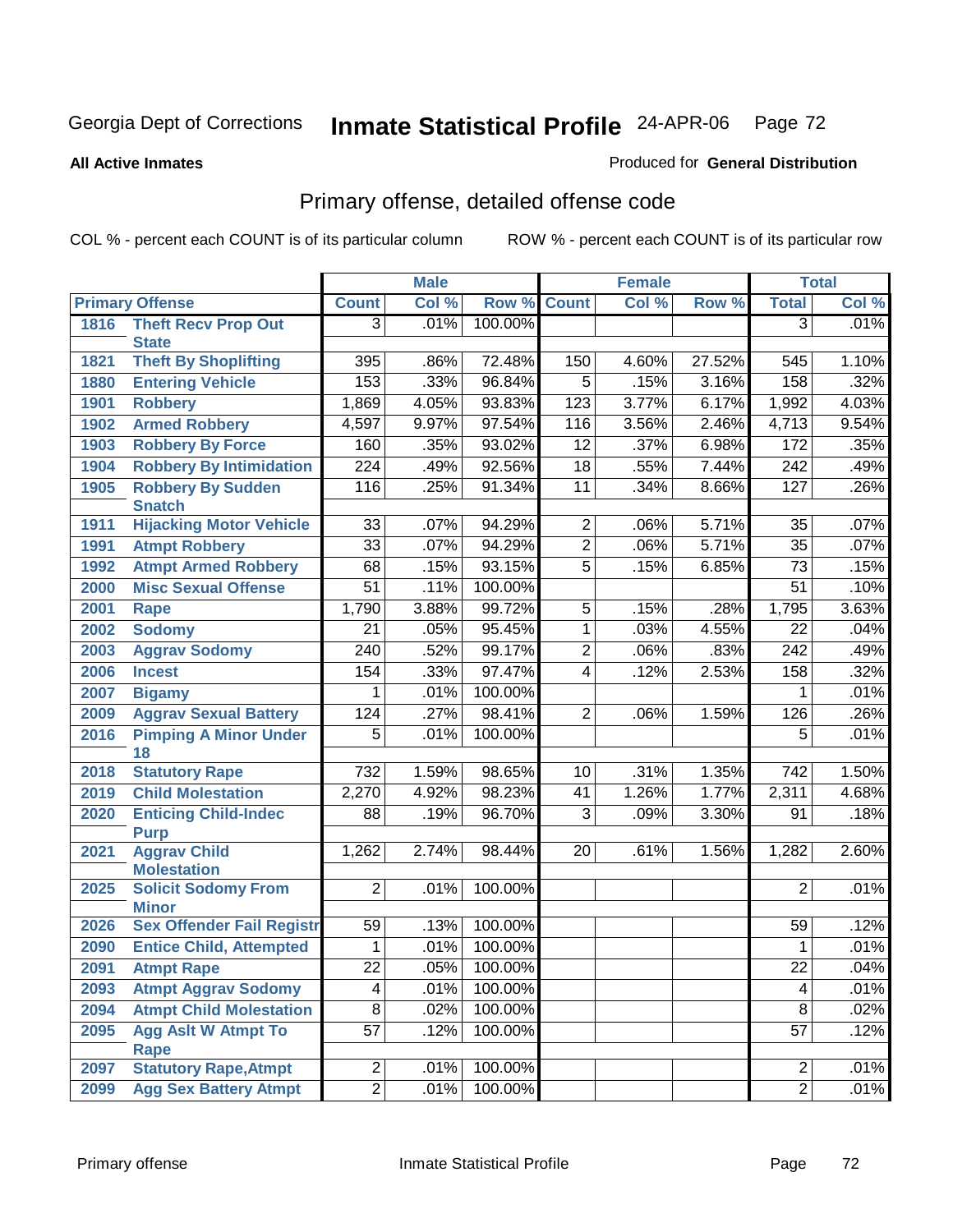**All Active Inmates**

#### Produced for **General Distribution**

# Primary offense, detailed offense code

|      |                                                              | <b>Male</b>                       |              |                   | <b>Female</b>   |       | <b>Total</b> |                         |       |
|------|--------------------------------------------------------------|-----------------------------------|--------------|-------------------|-----------------|-------|--------------|-------------------------|-------|
|      | <b>Primary Offense</b>                                       | <b>Count</b>                      | Col %        | Row %             | <b>Count</b>    | CoI%  | Row %        | <b>Total</b>            | Col % |
| 2100 | <b>Misc Obscenity</b>                                        | $\overline{3}$                    | .01%         | 100.00%           |                 |       |              | $\overline{3}$          | .01%  |
| 2200 | <b>Misc Public Order</b>                                     | 1                                 | .01%         | 100.00%           |                 |       |              | $\mathbf{1}$            | .01%  |
| 2205 | <b>False Swearng Writtn</b>                                  | 4                                 | .01%         | 80.00%            | 1               | .03%  | 20.00%       | $\overline{5}$          | .01%  |
|      | <b>Stmt</b>                                                  |                                   |              |                   |                 |       |              |                         |       |
| 2300 | <b>Abuse Of Govt Office</b>                                  | $\overline{2}$                    | .01%         | 50.00%            | $\overline{2}$  | .06%  | 50.00%       | 4                       | .01%  |
| 2301 | <b>Bribery Govt Officer</b>                                  | 3                                 | .01%         | 75.00%            | 1               | .03%  | 25.00%       | $\overline{\mathbf{4}}$ | .01%  |
| 2304 | <b>Influence Legislative Act</b>                             | 1                                 | .01%         | 100.00%           |                 |       |              | $\mathbf{1}$            | .01%  |
| 2314 | <b>Obstr Of Law Enf Officer</b>                              | 653                               | 1.42%        | 93.15%            | 48              | 1.47% | 6.85%        | 701                     | 1.42% |
| 2315 | <b>Tampering With</b>                                        | $\overline{3}$                    | .01%         | 100.00%           |                 |       |              | $\overline{3}$          | .01%  |
|      | <b>Evidence</b>                                              |                                   |              |                   |                 |       |              |                         |       |
| 2316 | <b>Fleeing / Eluding Police</b>                              | 60                                | .13%         | 100.00%           |                 |       |              | 60                      | .12%  |
| 2400 | <b>Misc Judicial Proceeding</b>                              | $\overline{3}$                    | .01%         | 100.00%           |                 |       |              | $\overline{3}$          | .01%  |
| 2401 | <b>Perjury</b>                                               | 1                                 | .01%         | 33.33%            | $\overline{2}$  | .06%  | 66.67%       | $\overline{3}$          | .01%  |
| 2402 | <b>False Swearing</b>                                        | 1                                 | .01%         | 100.00%           |                 |       |              | $\mathbf 1$             | .01%  |
| 2404 | <b>Impersonation</b>                                         | 1                                 | .01%         | 100.00%           |                 |       |              | $\mathbf{1}$            | .01%  |
| 2405 | <b>Impersonating Officer</b>                                 | 1                                 | .01%         | 100.00%           |                 |       |              | $\mathbf{1}$            | .01%  |
| 2407 | <b>Embracery</b>                                             | $\overline{2}$                    | .01%         | 100.00%           |                 |       |              | $\overline{2}$          | .01%  |
| 2408 | <b>False Statements Govt</b>                                 | $\overline{21}$                   | .05%         | 84.00%            | 4               | .12%  | 16.00%       | $\overline{25}$         | .05%  |
| 2411 | <b>Impersntng In Legal</b>                                   | 1                                 | .01%         | 100.00%           |                 |       |              | $\mathbf{1}$            | .01%  |
| 2501 | <b>Procd</b><br><b>Escape</b>                                | 108                               | .23%         | 90.76%            | 11              | .34%  | 9.24%        | 119                     | .24%  |
| 2503 | <b>Hindering Appreh Or</b>                                   | $\overline{5}$                    | .01%         | 83.33%            | 1               | .03%  | 16.67%       | $\overline{6}$          | .01%  |
|      | Pun                                                          |                                   |              |                   |                 |       |              |                         |       |
| 2507 | <b>Mutiny In Penal Inst</b>                                  | $\overline{3}$                    | .01%         | 75.00%            | 1               | .03%  | 25.00%       | 4                       | .01%  |
| 2511 | <b>Bail Jumping</b>                                          | $\overline{8}$                    | .02%         | 88.89%            | 1               | .03%  | 11.11%       | $\overline{9}$          | .02%  |
| 2590 | <b>Atmpt Escape</b>                                          | 1                                 | .01%         | 100.00%           |                 |       |              | $\mathbf 1$             | .01%  |
| 2609 | <b>False Public Alarm</b>                                    | $\overline{2}$                    | .01%         | 100.00%           |                 |       |              | $\overline{2}$          | .01%  |
| 2613 | <b>Crmnl Interfere Govt</b>                                  | $\overline{33}$                   | .07%         | 100.00%           |                 |       |              | $\overline{33}$         | .07%  |
|      | <b>Prop</b>                                                  |                                   |              |                   |                 |       |              |                         |       |
| 2730 | <b>Lottery Violation</b>                                     | $\overline{2}$                    | .01%         | 100.00%           |                 |       |              | $\mathbf 2$             | .01%  |
| 2761 | Removal Baggage, Cargo                                       | 4                                 | .01%         | 100.00%           |                 |       |              | 4                       | .01%  |
|      | <b>Etc</b>                                                   |                                   |              |                   |                 |       |              |                         |       |
| 2801 | <b>Cruelty To Children</b>                                   | $\overline{243}$                  | .53%         | 76.42%            | $\overline{75}$ | 2.30% | 23.58%       | $\overline{318}$        | .64%  |
| 2803 | <b>Manufact Meth Near</b>                                    | $\overline{2}$                    | .01%         | 66.67%            |                 | .03%  | 33.33%       | $\overline{3}$          | .01%  |
|      | <b>Child</b><br><b>Cruelty To Elder Person</b>               |                                   |              |                   |                 |       |              | $\overline{3}$          | .01%  |
| 2811 |                                                              | $\overline{3}$<br>$\overline{32}$ | .01%<br>.07% | 100.00%<br>96.97% |                 |       | 3.03%        | $\overline{33}$         |       |
| 2843 | <b>Sex Exploitation Child</b><br><b>Abandonment Of Child</b> |                                   |              |                   | 1               | .03%  |              |                         | .07%  |
| 2852 |                                                              | 1                                 | .01%         | 50.00%            | $\mathbf 1$     | .03%  | 50.00%       | $\overline{2}$          | .01%  |
| 2900 | <b>Misc Weapon/Explosive</b><br><b>Off</b>                   | $\overline{3}$                    | .01%         | 100.00%           |                 |       |              | $\overline{3}$          | .01%  |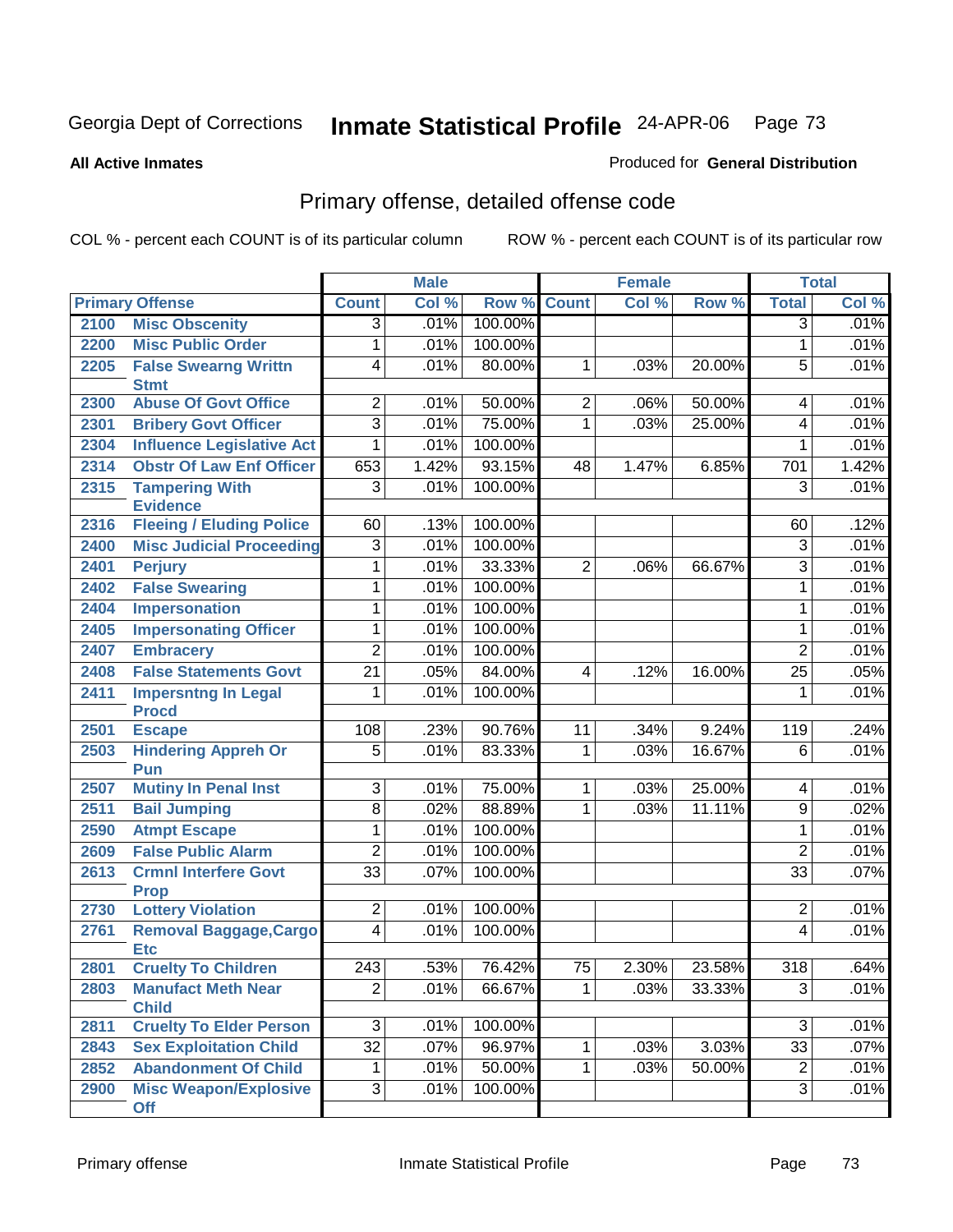Produced for **General Distribution**

#### **All Active Inmates**

# Primary offense, detailed offense code

|      |                                            | <b>Male</b>      |       | <b>Female</b> |                 |       | <b>Total</b> |                  |       |
|------|--------------------------------------------|------------------|-------|---------------|-----------------|-------|--------------|------------------|-------|
|      | <b>Primary Offense</b>                     | <b>Count</b>     | Col % | Row %         | <b>Count</b>    | Col % | Row %        | <b>Total</b>     | Col % |
| 2901 | <b>Carry Concealed</b>                     | 7                | .02%  | 100.00%       |                 |       |              | 7                | .01%  |
|      | Weapon                                     |                  |       |               |                 |       |              |                  |       |
| 2910 | <b>Poss Of Firearm Dur</b>                 | 238              | .52%  | 96.75%        | $\overline{8}$  | .25%  | 3.25%        | $\overline{246}$ | .50%  |
|      | <b>Crime</b>                               |                  |       |               |                 |       |              |                  |       |
| 2911 | <b>Poss Knife During Crime</b>             | $\overline{2}$   | .01%  | 100.00%       |                 |       |              | $\overline{2}$   | .01%  |
| 2912 | <b>Poss Of Certain</b>                     | $\overline{32}$  | .07%  | 100.00%       |                 |       |              | $\overline{32}$  | .06%  |
|      | <b>Weapons</b>                             |                  |       |               |                 |       |              |                  |       |
| 2913 | <b>Poss Firearm 1st</b><br><b>Offender</b> | $\overline{28}$  | .06%  | 90.32%        | $\overline{3}$  | .09%  | 9.68%        | 31               | .06%  |
| 2914 | <b>Poss Firearm Convct</b>                 | 770              | 1.67% | 96.73%        | 26              | .80%  | 3.27%        | 796              | 1.61% |
|      | <b>Felon</b>                               |                  |       |               |                 |       |              |                  |       |
| 2915 | <b>Carry Weapon At School</b>              | $\overline{9}$   | .02%  | 90.00%        | $\mathbf{1}$    | .03%  | 10.00%       | 10               | .02%  |
| 2963 | <b>Guard Line With Weapon</b>              | 1                | .01%  | 100.00%       |                 |       |              | 1                | .01%  |
| 2965 | <b>Poss Weapon By</b>                      | $\overline{6}$   | .01%  | 100.00%       |                 |       |              | $\overline{6}$   | .01%  |
|      | <b>Prisoner</b>                            |                  |       |               |                 |       |              |                  |       |
| 2967 | <b>Destroy/Injur Police Dog</b>            | 1                | .01%  | 100.00%       |                 |       |              | 1                | .01%  |
| 2971 | <b>Cruelty To Animals</b>                  | $\overline{5}$   | .01%  | 100.00%       |                 |       |              | $\overline{5}$   | .01%  |
| 2972 | <b>Aggrav Cruelty To</b>                   | $\overline{3}$   | .01%  | 75.00%        | $\mathbf{1}$    | .03%  | 25.00%       | 4                | .01%  |
|      | <b>Animals</b>                             |                  |       |               |                 |       |              |                  |       |
| 3001 | <b>Eavesdrop &amp;</b>                     | 1                | .01%  | 100.00%       |                 |       |              | $\mathbf 1$      | .01%  |
|      | <b>Surveillance</b>                        |                  |       |               |                 |       |              |                  |       |
| 3002 | <b>Peeping Tom</b>                         | 30               | .07%  | 100.00%       |                 |       |              | 30               | .06%  |
| 3404 | <b>Racketeering</b>                        | 65               | .14%  | 75.58%        | 21              | .64%  | 24.42%       | 86               | .17%  |
| 4001 | <b>S/D Narcotics Opiates</b>               | 51               | .11%  | 89.47%        | $6\phantom{a}$  | .18%  | 10.53%       | 57               | .12%  |
| 4002 | <b>S/D Dep Stim Cntrf</b>                  | 40               | .09%  | 81.63%        | 9               | .28%  | 18.37%       | 49               | .10%  |
|      | <b>Drugs</b>                               |                  |       |               |                 |       |              |                  |       |
| 4003 | <b>S/D Of Lsd</b>                          | $\overline{2}$   | .01%  | 100.00%       |                 |       |              | $\overline{2}$   | .01%  |
| 4004 | <b>S/D Of Marijuana</b>                    | 266              | .58%  | 96.03%        | 11              | .34%  | 3.97%        | 277              | .56%  |
| 4006 | <b>Poss Narcotics Opiates</b>              | 91               | .20%  | 85.85%        | $\overline{15}$ | .46%  | 14.15%       | 106              | .21%  |
| 4007 | <b>Poss Dep Stim Cntrf</b>                 | 57               | .12%  | 77.03%        | 17              | .52%  | 22.97%       | 74               | .15%  |
|      | <b>Drugs</b>                               |                  |       |               |                 |       |              |                  |       |
| 4008 | <b>Poss Of Lsd</b>                         | 7                | .02%  | 100.00%       |                 |       |              | 7                | .01%  |
| 4009 | <b>Poss Of Marijuana</b>                   | 279              | .60%  | 96.54%        | 10              | .31%  | 3.46%        | 289              | .59%  |
| 4011 | <b>Illegal Attm To Obt</b>                 | $\overline{9}$   | .02%  | 60.00%        | $\overline{6}$  | .18%  | 40.00%       | $\overline{15}$  | .03%  |
|      | <b>Drugs</b>                               |                  |       |               |                 |       |              |                  |       |
| 4012 | <b>Viol Ga Cntrl Sbst Act</b>              | 24               | .05%  | 82.76%        | 5               | .15%  | 17.24%       | 29               | .06%  |
| 4013 | <b>Viol Dngrous Drgs Act</b>               | $\boldsymbol{2}$ | .01%  | 100.00%       |                 |       |              | $\sqrt{2}$       | .01%  |
| 4014 | <b>Uniwfl Mfg/Del/Dist N-C</b>             | 22               | .05%  | 91.67%        | $\overline{2}$  | .06%  | 8.33%        | 24               | .05%  |
|      | $\mathbf{s}$                               |                  |       |               |                 |       |              |                  |       |
| 4016 | <b>Poss Drug Related Matri</b>             | 5                | .01%  | 83.33%        | 1               | .03%  | 16.67%       | 6                | .01%  |
| 4017 | <b>S/D Cont Sub Public</b>                 | 95               | .21%  | 93.14%        | 7               | .21%  | 6.86%        | 102              | .21%  |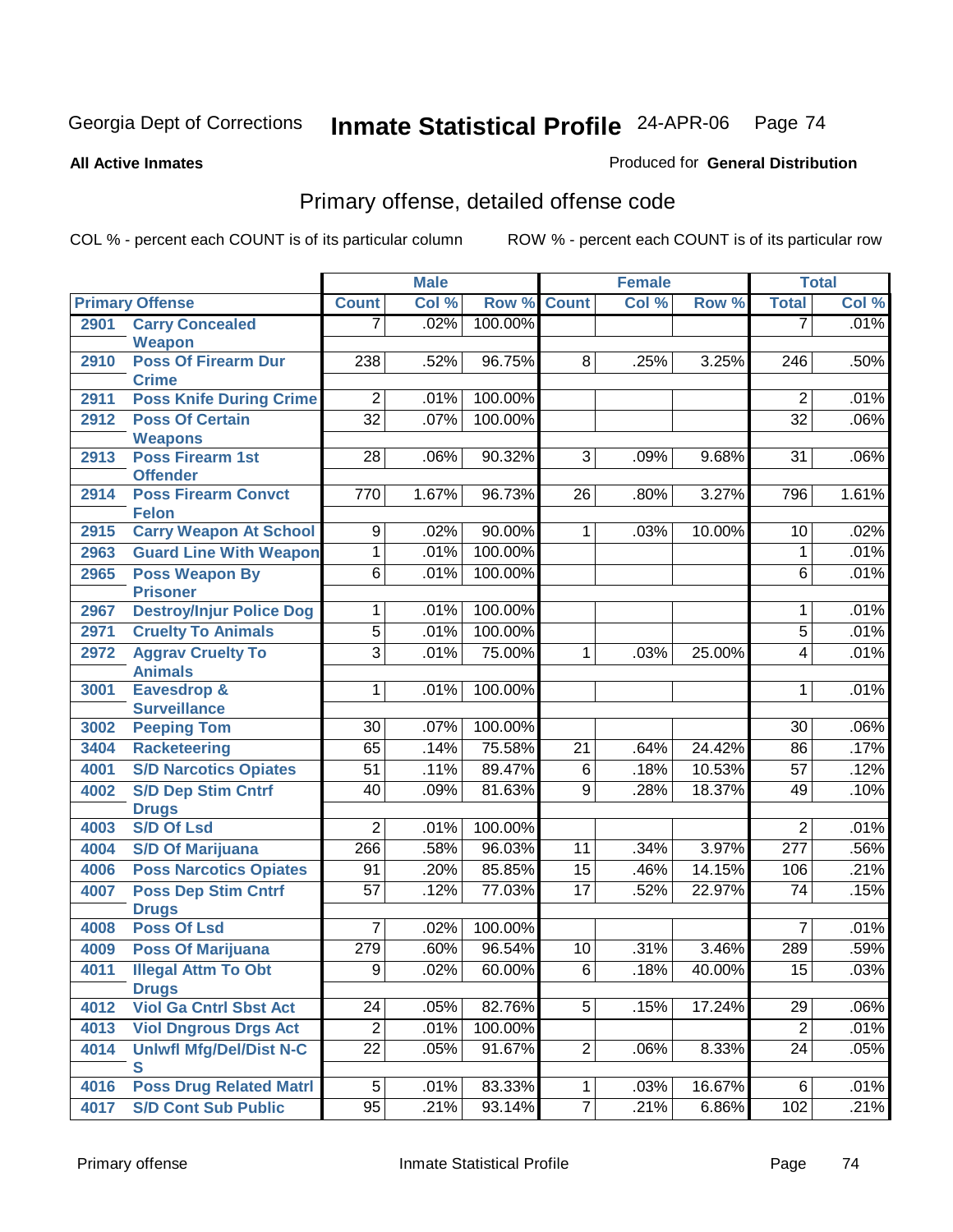#### **All Active Inmates**

### Produced for **General Distribution**

# Primary offense, detailed offense code

|      |                                            |                 | <b>Male</b> |         |                 | <b>Female</b> |         |                  | <b>Total</b> |
|------|--------------------------------------------|-----------------|-------------|---------|-----------------|---------------|---------|------------------|--------------|
|      | <b>Primary Offense</b>                     | <b>Count</b>    | Col %       | Row %   | <b>Count</b>    | Col %         | Row %   | <b>Total</b>     | Col %        |
| 4018 | <b>S/D Cont Sub School</b>                 | 56              | .12%        | 96.55%  | $\overline{2}$  | .06%          | 3.45%   | $\overline{58}$  | .12%         |
| 4021 | <b>S/D Cocaine</b>                         | 1,467           | 3.18%       | 94.22%  | $\overline{90}$ | 2.76%         | 5.78%   | 1,557            | 3.15%        |
| 4022 | <b>Poss Of Cocaine</b>                     | 2,093           | 4.54%       | 88.76%  | 265             | 8.12%         | 11.24%  | 2,358            | 4.77%        |
| 4030 | <b>Poss Ephedrine</b>                      | 14              | .03%        | 100.00% |                 |               |         | 14               | .03%         |
| 4031 | <b>Poss Methamphetamine</b>                | 859             | 1.86%       | 84.05%  | 163             | 5.00%         | 15.95%  | 1,022            | 2.07%        |
| 4032 | <b>Sale Methamphetamine</b>                | 161             | .35%        | 86.56%  | $\overline{25}$ | .77%          | 13.44%  | 186              | .38%         |
| 4090 | <b>Atmpt Viol Substance</b><br><b>Act</b>  | 25              | .05%        | 92.59%  | $\overline{2}$  | .06%          | 7.41%   | 27               | .05%         |
| 4100 | <b>Misc Drugs Trafficking</b>              | 133             | .29%        | 95.00%  | $\overline{7}$  | .21%          | 5.00%   | 140              | .28%         |
| 4101 | <b>Traf Cocaine Less 200</b><br>Gm         | 454             | .98%        | 95.78%  | $\overline{20}$ | .61%          | 4.22%   | 474              | .96%         |
| 4102 | <b>Traf Cocaine 201-400 Gm</b>             | $\overline{87}$ | .19%        | 90.63%  | 9               | .28%          | 9.38%   | 96               | .19%         |
| 4103 | <b>Traf Cocaine 401+ Gm</b>                | 132             | .29%        | 93.62%  | $\overline{9}$  | .28%          | 6.38%   | $\overline{141}$ | .29%         |
| 4111 | <b>Traf Narcotic Less 14 Gm</b>            | 7               | .02%        | 100.00% |                 |               |         | 7                | .01%         |
| 4112 | <b>Traf Narcotic 15-28 Gm</b>              | $\overline{2}$  | .01%        | 100.00% |                 |               |         | $\overline{2}$   | .01%         |
| 4113 | <b>Traf Narcotic 29+ Gm</b>                | $\overline{2}$  | .01%        | 100.00% |                 |               |         | $\overline{2}$   | .01%         |
| 4121 | Traf Marijna 10-2000 Lb                    | $\overline{28}$ | .06%        | 90.32%  | $\overline{3}$  | .09%          | 9.68%   | $\overline{31}$  | .06%         |
| 4122 | Traf Marijna 2001-10k Lb                   | $\overline{2}$  | .01%        | 100.00% |                 |               |         | $\overline{2}$   | .01%         |
| 4126 | <b>Traf Amphtmine 28-199</b>               | $\overline{7}$  | .02%        | 100.00% |                 |               |         | 7                | .01%         |
|      | Gm                                         |                 |             |         |                 |               |         |                  |              |
| 4127 | <b>Traf Amphtmine 200-399</b>              |                 |             |         | 1               | .03%          | 100.00% | 1                | .01%         |
| 4128 | Gm<br>Traf Amphtmine 400+                  | $\overline{3}$  | .01%        | 100.00% |                 |               |         | 3                | .01%         |
|      | Gm                                         |                 |             |         |                 |               |         |                  |              |
| 4130 | <b>Cnspire Traffic Cntrl Sub</b>           | $\overline{5}$  | .01%        | 100.00% |                 |               |         | 5                | .01%         |
| 4131 | <b>Transactions Drug</b>                   | $\overline{1}$  | .01%        | 100.00% |                 |               |         | 1                | .01%         |
|      | <b>Objects</b>                             |                 |             |         |                 |               |         |                  |              |
| 4132 | <b>Transactions Cntrft</b><br><b>Drugs</b> | $\mathbf{1}$    | .01%        | 100.00% |                 |               |         | 1                | .01%         |
| 4133 | <b>Use Comm Facity Vio C</b><br><b>Sub</b> | 3 <sup>1</sup>  | .01%        | 60.00%  | 2 <sup>1</sup>  | .06%          | 40.00%  | 5                | .01%         |
| 4134 | <b>Att/Consprcy Commt</b><br>C/S/Of        | 19              | .04%        | 67.86%  | 9 <sup>1</sup>  | .28%          | 32.14%  | 28               | .06%         |
| 4140 | <b>Traf Methamph 28-199</b><br>Gm          | 191             | .41%        | 90.95%  | 19              | .58%          | 9.05%   | 210              | .43%         |
| 4141 | Traf Methamph 200-399<br>Gm                | 31              | .07%        | 88.57%  | 4               | .12%          | 11.43%  | 35               | .07%         |
| 4142 | Traf Methamph 400+ Gm                      | 51              | .11%        | 96.23%  | 2               | .06%          | 3.77%   | 53               | .11%         |
| 4143 | <b>Manf Methamph 28-199</b>                | $\overline{34}$ | .07%        | 82.93%  | $\overline{7}$  | .21%          | 17.07%  | 41               | .08%         |
| 5001 | Gm<br><b>Viol Motor Vehicle Laws</b>       | 45              | .10%        | 93.75%  | 3               | .09%          | 6.25%   | 48               | .10%         |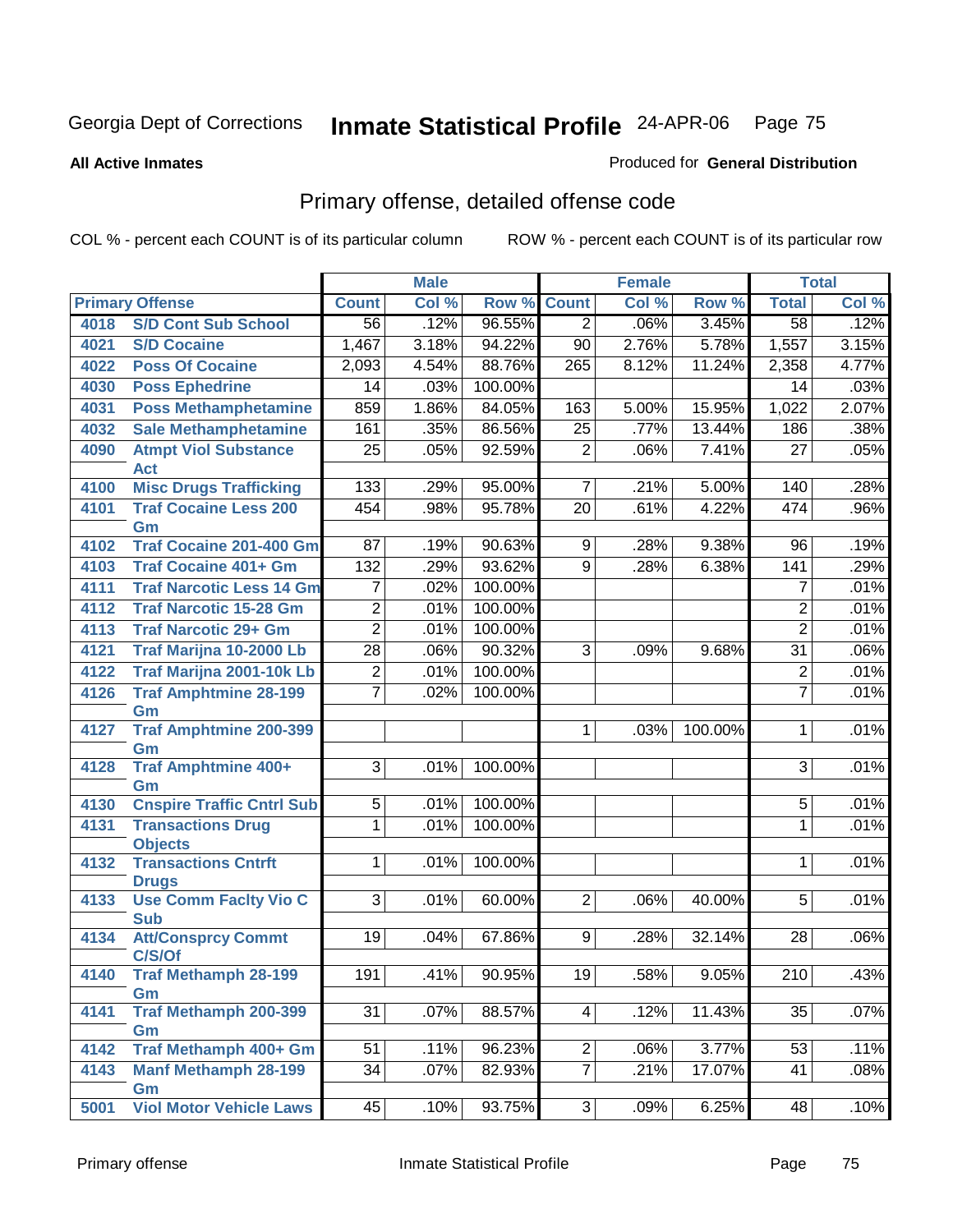**All Active Inmates**

#### Produced for **General Distribution**

# Primary offense, detailed offense code

|      |                                  |                | <b>Male</b> |         |             | <b>Female</b> |       |              | <b>Total</b> |
|------|----------------------------------|----------------|-------------|---------|-------------|---------------|-------|--------------|--------------|
|      | <b>Primary Offense</b>           | <b>Count</b>   | Col %       |         | Row % Count | Col %         | Row % | <b>Total</b> | Col %        |
| 5003 | <b>Chop Shop Violation</b>       | 3              | .01%        | 100.00% |             |               |       | 3            | $.01\%$      |
| 5004 | <b>Drvng Habtl Violator</b>      | 141            | .31%        | 97.92%  | 3           | $.09\%$       | 2.08% | 144          | .29%         |
| 5005 | <b>Habit Traf Viol/Impaired</b>  |                | $.02\%$     | 100.00% |             |               |       |              | .01%         |
| 6000 | <b>Misc Mrals/Pblic H/Safty</b>  | 17             | .04%        | 94.44%  |             | .03%          | 5.56% | 18           | .04%         |
| 6200 | <b>Misc Correctionl Inst Off</b> | 17             | .04%        | 100.00% |             |               |       | 17           | .03%         |
| 9901 | <b>Conspiracy</b>                | 53             | .11%        | 92.98%  | 4           | .12%          | 7.02% | 57           | .12%         |
| 9905 | <b>Crmnl Atmpt</b>               | 24             | .05%        | 100.00% |             |               |       | 24           | .05%         |
| 9906 | <b>Aircraft Hijacking</b>        |                | .01%        | 100.00% |             |               |       |              | .01%         |
| 9907 | <b>Unauth Dist Recrd</b>         | $\overline{2}$ | .01%        | 100.00% |             |               |       | 2            | .01%         |
|      | <b>Devices</b>                   |                |             |         |             |               |       |              |              |
| 9910 | <b>Crmnl Solicitation</b>        | 4              | .01%        | 100.00% |             |               |       | 4            | .01%         |
| 9911 | <b>Party To A Crime</b>          | 6              | .01%        | 100.00% |             |               |       | 6            | .01%         |
|      | <b>Total Rported</b>             | 46,129         | 100%        | 93.39%  | 3,263       | 100%          | 6.61% | 49,392       | 100%         |

| orreo | 968    | רח<br>v, | ,065       |
|-------|--------|----------|------------|
|       | 47,097 | 3,360    | AET<br>ישר |

| Mode (most frequent) | 1601 Burglary | 1701 Forgery 1st Degree | 1601 Burglary |
|----------------------|---------------|-------------------------|---------------|
|                      |               |                         |               |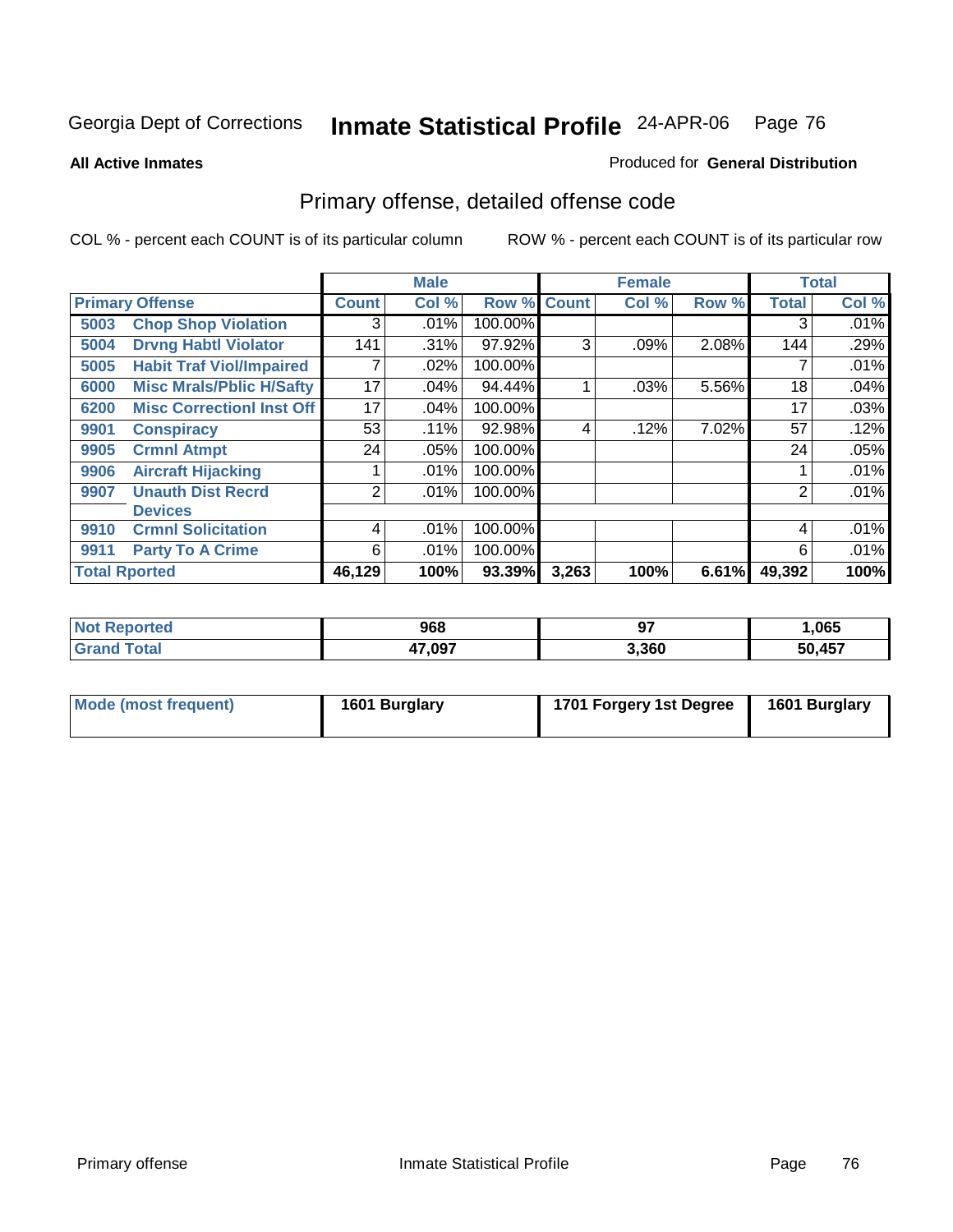#### **All Active Inmates**

#### Produced for **General Distribution**

# County of conviction of primary offense

|                 |                             |                  | <b>Male</b> |         | <b>Female</b>    |       |        | <b>Total</b>     |       |
|-----------------|-----------------------------|------------------|-------------|---------|------------------|-------|--------|------------------|-------|
|                 | <b>County of Conviction</b> | <b>Count</b>     | Col %       | Row %   | <b>Count</b>     | Col % | Row %  | <b>Total</b>     | Col % |
| 1               | <b>Appling</b>              | 84               | .18%        | 96.55%  | $\overline{3}$   | .09%  | 3.45%  | $\overline{87}$  | .18%  |
| $\overline{2}$  | <b>Atkinson</b>             | 41               | .09%        | 93.18%  | $\overline{3}$   | .09%  | 6.82%  | 44               | .09%  |
| 3               | <b>Bacon</b>                | $\overline{52}$  | .11%        | 96.30%  | $\overline{2}$   | .06%  | 3.70%  | $\overline{54}$  | .11%  |
| 4               | <b>Baker</b>                | $\overline{13}$  | .03%        | 92.86%  | 1                | .03%  | 7.14%  | 14               | .03%  |
| 5               | <b>Baldwin</b>              | $\overline{343}$ | .74%        | 93.72%  | $\overline{23}$  | .70%  | 6.28%  | 366              | .74%  |
| 6               | <b>Banks</b>                | 68               | .15%        | 91.89%  | $\,6$            | .18%  | 8.11%  | $\overline{74}$  | .15%  |
| 7               | <b>Barrow</b>               | $\overline{222}$ | .48%        | 94.87%  | $\overline{12}$  | .37%  | 5.13%  | 234              | .47%  |
| 8               | <b>Bartow</b>               | 507              | 1.10%       | 89.10%  | 62               | 1.90% | 10.90% | 569              | 1.15% |
| 9               | <b>Ben Hill</b>             | $\overline{211}$ | .46%        | 92.14%  | $\overline{18}$  | .55%  | 7.86%  | $\overline{229}$ | .46%  |
| 10              | <b>Berrien</b>              | 76               | .16%        | 87.36%  | 11               | .34%  | 12.64% | $\overline{87}$  | .18%  |
| 11              | <b>Bibb</b>                 | $\overline{981}$ | 2.13%       | 94.97%  | $\overline{52}$  | 1.59% | 5.03%  | 1,033            | 2.09% |
| 12              | <b>Bleckley</b>             | 101              | .22%        | 90.99%  | 10               | .31%  | 9.01%  | $\overline{111}$ | .22%  |
| $\overline{13}$ | <b>Brantley</b>             | $\overline{52}$  | .11%        | 94.55%  | $\overline{3}$   | .09%  | 5.45%  | $\overline{55}$  | .11%  |
| 14              | <b>Brooks</b>               | $\overline{71}$  | .15%        | 100.00% |                  |       |        | $\overline{71}$  | .14%  |
| 15              | <b>Bryan</b>                | 101              | .22%        | 92.66%  | $\overline{8}$   | .25%  | 7.34%  | 109              | .22%  |
| 16              | <b>Bulloch</b>              | 432              | .94%        | 93.91%  | 28               | .86%  | 6.09%  | 460              | .93%  |
| 17              | <b>Burke</b>                | 196              | .42%        | 96.08%  | $\overline{8}$   | .25%  | 3.92%  | $\overline{204}$ | .41%  |
| 18              | <b>Butts</b>                | 134              | .29%        | 96.40%  | $\overline{5}$   | .15%  | 3.60%  | 139              | .28%  |
| 19              | <b>Calhoun</b>              | $\overline{33}$  | .07%        | 89.19%  | 4                | .12%  | 10.81% | $\overline{37}$  | .07%  |
| 20              | <b>Camden</b>               | $\overline{127}$ | .28%        | 96.95%  | 4                | .12%  | 3.05%  | $\overline{131}$ | .27%  |
| 21              | <b>Candler</b>              | 68               | .15%        | 97.14%  | $\overline{2}$   | .06%  | 2.86%  | $\overline{70}$  | .14%  |
| 22              | <b>Carroll</b>              | 505              | 1.09%       | 91.49%  | $\overline{47}$  | 1.44% | 8.51%  | 552              | 1.12% |
| 23              | <b>Catoosa</b>              | $\overline{240}$ | .52%        | 91.60%  | $\overline{22}$  | .67%  | 8.40%  | 262              | .53%  |
| 24              | <b>Charlton</b>             | 64               | .14%        | 95.52%  | $\overline{3}$   | .09%  | 4.48%  | 67               | .14%  |
| 25              | <b>Chatham</b>              | 2,278            | 4.94%       | 94.02%  | $\overline{145}$ | 4.44% | 5.98%  | 2,423            | 4.91% |
| 26              | <b>Chattahoochee</b>        | $\overline{27}$  | .06%        | 96.43%  | 1                | .03%  | 3.57%  | $\overline{28}$  | .06%  |
| 27              | Chattooga                   | $\overline{216}$ | .47%        | 88.52%  | $\overline{28}$  | .86%  | 11.48% | $\overline{244}$ | .49%  |
| 28              | <b>Cherokee</b>             | $\overline{537}$ | 1.16%       | 89.95%  | 60               | 1.84% | 10.05% | 597              | 1.21% |
| 29              | <b>Clarke</b>               | 438              | .95%        | 93.39%  | $\overline{31}$  | .95%  | 6.61%  | 469              | .95%  |
| 30              | <b>Clay</b>                 | $\overline{25}$  | .05%        | 96.15%  | 1                | .03%  | 3.85%  | $\overline{26}$  | .05%  |
| $\overline{31}$ | <b>Clayton</b>              | 1,506            | 3.26%       | 92.34%  | $\overline{125}$ | 3.83% | 7.66%  | 1,631            | 3.30% |
| 32              | <b>Clinch</b>               | 48               | .10%        | 92.31%  | 4                | .12%  | 7.69%  | 52               | .11%  |
| 33              | <b>Cobb</b>                 | 2,452            | 5.32%       | 91.87%  | $\overline{217}$ | 6.65% | 8.13%  | 2,669            | 5.40% |
| 34              | <b>Coffee</b>               | 220              | .48%        | 90.53%  | 23               | .70%  | 9.47%  | 243              | .49%  |
| 35              | <b>Colquitt</b>             | 295              | .64%        | 96.72%  | 10               | .31%  | 3.28%  | $\overline{305}$ | .62%  |
| 36              | <b>Columbia</b>             | 270              | .59%        | 92.15%  | 23               | .70%  | 7.85%  | 293              | .59%  |
| 37              | <b>Cook</b>                 | $\overline{137}$ | .30%        | 93.84%  | $\overline{9}$   | .28%  | 6.16%  | 146              | .30%  |
| 38              | <b>Coweta</b>               | 488              | 1.06%       | 95.50%  | 23               | .70%  | 4.50%  | 511              | 1.03% |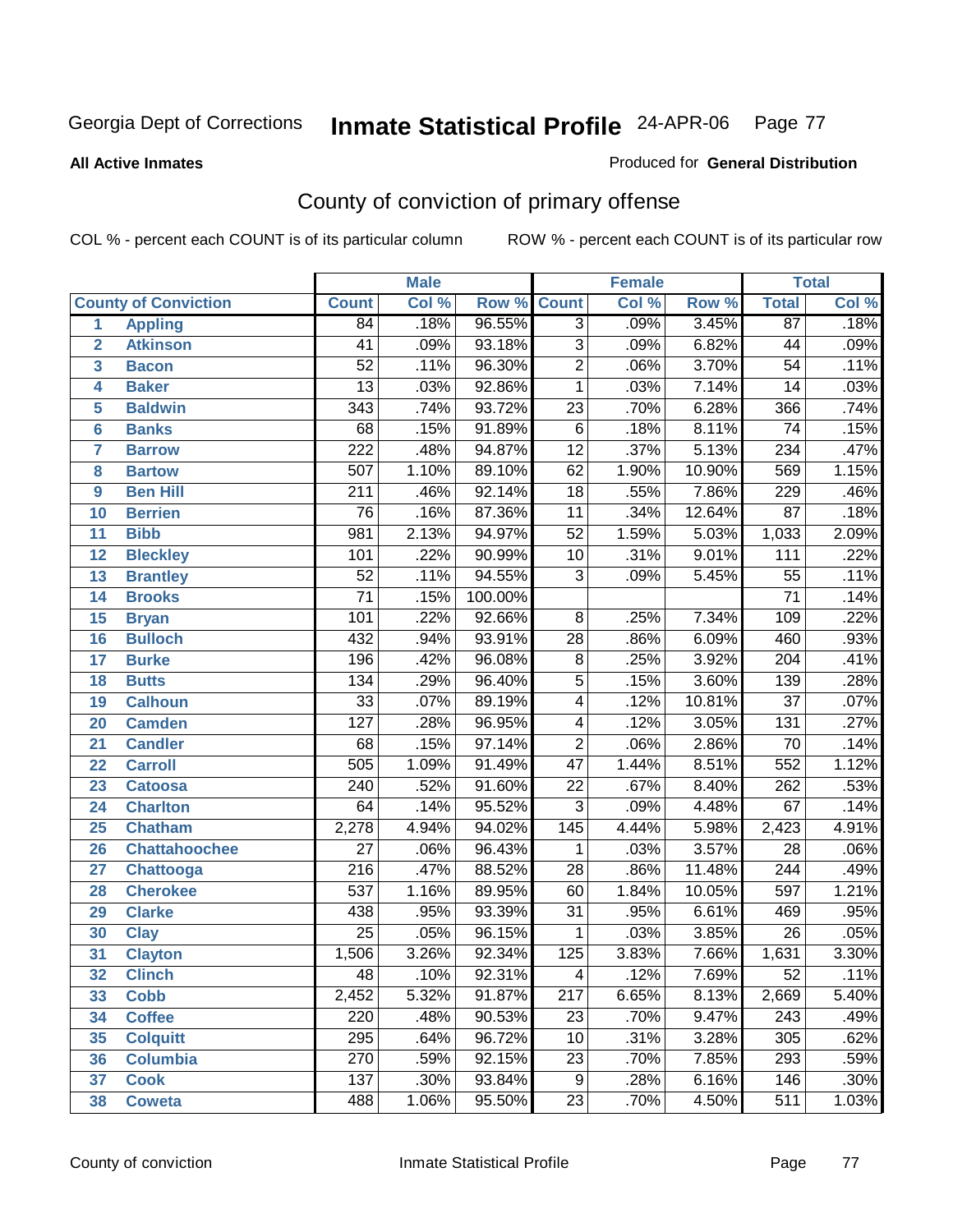Produced for **General Distribution**

#### **All Active Inmates**

# County of conviction of primary offense

|    |                             |                  | <b>Male</b> |         |                         | <b>Female</b> |        |                  | <b>Total</b> |  |
|----|-----------------------------|------------------|-------------|---------|-------------------------|---------------|--------|------------------|--------------|--|
|    | <b>County of Conviction</b> | <b>Count</b>     | Col %       | Row %   | <b>Count</b>            | Col %         | Row %  | <b>Total</b>     | Col %        |  |
| 39 | <b>Crawford</b>             | $\overline{18}$  | .04%        | 85.71%  | $\overline{3}$          | .09%          | 14.29% | $\overline{21}$  | .04%         |  |
| 40 | <b>Crisp</b>                | 265              | .57%        | 92.01%  | $\overline{23}$         | .70%          | 7.99%  | 288              | .58%         |  |
| 41 | <b>Dade</b>                 | 126              | .27%        | 93.33%  | $\overline{9}$          | .28%          | 6.67%  | $\overline{135}$ | .27%         |  |
| 42 | <b>Dawson</b>               | 88               | .19%        | 94.62%  | $\overline{5}$          | .15%          | 5.38%  | 93               | .19%         |  |
| 43 | <b>Decatur</b>              | $\overline{271}$ | .59%        | 93.45%  | $\overline{19}$         | .58%          | 6.55%  | 290              | .59%         |  |
| 44 | <b>Dekalb</b>               | 2,957            | 6.41%       | 95.36%  | 144                     | 4.41%         | 4.64%  | 3,101            | 6.28%        |  |
| 45 | <b>Dodge</b>                | 158              | .34%        | 92.94%  | $\overline{12}$         | .37%          | 7.06%  | 170              | .34%         |  |
| 46 | <b>Dooly</b>                | 103              | .22%        | 94.50%  | $\,6$                   | .18%          | 5.50%  | 109              | .22%         |  |
| 47 | <b>Dougherty</b>            | 956              | 2.07%       | 94.28%  | $\overline{58}$         | 1.78%         | 5.72%  | 1,014            | 2.05%        |  |
| 48 | <b>Douglas</b>              | 991              | 2.15%       | 90.92%  | 99                      | 3.03%         | 9.08%  | 1,090            | 2.21%        |  |
| 49 | <b>Early</b>                | 68               | .15%        | 95.77%  | $\overline{3}$          | .09%          | 4.23%  | $\overline{71}$  | .14%         |  |
| 50 | <b>Echols</b>               | $\overline{12}$  | .03%        | 100.00% |                         |               |        | $\overline{12}$  | .02%         |  |
| 51 | <b>Effingham</b>            | 157              | .34%        | 92.90%  | $\overline{12}$         | .37%          | 7.10%  | 169              | .34%         |  |
| 52 | <b>Elbert</b>               | 148              | .32%        | 90.24%  | $\overline{16}$         | .49%          | 9.76%  | 164              | .33%         |  |
| 53 | <b>Emanuel</b>              | 172              | .37%        | 97.18%  | $\overline{5}$          | .15%          | 2.82%  | 177              | .36%         |  |
| 54 | <b>Evans</b>                | 77               | .17%        | 95.06%  | 4                       | .12%          | 4.94%  | 81               | .16%         |  |
| 55 | <b>Fannin</b>               | 108              | .23%        | 90.76%  | 11                      | .34%          | 9.24%  | 119              | .24%         |  |
| 56 | <b>Fayette</b>              | 258              | .56%        | 91.81%  | $\overline{23}$         | .70%          | 8.19%  | 281              | .57%         |  |
| 57 | <b>Floyd</b>                | $\overline{722}$ | 1.57%       | 89.03%  | 89                      | 2.73%         | 10.97% | 811              | 1.64%        |  |
| 58 | <b>Forsyth</b>              | 214              | .46%        | 90.68%  | 22                      | .67%          | 9.32%  | $\overline{236}$ | .48%         |  |
| 59 | <b>Franklin</b>             | 121              | .26%        | 90.98%  | $\overline{12}$         | .37%          | 9.02%  | 133              | .27%         |  |
| 60 | <b>Fulton</b>               | 4,364            | 9.46%       | 96.04%  | 180                     | 5.52%         | 3.96%  | 4,544            | 9.20%        |  |
| 61 | <b>Gilmer</b>               | 124              | .27%        | 89.86%  | $\overline{14}$         | .43%          | 10.14% | 138              | .28%         |  |
| 62 | <b>Glascock</b>             | 9                | .02%        | 90.00%  | 1                       | .03%          | 10.00% | 10               | .02%         |  |
| 63 | <b>Glynn</b>                | 447              | .97%        | 95.92%  | $\overline{19}$         | .58%          | 4.08%  | 466              | .94%         |  |
| 64 | <b>Gordon</b>               | 259              | .56%        | 89.31%  | $\overline{31}$         | .95%          | 10.69% | 290              | .59%         |  |
| 65 | <b>Grady</b>                | 205              | .44%        | 93.61%  | 14                      | .43%          | 6.39%  | $\overline{219}$ | .44%         |  |
| 66 | <b>Greene</b>               | $\overline{98}$  | .21%        | 95.15%  | $\overline{5}$          | .15%          | 4.85%  | 103              | .21%         |  |
| 67 | <b>Gwinnett</b>             | 1,454            | 3.15%       | 93.81%  | $\overline{96}$         | 2.94%         | 6.19%  | 1,550            | 3.14%        |  |
| 68 | <b>Habersham</b>            | 123              | .27%        | 89.78%  | 14                      | .43%          | 10.22% | 137              | .28%         |  |
| 69 | <b>Hall</b>                 | $\overline{714}$ | 1.55%       | 92.01%  | 62                      | 1.90%         | 7.99%  | 776              | 1.57%        |  |
| 70 | <b>Hancock</b>              | 41               | .09%        | 97.62%  | 1                       | .03%          | 2.38%  | 42               | .09%         |  |
| 71 | <b>Haralson</b>             | 68               | .15%        | 97.14%  | $\overline{2}$          | .06%          | 2.86%  | $\overline{70}$  | .14%         |  |
| 72 | <b>Harris</b>               | 100              | .22%        | 96.15%  | $\overline{\mathbf{4}}$ | .12%          | 3.85%  | 104              | .21%         |  |
| 73 | <b>Hart</b>                 | 100              | .22%        | 92.59%  | $\overline{8}$          | .25%          | 7.41%  | 108              | .22%         |  |
| 74 | <b>Heard</b>                | 56               | .12%        | 93.33%  | 4                       | .12%          | 6.67%  | 60               | .12%         |  |
| 75 | <b>Henry</b>                | 425              | .92%        | 91.01%  | 42                      | 1.29%         | 8.99%  | 467              | .95%         |  |
| 76 | <b>Houston</b>              | 557              | 1.21%       | 93.30%  | 40                      | 1.23%         | 6.70%  | 597              | 1.21%        |  |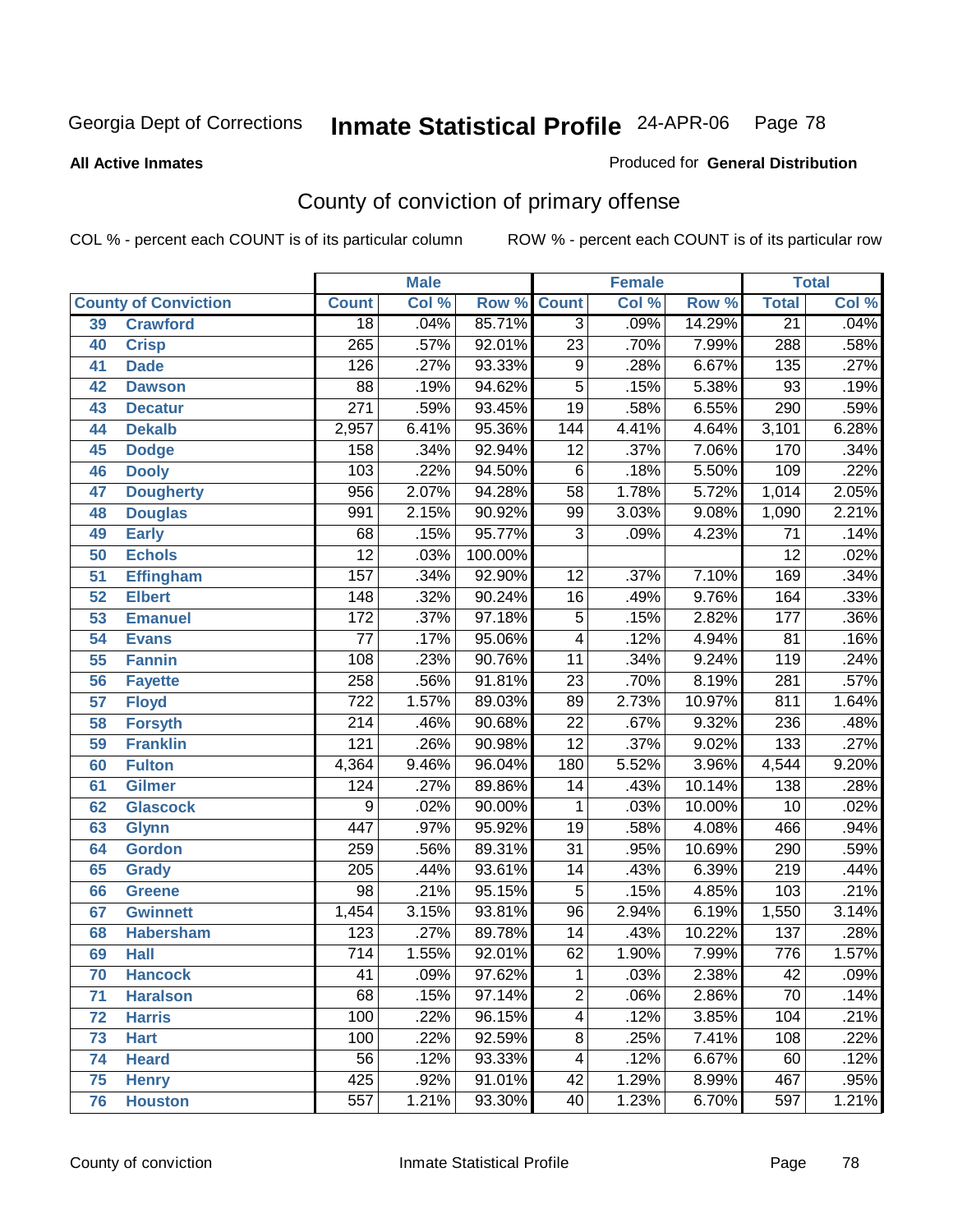**All Active Inmates**

#### Produced for **General Distribution**

# County of conviction of primary offense

|                 |                             |                  | <b>Male</b> |        |                         | <b>Female</b> |        |                  | <b>Total</b> |
|-----------------|-----------------------------|------------------|-------------|--------|-------------------------|---------------|--------|------------------|--------------|
|                 | <b>County of Conviction</b> | <b>Count</b>     | Col %       | Row %  | <b>Count</b>            | Col %         | Row %  | <b>Total</b>     | Col %        |
| $\overline{77}$ | <b>Irwin</b>                | 64               | .14%        | 96.97% | $\overline{2}$          | .06%          | 3.03%  | 66               | .13%         |
| 78              | <b>Jackson</b>              | $\overline{215}$ | .47%        | 93.07% | $\overline{16}$         | .49%          | 6.93%  | 231              | .47%         |
| 79              | <b>Jasper</b>               | 65               | .14%        | 94.20% | 4                       | .12%          | 5.80%  | 69               | .14%         |
| 80              | <b>Jeff Davis</b>           | 63               | .14%        | 94.03% | 4                       | .12%          | 5.97%  | 67               | .14%         |
| 81              | <b>Jefferson</b>            | 104              | .23%        | 99.05% | $\mathbf{1}$            | .03%          | .95%   | 105              | .21%         |
| 82              | <b>Jenkins</b>              | $\overline{71}$  | .15%        | 93.42% | $\overline{5}$          | .15%          | 6.58%  | 76               | .15%         |
| 83              | <b>Johnson</b>              | 61               | .13%        | 98.39% | 1                       | .03%          | 1.61%  | 62               | .13%         |
| 84              | <b>Jones</b>                | 118              | .26%        | 94.40% | 7                       | .21%          | 5.60%  | 125              | .25%         |
| 85              | <b>Lamar</b>                | 76               | .16%        | 95.00% | 4                       | .12%          | 5.00%  | $\overline{80}$  | .16%         |
| 86              | <b>Lanier</b>               | 41               | .09%        | 93.18% | $\overline{3}$          | .09%          | 6.82%  | 44               | .09%         |
| 87              | <b>Laurens</b>              | $\overline{265}$ | .57%        | 92.33% | $\overline{22}$         | .67%          | 7.67%  | 287              | .58%         |
| 88              | Lee                         | 58               | .13%        | 95.08% | $\overline{3}$          | .09%          | 4.92%  | 61               | .12%         |
| 89              | <b>Liberty</b>              | 232              | .50%        | 95.87% | $\overline{10}$         | .31%          | 4.13%  | $\overline{242}$ | .49%         |
| 90              | <b>Lincoln</b>              | 40               | .09%        | 97.56% | 1                       | .03%          | 2.44%  | 41               | .08%         |
| 91              | Long                        | $\overline{86}$  | .19%        | 93.48% | $\overline{6}$          | .18%          | 6.52%  | $\overline{92}$  | .19%         |
| 92              | <b>Lowndes</b>              | 540              | 1.17%       | 94.74% | $\overline{30}$         | .92%          | 5.26%  | 570              | 1.15%        |
| 93              | <b>Lumpkin</b>              | $\overline{78}$  | .17%        | 89.66% | $\overline{9}$          | .28%          | 10.34% | $\overline{87}$  | .18%         |
| 94              | <b>Macon</b>                | $\overline{73}$  | .16%        | 97.33% | $\overline{2}$          | .06%          | 2.67%  | $\overline{75}$  | .15%         |
| 95              | <b>Madison</b>              | $\overline{138}$ | .30%        | 92.62% | 11                      | .34%          | 7.38%  | $\overline{149}$ | .30%         |
| 96              | <b>Marion</b>               | 46               | .10%        | 93.88% | $\overline{3}$          | .09%          | 6.12%  | 49               | .10%         |
| 97              | <b>Mcduffie</b>             | $\overline{212}$ | .46%        | 93.39% | $\overline{15}$         | .46%          | 6.61%  | $\overline{227}$ | .46%         |
| 98              | <b>Mcintosh</b>             | 66               | .14%        | 98.51% | $\mathbf{1}$            | .03%          | 1.49%  | 67               | .14%         |
| 99              | <b>Meriwether</b>           | $\overline{184}$ | .40%        | 93.88% | $\overline{12}$         | .37%          | 6.12%  | 196              | .40%         |
| 100             | <b>Miller</b>               | 30               | .07%        | 96.77% | 1                       | .03%          | 3.23%  | $\overline{31}$  | .06%         |
| 101             | <b>Mitchell</b>             | 194              | .42%        | 93.27% | $\overline{14}$         | .43%          | 6.73%  | $\overline{208}$ | .42%         |
| 102             | <b>Monroe</b>               | 166              | .36%        | 92.74% | $\overline{13}$         | .40%          | 7.26%  | 179              | .36%         |
| 103             | <b>Montgomery</b>           | 45               | .10%        | 95.74% | $\overline{2}$          | .06%          | 4.26%  | $\overline{47}$  | .10%         |
| 104             | <b>Morgan</b>               | $\overline{86}$  | .19%        | 93.48% | $\overline{6}$          | .18%          | 6.52%  | $\overline{92}$  | .19%         |
| 105             | <b>Murray</b>               | $\overline{202}$ | .44%        | 90.58% | $\overline{21}$         | .64%          | 9.42%  | 223              | .45%         |
| 106             | <b>Muscogee</b>             | 1,648            | 3.57%       | 93.42% | 116                     | 3.56%         | 6.58%  | 1,764            | 3.57%        |
| 107             | <b>Newton</b>               | 472              | 1.02%       | 92.55% | $\overline{38}$         | 1.16%         | 7.45%  | $\overline{510}$ | 1.03%        |
| 108             | <b>Oconee</b>               | 60               | .13%        | 95.24% | 3                       | .09%          | 4.76%  | 63               | .13%         |
| 109             | <b>Oglethorpe</b>           | $\overline{55}$  | .12%        | 91.67% | $\overline{5}$          | .15%          | 8.33%  | 60               | .12%         |
| 110             | <b>Paulding</b>             | 190              | .41%        | 93.14% | $\overline{14}$         | .43%          | 6.86%  | 204              | .41%         |
| 111             | <b>Peach</b>                | $\overline{86}$  | .19%        | 97.73% | $\overline{2}$          | .06%          | 2.27%  | 88               | .18%         |
| 112             | <b>Pickens</b>              | 88               | .19%        | 96.70% | $\overline{3}$          | .09%          | 3.30%  | 91               | .18%         |
| 113             | <b>Pierce</b>               | $\overline{51}$  | .11%        | 96.23% | $\overline{2}$          | .06%          | 3.77%  | $\overline{53}$  | .11%         |
| 114             | <b>Pike</b>                 | 46               | .10%        | 92.00% | $\overline{\mathbf{4}}$ | .12%          | 8.00%  | 50               | .10%         |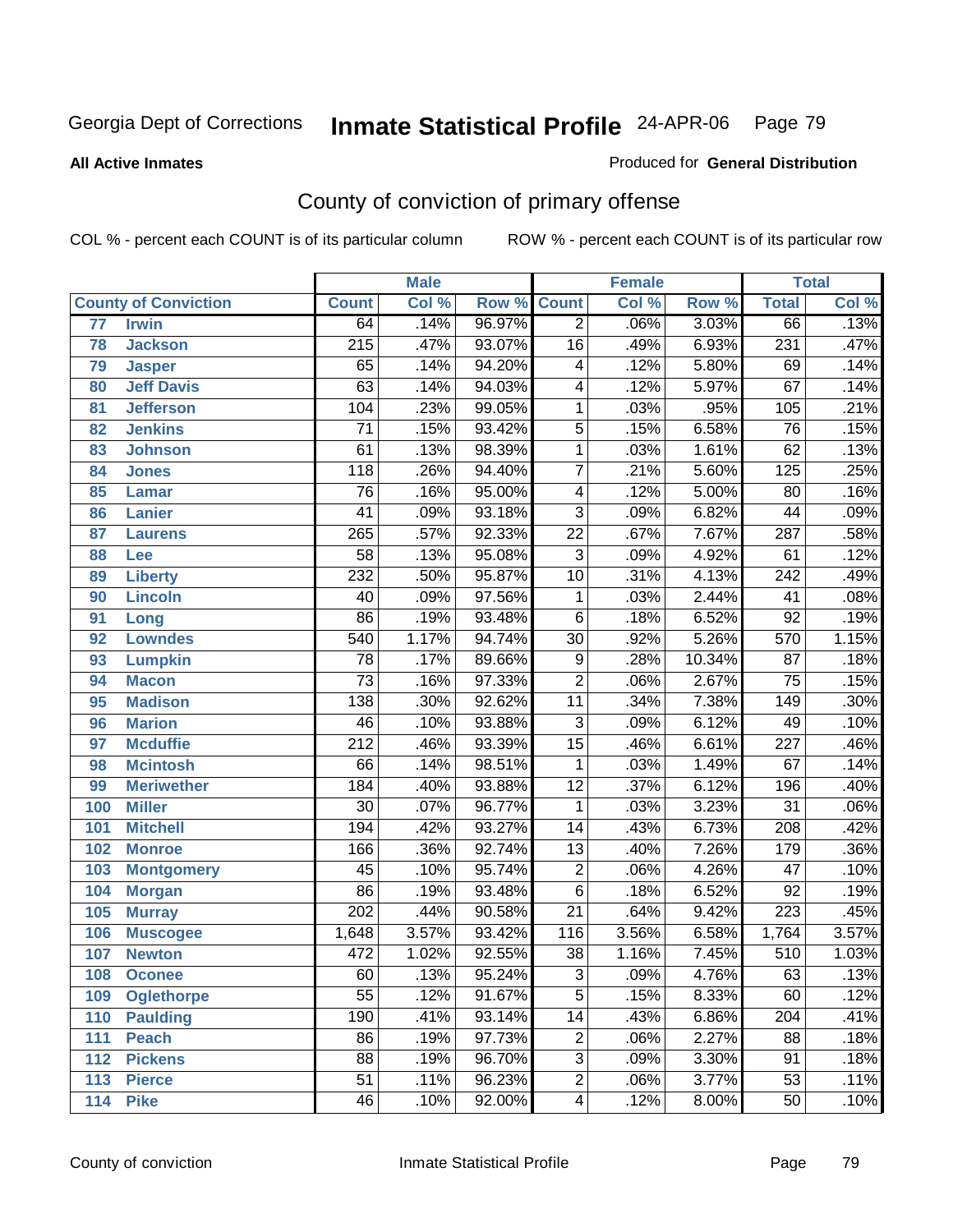**All Active Inmates**

#### Produced for **General Distribution**

# County of conviction of primary offense

|     |                             |                  | <b>Male</b> |         | <b>Female</b>   |       |        | <b>Total</b>     |       |
|-----|-----------------------------|------------------|-------------|---------|-----------------|-------|--------|------------------|-------|
|     | <b>County of Conviction</b> | <b>Count</b>     | Col %       | Row %   | <b>Count</b>    | Col % | Row %  | <b>Total</b>     | Col % |
|     | 115 Polk                    | 149              | .32%        | 95.51%  | 7               | .21%  | 4.49%  | 156              | .32%  |
| 116 | <b>Pulaski</b>              | 83               | .18%        | 89.25%  | 10              | .31%  | 10.75% | 93               | .19%  |
| 117 | <b>Putnam</b>               | 126              | .27%        | 96.18%  | $\overline{5}$  | .15%  | 3.82%  | $\overline{131}$ | .27%  |
| 118 | Quitman                     | $\overline{12}$  | .03%        | 100.00% |                 |       |        | $\overline{12}$  | .02%  |
| 119 | <b>Rabun</b>                | 66               | .14%        | 89.19%  | $\overline{8}$  | .25%  | 10.81% | $\overline{74}$  | .15%  |
| 120 | <b>Randolph</b>             | 67               | .15%        | 100.00% |                 |       |        | 67               | .14%  |
| 121 | <b>Richmond</b>             | 1,825            | 3.96%       | 92.97%  | 138             | 4.23% | 7.03%  | 1,963            | 3.97% |
| 122 | <b>Rockdale</b>             | 387              | .84%        | 92.14%  | 33              | 1.01% | 7.86%  | 420              | .85%  |
| 123 | <b>Schley</b>               | $\overline{19}$  | .04%        | 100.00% |                 |       |        | $\overline{19}$  | .04%  |
| 124 | <b>Screven</b>              | 124              | .27%        | 96.88%  | 4               | .12%  | 3.13%  | $\overline{128}$ | .26%  |
| 125 | <b>Seminole</b>             | $\overline{71}$  | .15%        | 91.03%  | $\overline{7}$  | .21%  | 8.97%  | $\overline{78}$  | .16%  |
| 126 | <b>Spalding</b>             | 613              | 1.33%       | 89.75%  | 70              | 2.15% | 10.25% | 683              | 1.38% |
| 127 | <b>Stephens</b>             | 157              | .34%        | 93.45%  | 11              | .34%  | 6.55%  | 168              | .34%  |
| 128 | <b>Stewart</b>              | $\overline{34}$  | .07%        | 94.44%  | $\overline{2}$  | .06%  | 5.56%  | $\overline{36}$  | .07%  |
| 129 | <b>Sumter</b>               | 231              | .50%        | 94.29%  | $\overline{14}$ | .43%  | 5.71%  | $\overline{245}$ | .50%  |
| 130 | <b>Talbot</b>               | 41               | .09%        | 93.18%  | 3               | .09%  | 6.82%  | 44               | .09%  |
| 131 | <b>Taliaferro</b>           | $\overline{17}$  | .04%        | 89.47%  | $\overline{2}$  | .06%  | 10.53% | $\overline{19}$  | .04%  |
| 132 | <b>Tattnall</b>             | $\overline{175}$ | .38%        | 96.69%  | $\overline{6}$  | .18%  | 3.31%  | 181              | .37%  |
| 133 | <b>Taylor</b>               | $\overline{77}$  | .17%        | 95.06%  | 4               | .12%  | 4.94%  | $\overline{81}$  | .16%  |
| 134 | <b>Telfair</b>              | $\overline{133}$ | .29%        | 89.26%  | 16              | .49%  | 10.74% | 149              | .30%  |
| 135 | <b>Terrell</b>              | $\overline{83}$  | .18%        | 98.81%  | $\mathbf{1}$    | .03%  | 1.19%  | $\overline{84}$  | .17%  |
| 136 | <b>Thomas</b>               | $\overline{320}$ | .69%        | 96.39%  | $\overline{12}$ | .37%  | 3.61%  | 332              | .67%  |
| 137 | <b>Tift</b>                 | $\overline{322}$ | .70%        | 94.99%  | $\overline{17}$ | .52%  | 5.01%  | 339              | .69%  |
| 138 | <b>Toombs</b>               | 276              | .60%        | 92.62%  | 22              | .67%  | 7.38%  | 298              | .60%  |
| 139 | <b>Towns</b>                | 29               | .06%        | 93.55%  | $\overline{2}$  | .06%  | 6.45%  | $\overline{31}$  | .06%  |
| 140 | <b>Treutlen</b>             | $\overline{59}$  | .13%        | 92.19%  | $\overline{5}$  | .15%  | 7.81%  | 64               | .13%  |
| 141 | <b>Troup</b>                | 648              | 1.40%       | 92.84%  | $\overline{50}$ | 1.53% | 7.16%  | 698              | 1.41% |
| 142 | <b>Turner</b>               | 71               | .15%        | 93.42%  | $\overline{5}$  | .15%  | 6.58%  | 76               | .15%  |
| 143 | <b>Twiggs</b>               | $\overline{44}$  | .10%        | 93.62%  | $\overline{3}$  | .09%  | 6.38%  | $\overline{47}$  | .10%  |
| 144 | <b>Union</b>                | 43               | .09%        | 95.56%  | $\overline{2}$  | .06%  | 4.44%  | 45               | .09%  |
| 145 | <b>Upson</b>                | $\overline{201}$ | .44%        | 89.33%  | $\overline{24}$ | .74%  | 10.67% | $\overline{225}$ | .46%  |
| 146 | <b>Walker</b>               | 372              | .81%        | 89.86%  | 42              | 1.29% | 10.14% | 414              | .84%  |
| 147 | <b>Walton</b>               | $\overline{319}$ | .69%        | 95.80%  | $\overline{14}$ | .43%  | 4.20%  | 333              | .67%  |
| 148 | <b>Ware</b>                 | 343              | .74%        | 93.72%  | $\overline{23}$ | .70%  | 6.28%  | 366              | .74%  |
| 149 | <b>Warren</b>               | 43               | .09%        | 95.56%  | 2               | .06%  | 4.44%  | 45               | .09%  |
| 150 | <b>Washington</b>           | 108              | .23%        | 95.58%  | $\overline{5}$  | .15%  | 4.42%  | 113              | .23%  |
| 151 | <b>Wayne</b>                | 151              | .33%        | 91.52%  | 14              | .43%  | 8.48%  | 165              | .33%  |
| 152 | <b>Webster</b>              | 11               | .02%        | 91.67%  | 1               | .03%  | 8.33%  | 12               | .02%  |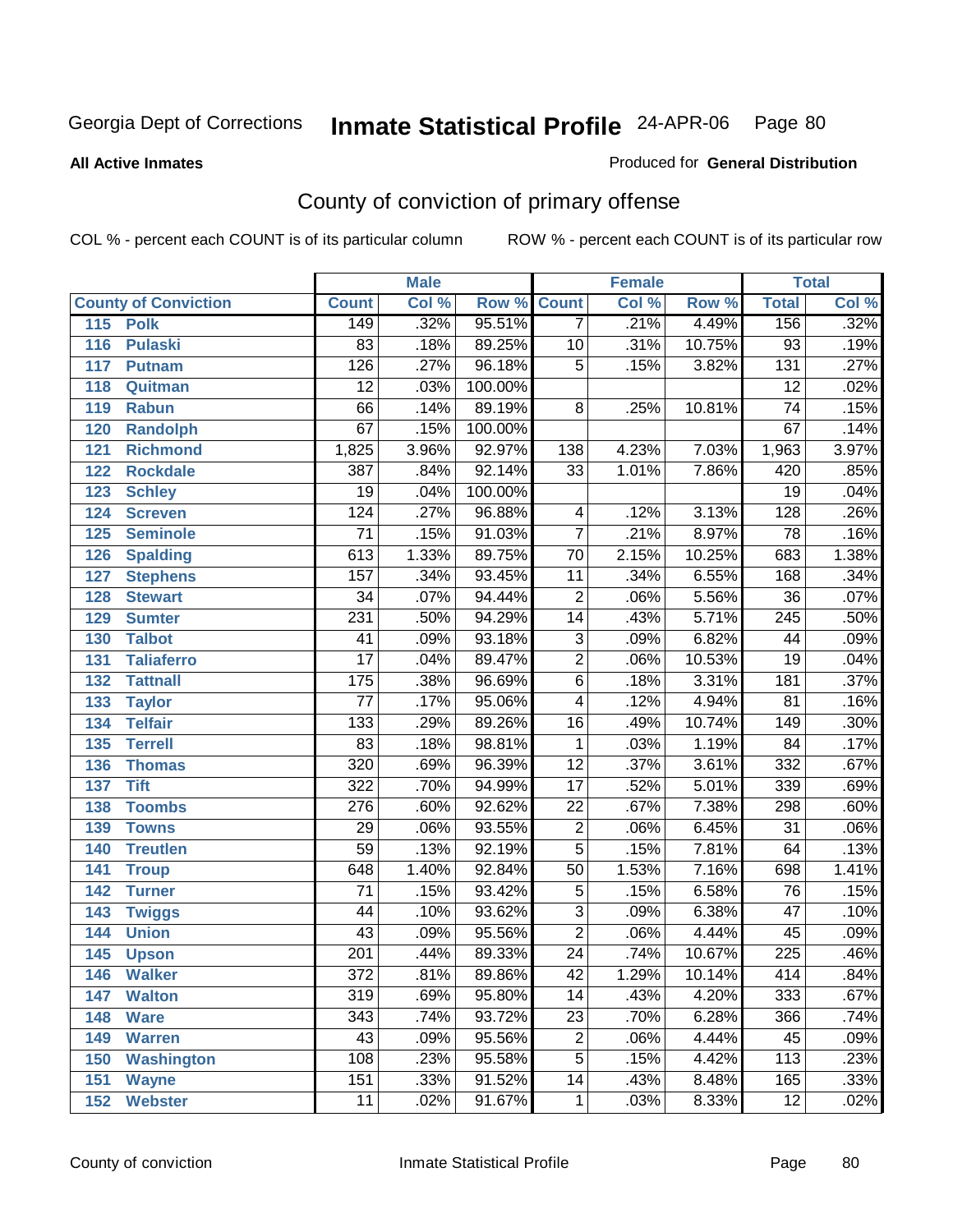Produced for **General Distribution**

**All Active Inmates**

# County of conviction of primary offense

|                             |              | <b>Male</b> |                    |       | <b>Female</b> |          |              | <b>Total</b> |
|-----------------------------|--------------|-------------|--------------------|-------|---------------|----------|--------------|--------------|
| <b>County of Conviction</b> | <b>Count</b> | Col %       | <b>Row % Count</b> |       | Col %         | Row %    | <b>Total</b> | Col %        |
| <b>Wheeler</b><br>153       | 32           | $.07\%$     | 88.89%             | 4     | .12%          | 11.11%   | 36           | $.07\%$      |
| <b>White</b><br>154         | 75           | .16%        | 93.75%             | 5     | .15%          | 6.25%    | 80           | .16%         |
| <b>Whitfield</b><br>155     | 698          | 1.51%       | 88.80%             | 88    | 2.70%         | 11.20%   | 786          | 1.59%        |
| <b>Wilcox</b><br>156        | 80           | .17%        | 96.39%             | 3     | .09%          | $3.61\%$ | 83           | .17%         |
| <b>Wilkes</b><br>157        | 78           | .17%        | 93.98%             | 5     | .15%          | 6.02%    | 83           | $.17\%$      |
| <b>Wilkinson</b><br>158     | 57           | .12%        | 95.00%             | 3     | .09%          | $5.00\%$ | 60           | $.12\%$      |
| <b>Worth</b><br>159         | 151          | $.33\%$     | 96.18%             | 6     | .18%          | 3.82%    | 157          | .32%         |
| <b>Total Rported</b>        | 46,129       | 100%        | 93.39%             | 3,263 | 100%          | 6.61%    | 49,392       | 100%         |

| TE 10 | 968    | $\sim$<br>v. | ,065       |
|-------|--------|--------------|------------|
|       | 17,097 | 3,360        | <b>A57</b> |

| Mc<br>auent)<br>. | -unon. | obb. | ™ulton |
|-------------------|--------|------|--------|
|                   |        |      |        |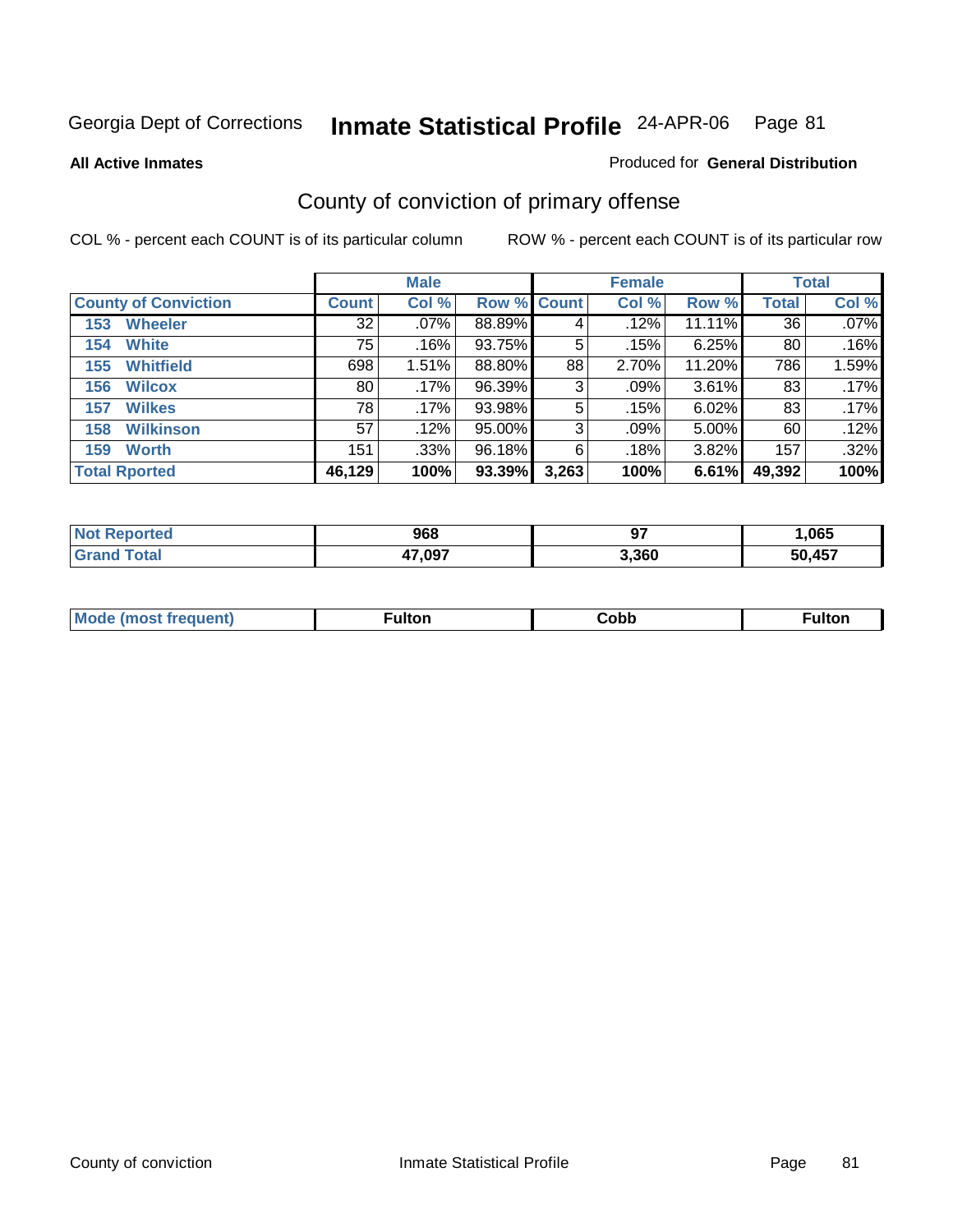**All Active Inmates**

#### Produced for **General Distribution**

# Circuit of conviction of primary offense

|                  |                               |                  | <b>Male</b> |        |                  | <b>Female</b> |        |                  | <b>Total</b> |
|------------------|-------------------------------|------------------|-------------|--------|------------------|---------------|--------|------------------|--------------|
|                  | <b>Circuit of Conviction</b>  | <b>Count</b>     | Col %       | Row %  | <b>Count</b>     | Col %         | Row %  | <b>Total</b>     | Col %        |
| $\mathbf{1}$     | <b>Alapaha Circuit</b>        | 343              | .74%        | 91.96% | $\overline{30}$  | .92%          | 8.04%  | 373              | .76%         |
| $\overline{2}$   | <b>Alcovy Circuit</b>         | 791              | 1.71%       | 93.83% | $\overline{52}$  | 1.59%         | 6.17%  | 843              | 1.71%        |
| 3                | <b>Atlanta Circuit</b>        | 4,364            | 9.46%       | 96.04% | 180              | 5.52%         | 3.96%  | 4,544            | 9.20%        |
| 4                | <b>Atlantic Circuit</b>       | 737              | 1.60%       | 95.47% | 35               | 1.07%         | 4.53%  | 772              | 1.56%        |
| 5                | <b>Augusta Circuit</b>        | 2,291            | 4.97%       | 93.13% | 169              | 5.18%         | 6.87%  | 2,460            | 4.98%        |
| $6\phantom{a}$   | <b>Blue Ridge Circuit</b>     | 537              | 1.16%       | 89.95% | 60               | 1.84%         | 10.05% | 597              | 1.21%        |
| 7                | <b>Brunswick Circuit</b>      | 872              | 1.89%       | 95.20% | 44               | 1.35%         | 4.80%  | $\overline{916}$ | 1.85%        |
| 8                | <b>Chattahoochee Circuit</b>  | 1,939            | 4.20%       | 93.67% | 131              | 4.01%         | 6.33%  | 2,070            | 4.19%        |
| $\boldsymbol{9}$ | <b>Cherokee Circuit</b>       | 766              | 1.66%       | 89.17% | 93               | 2.85%         | 10.83% | 859              | 1.74%        |
| 10               | <b>Clayton Circuit</b>        | 1,506            | 3.26%       | 92.34% | 125              | 3.83%         | 7.66%  | 1,631            | 3.30%        |
| 11               | <b>Cobb Circuit</b>           | 2,452            | 5.32%       | 91.87% | $\overline{217}$ | 6.65%         | 8.13%  | 2,669            | 5.40%        |
| 12               | <b>Conasauga Circuit</b>      | 900              | 1.95%       | 89.20% | 109              | 3.34%         | 10.80% | 1,009            | 2.04%        |
| 13               | <b>Cordele Circuit</b>        | 659              | 1.43%       | 92.95% | $\overline{50}$  | 1.53%         | 7.05%  | 709              | 1.44%        |
| 14               | <b>Coweta Circuit</b>         | 1,881            | 4.08%       | 93.26% | 136              | 4.17%         | 6.74%  | 2,017            | 4.08%        |
| 15               | <b>Dougherty Circuit</b>      | 956              | 2.07%       | 94.28% | 58               | 1.78%         | 5.72%  | 1,014            | 2.05%        |
| 16               | <b>Dublin Circuit</b>         | 429              | .93%        | 93.26% | 31               | .95%          | 6.74%  | 460              | .93%         |
| 17               | <b>Eastern Circuit</b>        | 2,278            | 4.94%       | 94.02% | 145              | 4.44%         | 5.98%  | 2,423            | 4.91%        |
| 18               | <b>Flint Circuit</b>          | 425              | .92%        | 91.01% | 42               | 1.29%         | 8.99%  | 467              | .95%         |
| 19               | <b>Griffin Circuit</b>        | 1,118            | 2.42%       | 90.23% | 121              | 3.71%         | 9.77%  | 1,239            | 2.51%        |
| 20               | <b>Gwinnett Circuit</b>       | 1,454            | 3.15%       | 93.81% | 96               | 2.94%         | 6.19%  | 1,550            | 3.14%        |
| 21               | <b>Houston Circuit</b>        | 557              | 1.21%       | 93.30% | 40               | 1.23%         | 6.70%  | 597              | 1.21%        |
| 22               | <b>Lookout Mountain</b>       | 954              | 2.07%       | 90.43% | 101              | 3.10%         | 9.57%  | 1,055            | 2.14%        |
|                  | <b>Circuit</b>                |                  |             |        |                  |               |        |                  |              |
| 23               | <b>Macon Circuit</b>          | 1,085            | 2.35%       | 95.01% | 57               | 1.75%         | 4.99%  | 1,142            | 2.31%        |
| 24               | <b>Middle Circuit</b>         | $\overline{728}$ | 1.58%       | 95.41% | 35               | 1.07%         | 4.59%  | 763              | 1.54%        |
| 25               | <b>Mountain Circuit</b>       | 346              | .75%        | 91.29% | 33               | 1.01%         | 8.71%  | 379              | .77%         |
| 26               | <b>Northeastern Circuit</b>   | 802              | 1.74%       | 92.29% | $\overline{67}$  | 2.05%         | 7.71%  | 869              | 1.76%        |
| 27               | <b>Northern Circuit</b>       | 562              | 1.22%       | 91.53% | $\overline{52}$  | 1.59%         | 8.47%  | 614              | 1.24%        |
| 28               | <b>Ocmulgee Circuit</b>       | 934              | 2.02%       | 94.53% | 54               | 1.65%         | 5.47%  | 988              | 2.00%        |
| 29               | <b>Oconee Circuit</b>         | 552              | 1.20%       | 91.09% | 54               | 1.65%         | 8.91%  | 606              | 1.23%        |
| 30               | <b>Ogeechee Circuit</b>       | 784              | 1.70%       | 94.12% | 49               | 1.50%         | 5.88%  | 833              | 1.69%        |
| 31               | <b>Pataula Circuit</b>        | $\overline{356}$ | .77%        | 96.48% | $\overline{13}$  | .40%          | 3.52%  | 369              | .75%         |
| 32               | <b>Piedmont Circuit</b>       | 505              | 1.09%       | 93.69% | 34               | 1.04%         | 6.31%  | 539              | 1.09%        |
| 33               | <b>Rome Circuit</b>           | 722              | 1.57%       | 89.03% | 89               | 2.73%         | 10.97% | 811              | 1.64%        |
| 34               | <b>South Georgia Circuit</b>  | 716              | 1.55%       | 93.23% | 52               | 1.59%         | 6.77%  | 768              | 1.55%        |
| 35               | <b>Southern Circuit</b>       | 1,238            | 2.68%       | 95.97% | 52               | 1.59%         | 4.03%  | 1,290            | 2.61%        |
| 36               | <b>Southwestern Circuit</b>   | 426              | .92%        | 95.09% | 22               | .67%          | 4.91%  | 448              | .91%         |
| 37               | <b>Stone Mountain Circuit</b> | 2,957            | 6.41%       | 95.36% | 144              | 4.41%         | 4.64%  | 3,101            | 6.28%        |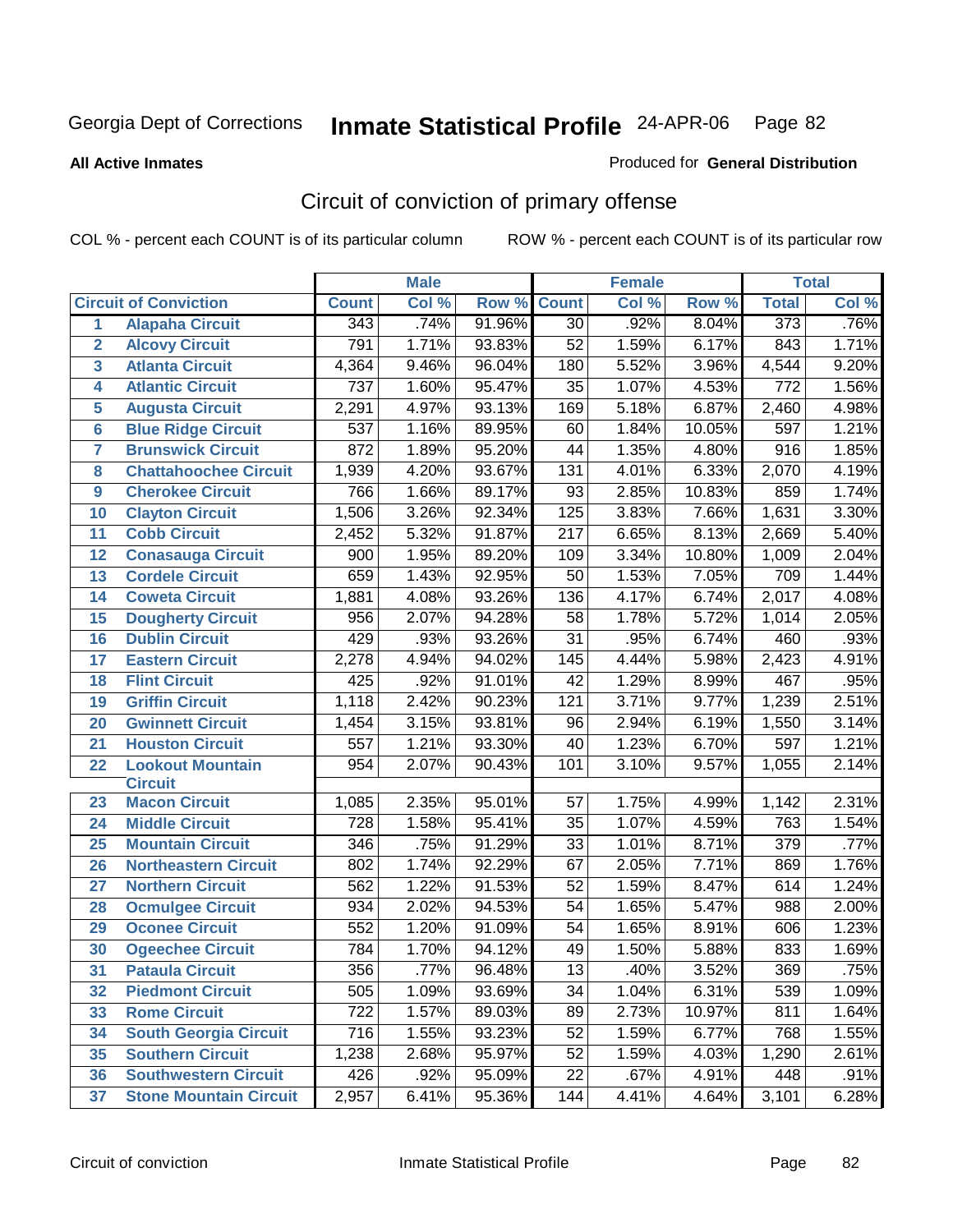**All Active Inmates**

#### Produced for **General Distribution**

# Circuit of conviction of primary offense

|    |                              |              | <b>Male</b> |                    |       | <b>Female</b> |       |              | <b>Total</b> |
|----|------------------------------|--------------|-------------|--------------------|-------|---------------|-------|--------------|--------------|
|    | <b>Circuit of Conviction</b> | <b>Count</b> | Col %       | <b>Row % Count</b> |       | Col %         | Row % | <b>Total</b> | Col %        |
| 38 | <b>Tallapoosa Circuit</b>    | 217          | $.47\%$     | 96.02%             | 9     | .28%          | 3.98% | 226          | .46%         |
| 39 | <b>Tifton Circuit</b>        | 608          | 1.32%       | 95.30%             | 30    | .92%          | 4.70% | 638          | 1.29%        |
| 40 | <b>Toombs Circuit</b>        | 399          | .86%        | 93.88%             | 26    | .80%          | 6.12% | 425          | .86%         |
| 41 | <b>Waycross Circuit</b>      | 782          | 1.70%       | 93.32%             | 56    | 1.72%         | 6.68% | 838          | 1.70%        |
| 42 | <b>Western Circuit</b>       | 498          | 1.08%       | 93.61%             | 34    | 1.04%         | 6.39% | 532          | 1.08%        |
| 43 | <b>Rockdale Circuit</b>      | 387          | .84%        | 92.14%             | 33    | 1.01%         | 7.86% | 420          | .85%         |
| 44 | <b>Douglas Circuit</b>       | 991          | 2.15%       | 90.92%             | 99    | 3.03%         | 9.08% | 1,090        | 2.21%        |
| 45 | <b>Appalachian Circuit</b>   | 320          | .69%        | 91.95%             | 28    | .86%          | 8.05% | 348          | .70%         |
| 46 | <b>Enotah Circuit</b>        | 225          | .49%        | 92.59%             | 18    | .55%          | 7.41% | 243          | .49%         |
| 47 | <b>Bell-Forsyth Circuit</b>  | 214          | .46%        | 90.68%             | 22    | .67%          | 9.32% | 236          | .48%         |
| 48 | <b>Towaliga Circuit</b>      | 376          | .82%        | 94.47%             | 22    | .67%          | 5.53% | 398          | .81%         |
| 49 | <b>Paulding Circuit</b>      | 190          | .41%        | 93.14%             | 14    | .43%          | 6.86% | 204          | .41%         |
|    | <b>Total Rported</b>         | 46,129       | 100%        | 93.39%             | 3,263 | 100%          | 6.61% | 49,392       | 100%         |

| <b>orted</b> | 968    | $\sim$<br>J. | ,065 |
|--------------|--------|--------------|------|
|              | 47,097 | 3,360        | 457  |

| M | --- | ∶obb<br>- - - - | Atlanta |
|---|-----|-----------------|---------|
|   |     |                 |         |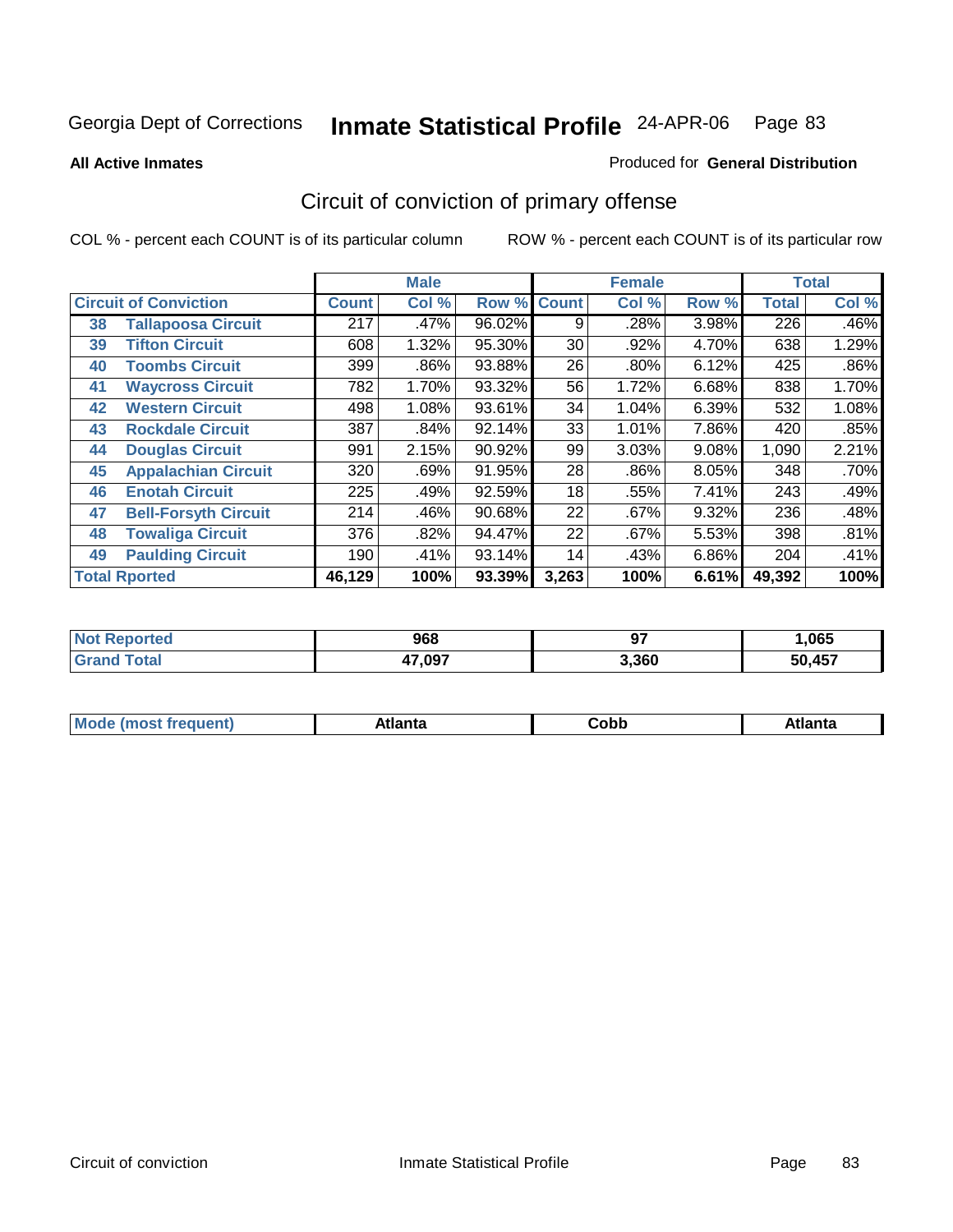### **All Active Inmates**

### Produced for **General Distribution**

### Years served (jail + prison) in this incarceration

|                              |                  | <b>Male</b> |         |                         | <b>Female</b> |        |                  | <b>Total</b> |
|------------------------------|------------------|-------------|---------|-------------------------|---------------|--------|------------------|--------------|
| <b>Years Served</b>          | <b>Count</b>     | Col %       | Row %   | <b>Count</b>            | Col %         | Row %  | <b>Total</b>     | Col %        |
| Less than one year           | 8,085            | 17.69%      | 88.08%  | 1,094                   | 33.64%        | 11.92% | 9,179            | 18.75%       |
| 1 to 1.99 years              | 9,193            | 20.11%      | 91.50%  | 854                     | 26.26%        | 8.50%  | 10,047           | 20.52%       |
| 2 to 2.99 years              | 5,590            | 12.23%      | 93.95%  | 360                     | 11.07%        | 6.05%  | 5,950            | 12.15%       |
| 3 to 3.99 years              | 3,975            | 8.70%       | 95.03%  | $\overline{208}$        | 6.40%         | 4.97%  | 4,183            | 8.54%        |
| $\overline{4}$ to 4.99 years | 3,062            | 6.70%       | 95.27%  | $\overline{152}$        | 4.67%         | 4.73%  | 3,214            | 6.56%        |
| 5 to 5.99 years              | 2,283            | 4.99%       | 96.05%  | 94                      | 2.89%         | 3.95%  | 2,377            | 4.85%        |
| 6 to 6.99 years              | 2,014            | 4.41%       | 95.27%  | 100                     | 3.08%         | 4.73%  | 2,114            | 4.32%        |
| $\overline{7}$ to 7.99 years | 1,904            | 4.17%       | 95.68%  | 86                      | 2.64%         | 4.32%  | 1,990            | 4.06%        |
| $\overline{8}$ to 8.99 years | 1,726            | 3.78%       | 96.64%  | 60                      | 1.85%         | 3.36%  | 1,786            | 3.65%        |
| 9 to 9.99 years              | 1,569            | 3.43%       | 97.33%  | $\overline{43}$         | 1.32%         | 2.67%  | 1,612            | 3.29%        |
| 10 to 10.99 years            | 966              | 2.11%       | 97.09%  | $\overline{29}$         | 0.89%         | 2.91%  | 995              | 2.03%        |
| 11 to 11.99 years            | 857              | 1.87%       | 96.18%  | $\overline{34}$         | 1.05%         | 3.82%  | 891              | 1.82%        |
| 12 to 12.99 years            | 795              | 1.74%       | 95.67%  | $\overline{36}$         | 1.11%         | 4.33%  | 831              | 1.70%        |
| 13 to 13.99 years            | 619              | 1.35%       | 96.72%  | $\overline{21}$         | 0.65%         | 3.28%  | 640              | 1.31%        |
| 14 to 14.99 years            | 556              | 1.22%       | 96.70%  | 19                      | 0.58%         | 3.30%  | 575              | 1.17%        |
| 15 to 15.99 years            | 448              | 0.98%       | 96.76%  | 15                      | 0.46%         | 3.24%  | 463              | 0.95%        |
| 16 to 16.99 years            | 354              | 0.77%       | 97.52%  | $\overline{9}$          | 0.28%         | 2.48%  | 363              | 0.74%        |
| 17 to 17.99 years            | $\overline{295}$ | 0.65%       | 97.36%  | 8                       | 0.25%         | 2.64%  | 303              | 0.62%        |
| 18 to 18.99 years            | 264              | 0.58%       | 97.06%  | $\overline{8}$          | 0.25%         | 2.94%  | 272              | 0.56%        |
| 19 to 19.99 years            | $\overline{211}$ | 0.46%       | 97.24%  | $\overline{6}$          | 0.18%         | 2.76%  | $\overline{217}$ | 0.44%        |
| 20 to 20.99 years            | $\overline{178}$ | 0.39%       | 97.27%  | $\overline{5}$          | 0.15%         | 2.73%  | 183              | 0.37%        |
| 21 to 21.99 years            | 130              | 0.28%       | 97.01%  | $\overline{\mathbf{4}}$ | 0.12%         | 2.99%  | 134              | 0.27%        |
| 22 to 22.99 years            | 104              | 0.23%       | 97.20%  | $\overline{3}$          | 0.09%         | 2.80%  | 107              | 0.22%        |
| 23 to 23.99 years            | 85               | 0.19%       | 100.00% |                         |               |        | 85               | 0.17%        |
| 24 to 24.99 years            | 108              | 0.24%       | 98.18%  | $\overline{2}$          | 0.06%         | 1.82%  | $\overline{110}$ | 0.22%        |
| 25 to 25.99 years            | $\overline{76}$  | 0.17%       | 98.70%  | $\mathbf{1}$            | 0.03%         | 1.30%  | $\overline{77}$  | 0.16%        |
| 26 to 26.99 years            | 54               | 0.12%       | 100.00% |                         |               |        | 54               | 0.11%        |
| 27 to 27.99 years            | $\overline{40}$  | 0.09%       | 100.00% |                         |               |        | $\overline{40}$  | 0.08%        |
| 28 to 28.99 years            | $\overline{42}$  | 0.09%       | 100.00% |                         |               |        | $\overline{42}$  | 0.09%        |
| 29 to 29.99 years            | $\overline{37}$  | 0.08%       | 100.00% |                         |               |        | $\overline{37}$  | 0.08%        |
| Thirty $+$ years             | $\overline{90}$  | 0.20%       | 98.90%  | $\overline{1}$          | 0.03%         | 1.10%  | $\overline{91}$  | 0.19%        |
| <b>Total Reported</b>        | 45,710           | 100%        | 93.36%  | 3,252                   | 100%          | 6.64%  | 48,962           | 100%         |

| Reported<br>NOT F | ,387   | 108   | ,495   |
|-------------------|--------|-------|--------|
| $T$ otoi<br>Grs   | 47,097 | 3,360 | 50,457 |

| Mean<br>(average)    | 4.93               |                    | 4.8           |
|----------------------|--------------------|--------------------|---------------|
| Median (middle)      | 2.99               | 1.52               | 2.86          |
| Mode (most frequent) | Less than one year | Less than one year | Less than one |
|                      |                    |                    | vear          |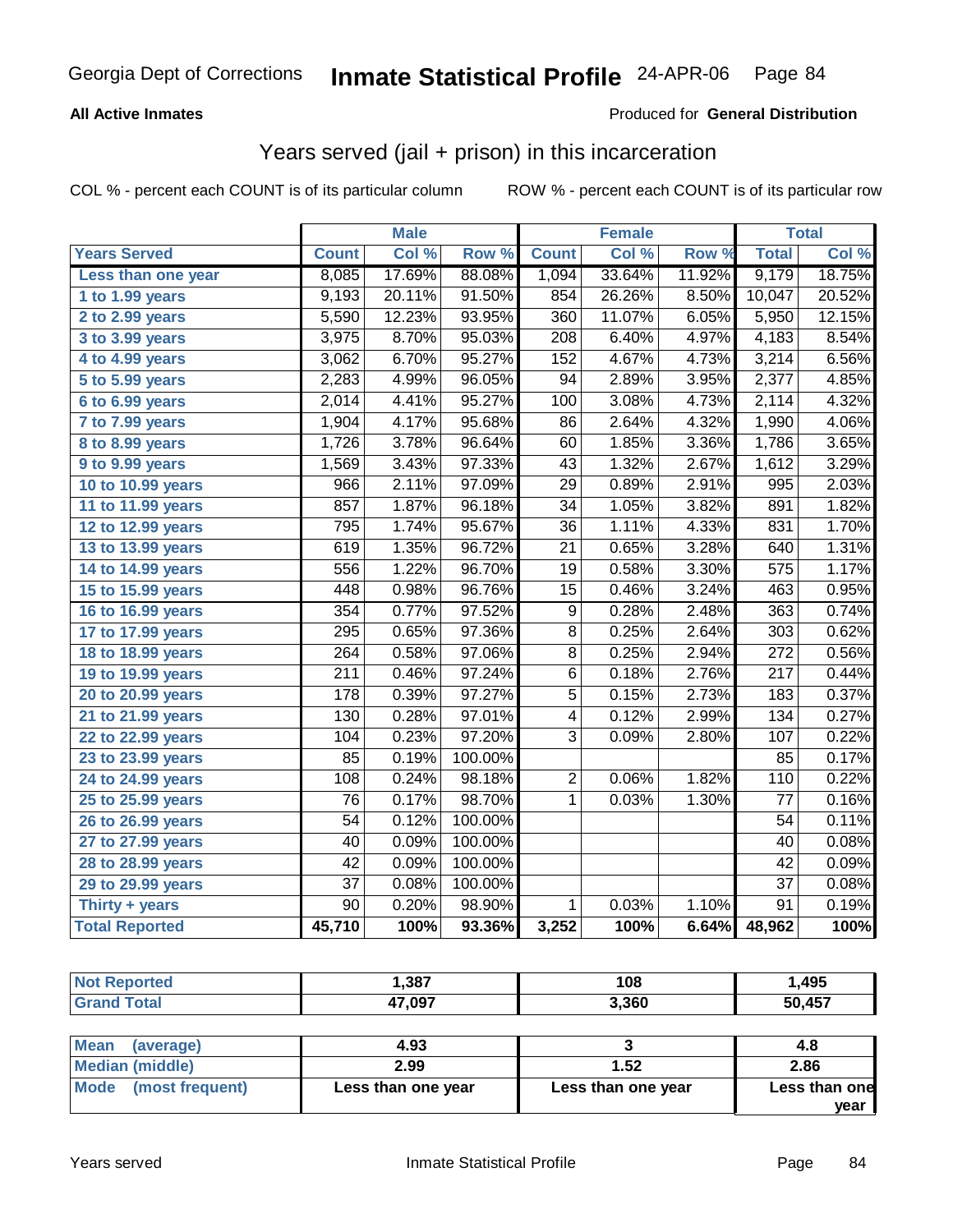### **All Active Inmates**

Produced for **General Distribution**

### Results of most recent HIV tests

|                         |              | <b>Male</b> |            |              | <b>Female</b> |       |        | <b>Total</b> |
|-------------------------|--------------|-------------|------------|--------------|---------------|-------|--------|--------------|
| <b>HIV Test Results</b> | <b>Count</b> | Col %       | Row %      | <b>Count</b> | Col %         | Row % | Total  | Col %        |
| <b>Positive</b>         | 864          | 1.88%       | 91.14%     | 84           | $2.77\%$      | 8.86% | 948    | 1.94%        |
| <b>Negative</b>         | 44,962       | $98.09\%$   | 93.84%     | 2,953        | 97.23%        | 6.16% | 47.915 | 98.04%       |
| <b>Indeterminate</b>    | 10           | $0.02\%$    | 100.00%    |              |               |       | 10     | 0.02%        |
| <b>Refused</b>          |              | 0.01%       | $100.00\%$ |              |               |       |        | 0.01%        |
| <b>Total Reported</b>   | 45,837       | 100%        | 93.79%     | 3,037        | 100%          | 6.21% | 48,874 | 100.0%       |

| <b>Not</b><br>⊾eported | ,260   | າາາ<br>JZJ | ,583                  |
|------------------------|--------|------------|-----------------------|
| `otal<br>Grai          | 47,097 | 3,360      | <b>EO 457</b><br>ו שי |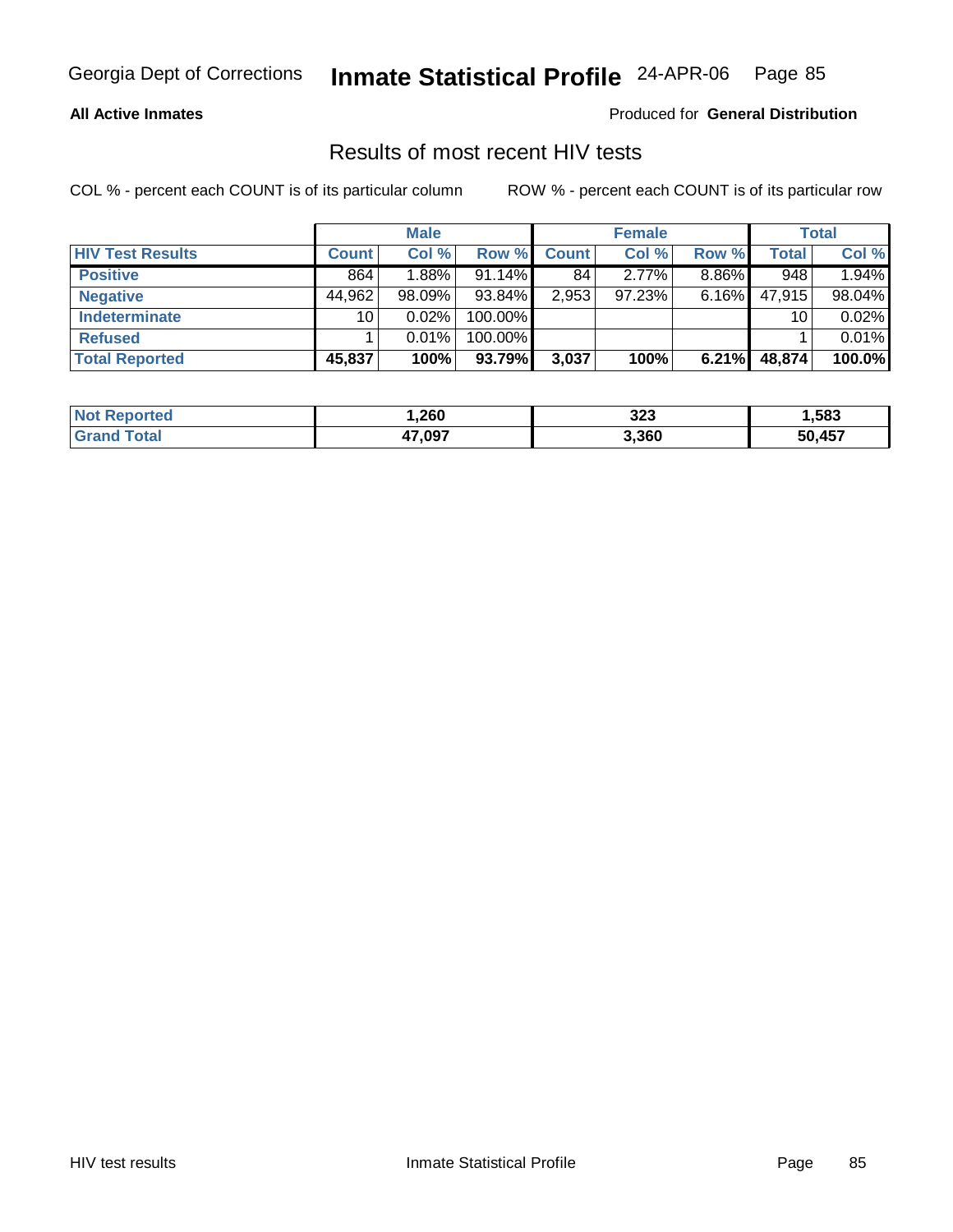### **All Active Inmates**

#### Produced for **General Distribution**

### Results of most recent tuberculosis test

|                                  |              | <b>Male</b> |           |       | <b>Female</b> |          |              | <b>Total</b> |
|----------------------------------|--------------|-------------|-----------|-------|---------------|----------|--------------|--------------|
| <b>Tuberculosis Test Results</b> | <b>Count</b> | Col %       | Row %     | Count | Col %         | Row %    | <b>Total</b> | Col %        |
| <b>Positive on current test</b>  | 2,905        | $6.36\%$    | 96.83%    | 95    | $3.11\%$      | $3.17\%$ | 3,000        | 6.16%        |
| <b>Positive on previous test</b> | 5,266        | 11.53%      | 96.69%    | 180   | 5.90%         | $3.31\%$ | 5,446        | 11.17%       |
| <b>Negative</b>                  | 37,497       | $82.08\%$   | $93.11\%$ | 2,775 | $90.98\%$     | $6.89\%$ | 40,272       | 82.64%       |
| <b>Refused</b>                   | 16           | $0.04\%$    | 100.00%   |       |               |          | 16           | 0.03%        |
| <b>Total Reported</b>            | 45,684       | 100%        | 93.74%    | 3,050 | 100%          | $6.26\%$ | 48,734       | 100%         |

| <b>Not</b><br>Reported | <b>413</b> | 310   | フへへ<br>נגו,ו |
|------------------------|------------|-------|--------------|
| Total<br>' Grand       | 47,097     | 3,360 | 50,457       |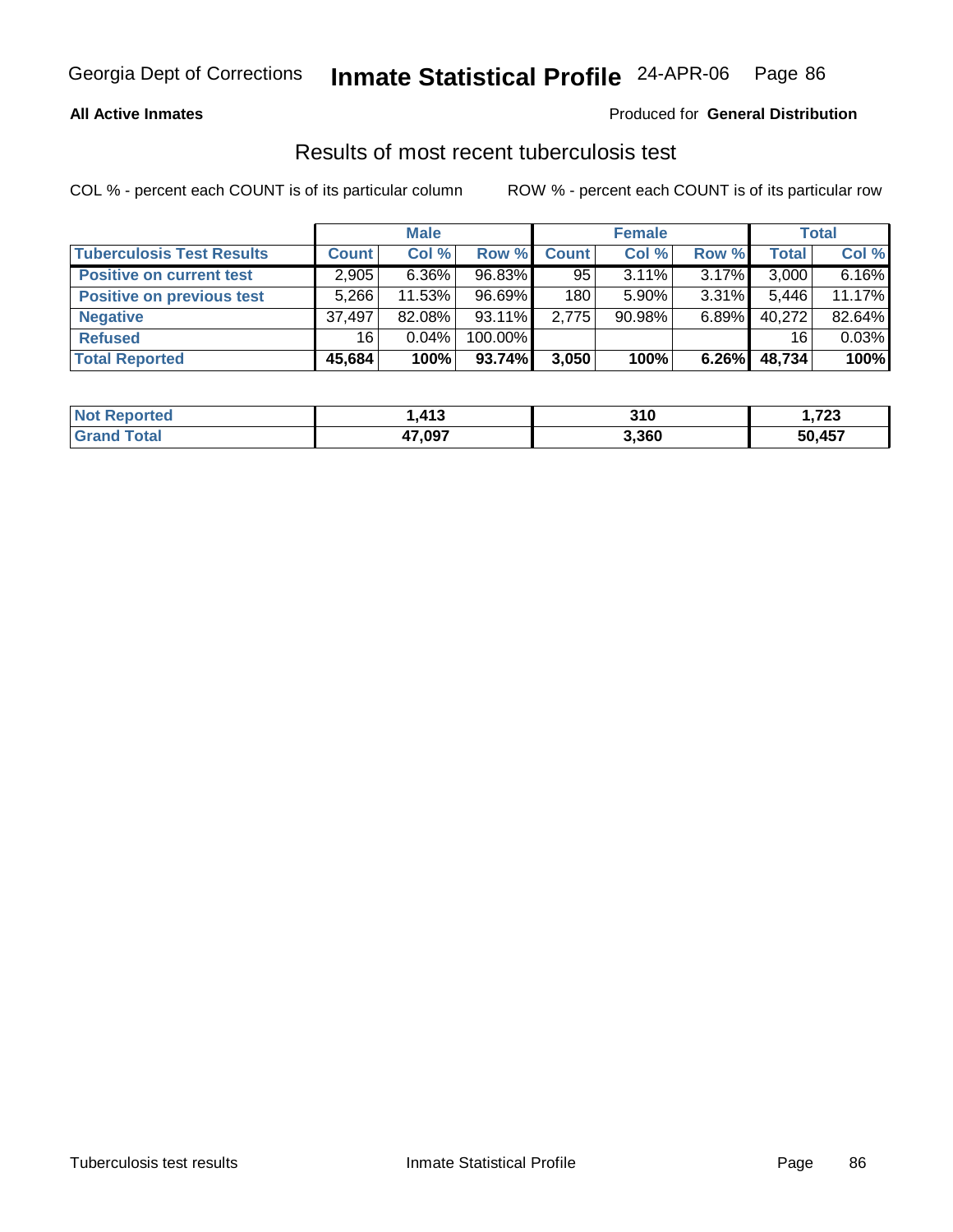### **All Active Inmates**

Produced for **General Distribution**

### Results of most recent syphilis test

|                                 |              | <b>Male</b> |           |             | <b>Female</b> |           |        | Total    |
|---------------------------------|--------------|-------------|-----------|-------------|---------------|-----------|--------|----------|
| <b>Syphilis Test Results</b>    | <b>Count</b> | Col %       |           | Row % Count | Col %         | Row %     | Total  | Col %    |
| <b>Positive on current test</b> | 811          | 1.81%       | 86.00%    | 132         | 4.35%         | $14.00\%$ | 943    | $1.97\%$ |
| <b>Negative</b>                 | 44.113       | 98.19%      | 93.83%    | 2,900       | $95.65\%$     | $6.17\%$  | 47.013 | 98.03%   |
| <b>Total Reported</b>           | 44,924       | 100%        | $93.68\%$ | 3,032       | 100%          | 6.32%     | 47,956 | 100%     |

| <b>Not Reported</b> | יי י<br>∠, I / J | 328   | 2.501  |
|---------------------|------------------|-------|--------|
| Total<br>Grand      | 47,097           | 3,360 | 50,457 |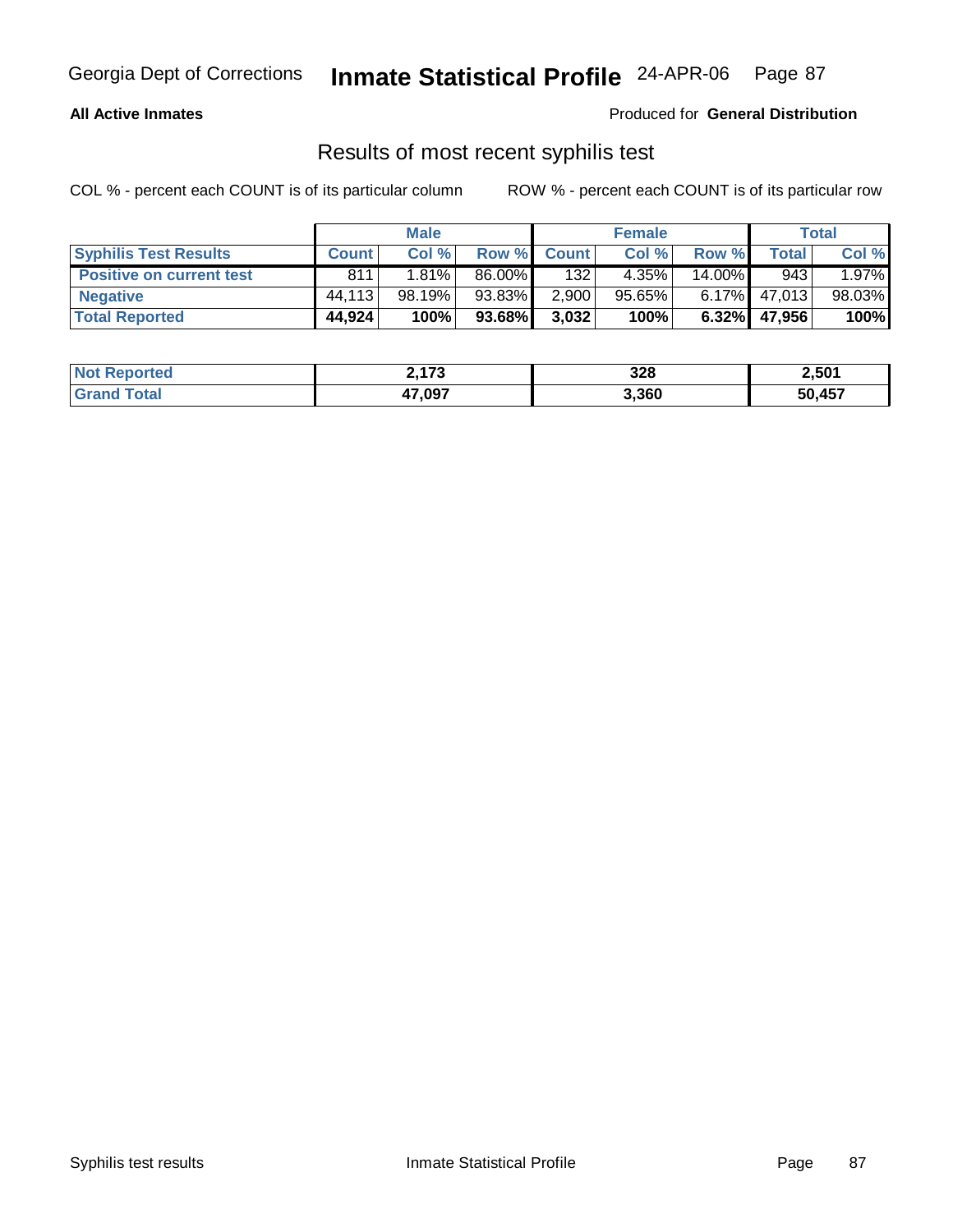### **All Active Inmates**

#### Produced for **General Distribution**

### Results of most recent Hepatitis-C test

|                                 |              | <b>Male</b> |            |              | <b>Female</b> |          |         | <b>Total</b> |
|---------------------------------|--------------|-------------|------------|--------------|---------------|----------|---------|--------------|
| <b>Hepatitis-C Test Results</b> | <b>Count</b> | Col %       | Row %      | <b>Count</b> | Col %         | Row %    | Total i | Col %        |
| <b>Positive on current test</b> | 164          | 47.26%      | 98.20%     |              | 75.00%        | 1.80%    | 167     | 47.58%       |
| <b>Negative</b>                 | 181          | $52.16\%$   | 99.45%     |              | 25.00%        | $0.55\%$ | 182     | 51.85%       |
| <b>Indeterminate</b>            |              | 0.58%       | $100.00\%$ |              |               |          |         | 0.57%        |
| <b>Total Reported</b>           | 347          | 100%        | 98.86%     |              | 100%          | 1.14%    | 351     | 100%         |

| <b>Not Reported</b>   | 46,750 | 3,356 | 50,106 |
|-----------------------|--------|-------|--------|
| <b>Total</b><br>Grand | 47,097 | 3,360 | 50,457 |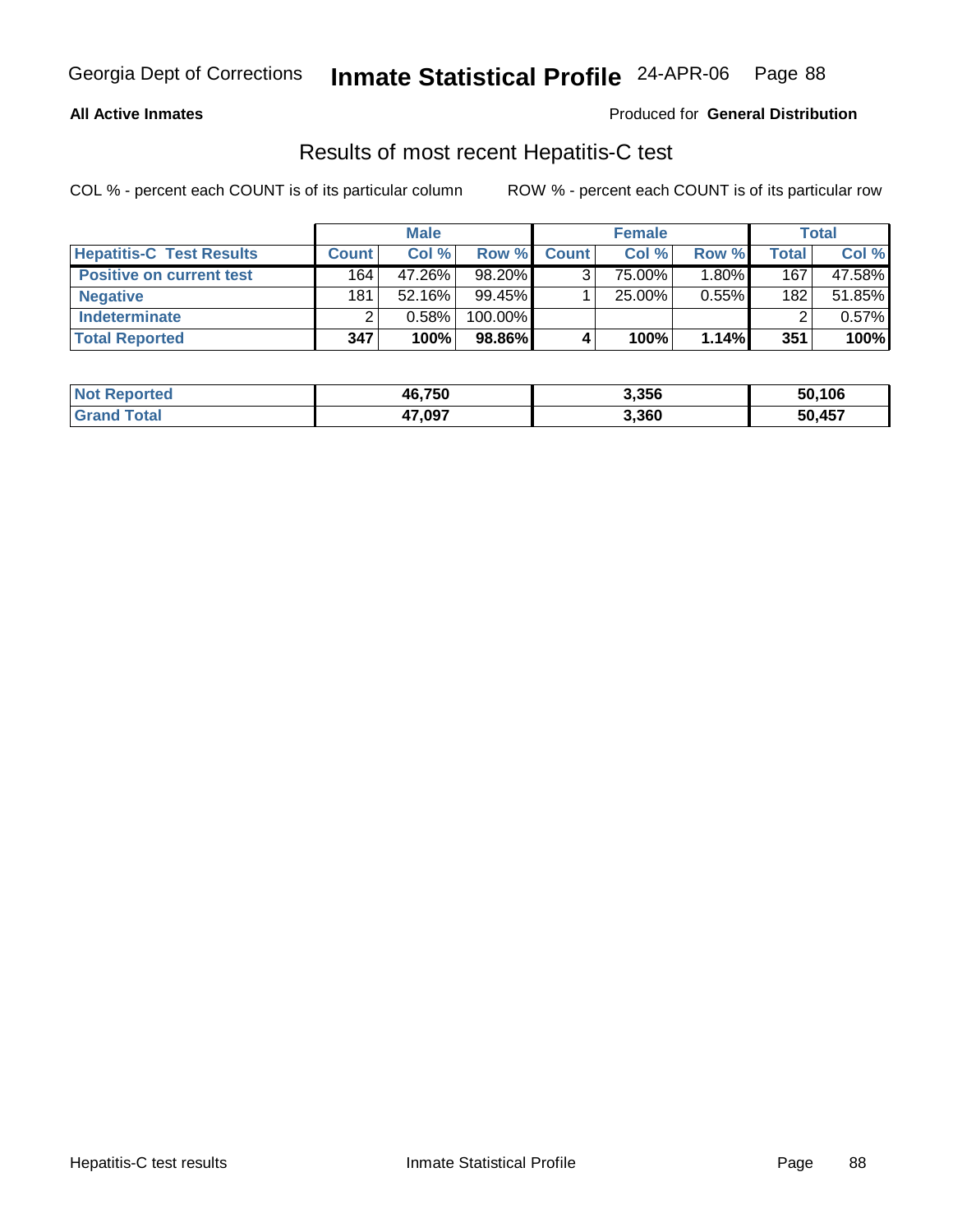### **All Active Inmates**

### Produced for **General Distribution**

### Results of most recent pregnancy test

|                                 |              | <b>Male</b> |          |              | <b>Female</b> |         |       | Total  |
|---------------------------------|--------------|-------------|----------|--------------|---------------|---------|-------|--------|
| <b>Pregnancy Test Results</b>   | <b>Count</b> | Col %       | Row %    | <b>Count</b> | Col %         | Row %   | Total | Col %  |
| <b>Positive on current test</b> |              |             |          | 57           | $1.97\%$      | 100.00% | 57    | 1.97%  |
| <b>Negative</b>                 |              | $100.00\%$  | $0.04\%$ | 2,831        | $98.03\%$     | 99.96%  | 2,832 | 98.03% |
| <b>Total Reported</b>           |              | 100%        | 0.03%    | 2,888        | 100%          | 99.97%  | 2,889 | 100%   |

| <b>Not Reported</b> | 47,096 | י ל<br>472 | 47,568 |
|---------------------|--------|------------|--------|
| <b>Grand Total</b>  | 47,097 | 3,360      | 50,457 |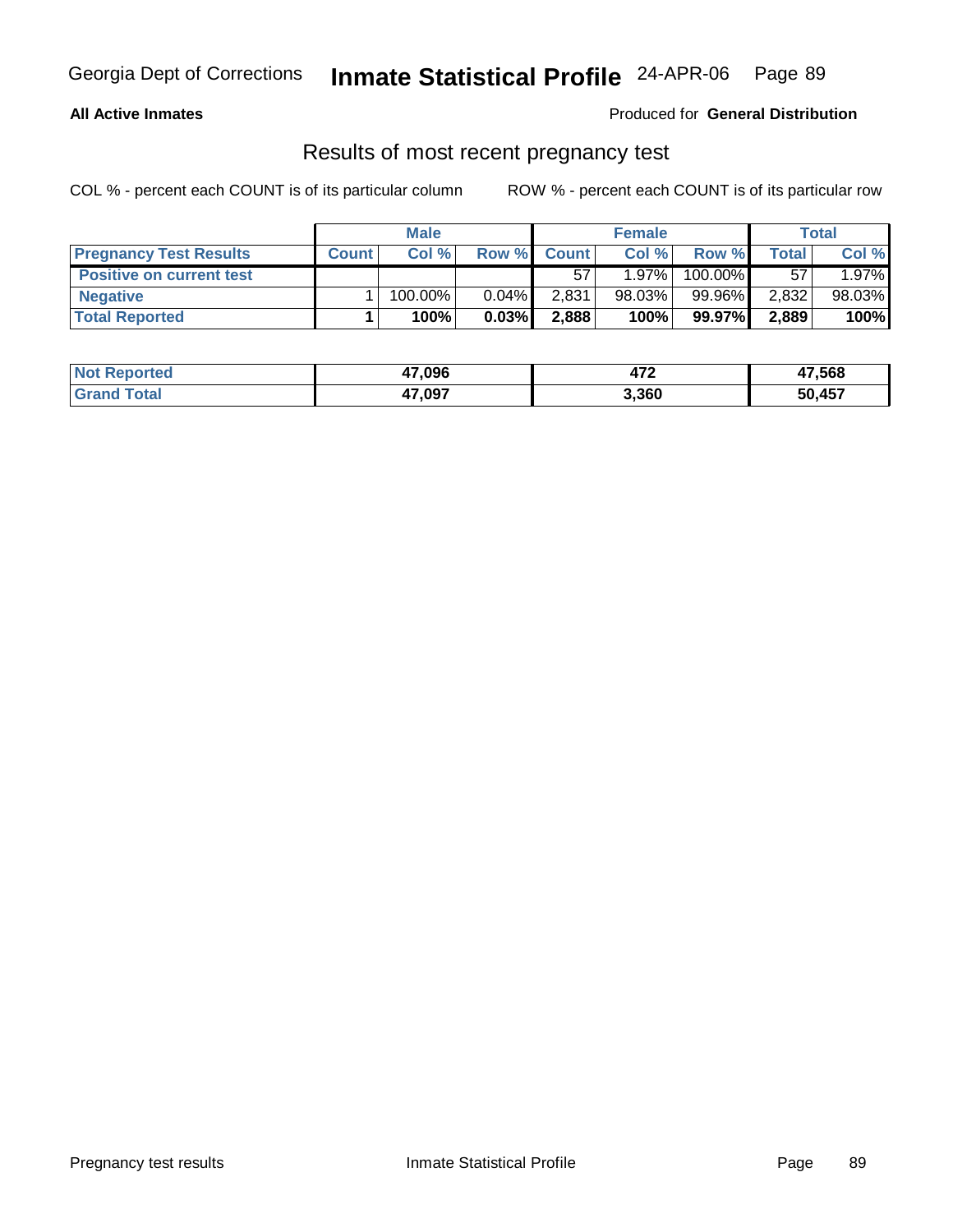### **All Active Inmates**

### Produced for **General Distribution**

### Results of most recent diabetes test

|                                 |              | <b>Male</b> |         |             | <b>Female</b> |          |              | Total   |
|---------------------------------|--------------|-------------|---------|-------------|---------------|----------|--------------|---------|
| Diabetes Test Results           | <b>Count</b> | Col %       |         | Row % Count | Col %         | Row %    | <b>Total</b> | Col %   |
| <b>Positive on current test</b> | 90           | $100.00\%$  | 100.00% |             |               |          | 90           | 100.00% |
| <b>Total Reported</b>           | 90           | 100%        | 100.00% |             | %             | $0.00\%$ | 90           | 100%    |

| <b>Not Reported</b>                                          | 47,007 | 3,360 | 50,367 |
|--------------------------------------------------------------|--------|-------|--------|
| Γotal<br>$\overline{\mathbf{G}}$ ran $\overline{\mathbf{G}}$ | 47,097 | 3,360 | 50,457 |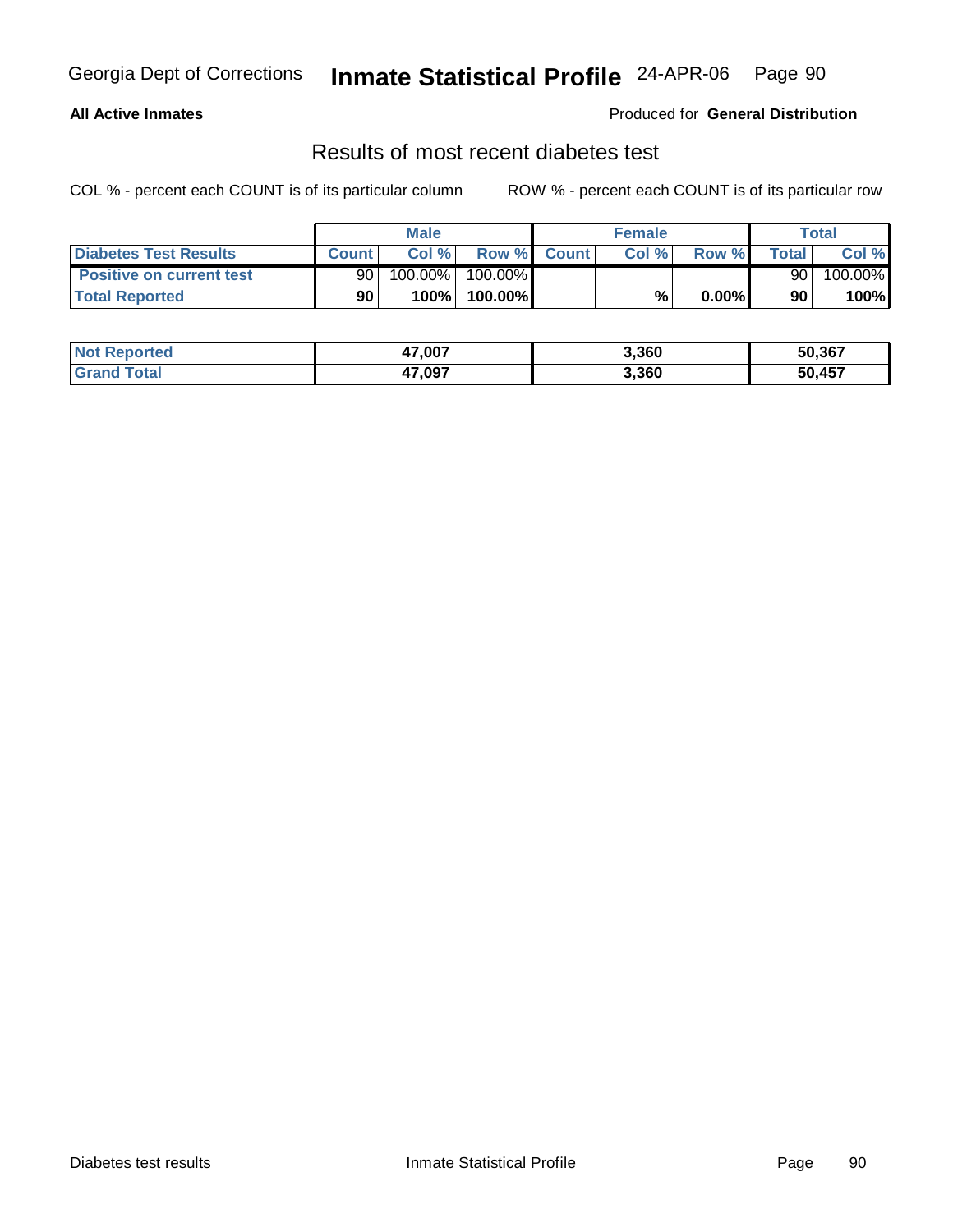### **All Active Inmates**

#### Produced for **General Distribution**

### Results of most recent hypertension test

|                                  |              | <b>Male</b> |           |             | <b>Female</b> |         |        | Total     |
|----------------------------------|--------------|-------------|-----------|-------------|---------------|---------|--------|-----------|
| <b>Hypertension Test Results</b> | <b>Count</b> | Col%        |           | Row % Count | Col%          | Row %   | Total, | Col %     |
| <b>Positive on current test</b>  | 402          | $97.81\%$   | 98.77%    | 51          | 100.00%       | $.23\%$ | 407    | $97.84\%$ |
| <b>Negative</b>                  |              | 2.19%       | 100.00%   |             |               |         |        | 2.16%     |
| <b>Total Reported</b>            | 411          | 100%        | $98.80\%$ |             | 100%          | 1.20%   | 416    | 100%      |

| <b>Not Reported</b> | 46,686 | 3,355 | 50,041 |
|---------------------|--------|-------|--------|
| <b>Grand Total</b>  | 47,097 | 3,360 | 50,457 |